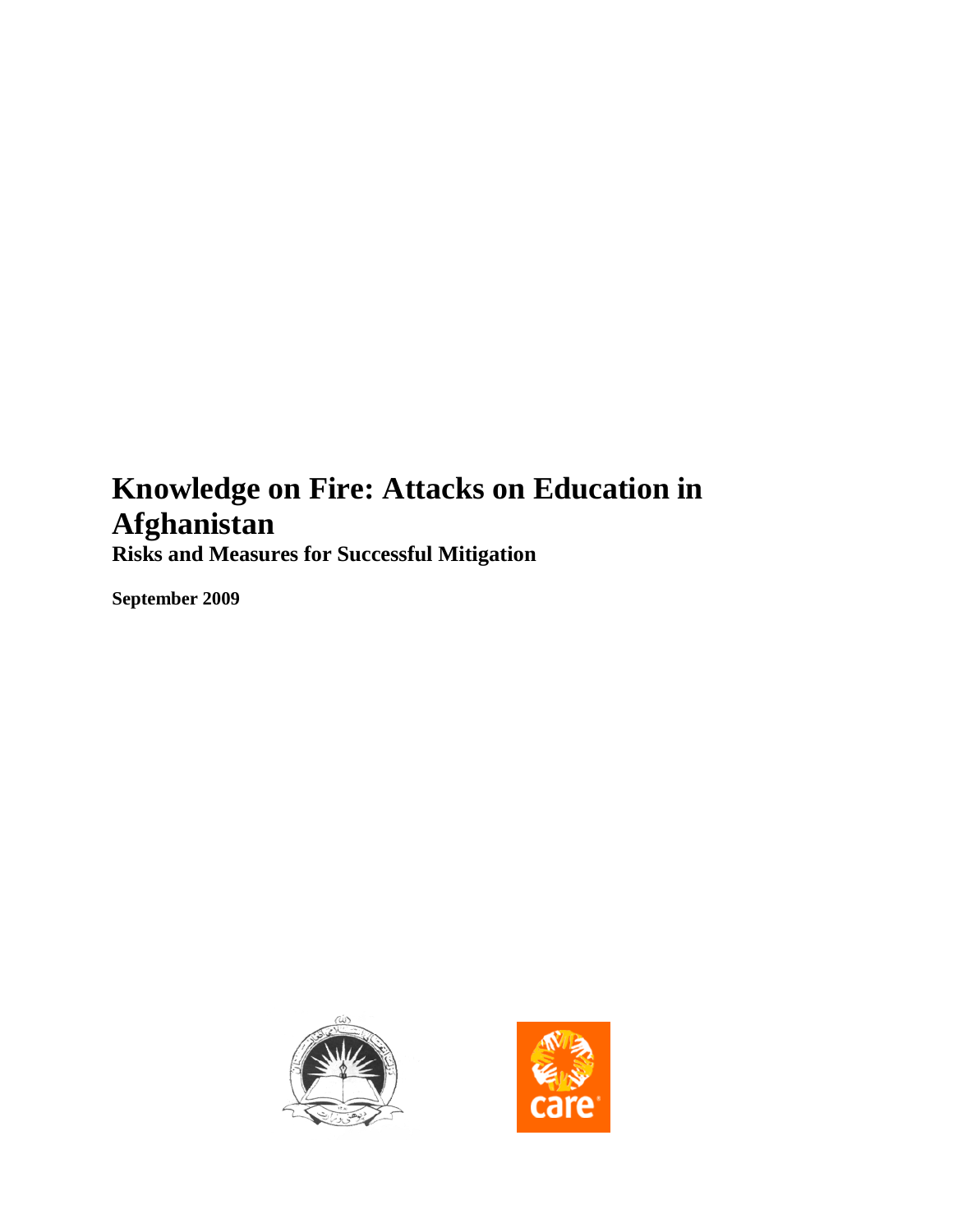CARE International in Afghanistan and the Afghan Ministry of Education gratefully acknowledge the financial, technical, and moral support of the World Bank as the initiator and champion of this study, and in particular, Asta Olesen and Joel Reyes, two dedicated members of the Bank's South Asia regional Team. We would further like to thank all of the respondents who gave of their time, effort, and wisdom to help us better understand the phenomenon of attacks on schools in Afghanistan and what we may be able to do to stop it.

*The findings, interpretations and conclusions expressed herein are those of the author(s) and do not necessarily reflect the views of the Board of Executive Directors of the World Bank or the governments they represent.*

**Author**: Marit Glad **Assistants**: Massoud Kohistani and Abdul Samey Belal **Desk research, elaboration of tools and trainings of survey team**: Waleed Hakim. **Data collection**: Coordination of Afghan Relief/Organization for Sustainable Development and Research (CoAR/OSDR).

*This study was conducted by CARE on behalf of the World Bank and the Ministry of Education, with the assistance of CoAR/OSDR.*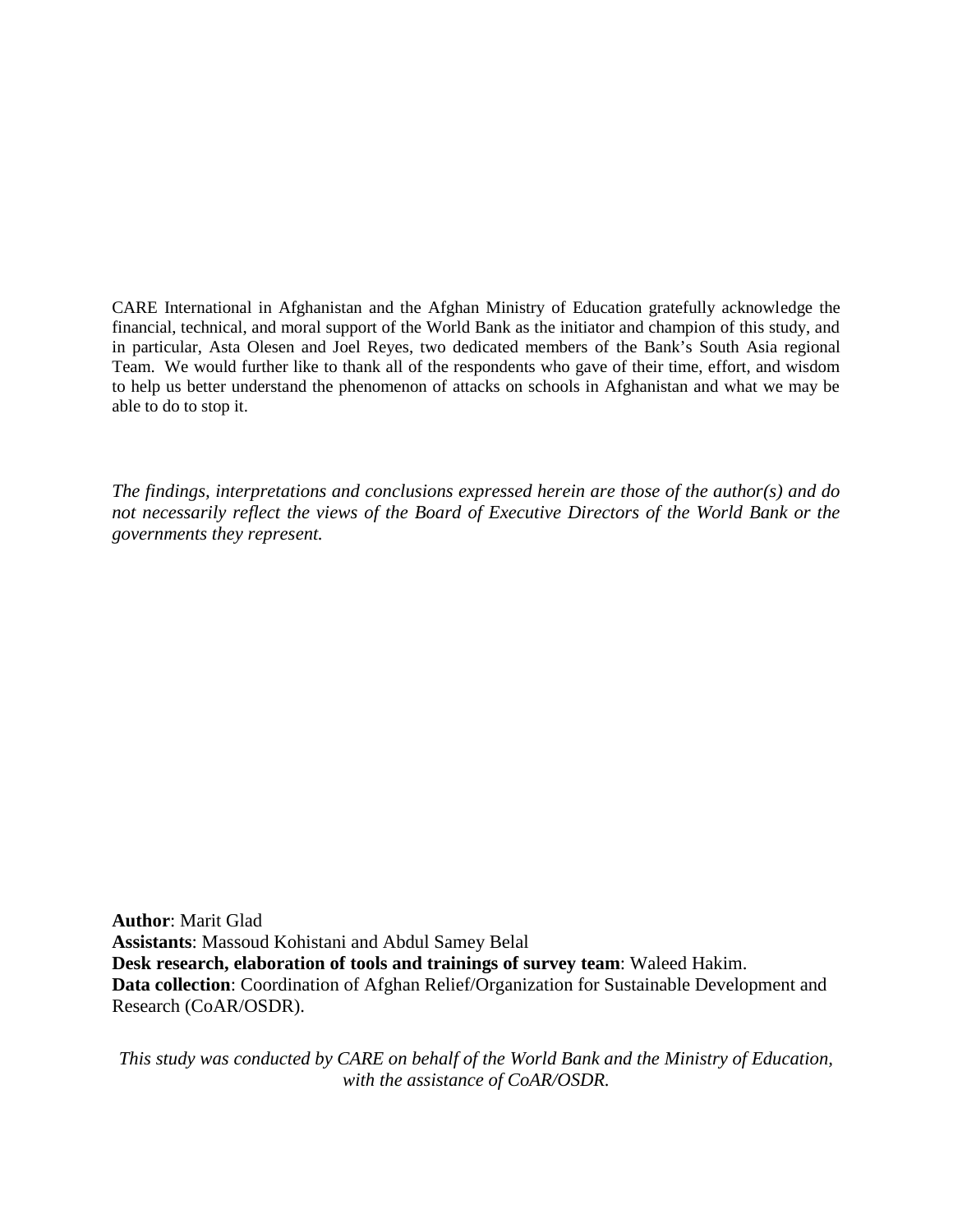# **Table of Contents**

| $\mathbf{1}$            |                                                                            |  |
|-------------------------|----------------------------------------------------------------------------|--|
| $\overline{2}$          |                                                                            |  |
| 2.1                     |                                                                            |  |
| 2.2                     |                                                                            |  |
| $\mathbf{3}$            |                                                                            |  |
| 3.1                     |                                                                            |  |
| 3.2                     |                                                                            |  |
| 3.3                     |                                                                            |  |
| 3.4                     |                                                                            |  |
| 3.5                     |                                                                            |  |
| $\overline{\mathbf{4}}$ |                                                                            |  |
| 4.1                     |                                                                            |  |
| 4.2                     |                                                                            |  |
| 4.3                     | THREATS TO EDUCATION WITHIN THE BROADER SECURITY CONTEXT  18               |  |
| 4.4                     |                                                                            |  |
| 4.5                     | ATTACKS AGAINST GIRLS VS. BOYS EDUCATION - INTERNAL OR EXTERNAL?  19       |  |
| 5                       |                                                                            |  |
| 5.1                     |                                                                            |  |
| 5.2                     |                                                                            |  |
| 5.3                     |                                                                            |  |
| 5.4                     |                                                                            |  |
| 5.5                     |                                                                            |  |
| 5.6                     |                                                                            |  |
| 5.7                     |                                                                            |  |
| 5.8                     |                                                                            |  |
| 5.9                     |                                                                            |  |
| 5.10                    |                                                                            |  |
| 6                       |                                                                            |  |
| 6.1                     |                                                                            |  |
| 6.2                     |                                                                            |  |
| 6.3                     |                                                                            |  |
| 7                       | Community involvement in School Protection (Does it make a difference?) 42 |  |
| 7.1                     |                                                                            |  |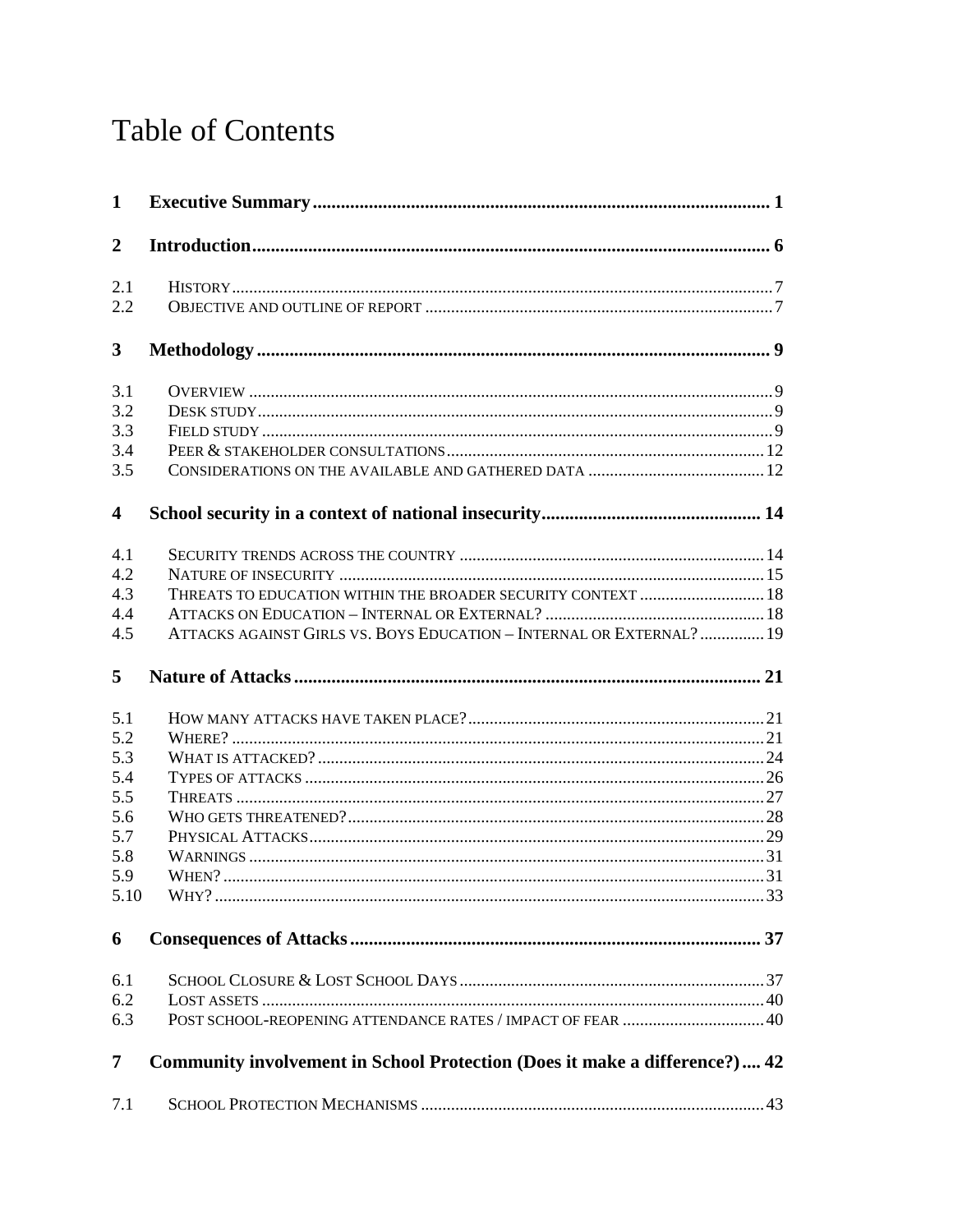| 7.2              |                                                                           |  |
|------------------|---------------------------------------------------------------------------|--|
| 7.3              | THE IMPORTANCE OF COMMUNITY ACCEPTANCE FOR EDUCATION IN THE PREVENTION OF |  |
| 7.4              |                                                                           |  |
| 7.5              |                                                                           |  |
| 7.6              | COMMUNITY PERCEPTIONS OF WHAT COULD IMPROVE SCHOOL SECURITY  50           |  |
| 8                |                                                                           |  |
|                  |                                                                           |  |
| 8.1              |                                                                           |  |
| 8.2              |                                                                           |  |
| 8.3              |                                                                           |  |
| $\boldsymbol{9}$ |                                                                           |  |
| 9.1              |                                                                           |  |
| 9.2              |                                                                           |  |
| 9.3              |                                                                           |  |
| 9.4              |                                                                           |  |
| 9.5              |                                                                           |  |
| 9.6              |                                                                           |  |
| 9.7              |                                                                           |  |
| 9.8              |                                                                           |  |
| <b>10</b>        |                                                                           |  |
| 10.1             |                                                                           |  |
| 10.2             |                                                                           |  |
|                  |                                                                           |  |
|                  |                                                                           |  |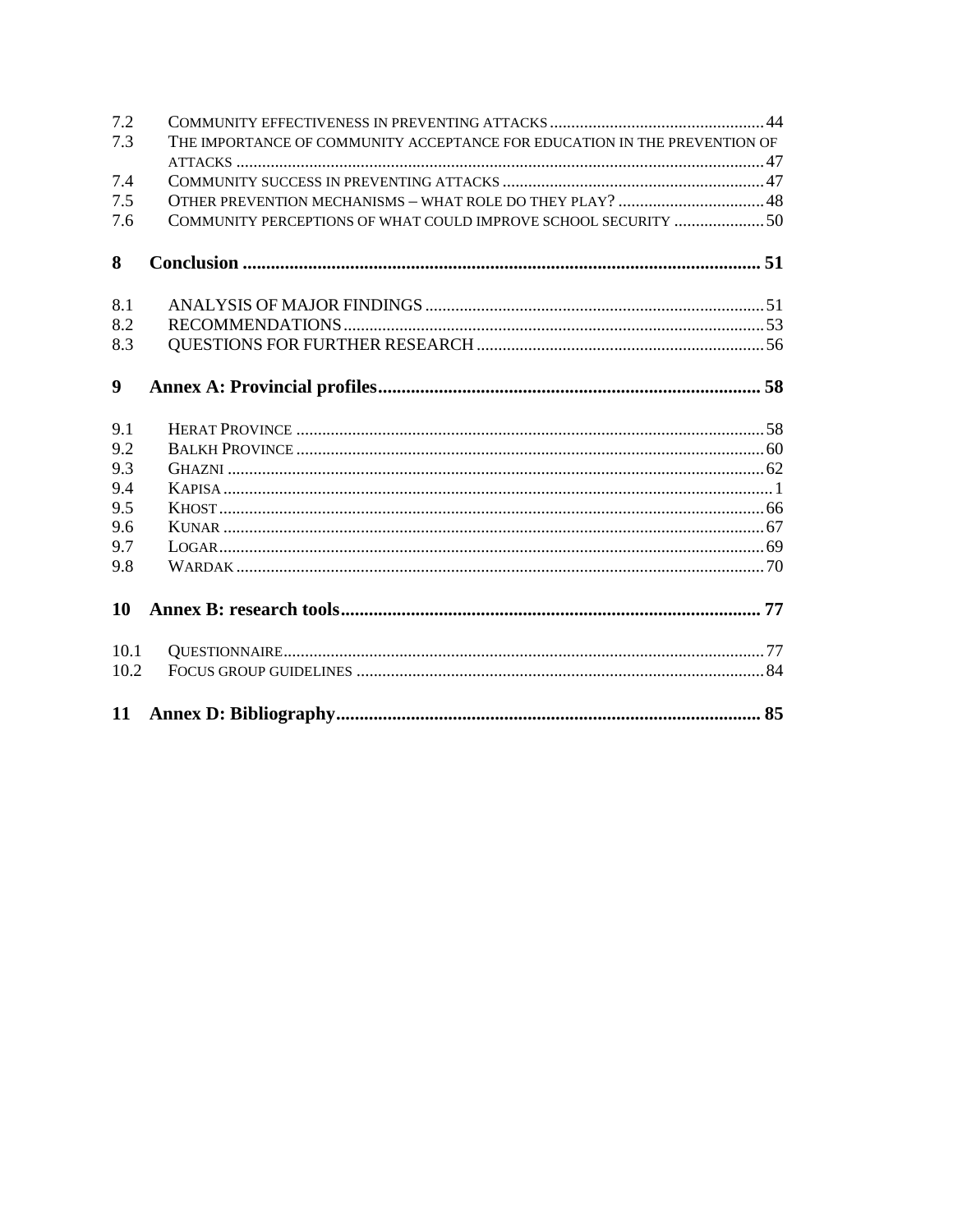# Table of Figures

| Table 3.3.1 - an overview of the provinces and districts visited in the field assessment    |  |
|---------------------------------------------------------------------------------------------|--|
| Table 3.3.3 - the number of boys', girls' and mixed schools visited in the field study.  11 |  |
| Table 3.3.4 - the gender composition of interviews in the field assessment11                |  |
| Diagram 4.1.1 - the changes in the security situation over the past two years.  14          |  |
|                                                                                             |  |
|                                                                                             |  |
|                                                                                             |  |
|                                                                                             |  |
|                                                                                             |  |
|                                                                                             |  |
| Table 5.2.1 - number of attacks recorded per province in 2006, 2007 and 2008                |  |
|                                                                                             |  |
|                                                                                             |  |
| Diagram 5.4.2 - major types of incidents incurred against the education sector. 27          |  |
|                                                                                             |  |
|                                                                                             |  |
|                                                                                             |  |
|                                                                                             |  |
|                                                                                             |  |
|                                                                                             |  |
|                                                                                             |  |
| Table 5.10.1 -active and inactive schools currently registered across Afghanistan34         |  |
|                                                                                             |  |
|                                                                                             |  |
|                                                                                             |  |
|                                                                                             |  |
|                                                                                             |  |
| Table 7.1.1 - existence of mechanisms for community involvement in schools 43               |  |
|                                                                                             |  |
|                                                                                             |  |
| Diagram 7.2.2 - provincial differences regarding post attack contact with attackers.  46    |  |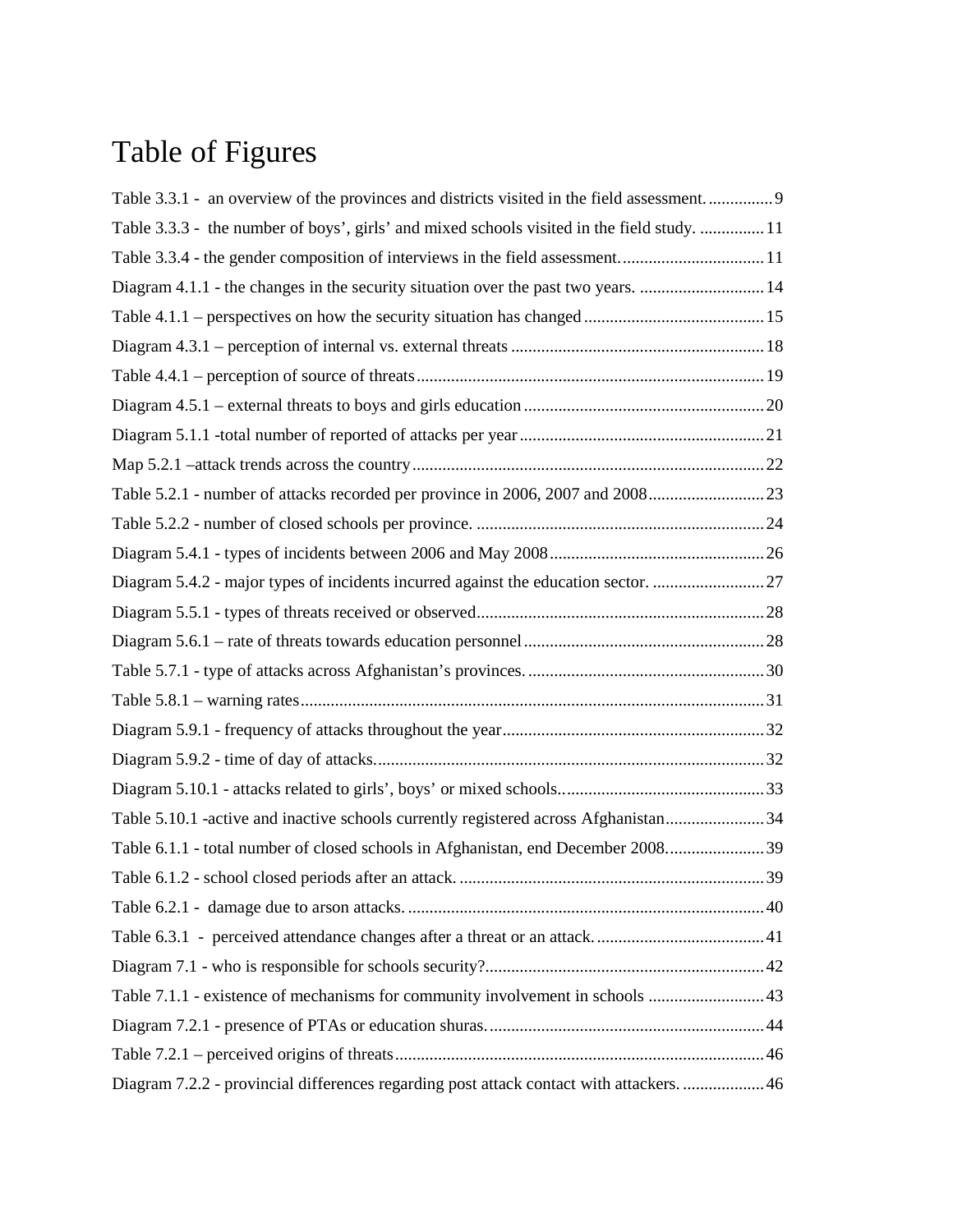| Diagram 7.3.1 – association between attack schools and community-requested schools47  |  |
|---------------------------------------------------------------------------------------|--|
|                                                                                       |  |
| Diagram 7.5.1 – non/attacked schools in relation to the presence of NSP mechanisms 49 |  |
|                                                                                       |  |
|                                                                                       |  |
|                                                                                       |  |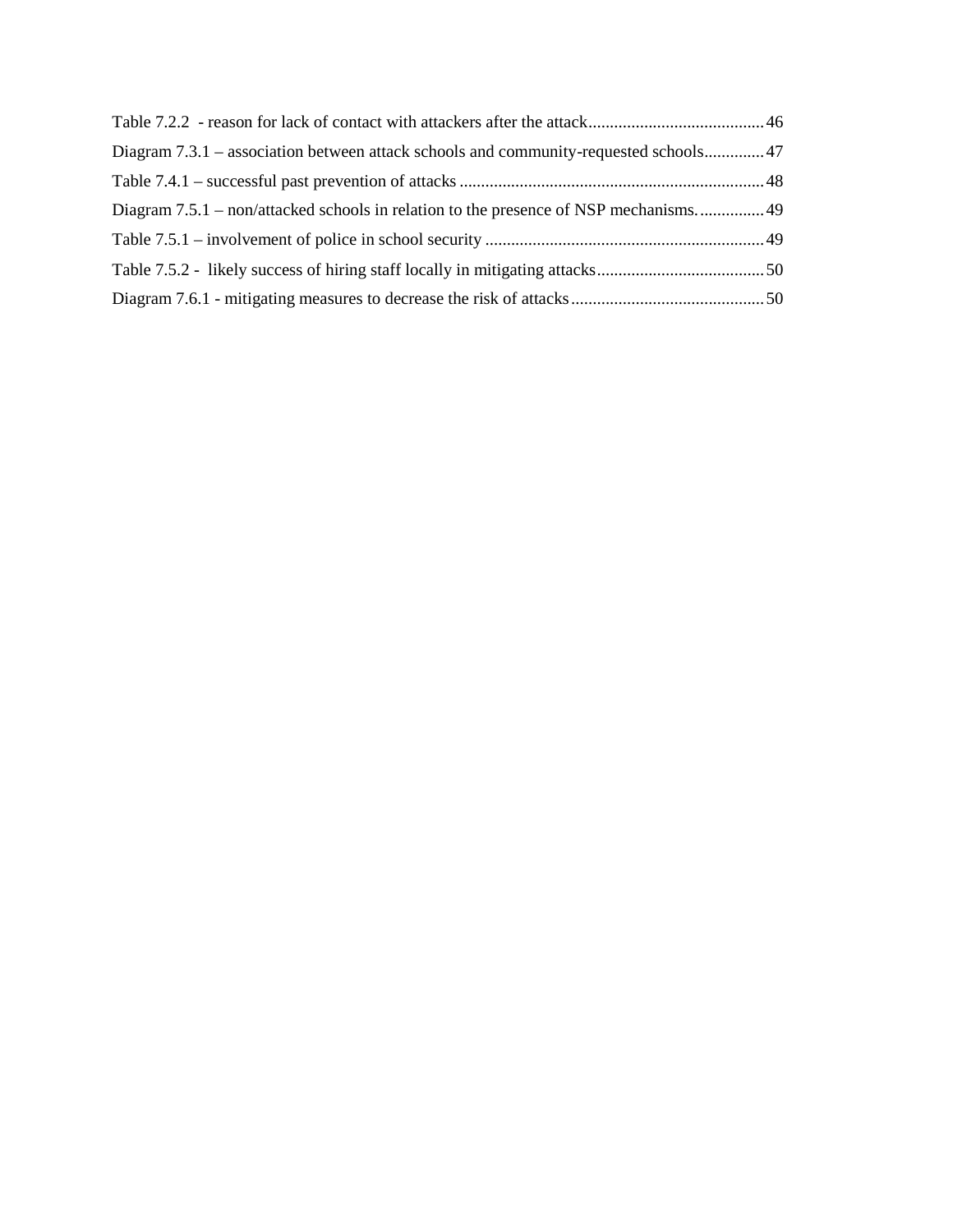## <span id="page-6-0"></span>**1 EXECUTIVE SUMMARY**

#### **Purpose of this study**

"Stop teaching and running the girls' school, otherwise you will be slaughtered." That was the message sent to the Headmaster of a girls' school in Logar, just south of Kabul, when unknown masked gunmen took him out of his house late one evening and beat him up. The attacks on schools, students and education personnel are an alarming trend in Afghanistan.

This study was conducted in a desire to better understand the nature of threats and attacks on education and offer recommendations for improving the ability of stakeholders to mitigate, and whenever possible, prevent, future attacks, with particular regard to the participation of communities in that process. Communities in Afghanistan are largely involved in the management and daily life of schools, as well as in their protection.

Specifically, through an analysis of the nature of attacks and possible ways to mitigate risks by increased community involvement in protection of schools, the report seeks to contribute to: (i) increased security for students, teachers and other education personnel, (ii) increased community involvement in and responsibility for school management, (iii) improved enrollment of students.

The research consisted of three main parts: a literature review of relevant secondary sources, including an analysis of the Ministry of Education and UNICEF databases on school attacks; interviews with key stakeholders within the education sector; and a field study.

Data collection was conducted by CoAR in eight provinces of Afghanistan: Logar, Khost, Kunar, Wardak, Ghazni, Herat, Balkh and Kapisa. A total of 1,037 individual and group interviews were conducted among Ministry of Education officers, Ministry of Education provincial department heads, representatives from the NGO community, parents, police officers, school principals, members of local *shuras* (community councils), teachers at different levels, and students. A total of 4,819 people were involved in the field exercise. Due to security concerns for the people that participated in this exercise, the exact villages and schools visited will not be revealed publicly.

The databases that were used to analyze the dynamics of attacks have shown not to be 100% accurate, as discovered during the field data collection. Under-reporting, wrong information and partial information on attacks do not give the complete picture of all attacks. There are also certain inconsistencies within the figures generated by the databases themselves. Nevertheless, it is believed that the information they contain offer a strong reflection of the realities on the ground, even if they are not 100% accurate.

The following is a brief summary of the content of the report.

#### **General insecurity**

When analyzing the phenomenon of attacks on the education sector in Afghanistan, it is important to place the phenomenon in the context of a general spread of insecurity across the country. The large majority of field survey respondents retain that the general security situation in their areas has deteriorated. Causes of insecurity vary across the provinces, but can largely be attributed to the armed opposition and criminal activity. With regards to specific threats to the education sector, most respondents indicated that the threats emanated from armed opposition and criminal groups, although significant provincial variation was noted – a key finding for the assessment.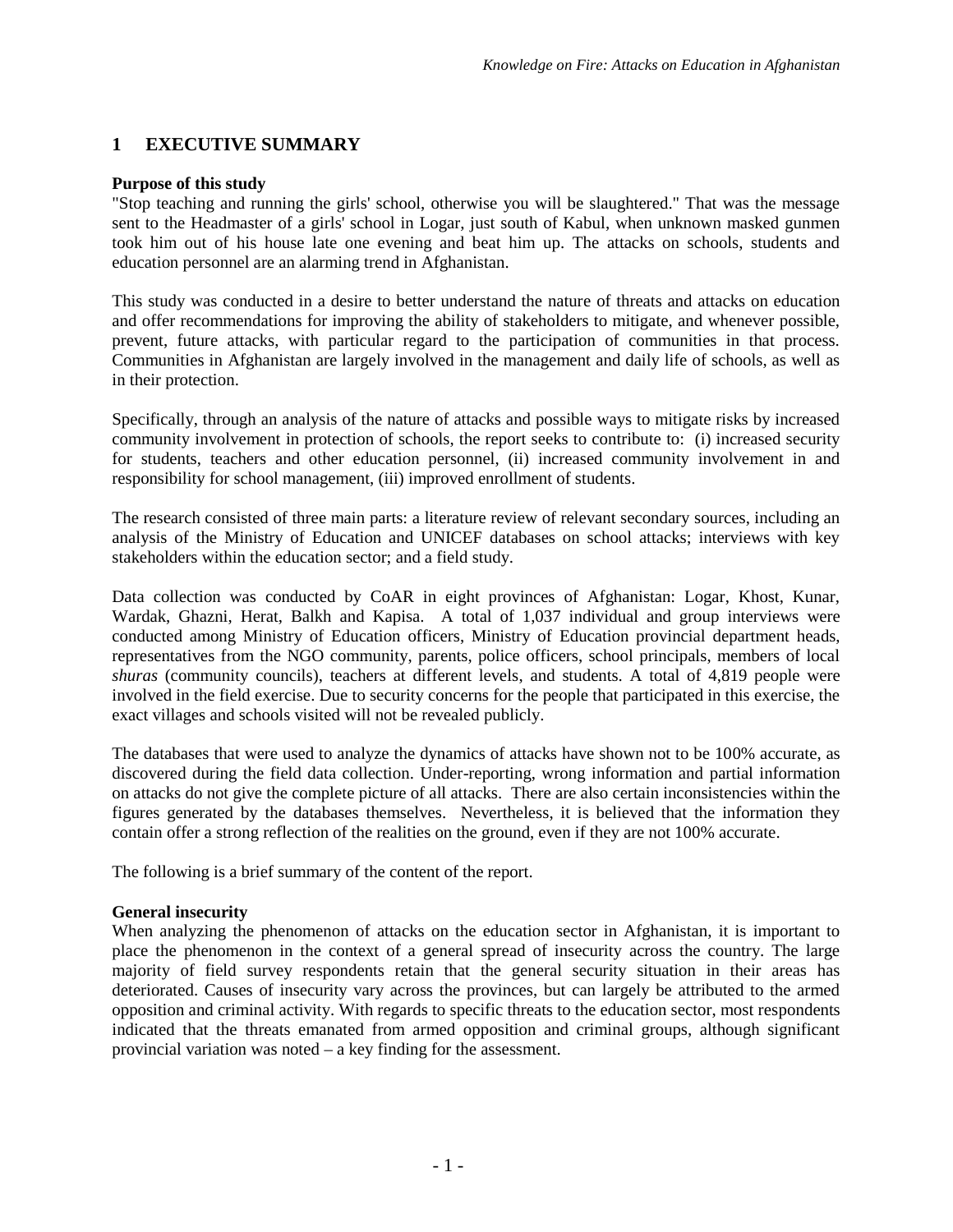### **Nature of attacks**

Throughout 2008 alone, 670 attacks on the Afghan education system were carried out including arson and the murder of teachers and students.<sup>[1](#page-7-0)</sup> Between January 2006 and December 2008, 1153 attacks of different natures were reported: grenades, night letters or verbal threats to teachers, killings of students and education personnel. According to the Ministry of Education (MoE), 230 people died as a result of attacks on schools, students and personnel between 2006 and 2007.

The most frequent type of attack according to the UNICEF school security database is arson, where school buildings, tents or inventory was burned. Explosions in or near schools buildings (including throwing of grenades, mines and rocket attacks) and direct attacks against students or education personnel are also common. Twenty percent of education personnel interviewed in the field assessment stated that they have been threatened.

Attacks on schools cannot be confined to a certain area of the country. The hardest hit provinces over the period in question are Kunar (95 attacks), Khost (91), Nangarhar (74), Helmand (72) and Kabul (72). However, the number of attacks in each province has varied throughout the period While in 2006, the provinces that reported most attacks were Helmand, Khost, Kandahar and Ghazni; in 2007 these were Khost, Kunar, Herat and Wardak; and in 2008 Kunar, Kabul, Nangarhar and Khost. Very few provinces have seen a decrease or even a light increase in attacks throughout the period. Zabul and Ghor are the only two provinces that have seen a constant reduction between 2006 and 2008.

The nature of attacks varies from province to province. In some areas, arson is the most frequent form of attack, while in other areas, the attackers chose explosives. Grenades have been thrown in school windows and rockets fired at schools. Tents used for classes have been burnt down and children have been killed on their way home from school. Schools are more at risk at night and in the early months of the school year, although the latter trend has extended further into the school term with each passing year.

#### **Risk factors**

Girls' education is clearly targeted more than boys; findings from this research indicate that the main perpetrators against the education of girls are the armed insurgency or internal community members. Of all attacked schools, girls' schools account for 40%, while mixed schools (32%) and boys' schools (28%) make up for the rest. There are, however, less than half the number of girls' schools than boys' schools in the country, which clearly signals a gender bias in the attacks. Although hit proportionally less often, boys' schools and mixed schools are also clearly suffering from threats and attacks.

Attacks on schools can also occur due to their symbolic value as government entities, or because of their association with international military forces (visits or funding). Local conflicts and criminal opportunism are other reasons mentioned by respondents in the field study. In some cases the mere location of a school along a highway where regular armed fighting takes place means that the school gets caught in the crossfire of conflict. Schools located along international boarders have been cited as prime targets for incursions across the boarder.

NGO-supported schools seem to be less targeted than government-supported schools. The reasons for this could be numerous, but likely include the lack of government association and the untraditional (and therefore less visible) physical structure in which NGO schools are often established.

Not involving the community before the establishment of a school could also increase the risk of attacks. Schools seem to be less targeted where the community itself requested the school in the first place.

<span id="page-7-0"></span><sup>1</sup>According to the Ministry of Education, February 2009.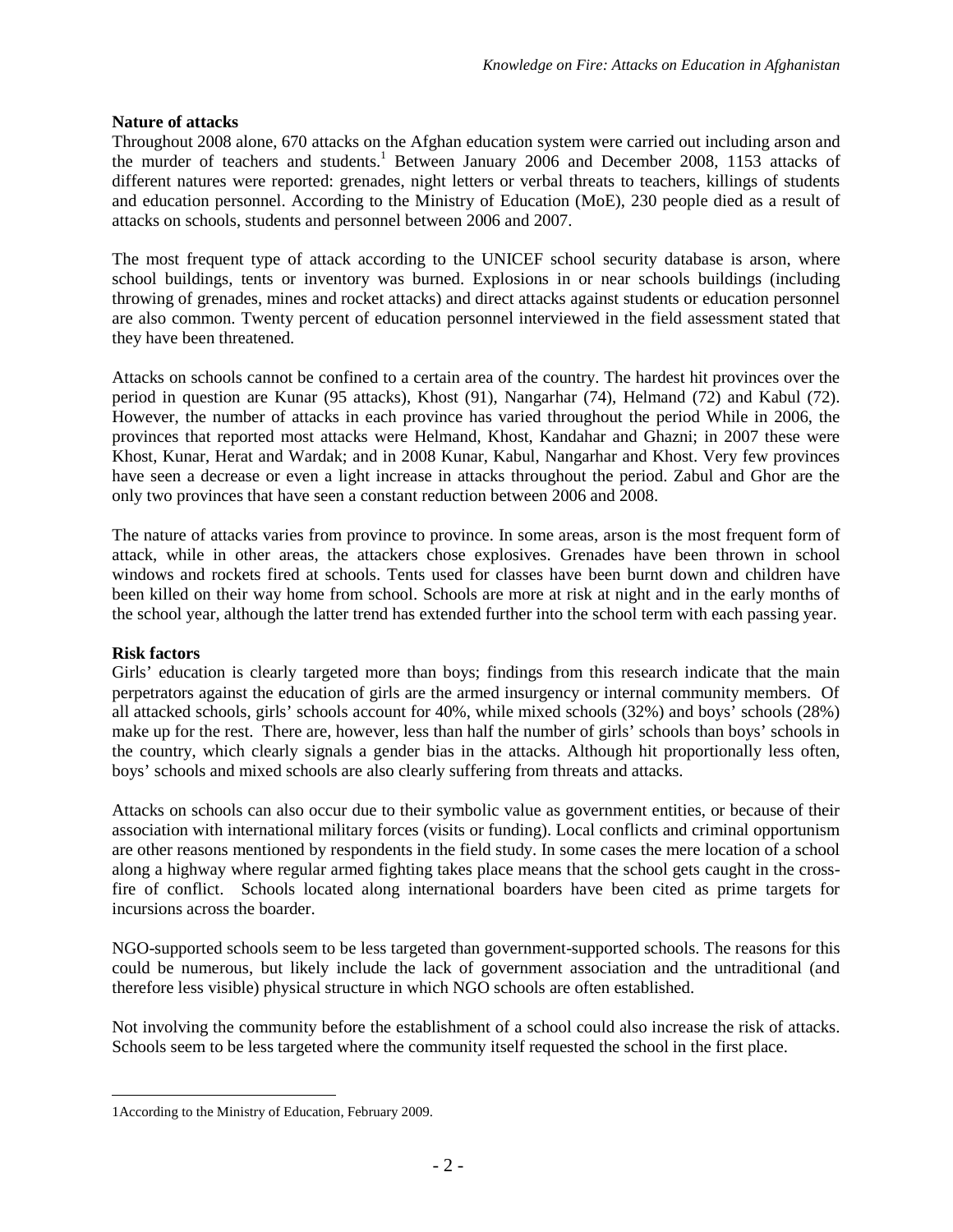#### **Consequences of school insecurity**

Attacks on schools and the general insecurity throughout the country have serious negative impacts on the education sector. At the beginning of 2009, 670 schools were closed across the country. In southern provinces, between 65-81% of schools are currently closed due to insecurity. But closure of schools is not the only negative impact.

Insecurity also causes more parents to keep their children home from school in fear of their safety. According to respondents in the field study, girls' attendance suffers slightly more than boys after a security incident at their school. Thirty six percent of the respondents in the field study indicated that fewer girls have frequented the school after the threat; while 27% said that it had led to a reduction boys' attendance. Fortunately, attacks do not appear to have that serious of an impact on teachers' attendance. Male teachers were reported to have decreased their attendance by 3% of respondents after the incident and female teachers by 7% of respondents.

#### **Community participation in school protection**

Afghan schools assessed through the field study do in the vast majority of cases have mechanisms for community participation: either in the management of the school or with the specific task of providing security. Unfortunately it was beyond the ability of this study to do an in-depth analysis of the effectiveness of the different protection mechanisms currently in place. That said, prevention and protection is beyond doubt regarded by respondents as a local community responsibility. Only a relatively small percentage indicated that the responsibility lies with government and the police. In fact, in some cases the presence of the police was considered detrimental to the wellbeing of the school, as in those areas they are considered primary attack targets themselves. Across the survey area, both the Afghan National Army and the international military forces are seen as irrelevant in the protection of schools.

The roles that respondents see for the communities are numerous, and clearly defined by the nature of the attack and the perpetrators behind it. Attacks linked to the armed conflict in the country are one clear type: in these instances the community is more likely to know the attacker or be able to open up a line of communication to them. Attacks linked to criminal groups are different: communities are much less likely to know or be able to open dialogue with this group. Fear is also a factor: although there is understandable hesitation amongst many communities to try to negotiate with armed insurgents, across the board respondents felt more fearful of relating to criminal groups. The roles they suggest as appropriate to play in these two very different kinds of instances are logically varied. Hiring guards and increasing patrolling are other suggestions from the community.

#### **Prevented and mitigated attacks**

The number of prevented attacks has been low according to the field research; only 4% of respondents indicated that attacks had been prevented in the past. This, however, does not lessen the value of the success stories of communities. The stories that respondents tell can be divided in two main categories: some relate to the prevention of attacks or repeated attacks; while others focus on damage control when an attack occurs. In the first category, stories are related of local *shuras* having negotiated with the attackers both to prevent attacks and in the aftermath of an attack, obtaining positive results and promises of no future attacks. In the second category, respondents highlight episodes in which school guards of whole communities have engaged in firefights with attackers and put out fires that attackers had initiated. There is little information related to complete prevention, where there have been no attacks or threats. This is related to the difficulty in establishing what would have happened in the absence of certain protection variables. However, there is little doubt that communities see awareness raising of the positive effects of education as a key factor to preventing attacks, along with negotiations with hostile elements, without distinguishing whether attacks are imminent or not.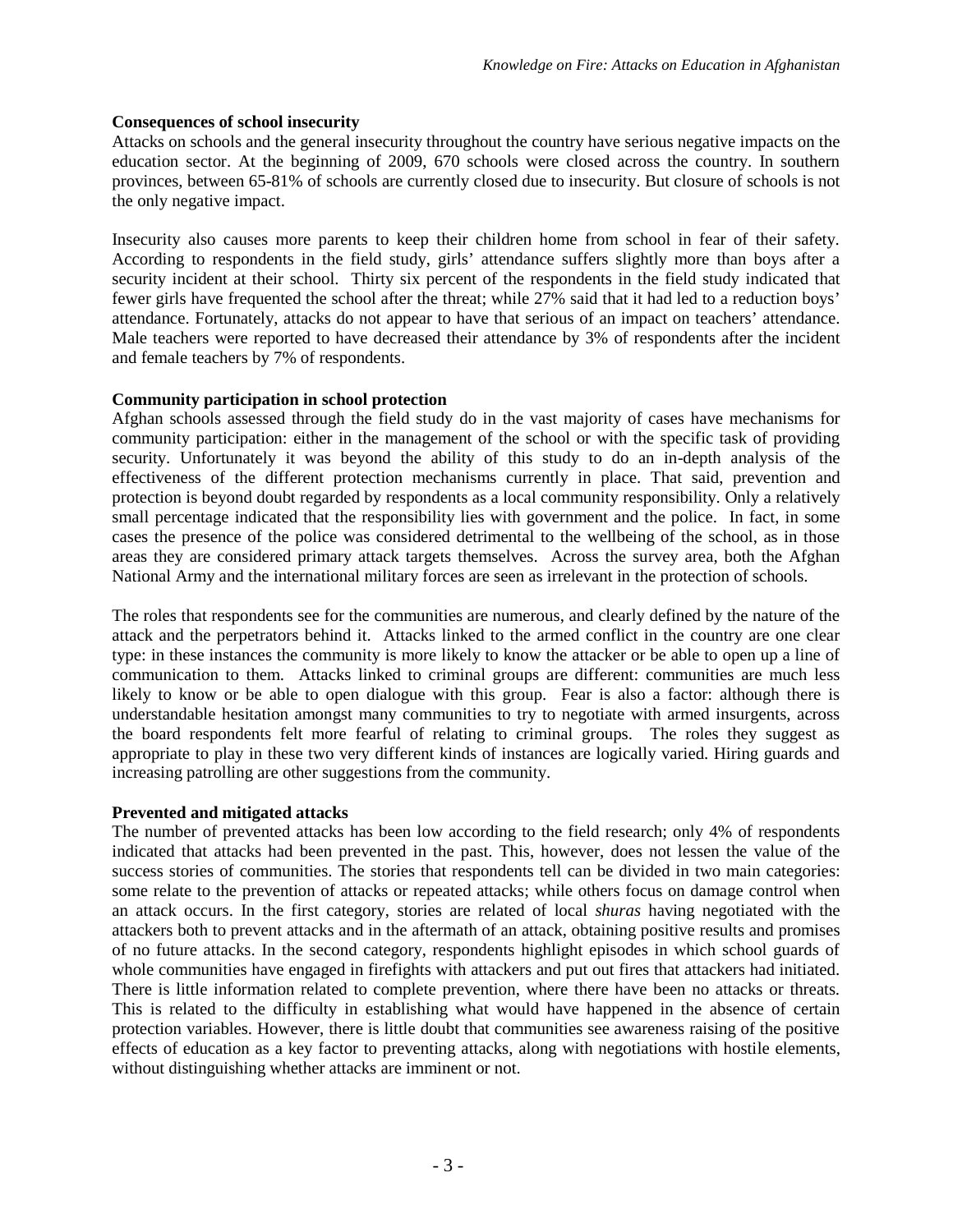### **Risk mitigating measures**

Suggested solutions that came out of the more than 1,000 interviews in the field assessment were predominantly the establishment of school security *shuras* and general disarmament. Faith in increased police involvement in protection of schools differed widely from province to province, with no less than 16% believing that it would actually increase the risk of attacks. Additionally, involving the community from the very start of the school establishment process could be positive, both in ensuring community acceptance of the initiative, and in garnering their commitment to being involved in its protection.

### **Conclusion and Recommendations**

Various patterns emerged out of this study. They are as follows:

- 1. While the overall picture of attacks on schools across the country (if the present small survey area can be at all representative) may seem confused and chaotic, local patterns are in fact quite clear.
- 2. When the attack is thought to be perpetrated by the armed insurgency, communities are more likely to feel that lines of communication with attackers could be developed if they don't exist already, and that some negotiation could take place.
- 3. When the attack is thought to be perpetrated by criminal groups, community members often report a lack of any way of getting in touch with the attackers.
- 4. It appears that more attacks happen against girls' schools when the attackers are members of the armed opposition or internal community members.
- 5. The vast majority of communities feel that the main decision-making and roll-out responsibility of protection mechanisms must remain local.
- 6. Schools seem to be attacked nominally more often in those communities where there isn't a strong and unified sense of the importance of education borne by the communities themselves.

The overarching recommendation put forth by this report is that education stands the strongest chance of being optimally protected if the analysis, decision-making and implementation power of school security is decentralized to the provincial, district, and community levels, with budgetary and technical support offered by the central government. Further recommendations are broken down the community and central levels and with regards to the period of establishment or reopening of schools. They are as follows:

#### *Community level:*

- 1. Engage in proactive awareness-raising.
- 2. Increase the visible presence of security guards.
- 3. Top up mitigation measures at peak risk periods.
- 4. Engage in preventative negotiations.

#### *Central level:*

- 1. Provide support and training for communities on negotiation techniques and other risk mitigation measures.
- 2. Introduce a national education promotion campaign.
- 3. Consider the negotiation of a memorandum of understanding with the armed opposition.
- 4. Revise the policing policy as it pertains to schools.
- 5. Undertake database improvements.
- 6. Restrict PRT and broader military involvement in schools.
- 7. Review the School Guards Project.

#### *For the establishment and reopening of schools:*

- 1. Undertake community consultations.
- 2. Select discrete locations.
- 3. Where possible, select discrete school structures.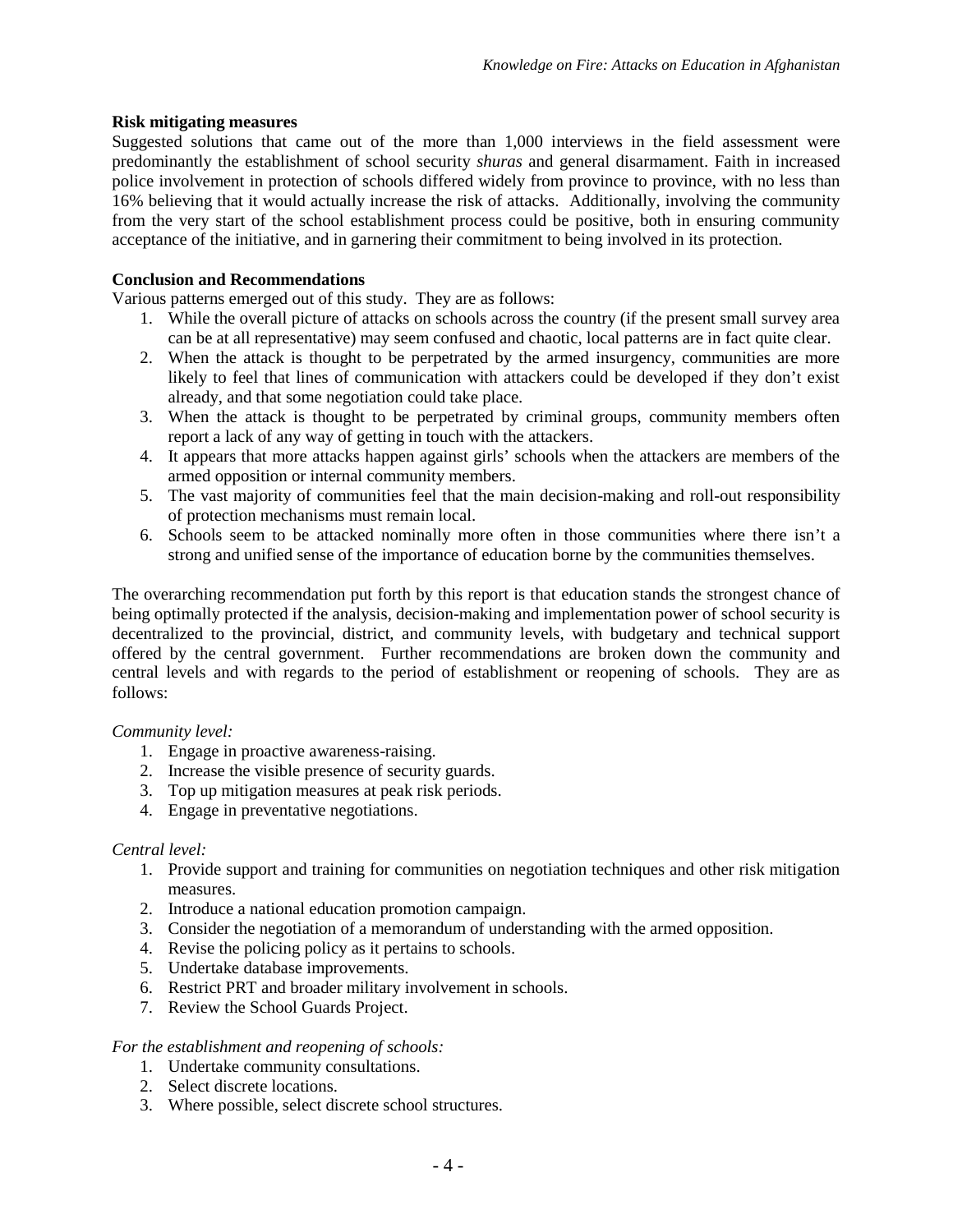Finally, the following areas of further research were recommended:

- Best practices regarding community participation in the protection of schools should be gathered and learned from.
- Attack rates on different school structures (traditional schoolhouse versus community-based structures) must be analyzed.
- Those instances in which negotiation with hostile elements has led to the successful prevention of attacks should be thoroughly studied.
- Additional research should be conducted on the diverse drivers of attitudes towards education.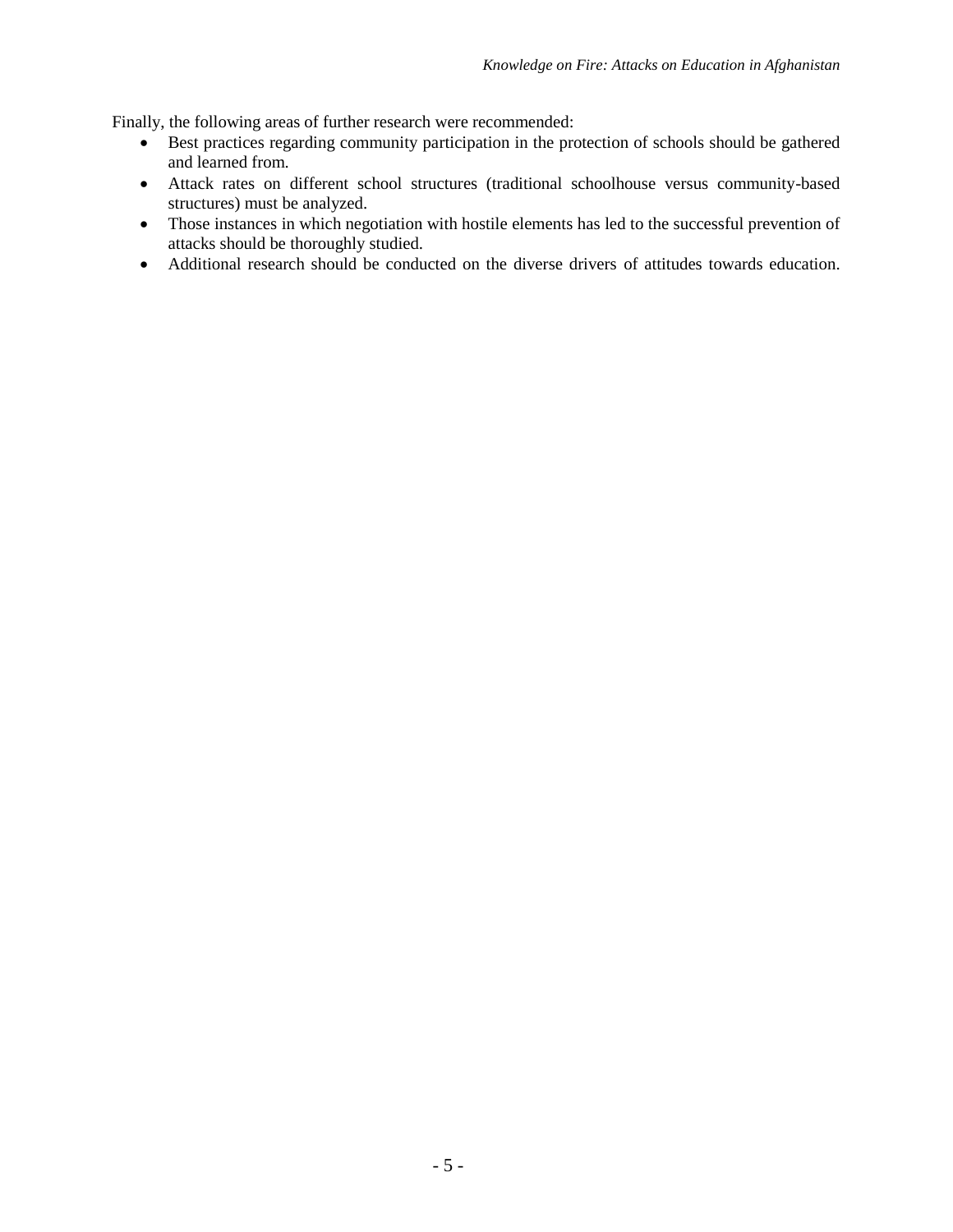## <span id="page-11-0"></span>**2 INTRODUCTION**

Throughout 2008, 670 attacks on the Afghan education system were carried out: school buildings were burnt down, teachers and students were killed. [2](#page-11-1) Between January 2006 and December 2008, 1,145 attacks of different natures were reported: grenades, night letters or verbal threats to teachers, the murder of students and education personnel. Education is under attack in Afghanistan.

Significant progress has been made in the Afghan education sector since the fall of the Taliban, the enrollment in Ministry of Education schools having increased from around 900,000 in 2001 to an estimated 6.1 millionby the end of  $2008<sup>3</sup>$  Now, insecurity and the ban that opposition groups have placed on education are threatening the results achieved. The ranks of the newly-enrolled are dropping alarmingly fast thanks in large part to the daily deteriorating – and rapidly expanding – security situation. "The number of teachers and students killed in the past 10 months is nearly double the total casualties of last year", authorities in the ministry of education said. "This year 651 schools were closed in southern provinces; 141 teachers and students were killed since

**Over 1000 attacks on schools, teachers and students have occurred in three years; that's an average of 33 per month**

beginning of the year; and 173,000 students dropped out off schools", a spokesman for the Ministry of Educationsaid at the end of  $2008<sup>4</sup>$ . In some southern provinces as much as  $81%$  of schools are closed.

The situation has caused a dilemma for parents: whether or not to send their children to school. Is education worth the risk their children may face by attending classes? This report will attempt to make sense of these trends by breaking down feature by feature the threats and attacks, their consequences, and their mitigation or actual prevention, shining a particular light on how community participation can reduce attacks on the education sector.

**Not a week goes by without an incident being reported**

As early as October 2006, President Karzai expressed concern about the hundredsof thousands of children out of school due to ongoing viole[nc](#page-11-4)e.<sup>5</sup> According to the Ministry of Education, 6% of schools were burned or closed downfrom June 2006 to December 200[7,](#page-11-5)<sup>6</sup> and 103 teachers, principals, and MoEdistrict staff were shot dead between January 2006 and April 2008[.](#page-11-6)<sup>7</sup> One hundred ten students were killed at school sites or on their way home.<sup>8</sup> [N](#page-11-7)ot a week goes by without a security incident being reported to the Ministry of Education, which maintains a daily log of incidents, compiling it as a basis for

monthly analysis. The Ministry of Education is in several ways urging people to work with the government to help improve security, and is working hard to develop national mechanisms for school, teacher, and student protection, to keep education in Afghanistan alive.

<span id="page-11-2"></span><span id="page-11-1"></span><sup>2</sup>According to the Ministry of Education, February 2009.

<span id="page-11-3"></span><sup>&</sup>lt;sup>3</sup> Based on the information of the Planning Department, Ministry of Education.

<span id="page-11-4"></span><sup>4</sup> "651 schools close in southern Afghanistan", Quqnoos, January 5, 2009.

<span id="page-11-5"></span><sup>5</sup> "Lessons in Terror: Attacks on Education in Afghanistan", Human Rights Watch, Volume 18, Number 6 (c), July 2006, p.6.

<span id="page-11-6"></span><sup>6</sup> Ministry of Education official website, June 2008, http://www.moe.af (accessed June 10th, 2008).

<span id="page-11-7"></span><sup>7</sup> The data regarding killings from MoE differs from the various databases.

<sup>8</sup> MoE Database, Provincial Liaison Office, June 2008.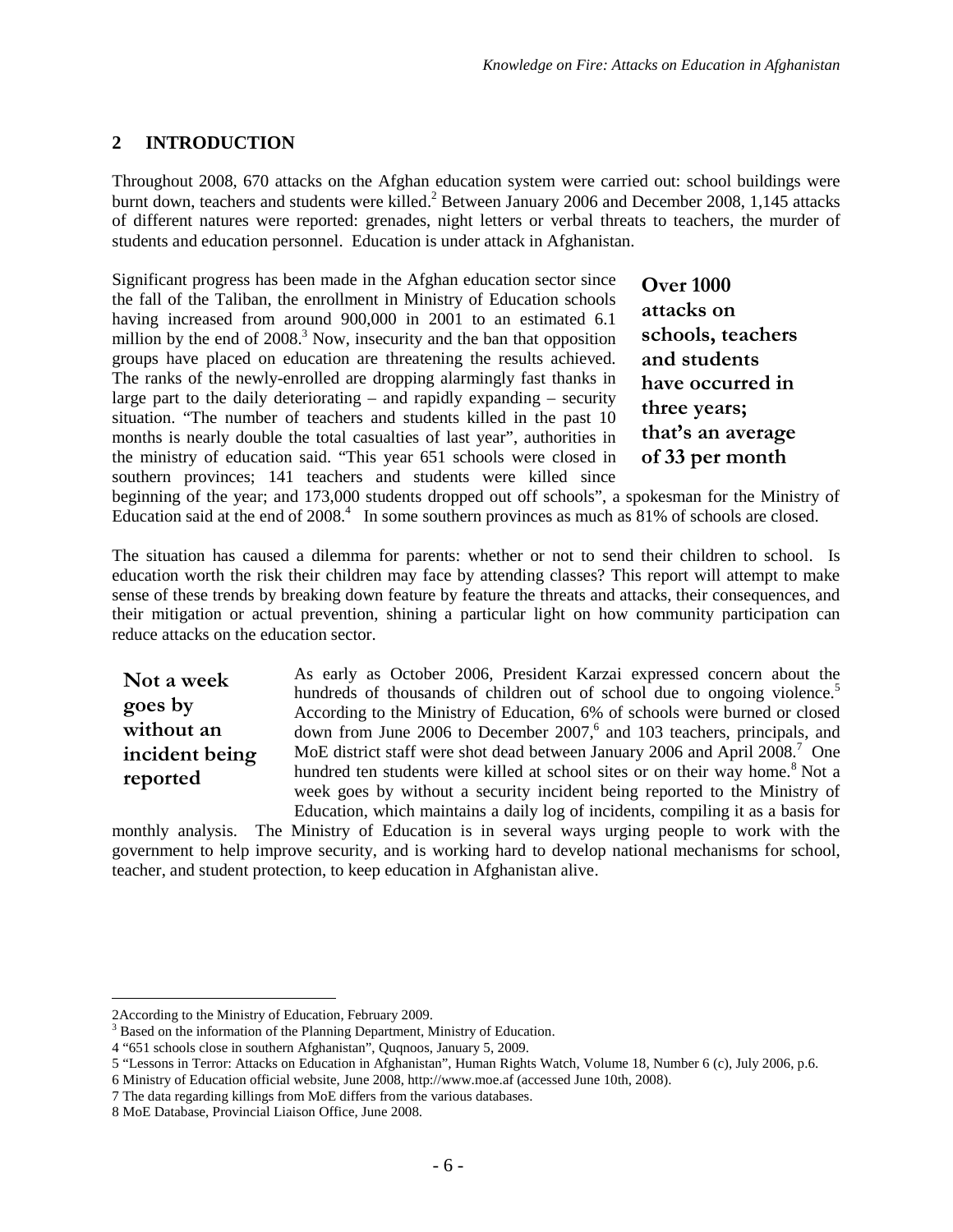## <span id="page-12-0"></span>**2.1 History**

Afghanistan has a long history of attacks on schools. Beginning after the Communist coup in 1978, the school system became one of the primary victims of the decades-long conflict between the Soviet forces and Mujahideen. The new government, led by the pro-Moscow People's Democratic Party of Afghanistan (PDPA), pushed hard for increasing the enrollment rate and also launched an ambitious adult education program, which enthusiastic local party workers tried to force village women to attend. But the backlash in conservative Afghanistan proved unavoidable, and large parts of the existing educational infrastructure were specifically targeted and destroyed by the Mujahideen. While the Soviet-backed PDPA and the American-resourced Mujahideen used the education system to further their political aims, the quality of education suffered. The rural areas were hardest hit. With disruption of education, many teachers were killed and schools were destroyed. In 1983 the Afghan Foreign Minister admitted in the UN that 50% of schools in Afghanistan had been destroyed. In 2003 the Asian Development Bank estimated that 80% of all school buildings at all levels had been damaged or destroyed.

The violence against the education sector continued after the fall of the communist regime. The country entered into a civil war in which different factions of Mujahideen fought for power in different parts of the nation. The chaos caused many more schools to be closed or destroyed. Teachers and other educationalists fled Afghanistan, adding to the already precarious situation created during the PDPA regime. Girls' education particularly suffered.

The onset of the Taliban rule in the mid-nineties aggravated the situation as girls were banned from attending school. Despite the risk, a limited number of home schools for girls emerged and received support from NGOs and UN agencies around the country. Although the Taliban edict was rescinded in

2001, their influence continues. Last year, Taliban spokesman Qari Yusuf Ahmadi told reporters, "We have burnt some schools where anti-Islamic lessons were being taught", and he further condemned schools where children were taught "wrongly". "Many changes have been made to the textbooks. For instance, the letter A used to be for Allah but in these textbooks A is used for 'Anar' [pomegranate]. J used to be for Jihad, but these books have J for 'Jowar' [maize]. We donot permit such changes," he said. 9

**"We burnt schools where anti-Islamic lessons were being taught" -** *Taliban*

Political strife, however, is not the only impetus of the tragic situation the Afghan education sector faces today. The decreasing hold of the central government on the rule of law around the country has opened space for criminal groups to take advantage of existing assets and infrastructure for their own ends; school damage has furthermore become the mark of internal community or tribal disputes. These diverse and often deeply rooted motivations of attack make even small achievements in school protection a hard-won accomplishment indeed.

## <span id="page-12-1"></span>**2.2 Objective and outline of report**

The present research was conducted to assess the specific local context of attacks on schools and to identify sustainable models for community involvement in their protection, resulting in (i) increased security for students and teachers, (ii) increased community involvement in and responsibility for school management, (iii) improved enrollment of students.

<span id="page-12-2"></span><sup>9</sup> Interview with Radio Freedom.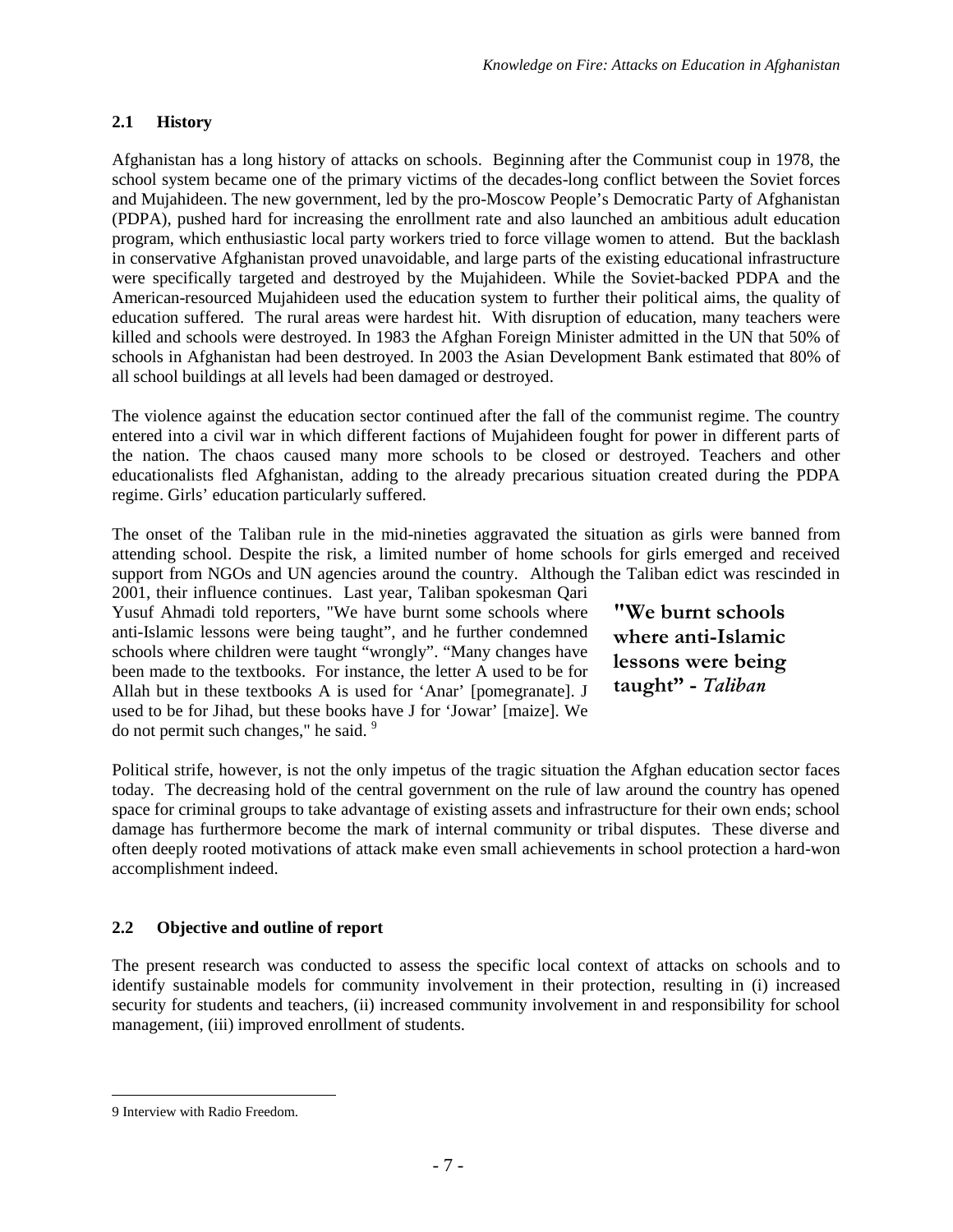The study is comprised of a desk study of relevant literature; analysis of the United Nations Children Fund (UNICEF) and Ministry of Education (MoE) databases on attacks between January 1, 2006 through April 30, 2008, and the partial records available by the time of publication in August 2009; and a field assessment carried out in 6 provinces in Afghanistan (Herat, Balkh, Ghazni, Kapisa, Khost, Kunar, Logar and Wardak) in September/October 2008. The methodology used to carry out this project is outlined in chapter 3 of this report.

Threats to education are only one of many problems that Afghanistan faces in terms of security and as such cannot be analyzed and treated in isolation. Chapter 4 therefore offers a brief outline of the current security situation in the country and what respondents in the field assessment perceive to be the general causes of insecurity in their areas. Likewise, an analysis of what interviewees see to be the specific threats to the education sector is included in this section.

In chapter 5, the nature of attacks is outlined. Questions such as "what is attacked?"; "how?"; "where?" and "when?" are addressed in this section. The significant differences in the answers from one province to the next are outlined, and the importance of understanding and creating solutions based on these specific local factors is stressed. This is followed by chapter 6, which looks in closer detail at the consequences of attacks on the education sector; particularly how attacks impact on the continuity of educational services and the attendance of students and teachers.

Chapter 7 considers how communities have prevented attacks in the past and what they believe to be the solutions to school insecurity. It also offers a brief review of the other school protection mechanisms in place and the community's perspective regarding their current and potential effectiveness.

Fundamental to the purpose of this study is to suggest possible recommendations for attack mitigation and prevention. Chapter 8 presents a final analysis of the situation and proffers several recommendations for effectively tackling these challenges in the coming months and years. In chapter 9, annexes outline the profiles of those provinces studied in the field assessment in terms of types of threats and attacks summarize the field data analyzed.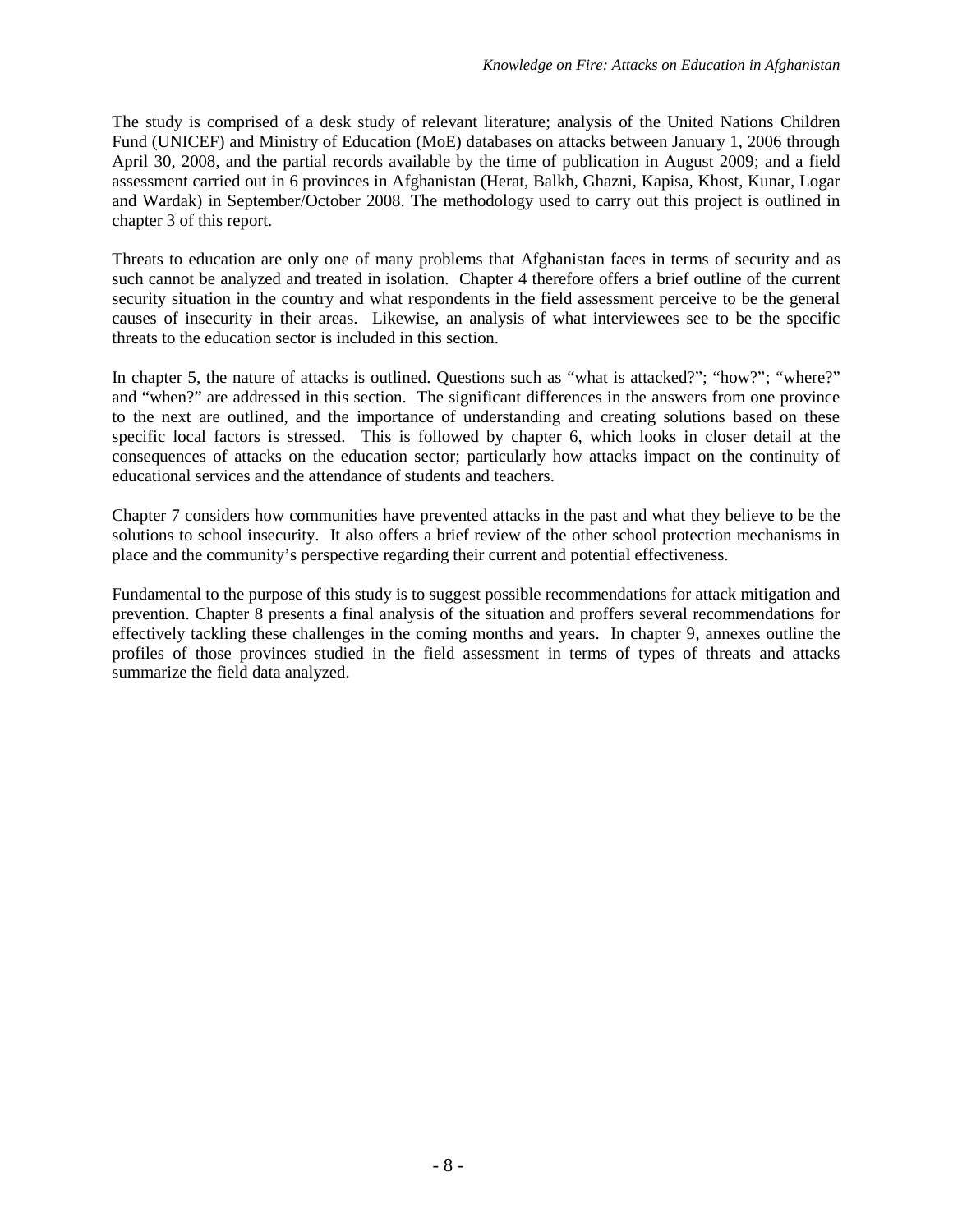## <span id="page-14-0"></span>**3 METHODOLOGY**

#### <span id="page-14-1"></span>**3.1 Overview**

This research consisted of three main stages: a desk study comprising a literature review of relevant secondary sources, as well interviews with key stakeholders within the education sector regarding attacks on schools; a field study; and a finalization stage where key stakeholders were involved in reviewing the initial analysis and refining recommendations.

### <span id="page-14-2"></span>**3.2 Desk study**

The literature review was comprised of data from the Ministry of Education (MoE) and United Nations' Children Fund (UNICEF), Afghanistan NGO Security Office (ANSO) reports, news articles and other reports on the issue. Quantitative data from the Ministry of Education and UNICEF databases, in addition to interviews with key stakeholders in the education sector<sup>[10](#page-14-5)</sup>, was used to derive the pattern of attacks and direct the field assessment.<sup>[11](#page-14-6)</sup>

## <span id="page-14-3"></span>**3.3 Field study**

The NGO Coordination of Afghan Relief (CoAR) undertook the quantitative data collection and conducted focus group discussions in eight provinces of Afghanistan: Logar, Khost, Kunar, Wardak, Ghazni, Herat, Balkh and Kapisa.<sup>[12](#page-14-7)</sup> The criteria for the provincial selection were:

- concentration of attacks
- geographical coverage
- accessibility

A total of 1037 interviews (both individual and group) were conducted in 36 districts across 8 provinces as shown in the table below.

| <b>Balkh</b>        | Ghazni        | <b>Herat</b>        | Kapisa        | <b>Khost</b>        | <b>Kunar</b> | Logar         | <b>Wardak</b> |
|---------------------|---------------|---------------------|---------------|---------------------|--------------|---------------|---------------|
| Sholgara            | Qara Bagh     | <b>Herat Center</b> | Tagab         | "Musa Khel          | Narang       | Baraki Barak  | Sayd Abad     |
| Chimtal             | Dih Yak       | Iniil               | <b>Niirab</b> | <b>Khost Center</b> | Chawkay      | Logar Center  | Maidan        |
| <b>Balkh Center</b> | Mugur         | Kohsan              | Alasav        | Ali Sheer           | Sirkanav     | Mohammad Agha | <b>Jalrez</b> |
| Nahri Shahi         | Ghazni Center | Shindand            |               | Qalandar            | Khas Kunar   |               | <b>Nirkh</b>  |
| <b>IDihdadi</b>     |               | Kashk Rubat Sangi   |               | <b>Ismael Khel</b>  |              |               | Jilga         |
|                     |               |                     |               | Gurbuz              |              |               | Chak          |

#### **Provinces and Districts visited**

<span id="page-14-4"></span>Table 3.3.1 gives an overview of the provinces and districts visited in the field assessment.

<span id="page-14-5"></span><sup>&</sup>lt;sup>10</sup> For the purpose of this study several key people within the Ministry of Education, the Ministry of Rural Rehabilitation and Development, UNICEF and aid agencies involved in the education sector such as CARE, International Rescue Committee (IRC), Swedish Committee, Aga Khan Development Network and Save the Children UK, were interviewed. The Human Rights Research and Advocacy Consortium (HRRAC), who have also conducted field research related to the education sector, was also interviewed and discussions were held with Human Rights Watch. In the inception phase of the study, both national and international staff interviewed were mainly located in their respective Kabul headquarters. The field study also includes interviews with field level MoE and NGO staff.

<span id="page-14-6"></span><sup>&</sup>lt;sup>11</sup> The UNICEF database was used to a larger extent than the database of the Ministry of Education because of the level of detail provided.

<span id="page-14-7"></span><sup>12</sup> The data collection exercise was carried out by a team of 22 interviewers and supervisors between September 3 and October 11, 2008. The province of Kandahar was dropped due to insecurity.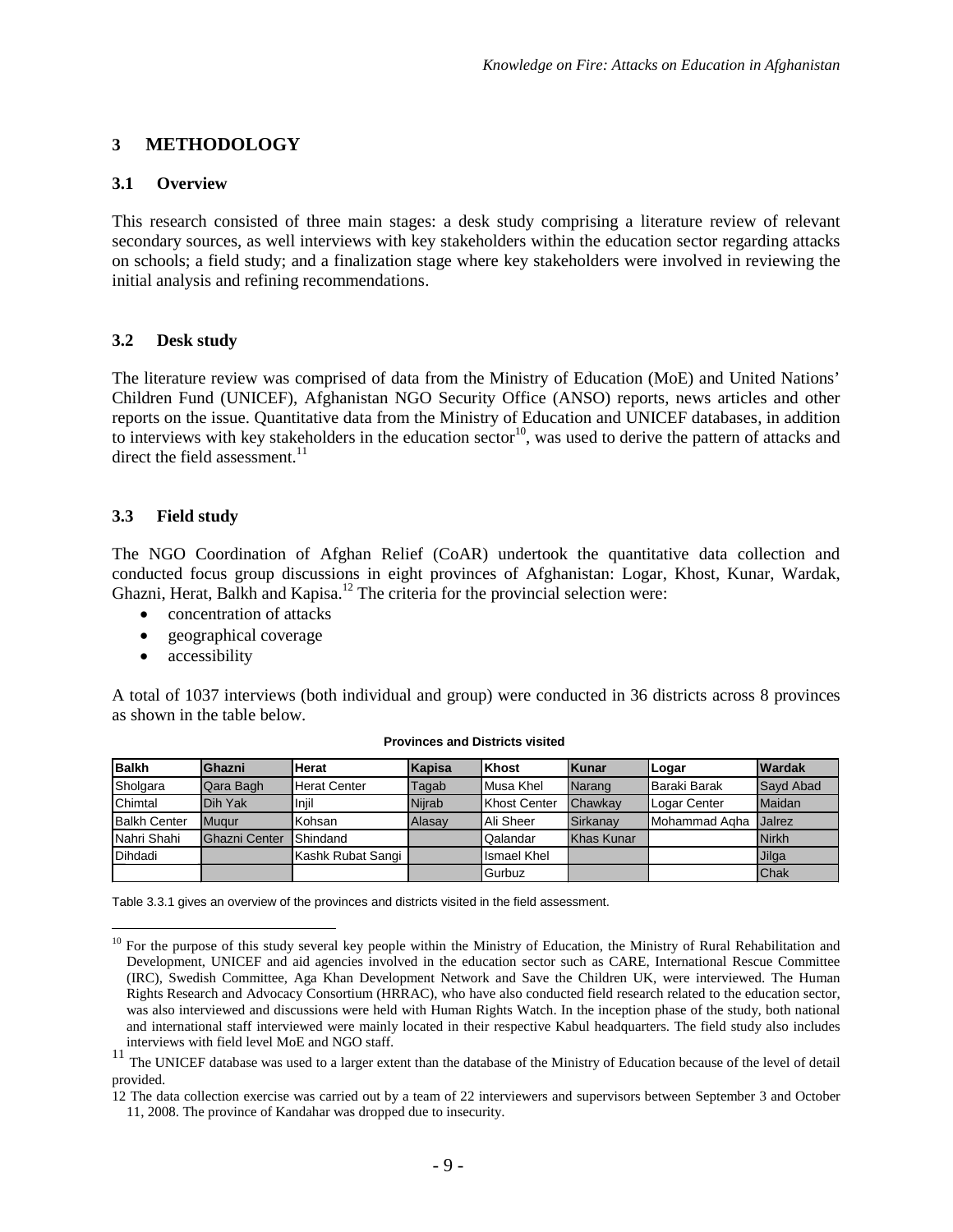Due to security concerns for the people that participated in this exercise, the exact villages and schools visited will not be revealed publicly.

A total of 559 focus group interviews were conducted with teachers, parents, students and *shura* members. The number of people in these groups varied between 7 and 10 and consisted of respondents selected on the basis of factors of homogeneity (i.e. all students or all teachers). Additionally 455 individual interviews with parents, the provincial education department, NGOs, the police department and district education department were conducted in all 8 provinces. The table below shows the number of interviews conducted with the various groups/individuals in the different provinces.

| Number of conducted individual interviews / focus group discussions |                  |       |              |          |           |       |                |       |        |  |
|---------------------------------------------------------------------|------------------|-------|--------------|----------|-----------|-------|----------------|-------|--------|--|
|                                                                     | Itotal           | Herat | <b>Balkh</b> | Ghazni   | Kapisa    | Khost | Kunar          | Logar | Wardak |  |
| students                                                            | 198              | 25    | 29           | 26       | 20        | 23    | 25             | 25    | 25     |  |
| teachers                                                            | 202              | 25    | 28           | 23       | 23        | 25    | 26             | 29    | 23     |  |
| principals                                                          | 158              | 20    | 20           | 22       | <b>20</b> | 19    | 19             | 20    | 18     |  |
| district officers                                                   | 31               |       | 5            |          |           |       |                |       | 6      |  |
| provincial heads                                                    | 15               |       |              |          |           |       |                |       |        |  |
| <b>Ishura</b>                                                       | 155 <sub>1</sub> | 20    | 19           | 20       | 19        | 20    | 19             | 20    | 18     |  |
| parents                                                             | 231              | 28    | 38           | 29       | 23        | 29    | 25             | 32    | 27     |  |
| <b>NGO</b>                                                          | 11               |       | C            | $\Omega$ |           | 3     |                |       |        |  |
| police                                                              | 19               |       |              | $\Omega$ |           | 3     | $\overline{ }$ |       | 6      |  |
| <b>NA</b>                                                           |                  |       |              |          |           |       |                |       |        |  |
|                                                                     | 1020             | 128   | 143          | 131      | 111       | 128   | 124            | 130   | 125    |  |

Table 3.3.2 outlines the number of interviews conducted with the various groups of respondents per province.

1020 out of 1037 interviews were conducted successfully, while 13 people that were approached refused to provide interviews. All refusals came from police officers.

In each table in the remainder of the report, the bottom row, (N), indicates the number of actual respondents to the number of total possible respondents in each province. In many instances (N) will be a lesser number than the total, as not all respondents were asked all questions. For example, some questions were posed exclusively to education *shuras* or teachers, such as in those instances where the question required their personal experience or expert knowledge.

#### **Conditioned Sampling**

The schools visited in the field exercise were selected based on the number of attacks that occurred in the province, and a weight factor was used to select schools for the targeted district. A tentative list of schools in each district to include in the study (containing 14 attacked or threatened schools, 3 schools that had not experienced threats or attacks and 3 that had prevented attacks<sup>[13](#page-15-0)</sup>) was developed. However, as the survey team experienced when collecting the data, the list of schools prepared on the basis of the Ministry of Education security database and UNICEF databases were often incorrect: 1) there were differences between reported names of schools and the real name; 2) some schools had been threatened but were not mentioned in the databases; 3) some schools that had been destroyed, burned or threatened according to the databases were in fact not. In consultation with the district or provincial education departments, survey teams changed these schools to schools with the same criteria. Additionally, security concerns for the survey team, was a considerable factor in choosing the final sites. Thus a particular school in a district was chosen largely based on accessibility in terms of security, in close consultation with provincial and district education departments. Despite all these challenges, only in Kunar did the survey team not manage to visit the full 20 schools, but had to settle with 19.

<span id="page-15-0"></span><sup>13</sup> If schools where attacks had been prevented were not available in the province, an alternative school was chosen based on the recommendation of the district education departments.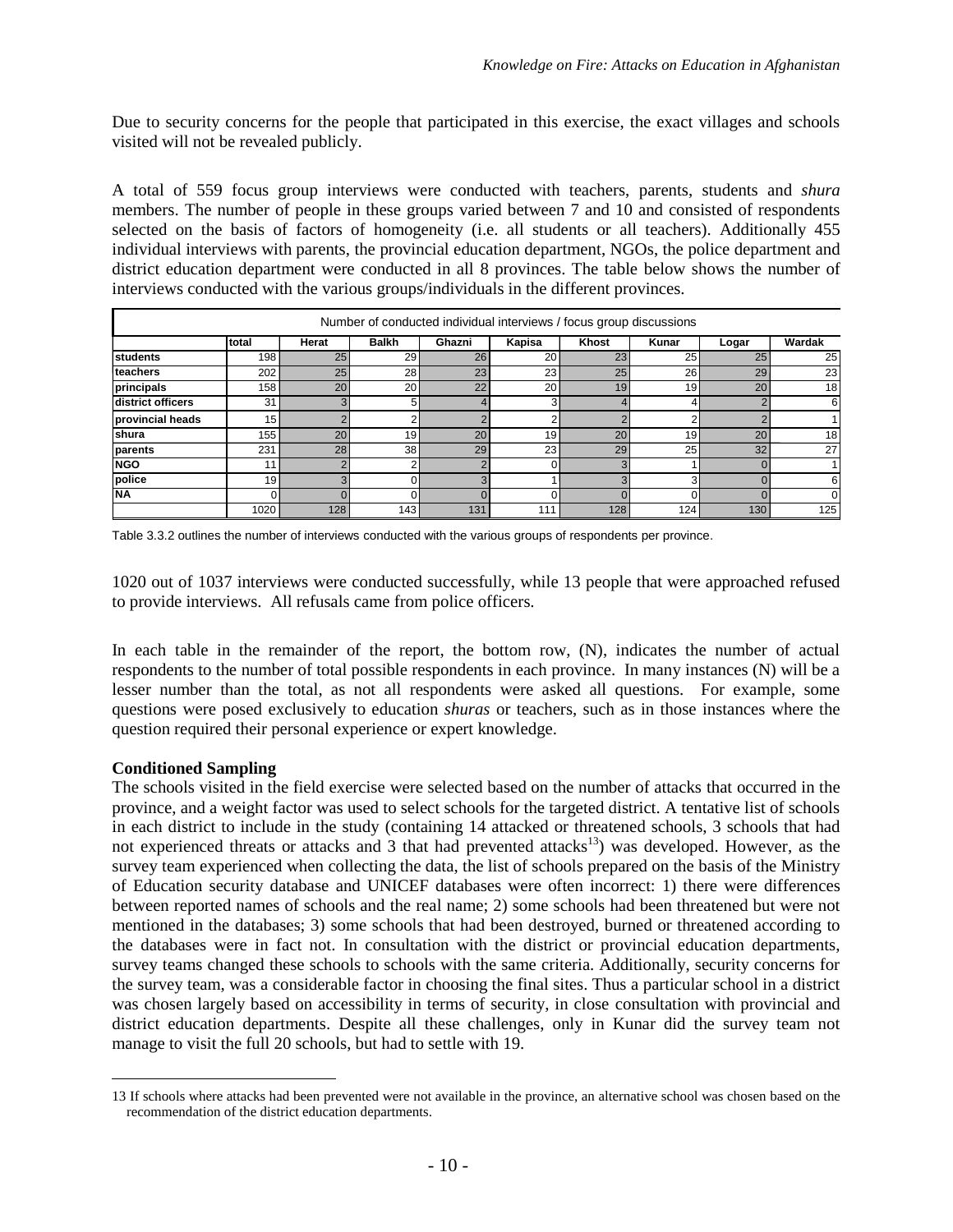| Total number of schools assessed |                                                                                                                     |    |  |    |    |                 |    |    |     |  |  |  |
|----------------------------------|---------------------------------------------------------------------------------------------------------------------|----|--|----|----|-----------------|----|----|-----|--|--|--|
|                                  | <b>Total</b><br><b>Balkh</b><br>Wardak<br><b>Khost</b><br><b>Herat</b><br>Ghazni<br>Kapisa<br><b>Kunar</b><br>Logar |    |  |    |    |                 |    |    |     |  |  |  |
| Girls                            |                                                                                                                     |    |  |    |    |                 |    |    | 32  |  |  |  |
| <b>Boys</b>                      |                                                                                                                     | 11 |  | 17 | 18 | ᅩ               | 10 | 13 | 101 |  |  |  |
| Mixed                            |                                                                                                                     |    |  |    |    |                 |    |    | 16  |  |  |  |
| <b>INA</b>                       |                                                                                                                     |    |  |    |    |                 |    |    | 14  |  |  |  |
| <b>Total</b>                     | 21                                                                                                                  |    |  | 19 | 20 | 19 <sub>1</sub> | 19 | 23 | 163 |  |  |  |

<span id="page-16-0"></span>Table 3.3.3 shows the number of boys', girls' and mixed schools visited in the field study.

#### **Research tools**

A questionnaire for the collection of quantitative and qualitative data from the individual interviews and focus group questions was developed. This questionnaire was the basis for the field study. Questions were constructed in a way that optimized their understandability to interviewees and would be easy to answer. Slightly different questionnaires were used for the different groups in order to ensure relevance and understanding. The overall questionnaire, containing all questions asked, is contained in annex C. The research team's safety and security was seriously considered when developing the questions and shaping the field research. The names of respondents, organizations and their affiliation with any political party remained anonymous. The anonymity policy and the intended use of responses were fully explained to respondents.

The survey teams consisted of one team leader and two surveyors. In Herat and Balkh, a female surveyor, who was accompanied by a *mahram* (escort), was added to the team. Team leaders were responsible for conducting the survey as well as to supervise surveyors, check their completed forms, and conduct meetings with provincial and district authorities. CoAR/OSDR's field coordinator also checked the field work randomly and cross checked the completed forms. The data collected was coded and entered using EpiInfo software. To minimize error, a double data entry procedure was followed.

#### **Constraints in the data collection process**

As insecurity was a major problem during the data collection process, female surveyors largely refused to travel to the areas into which the field team had to go, thus limiting the possibility of a gender balanced sample. In Herat and Balkh, female teams did conduct surveys. However in the remaining provinces female participation was largely dependent of those cases where male surveyors could conduct interviews with female interviewees.

| Gender composition of completed interviews - total number of interviewees |     |      |      |  |  |  |  |  |
|---------------------------------------------------------------------------|-----|------|------|--|--|--|--|--|
| Individual interviews<br><b>Total male/female</b><br>Focus groups         |     |      |      |  |  |  |  |  |
| <b>IMale</b>                                                              | 388 | 3607 | 3995 |  |  |  |  |  |
| Female                                                                    | 67  | 757  | 824  |  |  |  |  |  |
| Total numer of interviewees                                               | 455 | 4364 | 4819 |  |  |  |  |  |

<span id="page-16-1"></span>Table 3.3.4 shows the gender composition of individual and focus group interviews in the field assessment.

Insecurity put constraints on the survey team and had a significant impact on the methodology chosen. The very purpose of this project was to go into insecure areas where attacks on schools are a big problem. Reliance on local hired staff was in most areas the only viable option for the research team, which decreased the level of direct supervision of teams.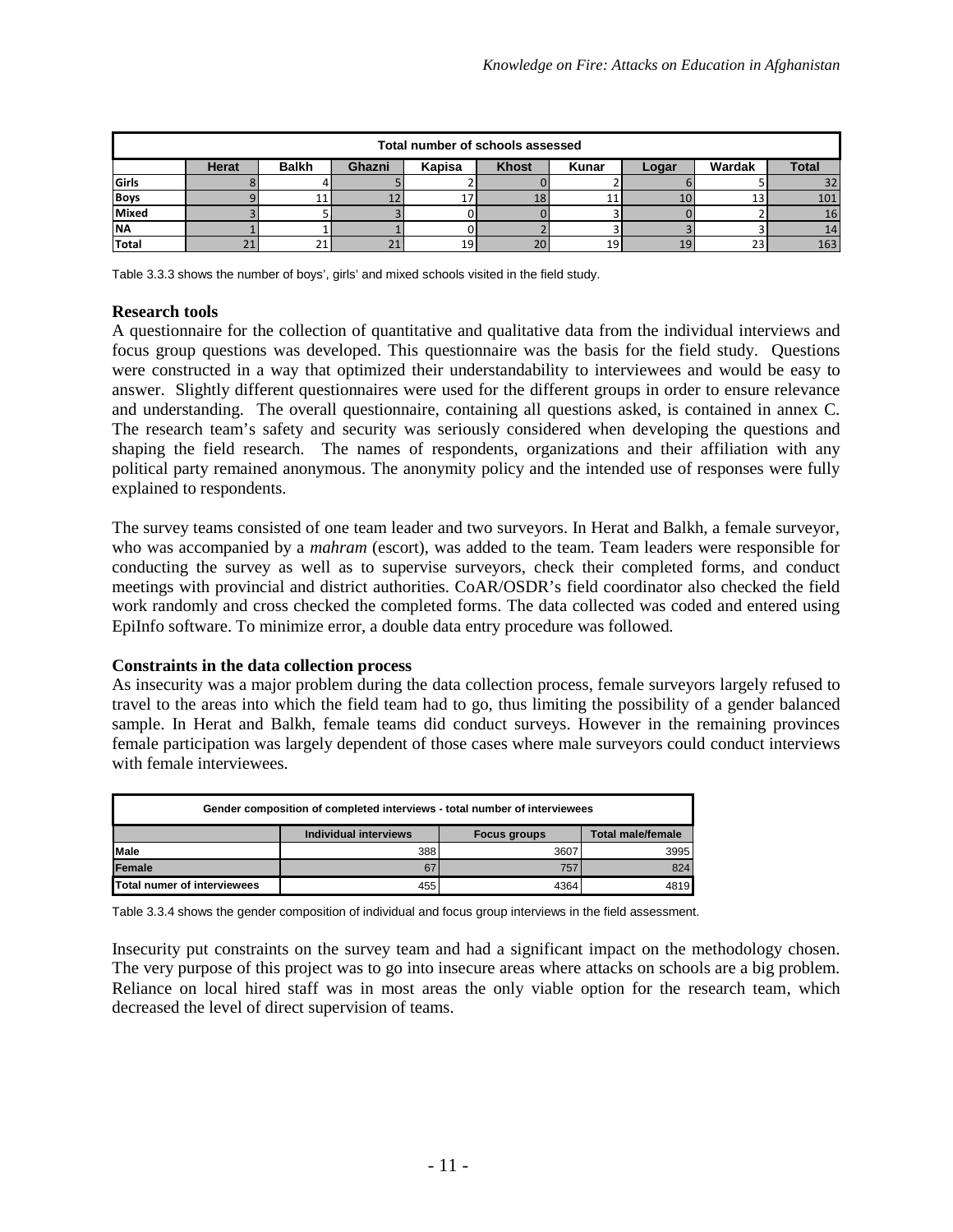## <span id="page-17-0"></span>**3.4 Peer & stakeholder consultations**

To ensure the robustness of the analysis and the veracity of the recommendations, the initial findings and first draft of this report were shared with key stakeholders through several meetings (the Kabul education cluster, the partners meeting of the Partnership Advancing Community Based Education in Afghanistan (PACE A) as well as individual meetings with the Ministry of Education).

## <span id="page-17-1"></span>**3.5 Considerations on the available and gathered data**

This report relies on two different kinds of statistical data: the data collected in the field survey, and the nation-wide data on school enrollment, closures, attacks and threats collected by the Ministry of Education (henceforth MoE) and UNICEF. All figures referencing informants, perceptions, and opinions are taken from the data produced by the survey. All national figures are derived from the UNICEF and MoE databases. No attempt was made to correlate these two sources: the national figures are included to contextualize the survey findings and shed light on the overall trend of attacks on schools; the survey findings have been designed to understand those trends in much greater depth in limited areas of the country and do not attempt to generalize findings past the survey area.

Both the national and the survey data sets have natural limitations which are presented below.

### **Databases**

The UNICEF and Ministry of Education database formats used to analyze the dynamics of attacks do not perfectly coincide, nor do their numbers always match. This observation, together with the verification undertaken in survey areas during the field study, indicates that the data recorded in those systems is not 100% accurate. Under-reporting, misreporting and partial information on attacks do not give the complete picture of attacks on schools in Afghanistan. Moreover, both systems face the risk of counting episodes more than once due to lack of exact data related to the name of school, locations, and sometimes dates. There are clear examples of such possible double counting in the databases. Additionally, in some cases, multiple incidents that happened the same day are considered as one attack. If an explosion was carried out close to a school on the same day an MoE staff member was threatened in their home, for example, the episodes are often counted as a single incident.

#### **Field assessment**

First, in order to appreciate the correct value of the findings this report offers, it is important to highlight that the statistics presented are largely based on the *perceptions* of the interviewees. For example, it was not possible to calculate exactly how many children stopped going to school after each threat or attack; what was collected is a general sense from communities and key informants about the *perceived* changes in school attendance trends. The results are therefore not to be considered as statistical evidence of the impact of attacks on education, bur rather what people understand those impacts to be from their individual standpoints.

Second, the survey was limited by the amount of detail it was able to draw related to the exact nature and the reasons behind specific attacks. Since there was no mechanism incorporated in the questionnaires to control which episode respondents were referring to, the same episode may be mentioned by several respondents, often with slightly different interpretations of the event.

Third, it is important to remember that the survey was conducted only in those provinces which were safe for the research teams to visit, and where potentially sensitive topics might be discussed. The provinces most disrupted by the current conflict – indeed, the same provinces that suffer from the greatest number of attacks on schools and school closures – were not considered in the survey. The broad conclusions and recommendations of this report should therefore not be automatically considered appropriate for all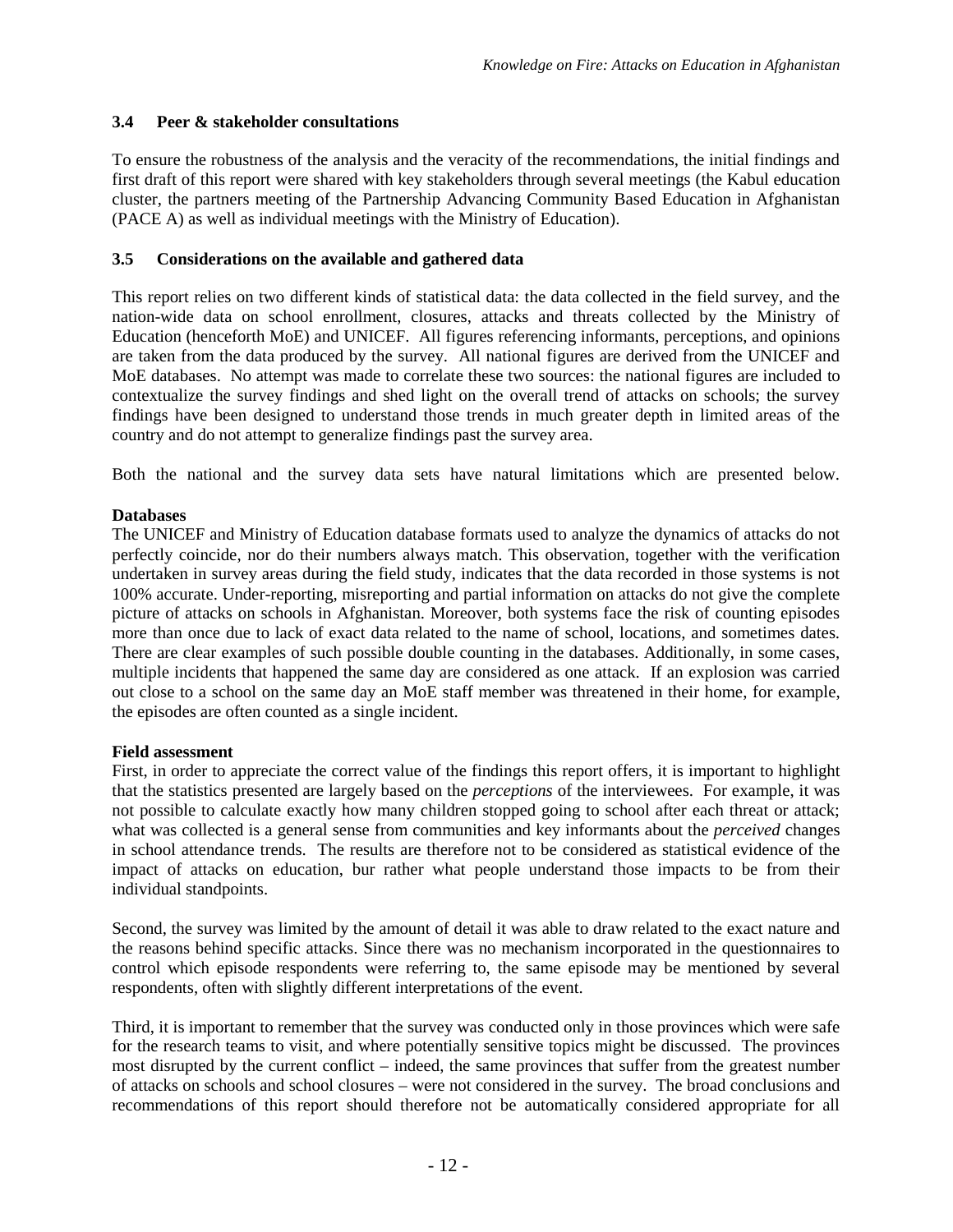regions of the country, nor do they attempt to be. Regions at the heart of the current violence require specific analysis relevant to their context and most likely the consideration of extraordinary measures if those schools are to be kept open and protected.

Fourth, an elevated margin of imprecision must be allowed for data derived from informant answers to certain questions, particularly surrounding the perceived origin of attacks (internal to the community? External? Armed insurgency? Criminal group?) and whether the community is in contact with the presumed assailants. It can be assumed that a percentage of such answers will be distorted by the perceived risk the informant could have felt in offering what he or she might consider uncomfortable or revealing information. In all sensitive cases, the option "I don't know" was allowed as a valid response in the questionnaire.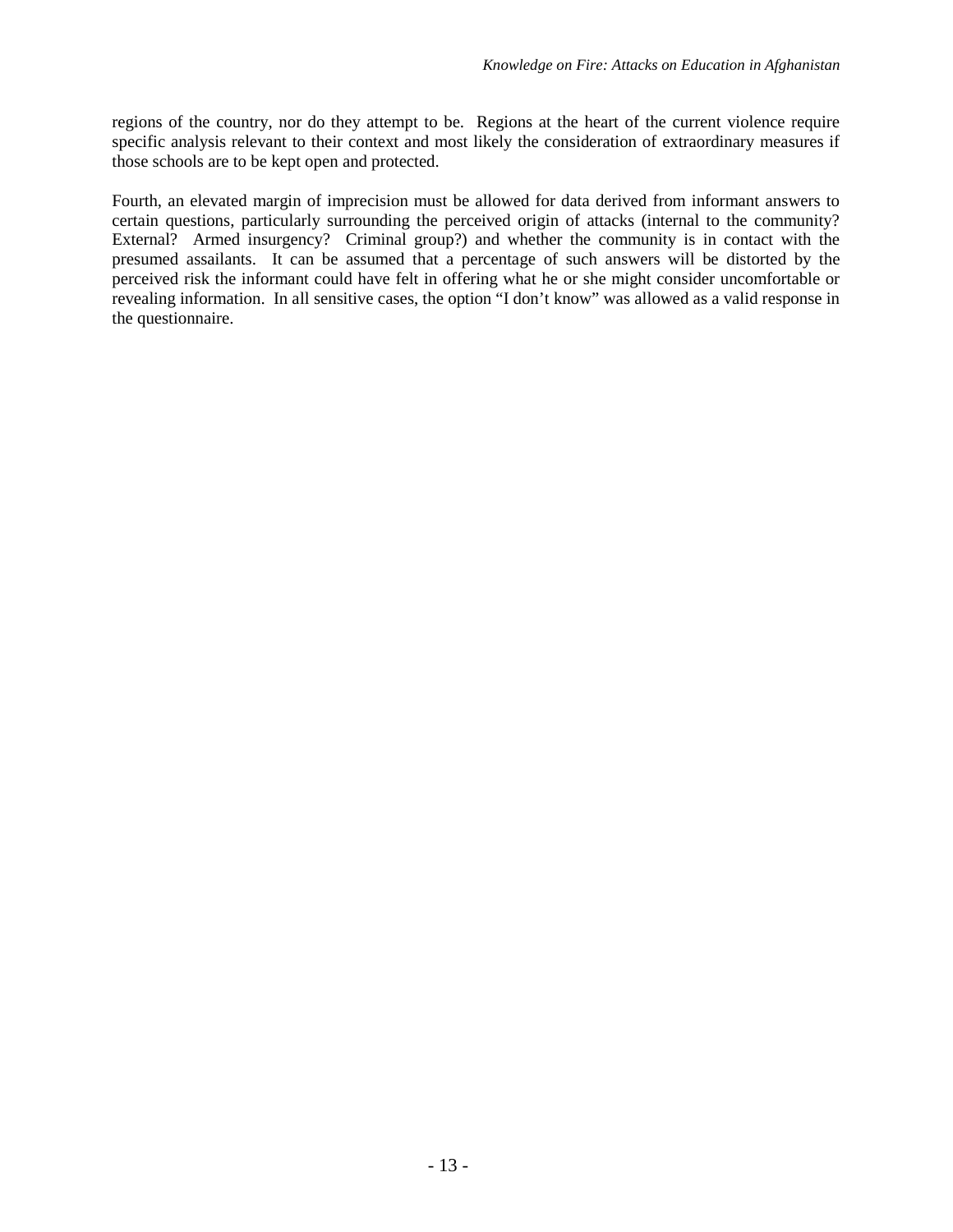# <span id="page-19-0"></span>**4 SCHOOL SECURITY IN A CONTEXT OF NATIONAL INSECURITY**

When analyzing the phenomenon of attacks on the education sector in Afghanistan it is essential to contextualize the problem within the national security situation. The two factors that must be borne in mind are:

- Overall security trends: is security improving or deteriorating in Afghanistan? Is this trend consistent across the country?
- National vs. local dynamics: what are the causes of insecurity? Are there more than one? Do these factors play out consistently across the country, or do they differ from province to province, from locality to locality?

### <span id="page-19-1"></span>**4.1 Security trends across the country**

According to the annual Afghanistan survey of the Asia Foundation, Afghans identify insecurity as the biggest problem facing the country.<sup>[14](#page-19-3)</sup> In another recent study conducted by the Human Rights Research and Advocacy Consortium (HRRAC), 63% of respondents said they believe security had worsened in their home area over the past four years.<sup>[15](#page-19-4)</sup>



<span id="page-19-2"></span>Diagram 4.1.1.shows the distribution of responses in the field assessment regarding the changes in the security situation over the past two years. N=1015.

In the present field study, 71% of respondents believe that the general security situation has deteriorated in their parts of the country. Only 3% claim it has improved, while the remaining 26% believe that it has not changed.

These broad-picture statistics only take us so far towards understanding how insecurity has grown in Afghanistan, however. The Asia Foundation survey indicates that security trends have a predominantly localized dimension – a finding which this study corroborates. While in Ghazni province 98% of respondents and 94% in Khost indicate that security has gotten worse, the majority of respondents in Balkh (62%) believe that their security situation has not changed over the past two years. Clearly,

<span id="page-19-4"></span><span id="page-19-3"></span><sup>14</sup> "Afghanistan in 2008. A Survey of the Afghan People", Asia Foundation, 2008.

<sup>15</sup> "Combat Poverty to end Insecurity: Afghan Perceptions of Security", Human Rights Research and Advocacy Consortium, 2008.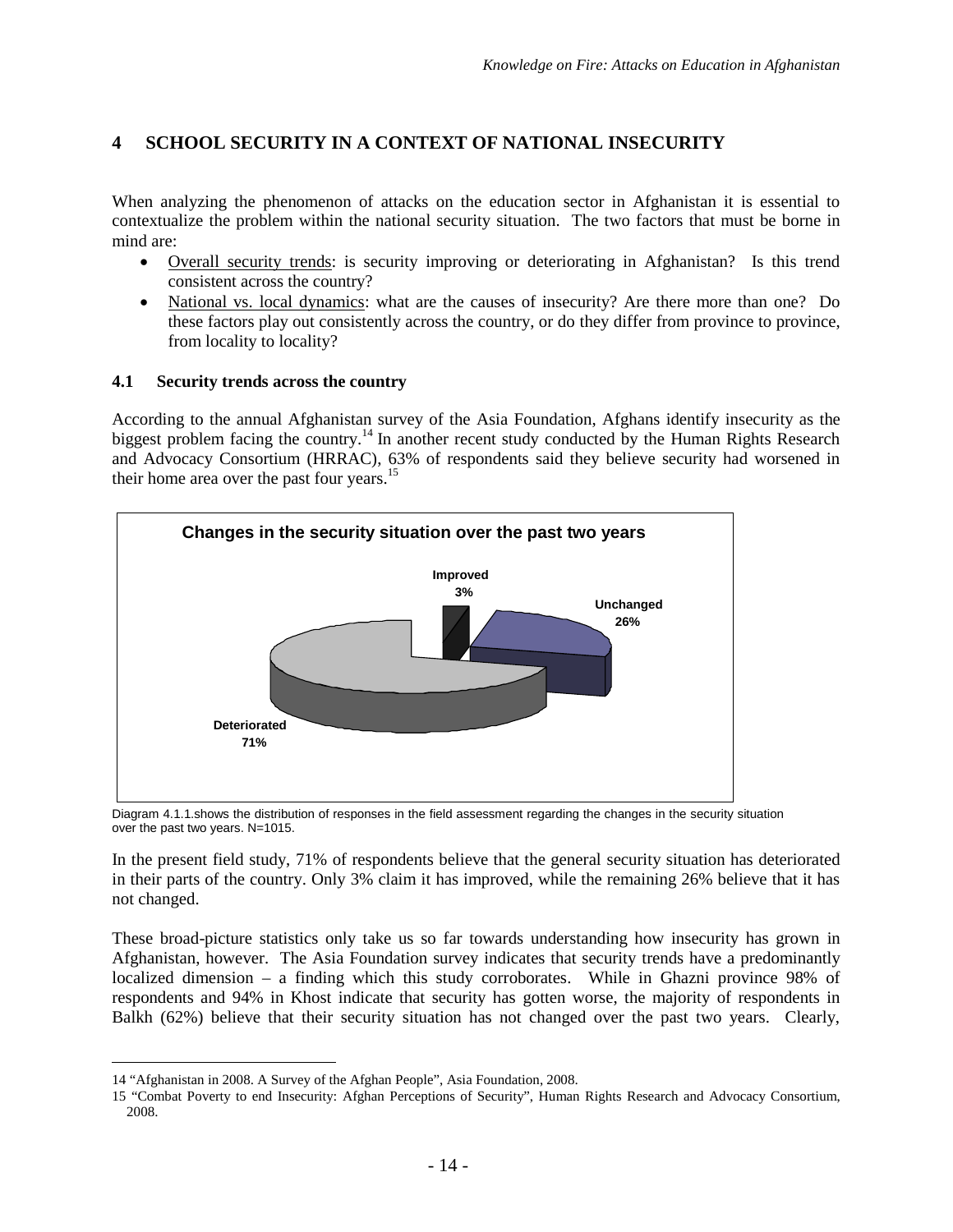security dynamics differ from province to province. The table below highlights some of the provincial differences found in the present survey.

| Changes in the security situation over the past two years (by %) |                                                                                                |         |         |         |         |         |         |         |               |  |
|------------------------------------------------------------------|------------------------------------------------------------------------------------------------|---------|---------|---------|---------|---------|---------|---------|---------------|--|
|                                                                  | Wardak<br><b>Khost</b><br><b>Balkh</b><br>Ghazni<br>Kunar<br>Total<br>Herat<br>Kapisa<br>Logar |         |         |         |         |         |         |         |               |  |
| Improved                                                         |                                                                                                |         |         |         |         |         |         |         |               |  |
| Unchanged                                                        | 26                                                                                             | 34      | 62      |         | 44      |         |         | 25      | 25            |  |
| <b>Deteriorated</b>                                              |                                                                                                | 56      | 37      | 98      | 45      | 94      | 88      | 75      | 70            |  |
| Other                                                            |                                                                                                |         |         |         |         |         |         |         | $\mathcal{L}$ |  |
| (N)                                                              | 1015/1020                                                                                      | 128/128 | 143/143 | 130/131 | 111/111 | 128/128 | 122/124 | 129/130 | 124/125       |  |

<span id="page-20-1"></span>Table 4.1.1indicate the responses of people interviewed in the field assessment when asked how they believe the security situation has changed over the past two years (2006-2008).

### <span id="page-20-0"></span>**4.2 Nature of insecurity**

Even between those provinces where respondents offered a consistent perspective on the *degree* to which security has deteriorated, improved, or stayed the same, no commonality can be assumed regarding the *nature* of the insecurity to which they were referring. Findings from this assessment strongly indicate that the causes of insecurity vary greatly not just from province to province, but in fact from district to district. While many or most of the same factors are present across the majority of regions, their levels of comparative influence are not universal.

In each district respondents were asked what they considered to be the most significant causes of insecurity in their community. The survey-wide average of their responses reveals that the armed opposition (83%) and criminal groups  $(45%)^{16}$  $(45%)^{16}$  $(45%)^{16}$  are the most prevalent factors overall. Interesting as that may be, these statistics are not particularly helpful until they are disaggregated further.

In 6 out of 8 provinces (Balkh, Ghazni, Kapisa, Kunar, Logar and Wardak), in those instances where the attacker has been identified, the armed opposition is seen as the main cause of insecurity; although in Herat, Balkh, Logar and Wardak there are more instances where the attacker is *not* known. In the remaining two provinces (Herat and Khost), criminal groups are considered the principal perpetrators. But even in those cases where one group emerged as the clear dominant influence, rarely was it considered the sole cause of local problems. "The government opposition has become very strong and smugglers and criminal groups are present in the area. This is causing insecurity in our community", said one student in Wardak.

To a much larger extent than in other provinces, a total of 81% of respondents in Kapisa indicated that internal conflicts are an important reason for insecurity (survey-wide average: 21%). Additionally, in Kapisa the local commander is suggested to have much more of a destabilizing influence than elsewhere (45% compared to the survey-wide average of 9%). In general, Kapisan respondents, as well as respondents in Herat, indicate that threats are multiple: internal village conflicts, armed opposition, local commanders and criminal groups are all considered threats by a substantial number of people.

In Ghazni, unlike most other survey areas, the police are seen as a cause of insecurity rather than a neutral or stabilizing factor. Sixty one percent of respondents in Ghazni identified the police as one of the main reasons for general insecurity (the survey-wide average is 7%). At 17%, police in Wardak are also mentioned more frequently as a destabilizing influence compared to other study sites.

<span id="page-20-2"></span><sup>&</sup>lt;sup>16</sup> Respondents had the opportunity to provide multiple answers. Thus, percentages have been calculated on the basis of the number of answers against each option in relation to the total number of respondents.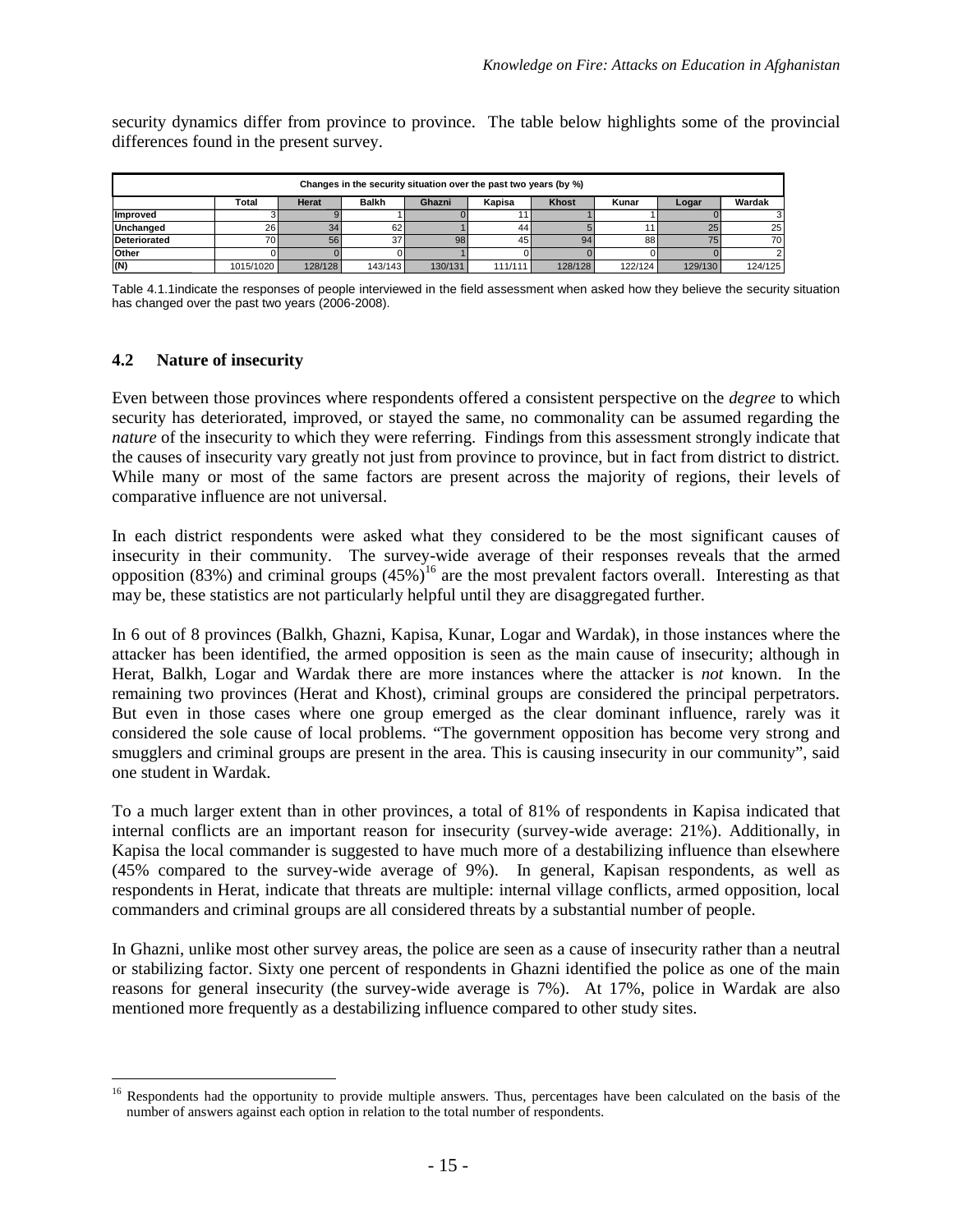Across the board, respondents rarely reported the national army as a cause of insecurity. Only 2% of people mentioned the army when responding to this question.

Insecurity is also linked to the weak presence of the government in some areas, according to a number of respondents. A respondent in Balkh said that the insecurity is caused by "the existence of armed groups and the weakness of the government". Likewise, a respondent in Ghazni said, "the government's lack of consideration of people's needs cause the people to turn against the government". Similarly, a Kapisan shura member said that: "unemployment is the only reason for insecurity".

The operations of international forces were seen by a few as a generally destabilizing issue – a topic that was predominantly raised in focus groups. "Conflicts between the opposition and international forces are the main cause of insecurity", said a principal in Kunar. For others, "bombardments of the international forces is the main problem", as was suggested by a second principal in Kunar. "The existence of coalition forces and their constant checking of houses, the existence of the opposition and joblessness of the people", are according to *shura* members in Kunar notable reasons for insecurity in their community.

**"Unemployment is the only reason for insecurity"** *Kapisa shura member*

An additional factor that was brought up through the field study was cross-border activities. In boarder areas such as Kunar and Herat, smuggling and other cross-boarder activities are seen as causes of insecurity.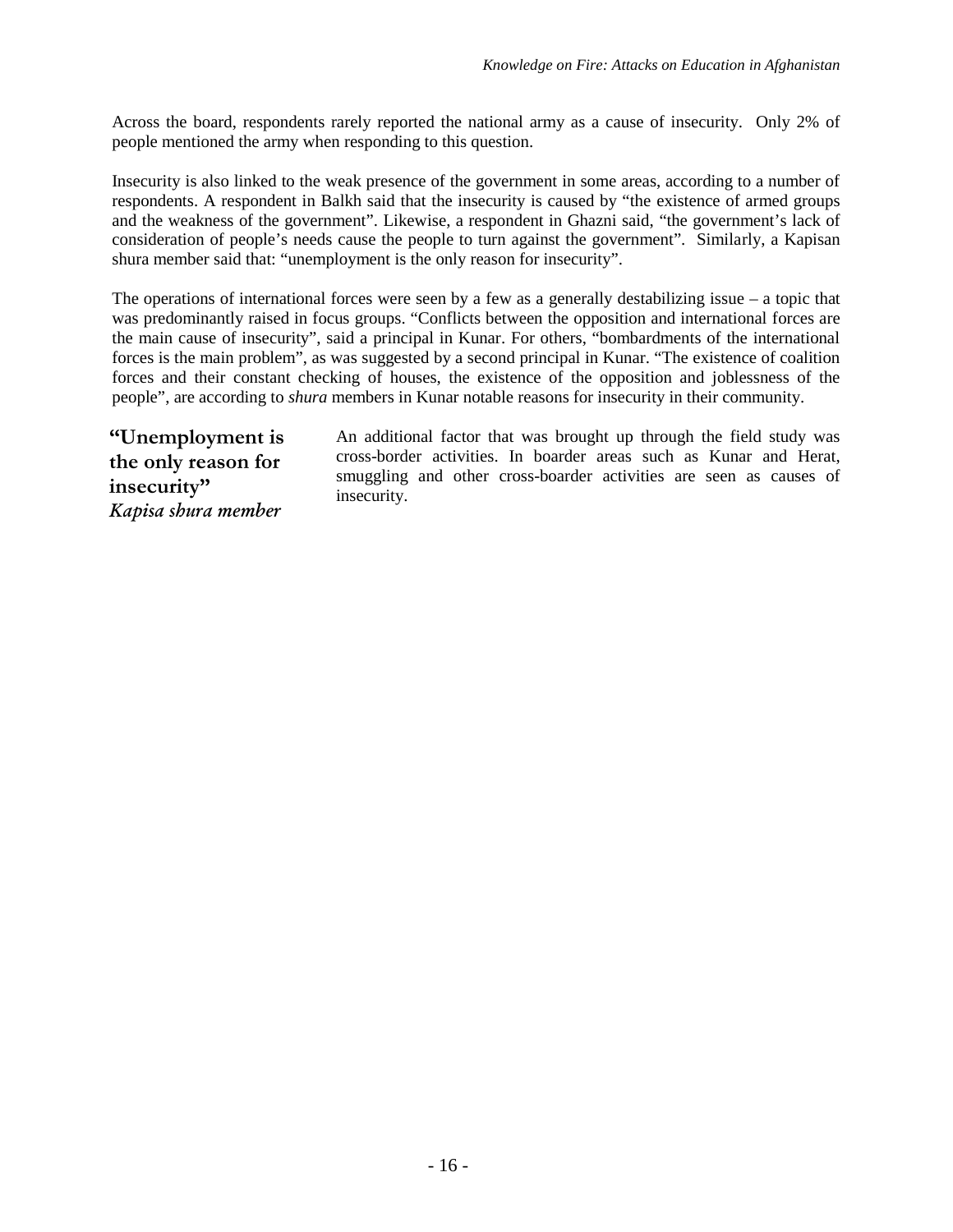



al village conflicts Armed opposition Local commanders Criminal <sup>Police</sup><br>P<sup>riminal groups</sup>

Army Mines D<sub>on't know</sub> Other

Logar

Internal vier opporter length<br>Slammer conflicts<br>Band conflicts

Criminal <sup>Police</sup><br>P<sup>rimande</sup>

Army  $M_{n}$ 

Khost

Don't know Other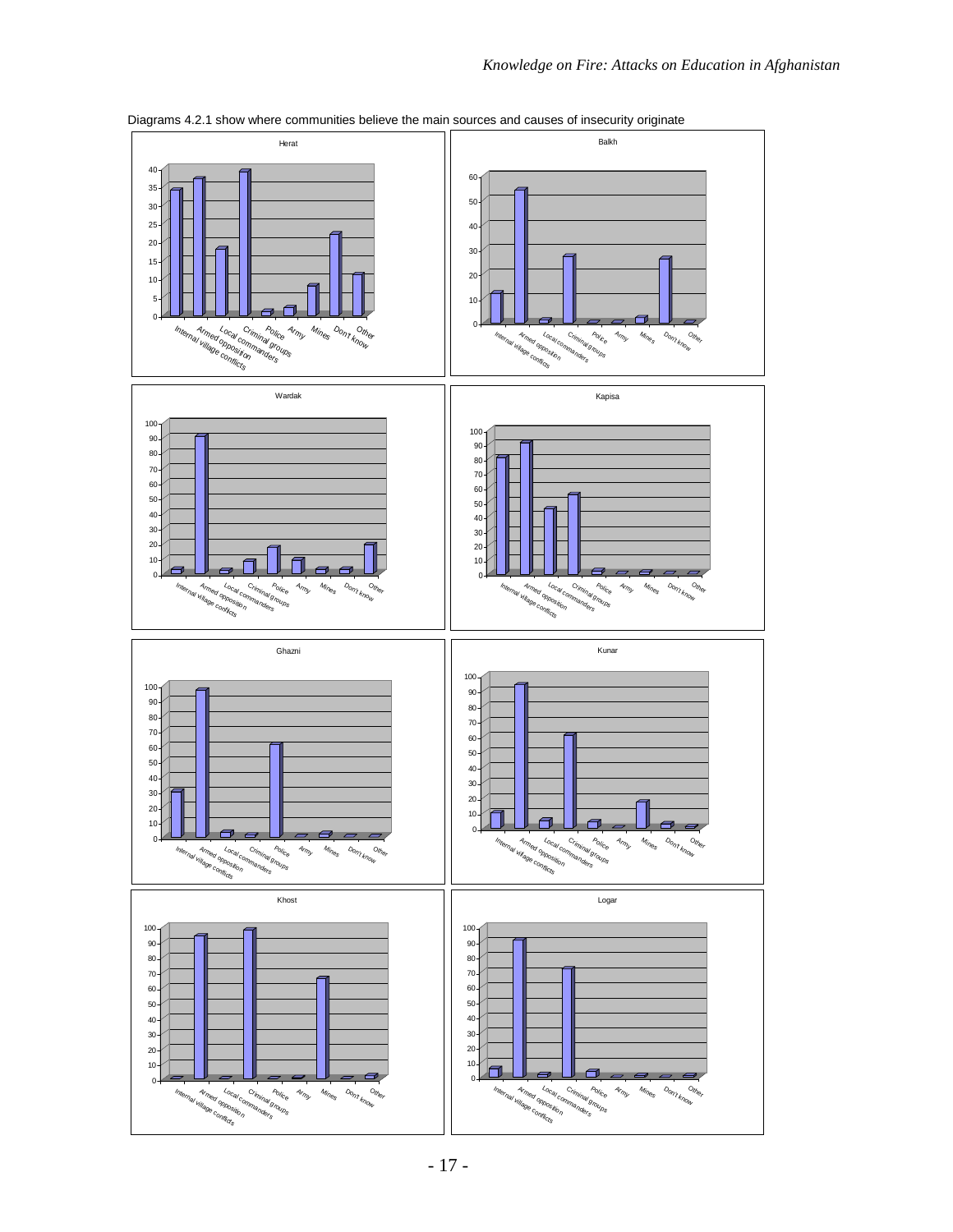#### <span id="page-23-0"></span>**4.3 Threats to education within the broader security context**

According to survey results, specific threats to the education sector are mainly seen to originate outside the community. Seventy five percent of respondents indicate that threats come from strangers, while only 31% say that the threat comes from known elements within the community. "The strangers are against education in Afghanistan, particularly girls' education", said a parent in Balkh. Internal threats were raised as an issue in all provinces, although they were more pronounced in Ghazni, Herat and Logar.



<span id="page-23-2"></span>Diagram 4.3.1 indicates whether communities believe threats to emanate from inside or outside the community. Multiple answers were allowed.

A certain margin of error must be permitted when considering the high response rate of those interviewees who indicated that threats to education originate from outside their home community. It is logical that some respondents would answer thus if they felt concerned about repercussions from inside the community should they respond otherwise (including those who genuinely don't know one way or the other). To ascertain if people interviewed in groups felt social pressure to respond in a certain way when considering if threats were external or internal, the answers from the individual interviews were triangulated with the focus group average. Perhaps surprisingly, individual respondents were *less* inclined to answer that threats were internal than they were in a group setting. This suggests that answers were not affected by people's fear to admit that threats are internal in front of their peers, although it doesn't eliminate the social pressure variable altogether.

#### <span id="page-23-1"></span>**4.4 Attacks on Education – Internal or External?**

According to Human Rights Watch's 2006 report "Lessons in Terror: Attacks on Education in Afghanistan" three different groups are responsible for attacks: 1) the armed opposition; 2) regional warlords and militia commanders not loyal to the central government; and 3) criminal groups, mostly involved in the narcotics trade.[17](#page-23-3) The findings of this field assessment largely support this conclusion.

<span id="page-23-3"></span><sup>17</sup> "Lessons in Terror: Attacks on Education in Afghanistan", Human Rights Watch, Volume 18, Number 6 (c), July 2006, p. 4.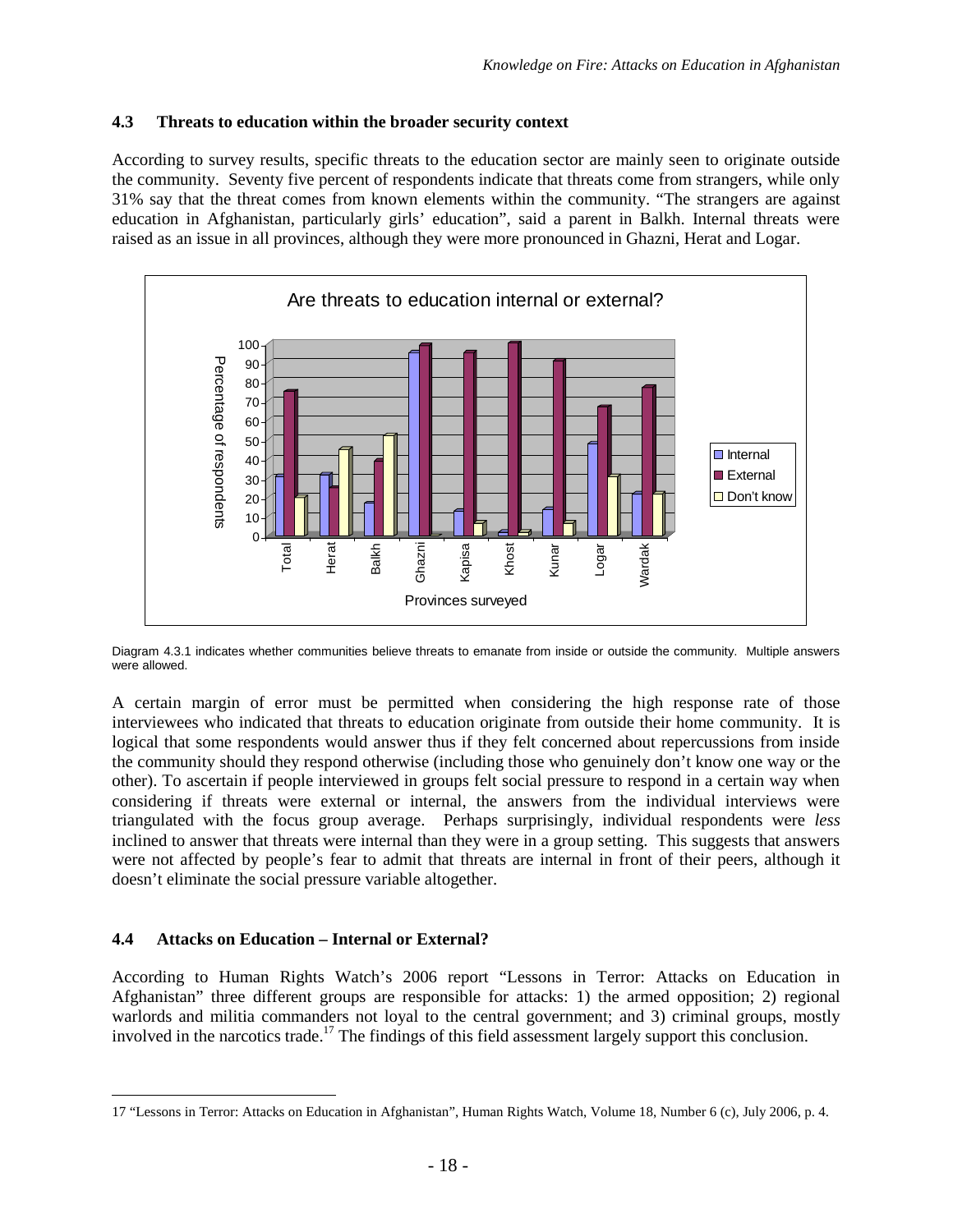The average of survey responses tells us that the majority of external threats and attacks to education come from the armed opposition (42%) and criminal gangs (39%). (Local commanders were mentioned less frequently, but survey location differences must also be borne in mind when comparing the two reports.) The armed opposition is indicated by most respondents as a threat to the education sector in Ghazni and Kunar. In Kapisa and Khost, criminal groups are perceived to be the bigger threat. In Khost, the armed opposition is not perceived to be a threat to the education sector at all. Here, only 1% of respondents consider the armed opposition as a threat to schools, while 100% of respondents indicate criminal groups as a threat. In Wardak, respondents accuse smugglers of having attacked schools. The number of people who said that they do not know where threats are coming from was relatively high for this question. Thirty six percent of those who responded said that they did not know, including a noteworthy 88% in Logar; 62% in Balkh; 61% in Herat; and 60% in Wardak.

| Which groups are threatening schools? (by %) |                                                                                                |        |         |         |         |         |         |         |        |  |
|----------------------------------------------|------------------------------------------------------------------------------------------------|--------|---------|---------|---------|---------|---------|---------|--------|--|
|                                              | Wardak<br><b>Balkh</b><br><b>Khost</b><br>Kunar<br>Total<br>Herat<br>Kapisa<br>Ghazni<br>Logar |        |         |         |         |         |         |         |        |  |
| <b>Taliban</b>                               | 421                                                                                            | 23     |         | 98      | 67      |         |         |         | 32     |  |
| <b>Criminal Groups</b>                       | 39 <sub>l</sub>                                                                                | 30     |         |         | 80      | 100     | 53      |         | 13     |  |
| Don't know                                   | 36 <sup>1</sup>                                                                                | 61     | 62      |         | 14 I    |         | 19      | 88      | 60     |  |
| Other                                        |                                                                                                |        |         |         |         |         |         |         |        |  |
| (N)                                          | 855/1020                                                                                       | 61/128 | 135/143 | 130/131 | 103/111 | 120/128 | 113/124 | 102/130 | 87/125 |  |

<span id="page-24-1"></span>Table 4.4.1 shows where respondents perceive threats to their schools to come from. Multiple answers were possible. Source: field assessment.

As when questioning insecurity in the broader community, in order to establish the authenticity of these responses and seek to reduce the risk that the results are driven by the fear of indicating one response over others, we compared individual response rates to the focus group average. There is no major difference. In focus group discussions, 37% indicated the armed opposition as being the primary threat, and 35% indicated criminal groups.

There is however, another element that could shape how we interpret this response rate. The separation of criminal groups from the armed opposition when it comes to perceived threats can sometimes be difficult. Some activities (kidnappings, for instance), are often carried out by criminal groups who work on commission for anti-government elements. Establishing the true nature of any particular threat is therefore difficult.

Some respondents were more general when asked where the threats against education are coming from. According to a principal in Kunar: "the enemies of knowledge and culture do not want people to be literate". Interference of foreigners is also a common perceived threat in many boarder areas. "Foreigners, enemies of Afghanistan's development, are the main threat", says a police officer in Khost. Moreover, desperation and poverty are mentioned as reasons for attacks. "The school was attacked by illiterate and jobless people due to personal enmity", says a MoE district officer in Wardak.

## <span id="page-24-0"></span>**4.5 Attacks against Girls vs. Boys Education – Internal or External?**

Afghans and outsiders alike acknowledge the presence of a certain cultural resistance towards girls' education in Afghanistan, although its existence is by no means universal. Attitudes towards girls' education varies greatly among groups within the country, be they defined by geography, ethnicity, religion, or other factors. It was therefore interesting to assess the degree to which threats to girls' and boys' schools were perceived to originate from inside or outside the community, and how that varied across the survey area.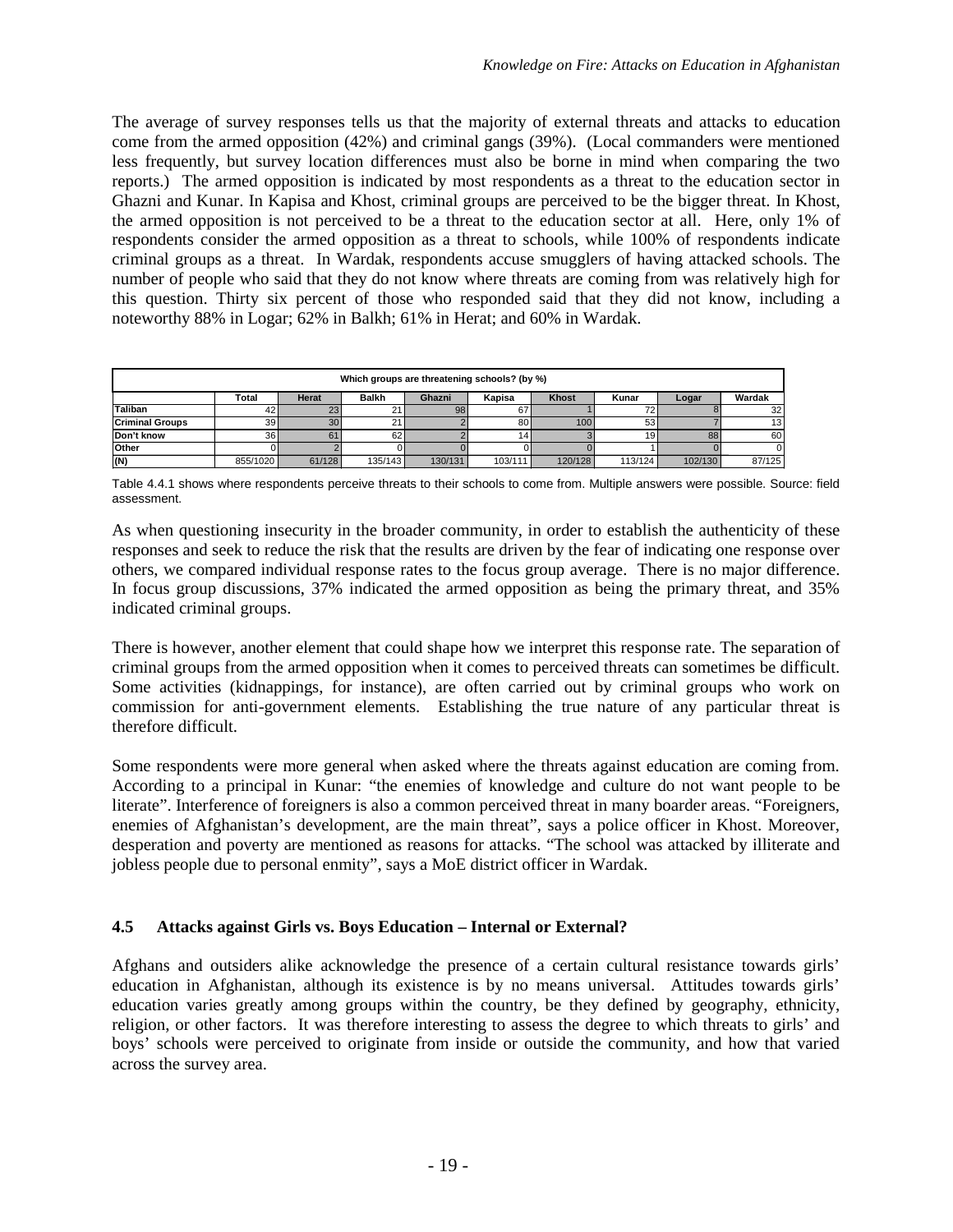The question of whether there was any correlation between the origin of the attack (internal vs. external) and the target of the attack (girls vs. boys) was determined through a sub-set analysis of the survey answers given by respondents linked specifically to single-sex schools. Results suggest that there are indeed differences. The percentage of respondents who indicated that threats are internal to communities is higher amongst those who are linked to girls' schools than boys' schools. The number of interviewees linked to girls' schools who indicated a prevalence of external threats was a noteworthy 20% less than the survey-wide average.

Research findings further suggest that criminal groups are perceived as much less of a threat to girls' schools than to boys' schools. Only 14% of respondents specifically linked to girls' schools indicated a belief that threats came from criminal groups. This finding must be tempered, however, by the surveywide average of 41% of respondents linked to girls' schools who said that they did not know where the threat came from.



<span id="page-25-0"></span>Diagram 4.5.1 depicts what kind of external threats are perceived by respondents linked to boys' or girls' schools. The sub-set the analysis was conducted on consisted of interviewees that could be linked to a specific school, namely: students, teachers, principals, parents and shura members. Respondents had multiple response options. Source: field assessment.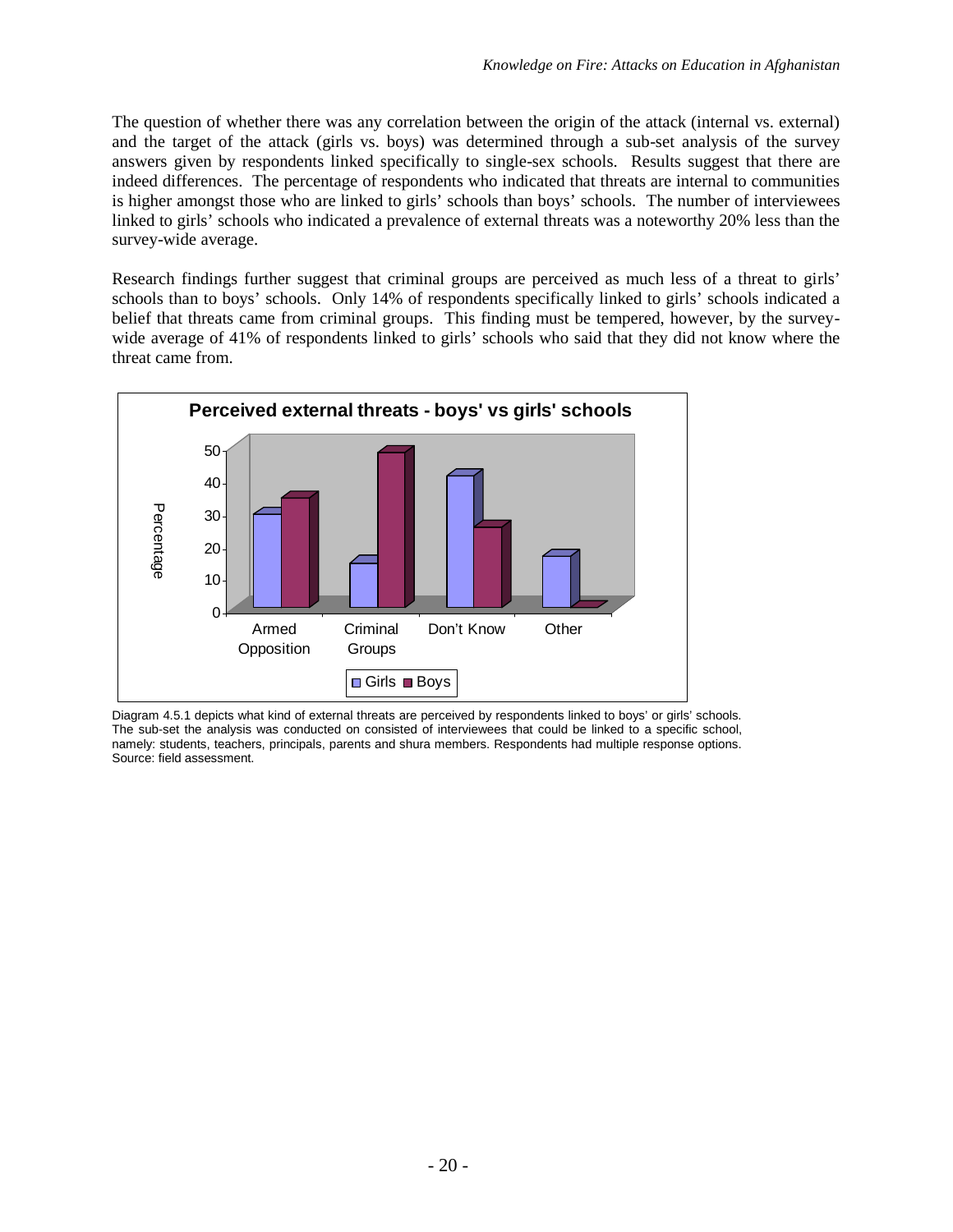## <span id="page-26-0"></span>**5 NATURE OF ATTACKS**

In this chapter a presentation of how attacks on the education system have manifested across the country over the course of the last 3 years will be given, according to their number, their location, their target, their type, their timing, and their possible objective.

#### <span id="page-26-1"></span>**5.1 How many attacks have taken place?**

Between January 2006 and December 2008, 1153 attacks or threats towards the education sector in Afghanistan were reported. The number of attacks started increasing in late2005<sup>18</sup> and while the frequency remained stable between 2006 and 2007, it almost tripled in 2008. Although a certain margin of error must be accepted as a result of the switch of database used in the assessment (from the UNICEF database for 2006-2007, to the MoE database for 2008), a general consensus supports the assertion that the increase is not unreflective of the level of jump in attacks over that period.



<span id="page-26-3"></span>Diagram 5.1.1.shows the total number of reported of attacks per year for the period 2006-2008. The numbers from 2006 and 2007 are based on the UNICEF database (reported incidents), while the figure for 2008 is the official number of attacks given by the Ministry of Education.

## <span id="page-26-2"></span>**5.2 Where?**

According to the databases accessed, the phenomenon of attacks on schools is not confined to one region of the country in particular, although certainly the most badly affected areas are concentrated in the south and east. The hardest hit provinces over the period in question are Kunar (95 attacks), Khost (91), Nangarhar (74), and Helmand (72). While the total number of attacks in Kabul province (72) matches that of Helmand, due to the density of schools per capita in Kabul, the rate of attack is considered to be quite a bit less.

<span id="page-26-4"></span><sup>18</sup> "Lessons in Terror: Attacks on Education in Afghanistan", Human Rights Watch,. Volume 18, Number 6 (c), July 2006, p. 4.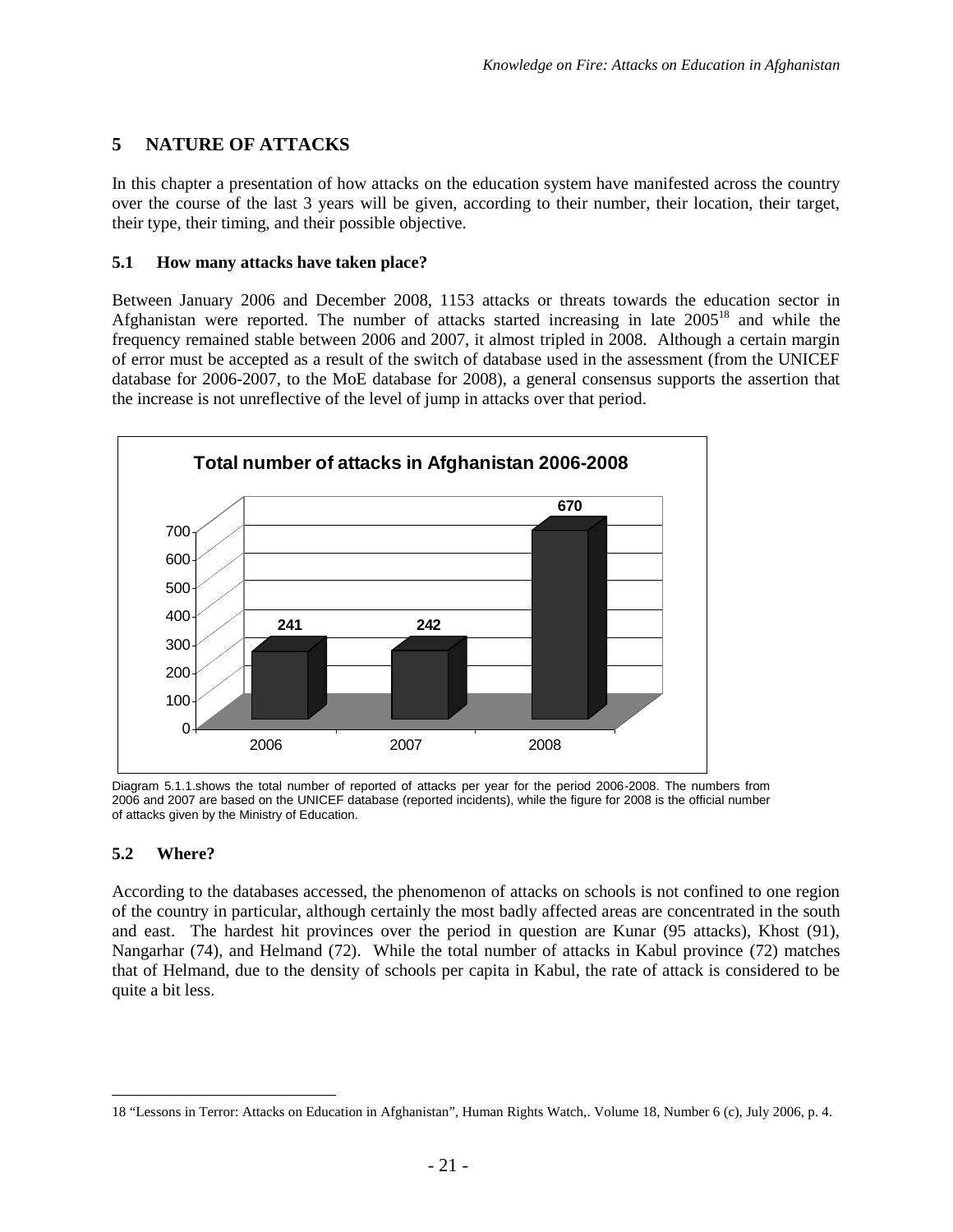

<span id="page-27-0"></span>Map 5.2.1 indicates which provinces were hardest hit in terms of attacks between 2006 and 2008. For 2006 and 2007, the number used is from the UNICEF database of reported incidents. For 2008, the numbers are the official number of attacks from the Ministry of Education.

The number of attacks in each province has varied throughout the period. While in 2006, the provinces that reported the most attacks were Helmand, Khost, Kandahar and Ghazni; in 2007 they were Khost, Kunar, Herat and Wardak. In 2008, Kunar, Kabul, Nangarhar and Khost were the hardest hit.

Provinces such as Kunar and Khost have remained within the ten most affected provinces throughout the three years in question. Helmand and Kandahar, which figured amongst that group in 2006, disappeared from in 2007 to reappear in 2008. Balkh and Paktika, which were both heavily hit during 2006 and 2007, experienced a reduction in 2008. Kabul, a province which had experienced a relatively low number of attacks in 2006 and 2007, became the second most frequently attacked province in 2008. Very few provinces have seen a decrease in attacks throughout the period. Zabul and Ghor are the only two provinces that have seen a constant reduction between 2006 and 2008. A very few provinces, such as Uruzgan and Laghman, experienced less attacks in 2008 than in 2006. Certain provinces that were relatively calm in 2006 and 2007, like Parwan, Kunduz, Jawzjan, Farah and Baghlan, reported a significant increase in attacks in 2008.

The table below illustrates how education attack trends have changed throughout the period, with provinces grouped according to the degree of change they've experienced. All statistics indicate new incidents and do not account for the accumulated number of schools that were closed over the same time period.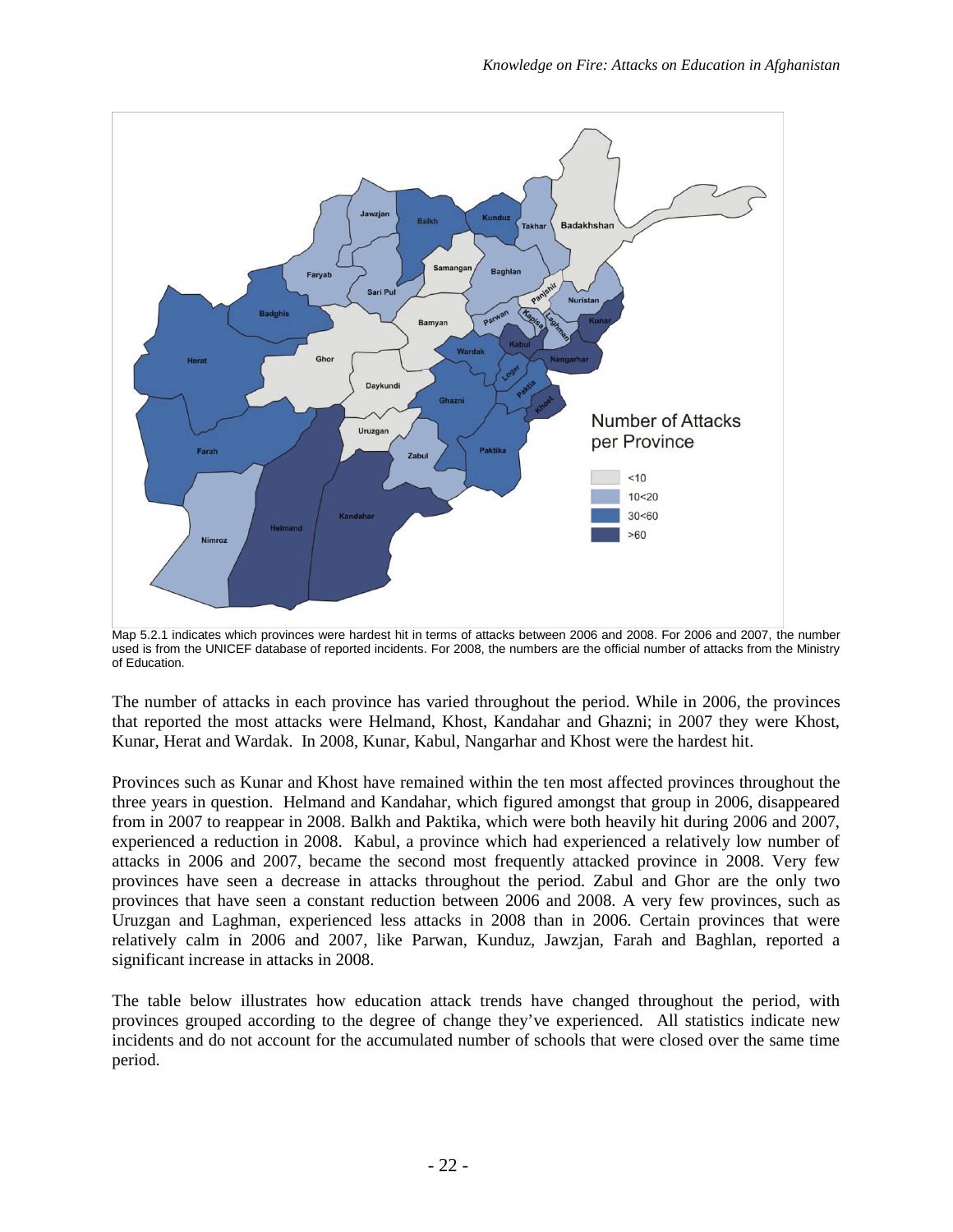| Province       | 2006            | 2007             | 2008            | rate of change in 3 years |
|----------------|-----------------|------------------|-----------------|---------------------------|
| Bamyan         | $\mathbf{1}$    | $\boldsymbol{0}$ | $\mathbf{1}$    |                           |
| Panjshir       | $\overline{1}$  | $\mathbf{1}$     | $\overline{0}$  |                           |
| Daikundi       | 3               | $\mathbf{1}$     | $\overline{2}$  |                           |
| Ghor           | $\overline{3}$  | $\overline{3}$   | $\overline{2}$  |                           |
| Uruzgan        | $\overline{2}$  | $\overline{5}$   | $\overline{1}$  |                           |
| Badakhshan     | 5               | $\mathbf{1}$     | $\overline{3}$  |                           |
| Samangan       | $\mathbf{1}$    | $\overline{2}$   | 6               |                           |
| Nuristan       | $\,1$           | $\overline{2}$   | 8               |                           |
| Takhar         | $\overline{1}$  | $\overline{2}$   | 8               |                           |
| Zabul          | 8               | 3                | $\overline{1}$  |                           |
| Sari Pul       | $\overline{4}$  | 5                | $\overline{5}$  |                           |
| Jawzjan        | $\overline{3}$  | $\overline{3}$   | 14              |                           |
| Faryab         | 3               | 3                | 16              |                           |
| Nimroz         | $\overline{0}$  | $\overline{4}$   | 18              |                           |
| Kapisa         | $\overline{7}$  | $\overline{3}$   | 13              |                           |
| Baghlan        | $\overline{1}$  | 6                | 19              |                           |
| Laghman        | $\overline{12}$ | $\overline{4}$   | 10              |                           |
| Parwan         | $\overline{2}$  | 6                | 19              |                           |
| <b>Badghis</b> | $\overline{4}$  | 9                | 18              |                           |
| Farah          | $\overline{7}$  | $\overline{7}$   | 17              |                           |
| <b>Balkh</b>   | $\overline{14}$ | $\overline{11}$  | $\overline{14}$ |                           |
| Paktia         | $\overline{4}$  | $\overline{15}$  | $\overline{21}$ |                           |
| Wardak         | $\overline{8}$  | $\overline{16}$  | 17              |                           |
| Herat          | 10              | $\overline{17}$  | $\overline{15}$ |                           |
| Ghazni         | 16              | $\overline{4}$   | 24              |                           |
| Kunduz         | 6               | 6                | 37              |                           |
| Paktika        | 11              | 11               | 32              |                           |
| Logar          | 10              | 13               | $\overline{35}$ |                           |
| Kandahar       | $\overline{19}$ | 9                | $\overline{34}$ |                           |
| Helmand        | 26              | $\overline{9}$   | $\overline{37}$ |                           |
| Kabul          | 5               | 10               | 57              |                           |
| Nangarhar      | $\overline{9}$  | $\overline{9}$   | $\overline{56}$ |                           |
| Khost          | $\overline{22}$ | $\overline{22}$  | 47              |                           |
| Kunar          | 12              | 20               | $\overline{63}$ |                           |

<span id="page-28-0"></span>Table 5.2.1 shows the number of attacks recorded per province in 2006, 2007 and 2008. The numbers from 2006 and 2007 are based on the numbers of incidents reported and contained in the UNICEF database, while 2008 are the official numbers from the Ministry of Education.

Why do such trend fluctuations exist? There are a number of possible reasons. First, there may be a relation to the ebb and flow of the broader conflict in Afghanistan as it manifests itself in individual provinces. In those cases where attacks are linked to the armed insurgency, one could expect there to be fewer incidents during those times when there is less of a presence of armed insurgents in the area (and *vice versa*), or when the resources or priorities of the insurgents change.

A second aspect that could influence the frequency of attacks is the prevalence of school closure. At the end of June, 2009, a total of 695 schools were reported closed across the country. Helmand, Kandahar, and Zabul, located side-by-side along the border with Pakistan, reported the highest number of closed schools. The Ministry of Education is making a concerted effort to re-open schools and keep education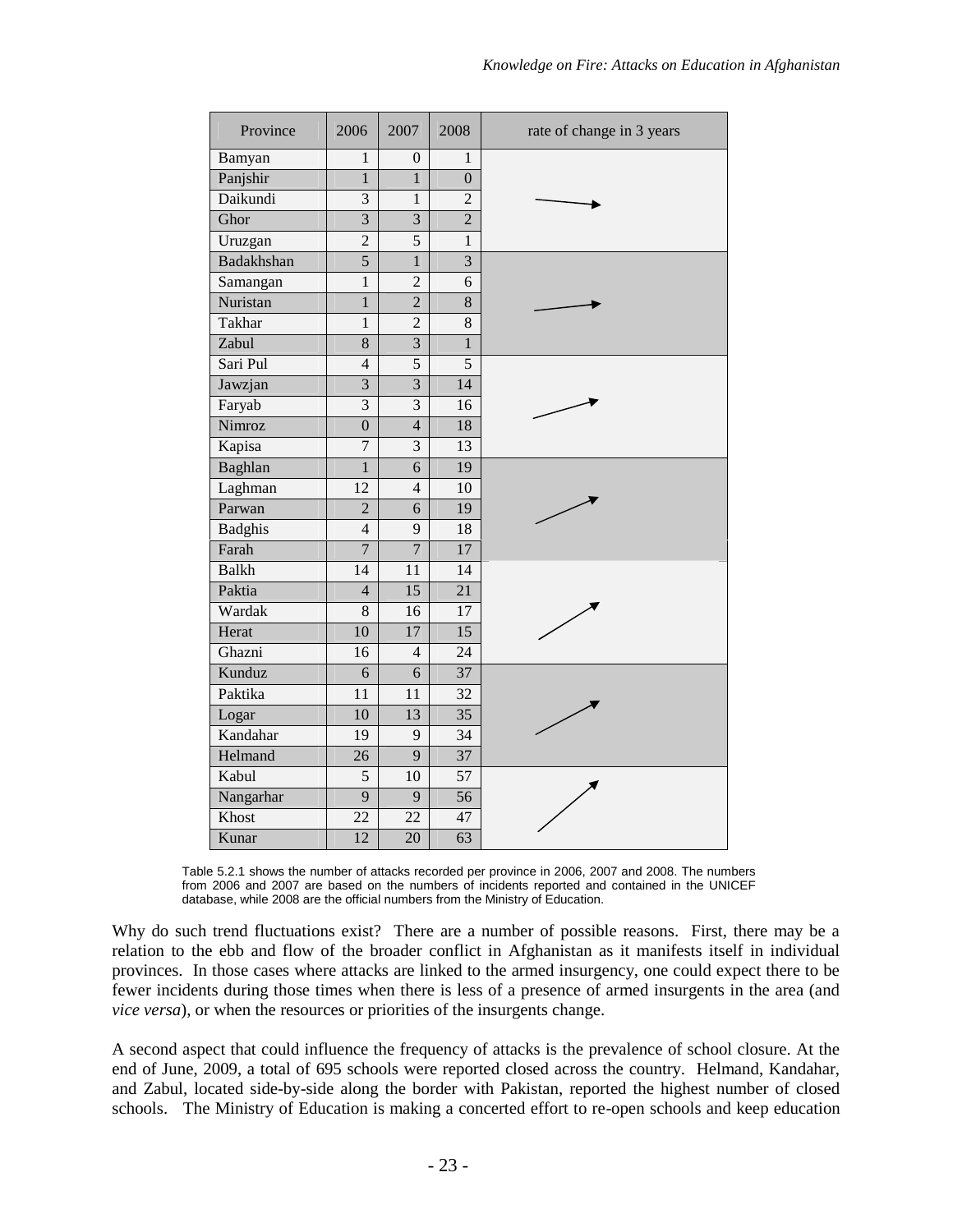alive even in those areas where school attacks are at its worst<sup>[19](#page-29-2)</sup>. But many of these re-opened schools are subsequently attacked and shut down again. In Helmand province, for example, 180 schools, or 71% of the total, were inactive from March to July, 2009, but 100 schools were re-opened over the same period. In many of these areas there appears to be an endless, and costly, process of attack, closure, rehabilitation, opening, and attack.

| <b>Provinces with the highest</b><br>number of closed schools as of | <b>Schools</b><br><b>Closed</b> | <b>Schools</b><br>$Re-$ |
|---------------------------------------------------------------------|---------------------------------|-------------------------|
| June '09                                                            |                                 | <b>Opened</b>           |
| Helmand                                                             | 176                             | 100                     |
| Kandahar                                                            | 175                             | 36                      |
| Zabul                                                               | 147                             | 14                      |
| Uruzgan                                                             | 57                              | 47                      |
| Paktika                                                             |                                 |                         |

<span id="page-29-1"></span>Table 5.2.2 shows the number of closed schools per province according to the Ministry of Education in June 2009, and how many were reopened in the same period.

As indicated in the tables above, some provinces reporting a decrease or only moderate increase in attacks (such as Zabul and Uruzgan), figure amongst those provinces with the highest number of closed schools. This suggests that if a school is closed it may be less likely to be attacked. While important to bear this possibility in mind, statistically across the country the association between the rates of attack vs. permanent school closure is in fact quite variable and thus such a conclusion should not be considered universally valid.

### <span id="page-29-0"></span>**5.3 What is attacked?**

While the majority of schools in Afghanistan are either run or directly supported by the Ministry of Education, the contribution of non-state actors is far from insignificant. Since the 1970s, aid agencies have played a central role in providing primary and secondary education in addition to literacy classes, vocational training and teacher training programs in Afghanistan, which normally take place in community- or home-based classes as opposed to the traditional schoolhouse structures commonly adopted by the MoE. The main international aid agencies involved in the education sector in the country are Aga Khan Development Network (AKDN), BRAC, CARE, Catholic Relief Services (CRS), International Rescue Committee (IRC), Save the Children Alliance Sweden-Norway, Swedish Committee for Afghanistan and UNICEF.

According to the Ministry of Education more than 300,000 students are supported through governmentsponsored community schools, divided into  $4,021$  classes<sup>[20](#page-29-3)</sup>. The Ministry has also established almost three times as many regular government schools, totaling 10,714 according to April 2009 MoE figures. A more recent addition to the Afghan education system is a series of private schools what have emerged mainly in urban areas.

Data from UNICEF and MoE databases concur that from these three basic categories of schooling (government, NGO-based, and private), government schools are by far the most targeted. Unfortunately, within the national databases detailing government school attacks no distinction is made between attacks on traditional schoolhouses versus CBE classrooms. Thus it is difficult to determine whether these models are treated differently by attackers to any noteworthy degree. As this could provide important

<span id="page-29-2"></span><sup>19</sup> According to the MoE EQUIP project database, school construction continues also in areas where security threatens construction companies.

<span id="page-29-3"></span><sup>&</sup>lt;sup>20</sup> Ministry of Education, April 2009.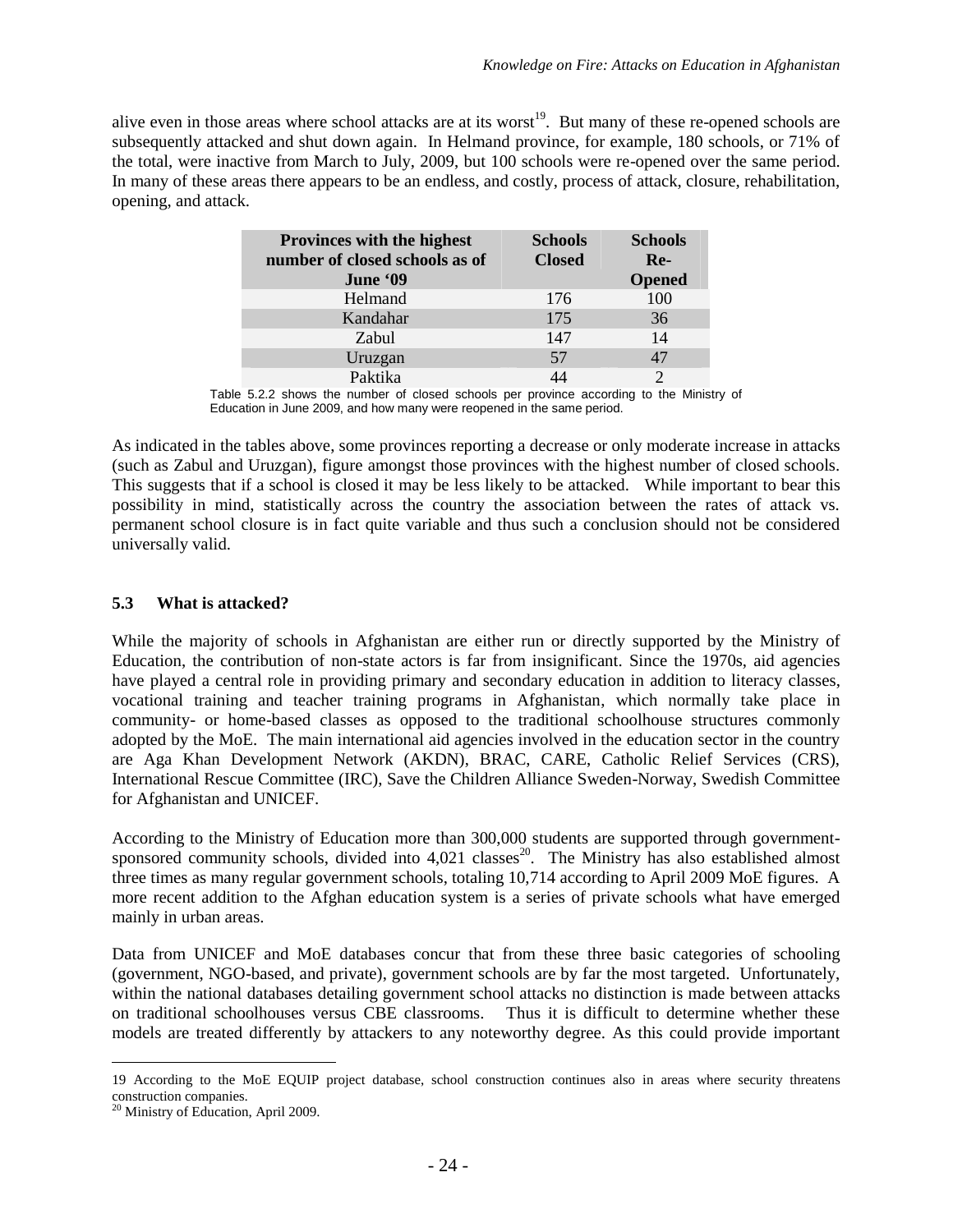insight into possible risk mitigation options, the MoE should look into adding information on the type of school to their database.

Community based schools supported by aid agencies have also had their teachers threatened and have been forced to close, but significantly, only one physical attack has been reported.<sup>[21](#page-30-0)</sup> That said, there have beensuspensions or modifications of aid agencies' education projects on quite a substantial scale<sup>22</sup>. This might be a preventative measure that the Ministry of Education is less able or willing to undertake and which could possibly have an impact on the difference between their respective attack rates. One suggested hypothesis is that attacks on NGO schools might be reported less than attacks on government schools because the former is not necessarily linked up to an official monitoring system. However, while the reporting rates may be a factor, it likely isn't entirely responsible for the remarkable difference in statistics given that threats to NGO schools *do* seem to be reported with a certain regularity. For all of these reasons, for the purposes of this study it will be assumed that the physical attack rate to NGO schools is less.

Are NGO-supported classes less frequently attacked simply because they aren't governmental, or because of their generally unconventional (and therefore less-identifiable) physical structure? This cannot be answered without considering the ratio of attacks on all community based schools versus regular schools nation-wide. Across the country there are approximately three regular MoE schools for every community based class; however, so long as there is no specific breakdown of attacks on government schools by type, this analysis will not be possible.

**"NGOs are impartial with regard to political issues and simply deal with the people"** *Shura member, Wardak*

Interestingly, the general perception of survey respondents does not concur with database statistics. Most respondents believed that there is in fact no difference in how attackers treat government versus NGO schools. Nonetheless, on the basis of the clear difference in attack rates as recorded in the nation-wide databases, respondents were asked why NGOs *could* be less targeted. They came up with a series of possible reasons.

A commonly-cited possibility concurs with the abovementioned hypothesis that classes run by non-governmental organizations are normally homebased, thus there is no individual school building to attack. Likewise, these are less visible to attackers.

Second, it was thought that as NGO schools are not run by the state they may be spared by those attackers whose primary motive is to attack the government. "NGOs are impartial with regard to political issues and simply deal with the people", said one *shura* member in Wardak. This theory, however, must be balanced by the significant increase in attacks on aid workers in Afghanistan as reported over the past 3  $years<sup>23</sup>$  $years<sup>23</sup>$  $years<sup>23</sup>$ .

Third, it was suggested that schools supported by NGOs might have security regimes that are stricter than ministry schools. Aid agencies might be quicker or more able to suspend activities when threatened.

<span id="page-30-1"></span><span id="page-30-0"></span><sup>21</sup> One incident of a killing of a teacher in a school supported by the Norwegian Refugee Council has been reported.

<sup>22</sup> For instance, the Swedish Committee for Afghanistan had to suspend at least four Community Based Education (CBE) schools in Yahya Khail district of Paktika Province during the first quarter of 2008. Likewise, CARE Afghanistan's CBE program runs with limited activities in approximately half of its operating districts (August 2008).

<span id="page-30-2"></span><sup>23</sup> Overseas Development Institute. "Providing Aid in Insecure Environments: 2009 Update". April 2009. http://www.cic.nyu.edu/Lead%20Page%20PDF/HPG\_2009%20.pdf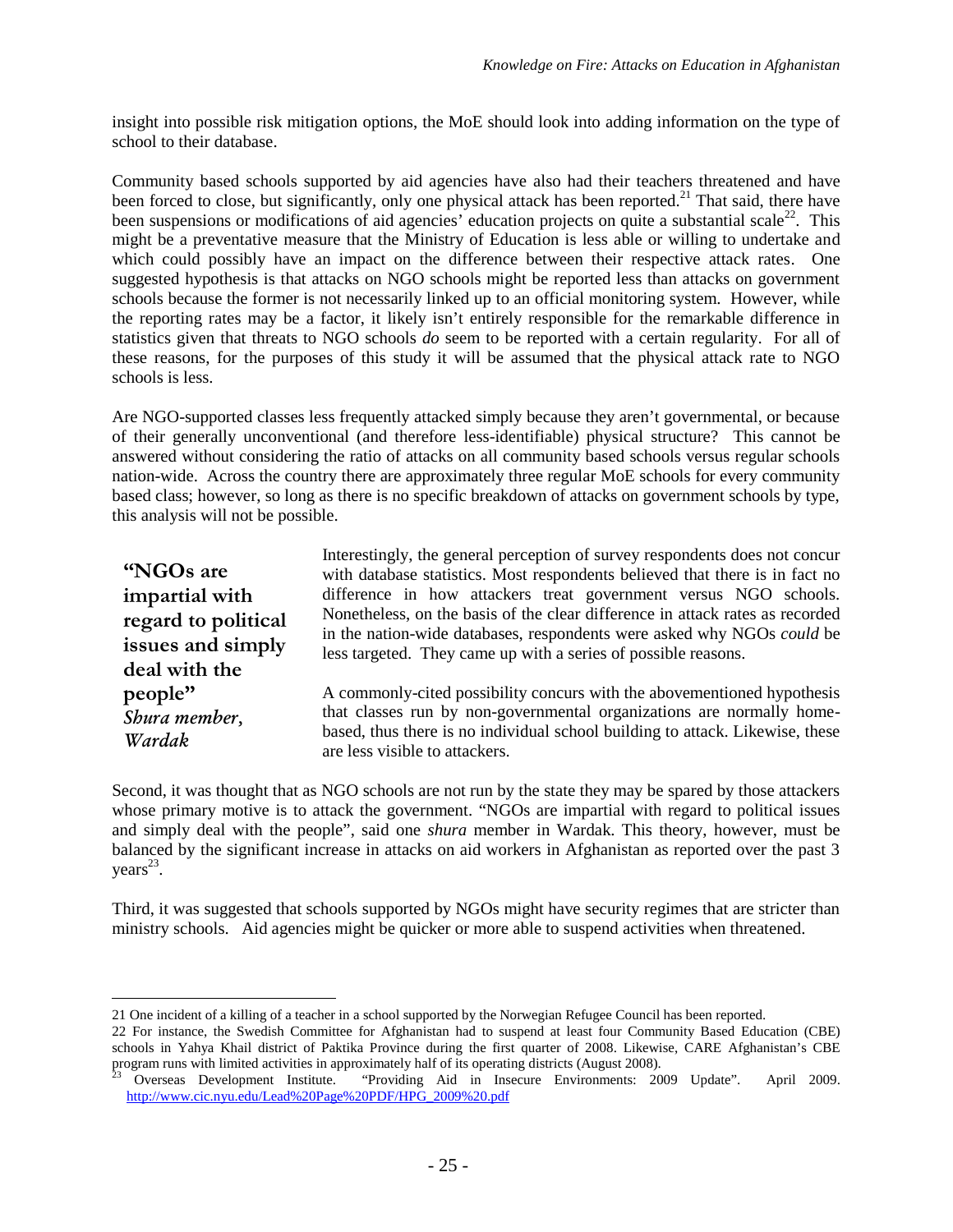Fourth, the perceived higher degree of community participation in the community based model that NGOs use might be a factor in preventing attacks. (This will be reviewed in the prevention chapter of this report in greater detail, and again, is a hypothesis that must be balanced by the high percentage of survey responses indicating that attacks and threats originate from outside the community or from unknown sources.)

## <span id="page-31-0"></span>**5.4 Types of attacks**

An interesting variation occurs when one compares the information stored in the UNICEF and MoE databases to the information collated in the field survey. According to the UNICEF database (depicted in the pie chart below), physical attacks outnumber threats by a factor of over 5:1.



<span id="page-31-1"></span>Diagram 5.4.1 shows the total number of the various types of incidents between 2006 and May 2008 according to the UNICEF database. The classification has been done by the researcher, based on the explanation of the various incidents contained in the database. UNICEF in its original database just distinguishes between: arson, explosion, death, injury and threat.

According to the field survey results, however, threats – be they in the form of verbal or written intimidation – are ranked as the second and third most common kind of incident inflicted against the education sector, with a significantly reduced margin between threats and the most common kind of incident: arson.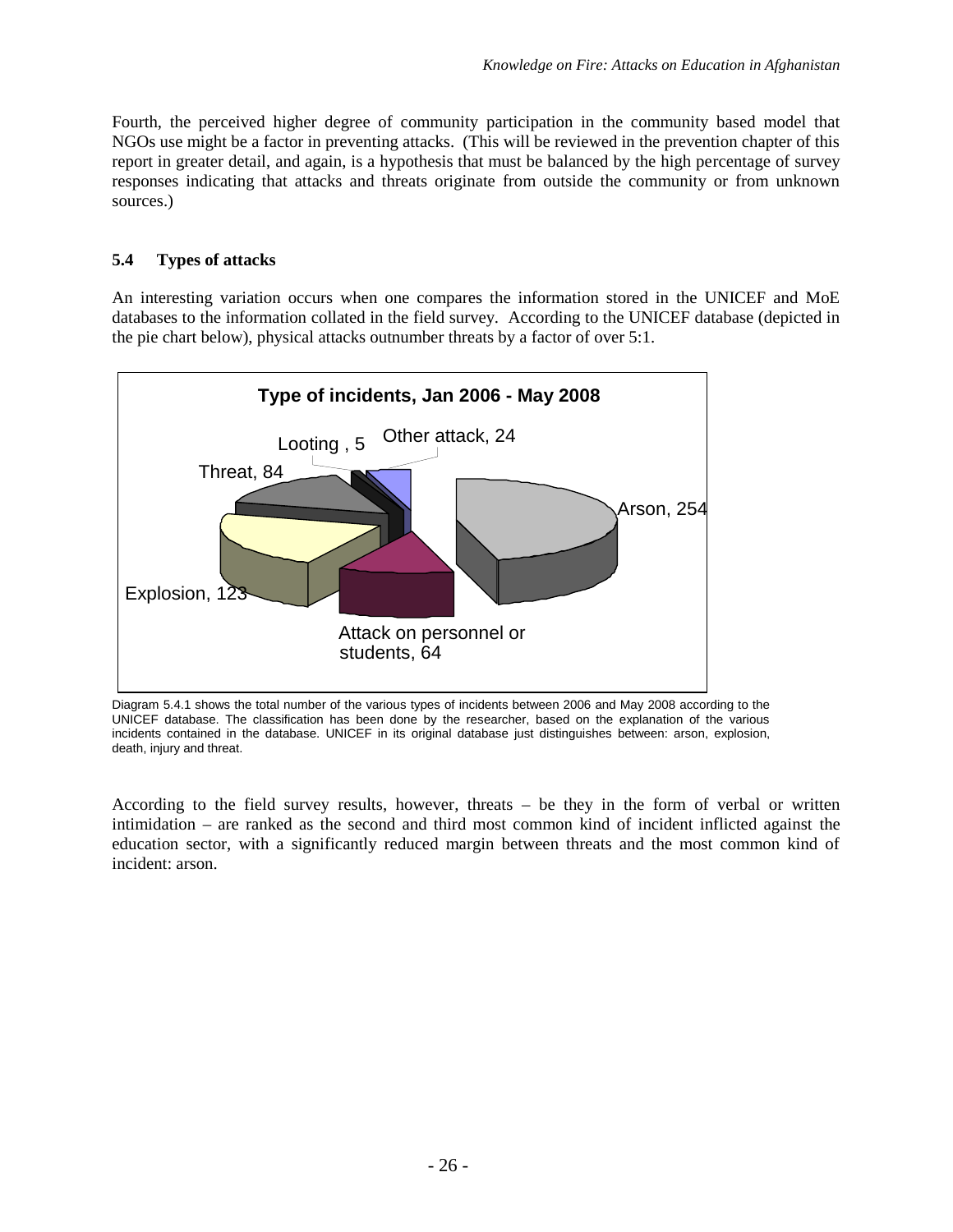

<span id="page-32-1"></span>Diagram 5.4.2 illustrates what respondents in the field assessment reported were the major types of incidents incurred against on the education sector. Multiple answers were allowed. Source: field assessment. N=659.

The fact that the number of threats is relatively low in the UNICEF and MoE databases could be explained by an under-reporting of such incidents compared to physical attacks on buildings or personnel. It also could have a lot to do with where the survey took place – due to security reasons, field research was impossible to conduct in those areas where the present-day conflict in the country is at its fiercest; had the survey been undertaken towards the south and east of Afghanistan, the threat/attack ratio might have been different. A more detailed review of threats and physical attacks and threats is offered below.

## <span id="page-32-0"></span>**5.5 Threats**

According to the UNICEF database, 84 threats in the form of night letters and verbal intimidation were directed towards education staff or students between 2006 and May 2008. It is safe to assume that these numbers are incomplete, as survey results suggest that threats regularly go unreported.

According to the field survey, night letters aimed at the community in general or specific groups of people (39%), face to face verbal intimidation (19%) and written personal intimidation (17%) are the most commonly reported types of threats.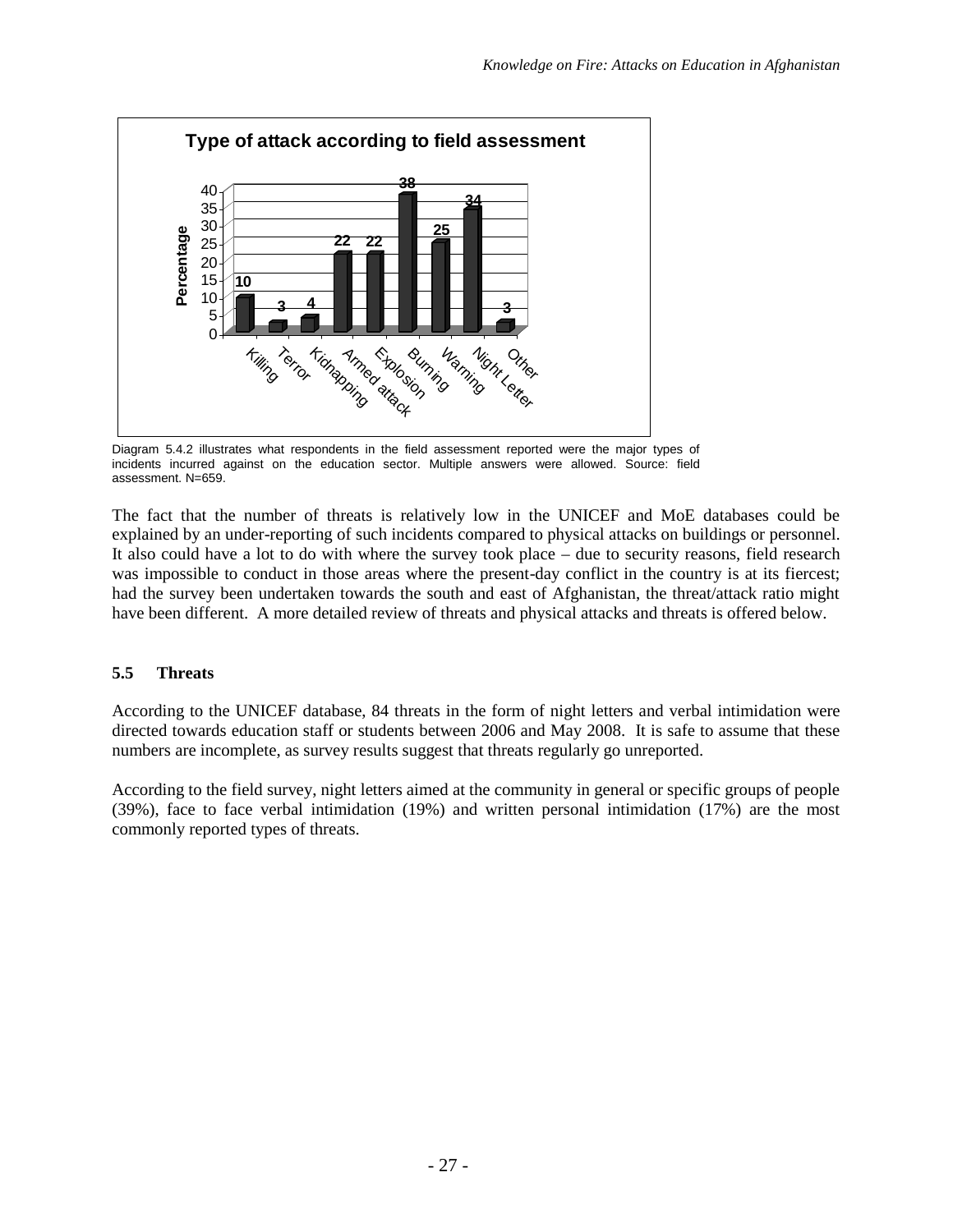

<span id="page-33-1"></span><span id="page-33-0"></span>Diagram 5.5.1 depicts the types of threats received or observed by respondents in the field assessment. Respondents had multiple options. Source: field assessment. N= 690.

## **5.6 Who gets threatened?**

Out of the total number of survey respondents working in the education sector, 21% admit to having received threats. Khost is by far the most badly affected province in this sense; there, no less than 59% of education personnel claim receiving threats in the past. Education personnel in Wardak, at 38%, are the second most frequent recipients. Fewer threats seem to be made in Balkh and Logar; at respectively 9% and 8%. Why Ghazni is not high on this list given the percentage of respondents claiming threats as the main issue could be explained in a number of ways. It could be linked to the fear of education personnel to admit that they had been threatened, or it could be that the education personnel were not the target of threats, but rather the community in general.



<span id="page-33-2"></span>Diagram 5.6.1 outlines how education personnel responded when asked if they had personally received threats. Source: field assessment. N=352/1020. Many respondents chose not to answer.

Threats are also directed towards students. One incident from Logar reported in the UNICEF database related an incident in which two men on motorbikes threatened girls on their way to school. The girls were told to stop attending classes or face the same fate as two other girls in the area who had been killed on their way to school.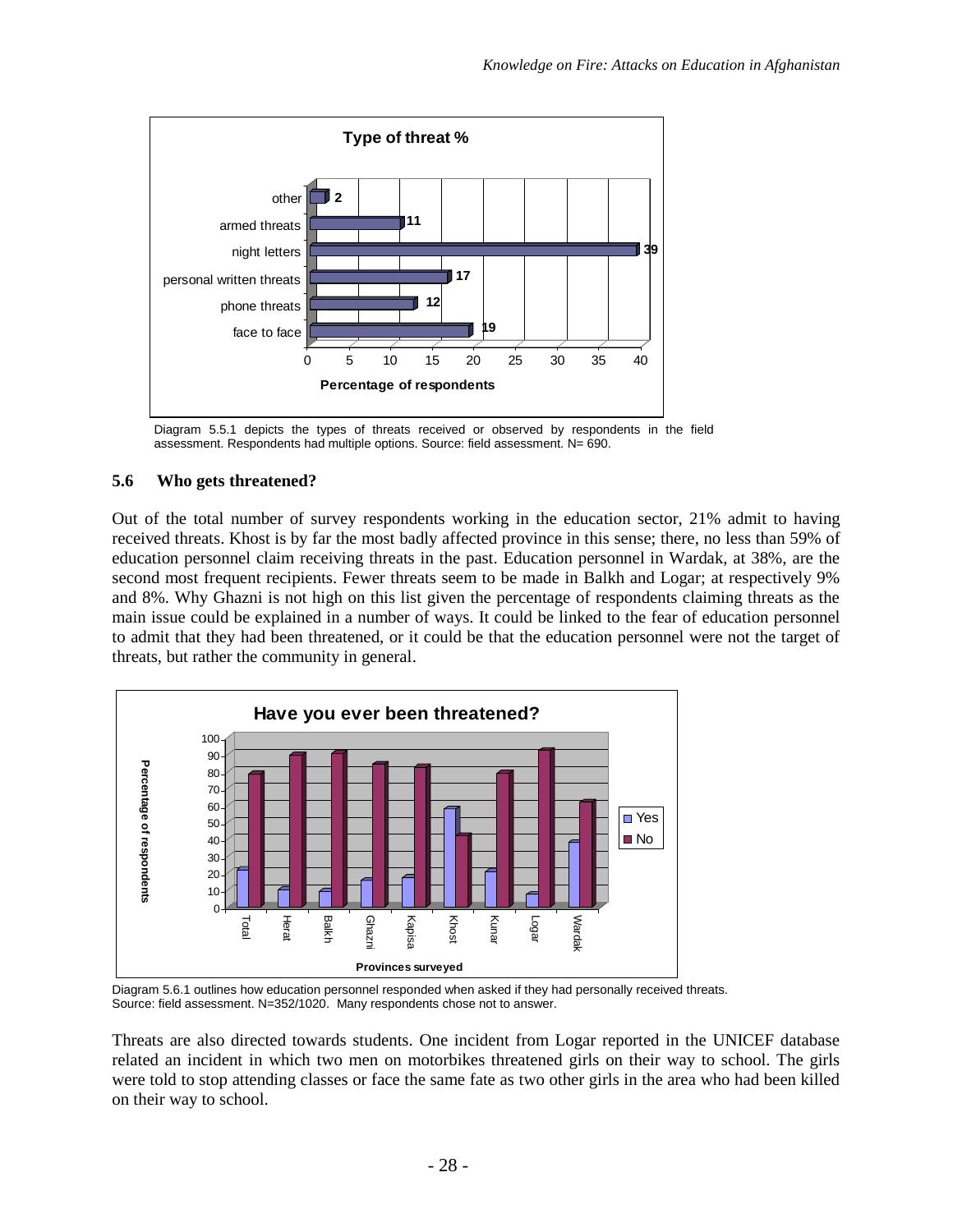## <span id="page-34-0"></span>**5.7 Physical Attacks**

"The students were attacked from a check point on the way home from school. Two students were killed", said one pupil in Wardak.

The perpetrators of physical attacks have used various methods to spread fear and destruction in schools across Afghanistan. Again looking to the national picture, the UNICEF database records the following incidents between 2006 and May 2008: 123 explosions in or near schools buildings (including the throwing of grenades, mines and rocket attacks); 254 incidents of arson where school buildings, tents or school material was burned; 64 direct attacks against students or education personnel; 5 incidents of looting; and 24 incidents of a different nature (this category includes breaking and entering, the use of firearms against schools, and cases where school buildings have been damaged in armed fighting). These numbers are not necessarily complete.

Both the UNICEF database and the field assessment show that the nature of physical attacks varies from province to province. According to the incidents reported by UNICEF, arson on schools and inventory is the most common form of physical attack in most provinces. Paktia stands out as the exception with no arson attacks recorded, but exhibits a prevalence of attacks on personnel or students (8) and explosions (9). Explosions are also common in Herat, Khost and Kunar. Attacks on personnel and students are more prominent in Paktia, Helmand, Paktika and Khost.

| Type of attack per province 2006-May 2008 |                                               |                                       |                                |                          |                         |                         |  |  |  |  |  |  |
|-------------------------------------------|-----------------------------------------------|---------------------------------------|--------------------------------|--------------------------|-------------------------|-------------------------|--|--|--|--|--|--|
|                                           | <b>Burning of</b><br>building or<br>inventory | Attack on<br>personnel or<br>students | Explosion in or<br>near school | Verbal or oral<br>threat | Looting of<br>inventory | Other attack            |  |  |  |  |  |  |
| <b>BADAKHSHAN</b>                         | 4                                             |                                       | 1                              | 0                        | 0                       | $\mathbf 0$             |  |  |  |  |  |  |
| <b>BADGHIS</b>                            | 6                                             | 4                                     | $\Omega$                       | 7                        | 1                       | 1                       |  |  |  |  |  |  |
| <b>BAGHLAN</b>                            | 3                                             | 1                                     | 3                              |                          | $\Omega$                | $\overline{0}$          |  |  |  |  |  |  |
| <b>BALKH</b>                              | 13                                            | 1                                     | 9                              | 4                        | 0                       | 0                       |  |  |  |  |  |  |
| <b>BAMYAN</b>                             | $\mathbf 0$                                   | $\overline{0}$                        | $\overline{0}$                 | $\overline{0}$           | $\overline{0}$          | $\mathbf 0$             |  |  |  |  |  |  |
| <b>DAI KUNDI</b>                          | $\overline{2}$                                | 0                                     | 0                              | $\overline{2}$           | $\mathbf 0$             | 0                       |  |  |  |  |  |  |
| <b>FARAH</b>                              | 14                                            | $\overline{1}$                        | $\overline{0}$                 | $\overline{4}$           | $\overline{0}$          | $\mathbf 0$             |  |  |  |  |  |  |
| <b>FARYAB</b>                             | 3                                             | 1                                     | 1                              | 1                        | $\mathbf 0$             | $\pmb{0}$               |  |  |  |  |  |  |
| <b>GHAZNI</b>                             | 9                                             | $\overline{2}$                        | $\mathbf{1}$                   | 10                       | $\overline{0}$          | $\mathbf 0$             |  |  |  |  |  |  |
| <b>GHOR</b>                               | $\overline{7}$                                | 0                                     | 0                              | 0                        | 1                       | $\mathbf 0$             |  |  |  |  |  |  |
| <b>HELMAND</b>                            | 26                                            | 6                                     | $\Omega$                       | 5                        | $\mathbf 0$             | 1                       |  |  |  |  |  |  |
| <b>HERAT</b>                              | 5                                             | 2                                     | 16                             | 4                        | 0                       | 0                       |  |  |  |  |  |  |
| <b>JAWZJAN</b>                            | $\overline{2}$                                | 3                                     | 1                              | $\overline{0}$           | $\overline{0}$          | $\pmb{0}$               |  |  |  |  |  |  |
| <b>KABUL</b>                              | 3                                             | 1                                     | 5                              | 2                        | 0                       | 4                       |  |  |  |  |  |  |
| <b>KANDAHAR</b>                           | $\overline{20}$                               | 3                                     | $\overline{7}$                 | 5                        | $\overline{0}$          | $\overline{0}$          |  |  |  |  |  |  |
| <b>KAPISA</b>                             | 6                                             | 0                                     | 4                              |                          | 0                       | 0                       |  |  |  |  |  |  |
| KHOST                                     | $\overline{22}$                               | 5                                     | 18                             | 4                        | $\overline{2}$          | $\overline{2}$          |  |  |  |  |  |  |
| <b>KUNAR</b>                              | 19                                            | $\overline{2}$                        | 10                             | 2                        | 0                       | $\overline{2}$          |  |  |  |  |  |  |
| <b>KUNDUZ</b>                             | $\overline{9}$                                | 3                                     | $\overline{2}$                 | $\overline{2}$           | $\overline{0}$          | $\mathbf 0$             |  |  |  |  |  |  |
| <b>LAGHMAN</b>                            | 11                                            | 0                                     | 4                              | 2                        | 0                       | 0                       |  |  |  |  |  |  |
| LOGAR                                     | 14                                            | $\overline{2}$                        | $\overline{7}$                 | 3                        | $\mathbf 0$             | $\overline{2}$          |  |  |  |  |  |  |
| <b>NANGARHAR</b>                          | 3                                             | $\mathbf 0$                           | 8                              | 4                        | 1                       | $\overline{\mathbf{4}}$ |  |  |  |  |  |  |
| <b>NIMROZ</b>                             | $\mathbf 0$                                   | $\overline{2}$                        | 1                              | $\mathbf{1}$             | $\overline{0}$          | $\mathbf{1}$            |  |  |  |  |  |  |
| <b>NURISTAN</b>                           | 4                                             | 0                                     | 1                              | 1                        | 0                       | $\mathbf 0$             |  |  |  |  |  |  |
| <b>PAKTIKA</b>                            | 14                                            | 5                                     | 3                              | 5                        | $\overline{0}$          | $\pmb{0}$               |  |  |  |  |  |  |
| <b>PAKTIA</b>                             | 0                                             | 8                                     | 9                              | 3                        | $\mathbf 0$             | $\overline{2}$          |  |  |  |  |  |  |
| <b>PANJ SHIR</b>                          | $\overline{0}$                                | $\overline{0}$                        | $\overline{2}$                 | 0                        | $\mathbf 0$             | $\mathbf 0$             |  |  |  |  |  |  |
| <b>PARWAN</b>                             | 5                                             | 0                                     | 4                              | 1                        | $\mathbf 0$             | 0                       |  |  |  |  |  |  |
| <b>SAMANGAN</b>                           | $\overline{1}$                                | $\overline{2}$                        | $\overline{0}$                 | 1                        | $\overline{0}$          | $\mathbf 0$             |  |  |  |  |  |  |
| <b>SARI PUL</b>                           | 6                                             | 0                                     | 0                              | $\overline{2}$           | $\mathbf 0$             | 2                       |  |  |  |  |  |  |
| <b>TAKHAR</b>                             | $\overline{2}$                                | $\overline{0}$                        |                                |                          | $\overline{0}$          | $\overline{1}$          |  |  |  |  |  |  |
| <b>URUZGAN</b>                            | 5                                             | 1                                     | 0                              | 1                        | $\mathbf 0$             | 0                       |  |  |  |  |  |  |
| <b>WARDAK</b>                             | 12                                            | 4                                     | 5                              | 4                        | $\mathbf 0$             | $\mathbf 0$             |  |  |  |  |  |  |
| ZABUL                                     | 4                                             | 4                                     | $\Omega$                       | 1                        | 0                       | $\overline{2}$          |  |  |  |  |  |  |
| <b>Total</b>                              | 254                                           | 64                                    | 123                            | 84                       | 5 <sub>5</sub>          | 24                      |  |  |  |  |  |  |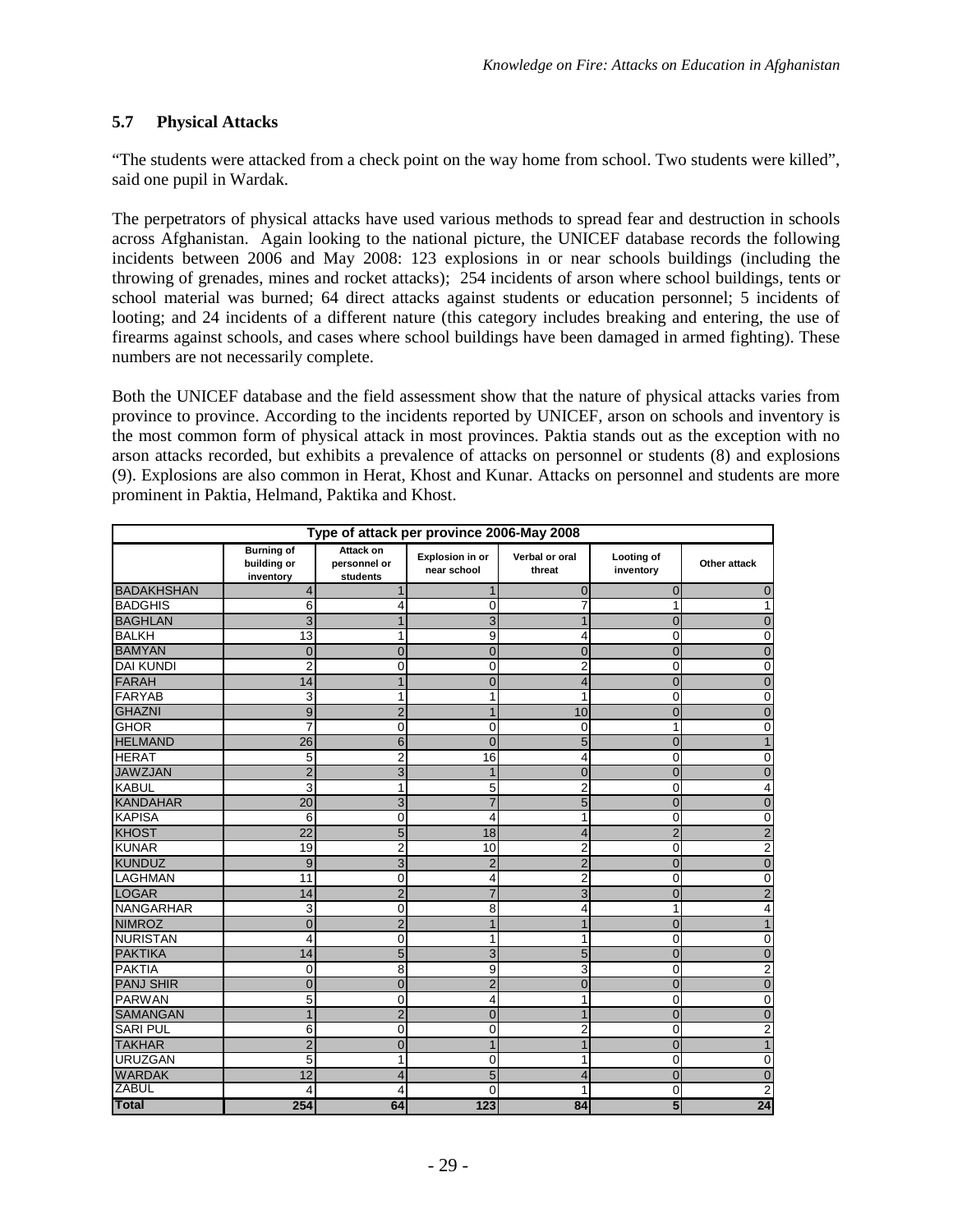<span id="page-35-0"></span>Table 5.7.1 shows the variations in type of attacks across Afghanistan's provinces. The classification of the attacks was done by the author of this report, based on the incident reports. The UNICEF database's original classification mixes attacks and results of attacks (injuries and deaths are included) and only distinguishes between threats, explosions and arson.

The UNICEF database reveals that across all provinces, attacks on physical structures, not people, are the most common. Arson predominates; according to the UNICEF database, students themselves have even been persuaded to set the schools on fire in some cases. Explosions take second place: grenades have been thrown through school windows, mines placed in school walls and rockets fired at schools. These kinds of reports are backed up by respondents in the field study. "The attackers poured petrol on the tents and set them on fire to bring damage to the school", said a principal in Balkh. Direct attacks on personnel and students are fourth (after threats).

Regardless, teachers and education personnel have suffered enormously from physical attacks: they have been beaten; there have been reports of decapitation; their houses have been set on fire. In other cases, students have been the main target: over 100 students have been killed over the two and a half year period in question.

The author of the present report classified events differently from what had been done in the UNICEF database. The original data only contains the following categories: arson, explosion, death, injury and threat. In other words, incidents (explosions, burnings and threats) are mixed with the results of attacks (death and injuries). This has led to an over-reporting of the number incidents, since an explosion causing the death of 15 people would have been counted as 1 explosion and 15 deaths; resulting in 16 incidents. Moreover, attacks that have not led to injuries or death are often classified as threats. Even kidnappings and the rape of a second grade student figure among the threats. Another problem that arises in the database and decreases its accuracy is the inclusion of incidents that cannot be considered attacks; such as a fire in a school caused by accident. The classification used in this report could be a model to follow in the future keeping of databases since it clearly shows more kinds of attacks and separates these completely from the results of the attacks.

Information regarding physical attacks as collected through the field assessment concurs with the database findings in some ways, and differs in others. First, armed attacks figure as much more of a problem in the field assessment than in the UNICEF database. It is important to highlight that since armed attack is not a category in the database, there could be some under-reporting of such attacks. However, very few incident reports actually highlight this form of attack. In the classification done by the author, armed attacks are contained in the "other" category. It also must be remembered that the survey was conducted in only a few moderately secure provinces, and findings there cannot accurately represent the whole of the country, including the more conflict-prone provinces in the south and east.

| Most Damaging Attacks (by %) |                 |                 |                 |         |                 |              |                 |        |                 |  |  |  |  |
|------------------------------|-----------------|-----------------|-----------------|---------|-----------------|--------------|-----------------|--------|-----------------|--|--|--|--|
|                              | Total           | <b>Herat</b>    | <b>Balkh</b>    | Ghazni  | Kapisa          | <b>Khost</b> | Kunar           | Logar  | Wardak          |  |  |  |  |
| <b>Murder</b>                | 10 <sub>h</sub> |                 |                 |         | 23              |              | 22              | 24     |                 |  |  |  |  |
| <b>Terror</b>                |                 |                 |                 |         | 5               |              |                 |        |                 |  |  |  |  |
| Kidnapping                   |                 |                 |                 |         | 8               |              | 14 <sub>1</sub> |        |                 |  |  |  |  |
| <b>Armed attack</b>          | 22              |                 | 32 <sub>l</sub> |         | 59              | 35           | 21              | 30     | 16 <sub>1</sub> |  |  |  |  |
| <b>Explosion</b>             | 22              | 68              | 23              | 10      | 8               | 17           | 17              | 21     |                 |  |  |  |  |
| Arson                        | 38 <sup>1</sup> | 13              | 31              | 16      | 62              | 41           | 67              | 48     | 60              |  |  |  |  |
| Warning                      | 25 <sub>l</sub> | 10              | 10 <sub>1</sub> | 68      | 15 <sub>h</sub> | 39           | 8               | 33     | 8               |  |  |  |  |
| <b>Night Letter</b>          | 34              | 10 <sub>1</sub> | 14              | 54      | 41              | 53           | 37 <sup>1</sup> | 58     | 25              |  |  |  |  |
| Other                        | зI              |                 |                 |         |                 |              |                 |        | 8               |  |  |  |  |
| (N)                          | 659/1020        | 82/128          | 103/143         | 110/131 | 39/111          | 109/128      | 87/124          | 33/130 | 92/125          |  |  |  |  |

Table 5.7.2 shows the distribution respondents answers in percentages to what type of attacks had occurred to their school. Multiple answers were allowed. Source: field assessment.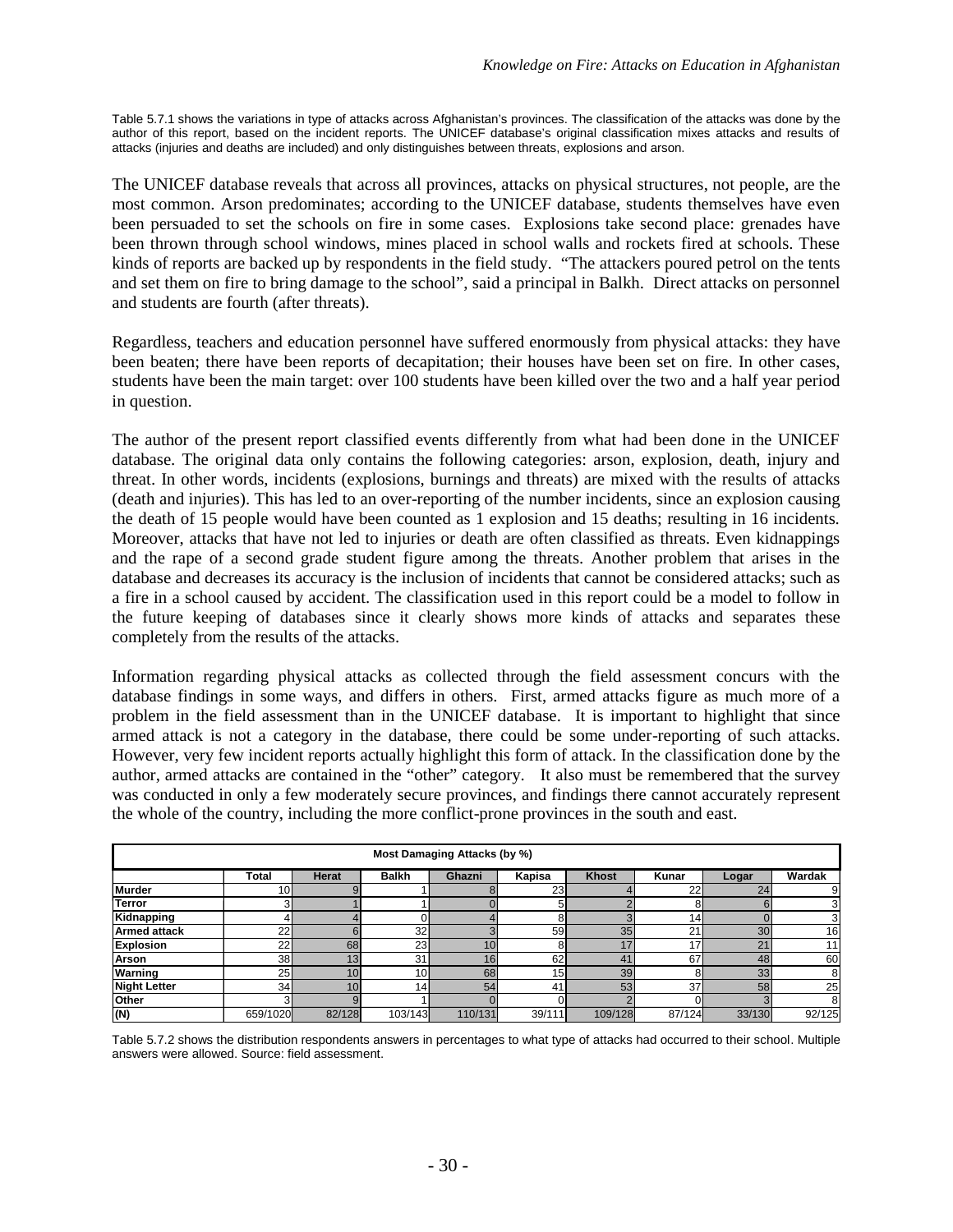## **5.8 Warnings**

Warnings before an attack seem to be quite rare according to the quantitative data amassed through the field assessment. Eighty eight percent of the interviewees said that to their knowledge no warning was received; while 5% indicated a belief that forewarning had been given. The provincial differences are only minor, with Wardak and Ghazni at respectively 13% and 10% reporting that there was a warning prior to the attack. "The school and teachers were warned by night letter and finally the school was burned", said a student in Wardak. In cases where warnings have been given, the school is normally the one that receives it (26%). Community members and the district governor are indicated frequently.

| Did you or anyone else in the community receive a warning prior to the attack? (by %) |          |              |              |                 |        |              |        |        |         |  |  |
|---------------------------------------------------------------------------------------|----------|--------------|--------------|-----------------|--------|--------------|--------|--------|---------|--|--|
|                                                                                       | Total    | <b>Herat</b> | <b>Balkh</b> | Ghazni          | Kapisa | <b>Khost</b> | Kunar  | Logar  | Wardak  |  |  |
| Yes                                                                                   |          |              |              |                 |        |              |        |        | 13      |  |  |
| <b>No</b>                                                                             | 87       | 96           | 86           | 90 <sub>l</sub> | 70     | 97           | 961    |        | 74      |  |  |
| Don't know                                                                            |          |              |              |                 | 25     |              |        |        | 13      |  |  |
| (N)                                                                                   | 790/1020 | 82/128       | 111/143      | 117/131         | 91/111 | 112/128      | 90/124 | 83/130 | 100/125 |  |  |

Table 5.8.1 shows if respondent believe that a warning was given prior to the attack. Source: field assessment.

A number of interesting cases of warnings were described during the qualitative component of the field study. As mentioned in the previous section, girls' education are often the content of threats and night letters. A principal in Herat told the following story: "two students were warned in night letters that girls should not attend school. The education department was informed and the person responsible escaped from the district". In another case in the same province, a girls' school received threats in a night letter that they should refrain from attending English, computer and tailoring courses.

One student in Ghazni brought up the issue of his school's affiliation with the federal government. "Those who warned the school said that the teachers should not take government salary and not show respect to government officials. Community elders resolved the issue with the people threatening attacks". Warnings have also been of criminal nature. In Balkh, a parent told the story about teachers being threatened to give up their salary.

# **5.9 When?**

Based on the data available from UNICEF (2006 and 2007) and the Ministry of Education (2008), there is a clear trend of increasing attacks not just year-on-year, but also further into months that had previously been relatively "quiet", such as the summer season. What remains consistent, as the below diagram indicates, is the persistence of attacks at the beginning of the school year in Quarter II.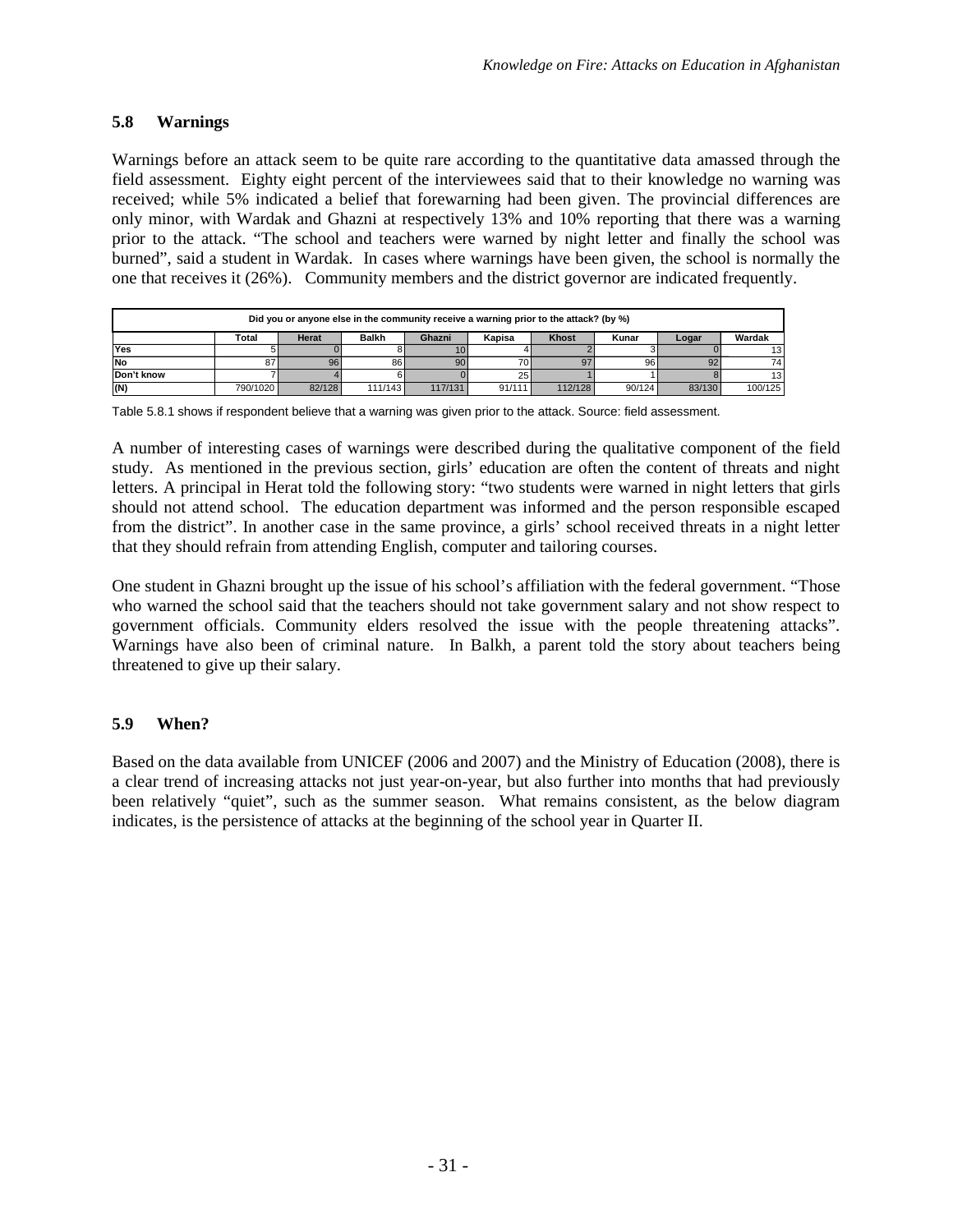

Diagram 5.9.1 depicts how frequency of attacks varies throughout the year for the period 2006-2008. Source: UNICEF database for 2006 and 2007, MoE for 2008. The numbers used are the total numbers of incidents reported by the two databases.

According to survey respondents, attacks are normally carried out at night. The databases referenced do not track this aspect, but results from the present research clearly indicate that across the survey area the majority of attacks happen during the night (79%), while only 21% are conducted during the day. This trend is fairly even across all provinces, with Khost (98%) and Logar (97%) experiencing the most pronounced consistency. Herat is the only province where respondents suggest day attacks happen almost as frequently as night attacks.



Diagram 5.9.2 shows the distribution in respondents indicating the time of day of attacks. Source: field assessment. N= 583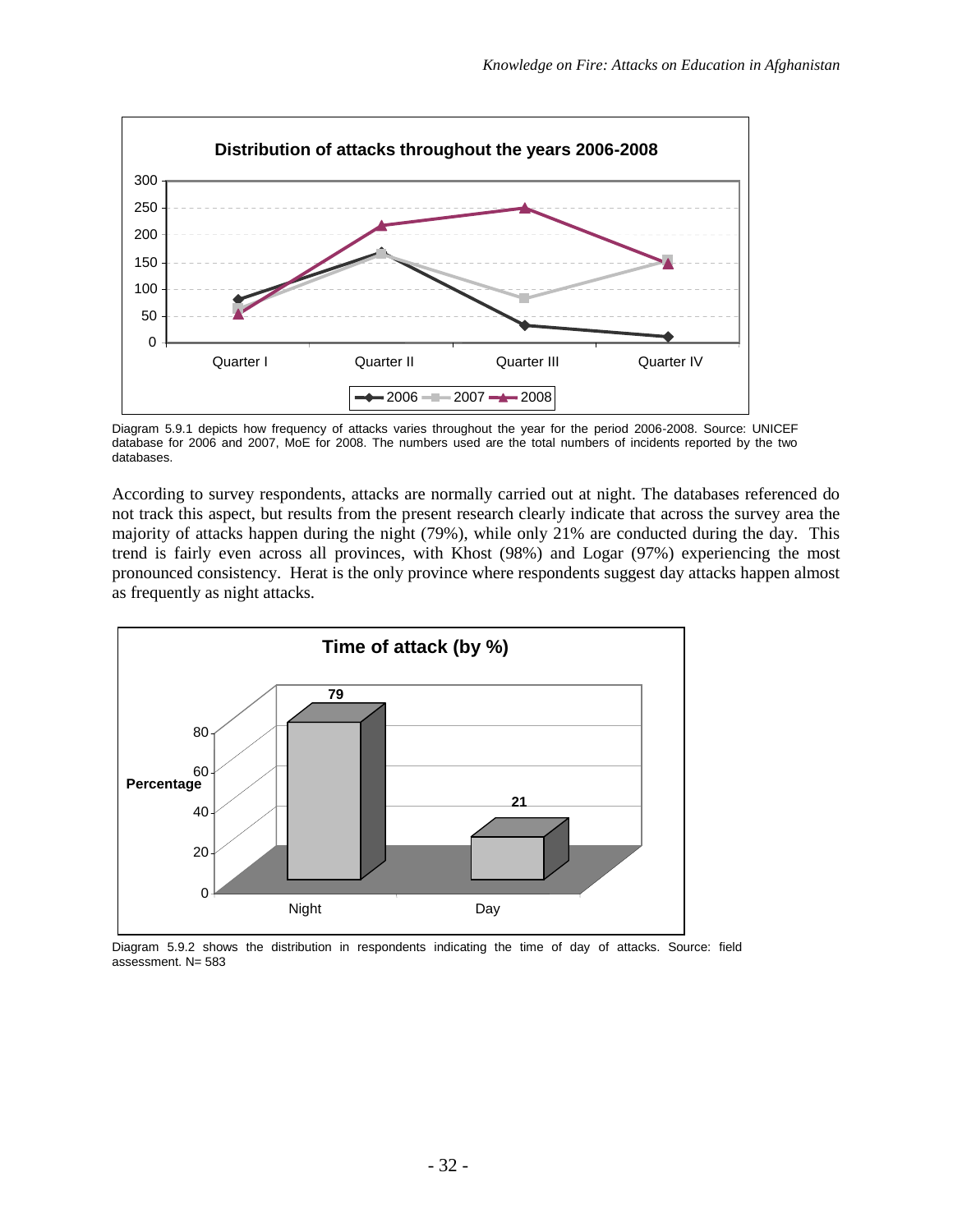| Time of day the attacks take place (by %) |                                                                                                       |        |        |         |        |         |        |        |        |  |  |
|-------------------------------------------|-------------------------------------------------------------------------------------------------------|--------|--------|---------|--------|---------|--------|--------|--------|--|--|
|                                           | Wardak<br><b>Khost</b><br><b>Balkh</b><br>Kunar<br>Kapisa<br><b>Herat</b><br>Total<br>Ghazni<br>Logar |        |        |         |        |         |        |        |        |  |  |
| <b>Night</b>                              |                                                                                                       | 52     |        |         |        | 98      |        |        | 86     |  |  |
| Day                                       |                                                                                                       |        |        |         |        |         |        |        |        |  |  |
| (N)                                       | 583/1020                                                                                              | 77/128 | 98/143 | 107/131 | 34/111 | 103/128 | 76/124 | 29/130 | 58/125 |  |  |

Table 5.9.1 time of day respondents perceive attacks to occur. Source: field assessment.

## **5.10 Why?**

#### **Attacks on Girls vs. Boys Education**

In the incident reports this research referenced, plausible reasons for attacks are only mentioned in some cases. In these instances the most recurrent reason is that the school was frequented by girls. There is a clear perception in Afghanistan that girls' education is more at risk than boys'. This is manifested through popular belief, various pieces of research that have come out over the years, and relatively frequent news reports. According to the UNICEF database, girls' schools make up 40% of attacks, mixed schools 32% and boys' schools 28%.



Diagram 5.10.1 illustrates attacks that could be related to girls', boys' or mixed schools. The gender composition of students in a certain school, the school name (where girls', boys' or mixed school is indicated) as well as incidents were the specific content of threats highlighting either boys' or girls' have been used in the classification. Source: UNICEF database, 2006 to May 2008. N= 130.

On the basis of these statistics alone it is clear that there is an attack trend against girls' schools, but this trend is magnified when one considers the number of actual girls vs. boys vs. mixed schools in existence across the country. In reality, boys schools account for just short of 50% of all schools nation-wide, mixed schools for almost 31%, and girls schools for a mere 19%. **Thus, 19% of schools receive 40% of all attacks – a clear sign that girls' education is deliberately under fire.**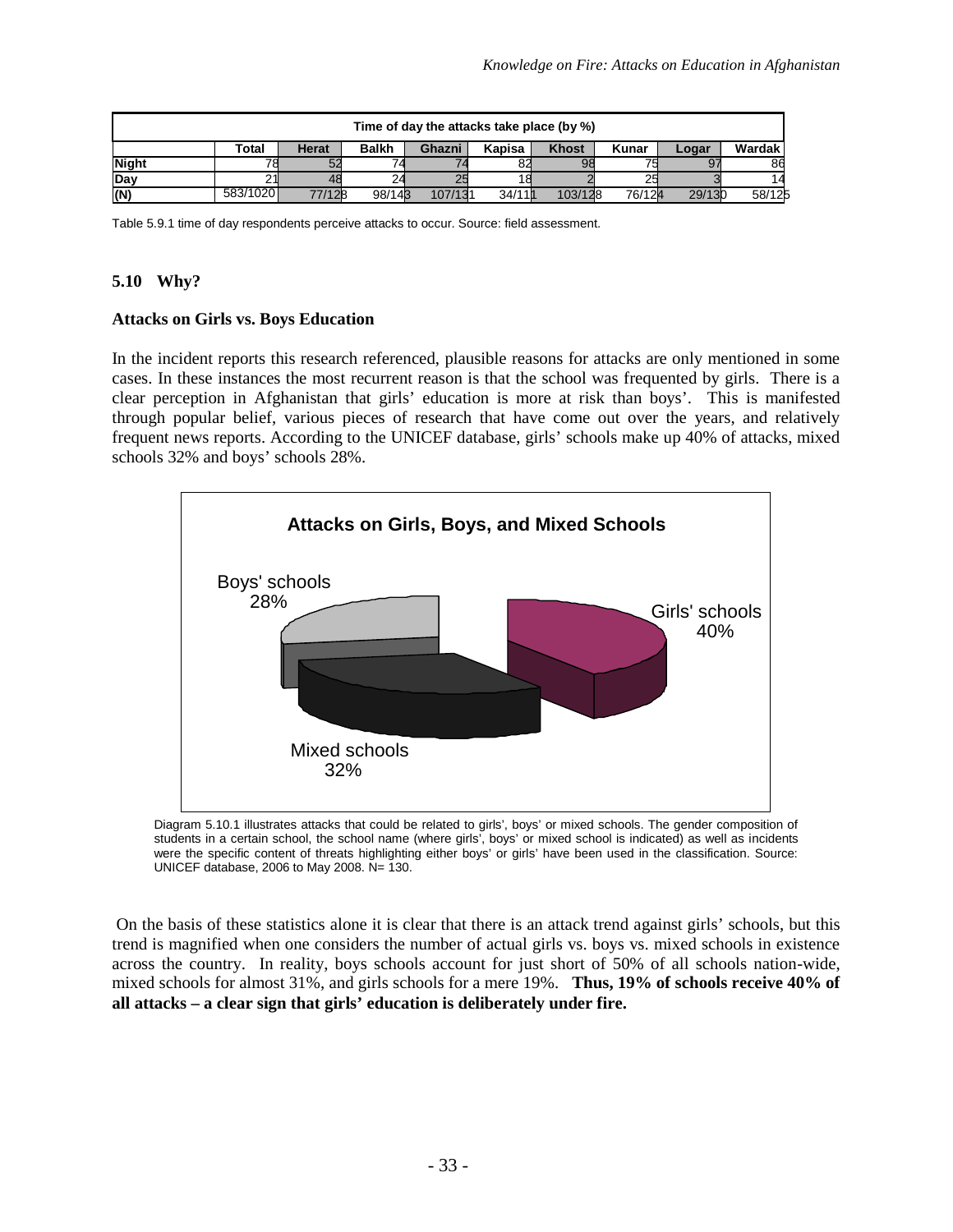| <b>Provinces</b>    | <b>Total</b><br>schools | <b>Mixed</b>     | <b>Girls</b> | <b>Boys</b> |
|---------------------|-------------------------|------------------|--------------|-------------|
| Zabul               | 188                     | $\boldsymbol{0}$ | 5            | 183         |
| Helmand             | 263                     | $\overline{0}$   | 6            | 257         |
| Kandahar            | 375                     | $\theta$         | 16           | 359         |
| Uruzgan             | 198                     | $\mathbf{1}$     | 21           | 176         |
| Paktika             | 323                     | $\mathbf{0}$     | 26           | 297         |
| Khost               | 224                     | 0                | 41           | 183         |
| Paktia              | 243                     | 3                | 35           | 205         |
| Nimroz              | 91                      | 61               | 7            | 23          |
| <b>Badghis</b>      | 371                     | 33               | 74           | 264         |
| Ghazni              | 532                     | 220              | 89           | 223         |
| Farah               | 256                     | 0                | 43           | 213         |
| Faryab              | 405                     | $\overline{0}$   | 115          | 290         |
| Bamyan              | 303                     | 155              | 71           | 77          |
| Badakhshan          | 569                     | 411              | 97           | 61          |
| Baghlan             | 386                     | 72               | 132          | 182         |
| <b>Balkh</b>        | 447                     | 294              | 51           | 102         |
| Parwan              | 348                     | $\mathbf{1}$     | 129          | 218         |
| Panjshir            | 88                      | 26               | 29           | 33          |
| Takhar              | 417                     | 215              | 71           | 131         |
| Juzjan              | 273                     | 0                | 78           | 195         |
| Daykundi            | 302                     | $\overline{0}$   | 83           | 219         |
| Sare pul            | 319                     | 110              | 90           | 119         |
| Samangan            | 220                     | 86               | 41           | 93          |
| Kabul city          | 204                     | 99               | 52           | 53          |
| Ghor                | 599                     | 283              | 109          | 207         |
| Kabul               | 253                     | 30               | 52           | 171         |
| Kapisa              | 193                     | 1                | 76           | 116         |
| Kunduz              | 372                     | 147              | 93           | 132         |
| Kunar               | 318                     | 168              | 60           | 90          |
| Laghman             | 222                     | 70               | 63           | 89          |
| Lugar               | 219                     | 6                | 61           | 152         |
| Nangarhar           | 481                     | 224              | 89           | 168         |
| Nuristan            | 176                     | 62               | 44           | 70          |
| Herat               | 615                     | 471              | 75           | 69          |
| Wardak              | 330                     | 185              | 42           | 103         |
| <b>Total</b>        | 11123                   | 3434             | 2166         | 5523        |
| Overall percentage: |                         | 31%              | 19%          | 50%         |

Table 5.10.1 indicates the overall number of MoE schools both active and inactive currently registered across Afghanistan. Source: Ministry of Education, August 2009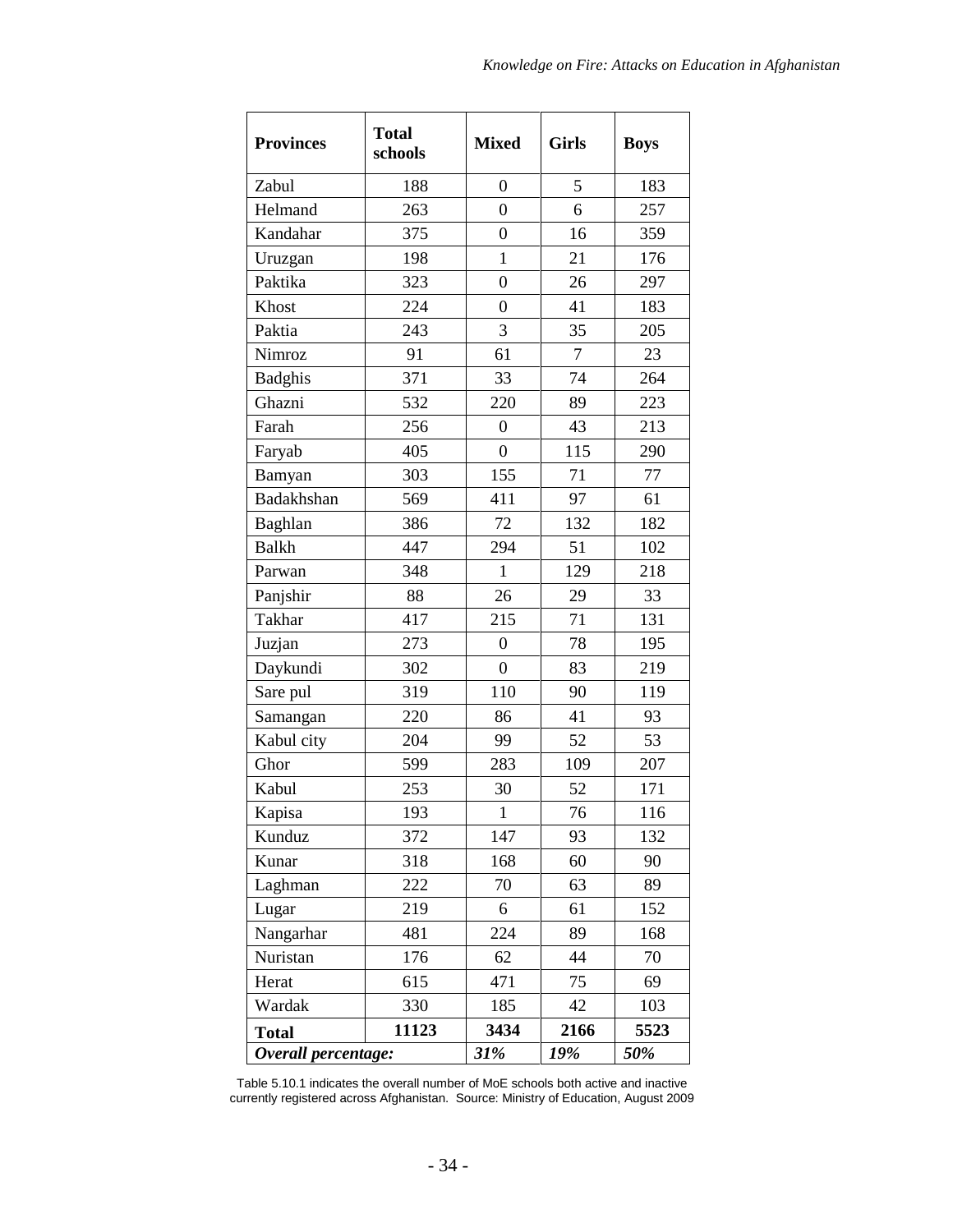The field assessment asked respondents for their opinion on the reason for attacks on schools. Only a very few respondents gave responses to these open ended questions,<sup>[24](#page-40-0)</sup> but those who did quite often, but not always, linked the attacks to girls' education. "The [armed opposition] doesn't want girls to go to school and benefit from education", said a teacher Ghazni. "The boys and girls were studying in one school, but in different classes. Therefore the school was threatened through night letters and then attacked", said another respondent. Respondents in Logar were particularly concerned about girls' education. Interestingly, in Herat not only was the armed opposition seen as an

opponent to girls attending school, but criminal groups were also cited in this regard several times. The widespread belief that criminal groups commonly work on commission for the armed insurgency may go some way to explaining this finding.

Despite this alarming evidence, it is clear that reducing the attack on education to an attack against the education of girls would be too simplistic. As the data indicates, there are several cases where the attacked school has been an all-boys school; even a madrasa has been attacked. Correspondingly, many respondents across the country indicate that the reason for attacks is related to a general hostility towards education, not just as it relates to girls. **Reducing the attack on education phenomenon to an attack against the education of girls would be too simplistic**

"There are enemies of knowledge and culture in Afghanistan", said one *shura* member in Kunar. "It is because the opposition is against education", said a teacher in the same province.

In the databases additional reasons for attacks can be identified: the engagement of Provincial Reconstruction Teams (PRTs); the teaching of anti-Islamic curriculum; internal or tribal disputes; and, most significantly, the fact that the school is (rightly or wrongly) perceived to be an entity of the Afghan Government.

One incident report claims: "After a visit of the Provincial Reconstruction Team (PRT) to a girls' school, the Mullah spread rumors that the students played music and danced in the school while PRT filmed and took pictures inside school compound. The rumors led to a violent demonstration in the district. Demonstrators attacked the district manger's house, breaking several windows and attacking the district judge".<sup>[25](#page-40-1)</sup> According to a field assessment respondent from the Ministry of Education in Logar, PRT funded schools and girls' schools are the most vulnerable in terms of attacks. Another respondent in the same province told the data collection team: "schools become vulnerable after the Americans visit the school".

A related issue – albeit one for which less information is available – could be how schools are funded. A surprising 97% of respondents claimed knowledge about the donor for their school. The provincial variance was limited: Herat, the province with the least informed respondents, still had a 90% response rate. In Kunar, Ghazni and Logar all respondents indicated a donor of the school. This does not mean, however, that respondents in the field study were aware of the correct donor. The research process did not verify which donors were active in the communities under study. It is nevertheless not unlikely that communities are well aware of the donors and organizations that implement education projects: according to the Ministry of Education, increasing transparency of education projects is one of the goals of the Parent/Teachers Associations and School Management Committees. The fact that there is such a high level of donor awareness could be relevant for school security; unfortunately, there is too little information available in the current data sets regarding the donor of the attacked schools to draw any conclusions. The inclusion of donor information in future school security databases could help increase our understanding of this issue.

<span id="page-40-1"></span><span id="page-40-0"></span><sup>&</sup>lt;sup>24</sup> This was part of the qualitative questions and many did not respond or responded that they did not know. 25 MoE database.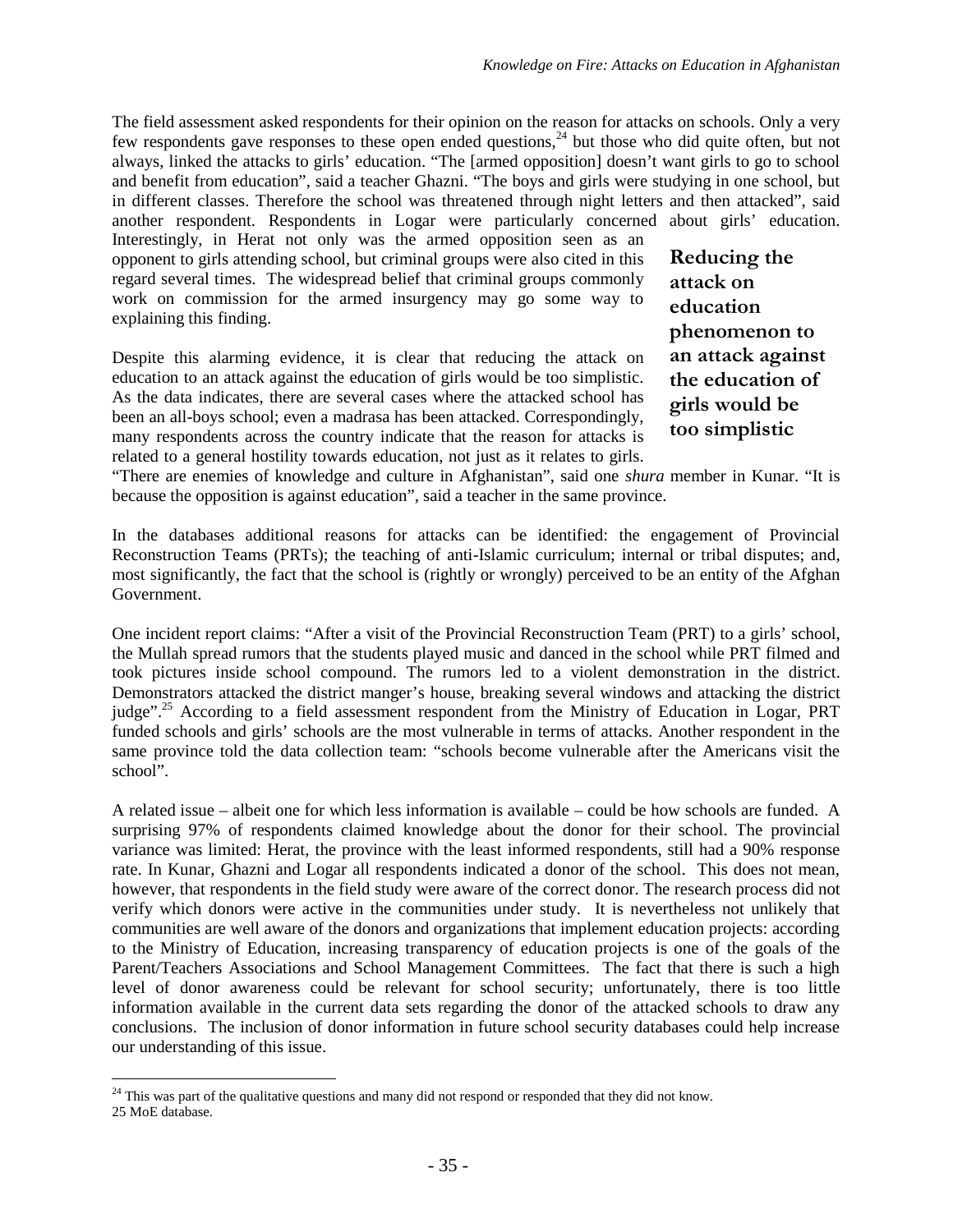The concern that attacks on schools relate to the teaching of the "wrong curriculum" has been raised by several stakeholders in the education sector. Incident reports contained in the UNICEF database include threats that highlight "anti-Islamic" curriculum as the reason for the threat. Unfortunately, the field assessment did not reveal any further information on this issue.

**"We have had three explosions at our school due to tribal disputes" -** *Principal, Herat*

The field study also revealed that tribal disputes are sometimes considered the reason for an attack. One principal in Herat explained: "we have had 3 explosions at our school due to tribal disputes". Similarly, a teacher in Kunar stated: "due to internal disputes, the school's tents were burned." In Wardak, the rockets launched at two community based girls' schools are suspected to be because of internal fights amongst families in the district

(UNICEF database). Unfortunately, there is little information on the nature of these conflicts from either the field assessment or the databases.

In Kunar, the blame for certain attacks as cited by field study interviewees was placed across the international border. "Neighboring countries are interfering in order to impede the country's development and education of the people", said one teacher in Kunar. Overall conclusions regarding the veracity of these suggestions are difficult to produce since, as previously mentioned, the reason for attacks can rarely be confirmed.

There are several other lesser-cited causes: in Wardak, where fighting along the highway is a security issue, communities participating in the field research saw the location of the school along the same highway as the main reason for it being attacked – i.e., by accident of location. In Balkh, a student mentioned an episode related to poverty and frustration: "the poor local people were not hired by the company which was constructing the school and it caused them to set fire to the tents that were used for classes". *Shura* members in Kapisa put forward the story about a school being attacked due to the regular police presence inside the school.

But perhaps the single most important reason cited for attacks is the fact that schools are (or are perceived to be) government entities. Although this reason figured less strongly in the field study, statistical findings were clear in the UNICEF and MoE databases, which, importantly, include attacks which have taken place in areas where the conflict is at its worst. "The [armed opposition] is against the government and they are attacking schools in order to remove the relations between the government and the people", said an NGO worker in Ghazni. Night letters threaten teachers "collaborating" with the Ministry of Education and receiving pay from the government. One Ministry of Education officer in Ghazni recounted: "the night letter said that teachers should stop taking salaries from the government." Several incidents recorded in the UNICEF database involve attackers breaking into schools only to burn the Afghan flag.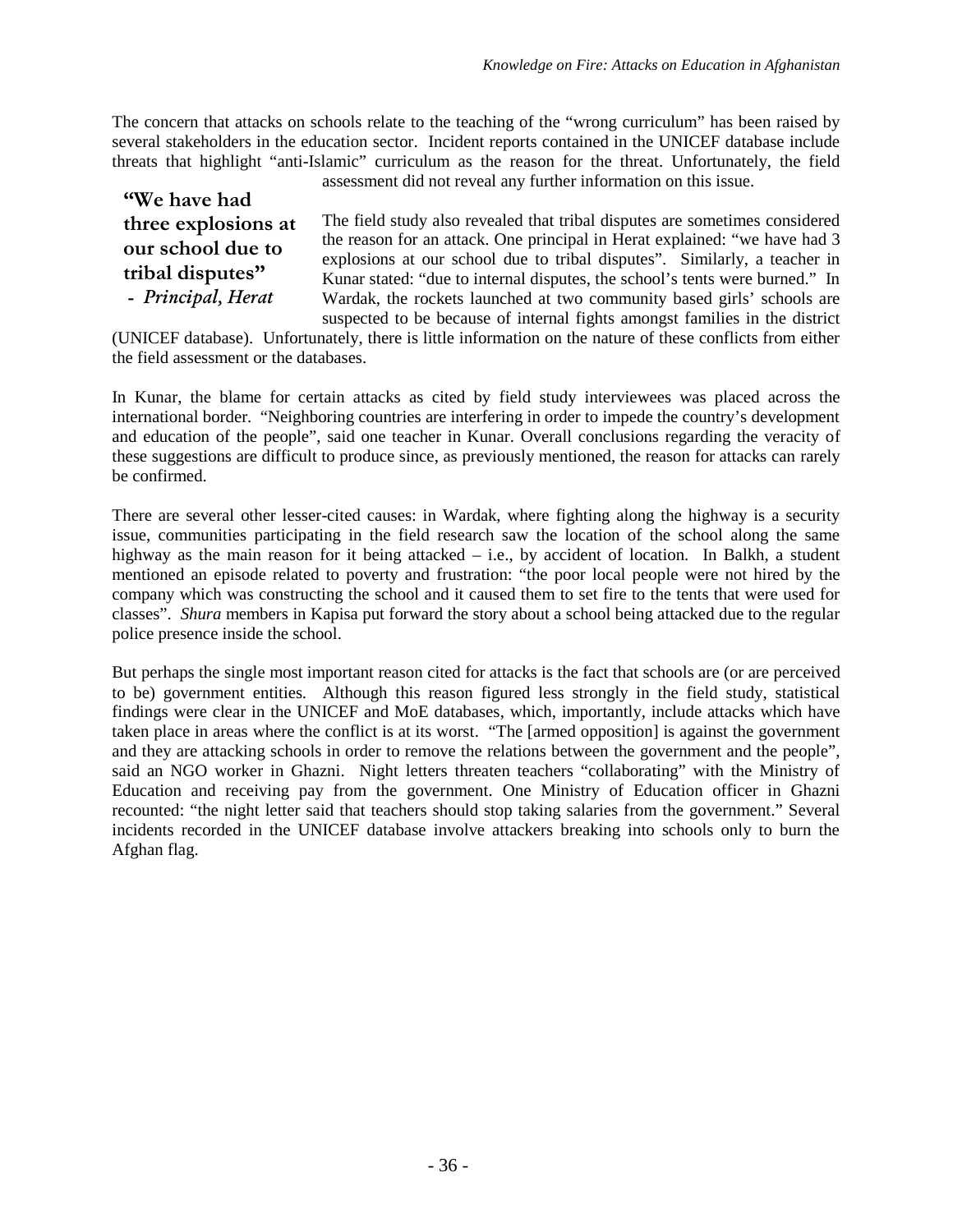# **6 CONSEQUENCES OF ATTACKS**

There is no doubt that attacks on schools, students and teachers have an impact on the access of Afghan children to education which extends well beyond the violence of the event itself. This section of the report examines the extent of that impact through the closure of schools and resultant lost school days, the damage to school property and goods, and the consequences an event – or the fear of potential events – has on overall school attendance.

## **6.1 School Closure & Lost School Days**

In the province of Kandahar, the overall security situation is so bad that nearly half of all schools are closed some or all of the time.<sup>26</sup> In [20](#page-42-0)08, the ongoing insurgency in Kandahar was depriving about 40,000 students of an education, the head of the province's education department said. Only 232 of Kandahar's 370 schools remained open because of the deteriorating security situation in the restive province. According to the official, all the closed schools were located in volatile districts where armed opposition attacks and bombings had prevented schoolchildren and teachers from attending class. Numerous schools had been burned down by militants in the previous few months and

652 **schools are currently closed due to insecurity, depriving more than 340,000 children the right to education**

armed opposition threats had forced further closures.<sup>[27](#page-42-1)</sup> The number of home based literacy centers in the province has, nevertheless, experienced significant growth over the past years as a response to the increased risk. These services are found mainly in the urban centers. $^{28}$  $^{28}$  $^{28}$ 

Helmand officials report a dramatic drop in children attending school, as a direct consequence of armed opposition attacks targeting the education system. "Compared with just one year ago, the number of children recorded as going to school is tiny", indicates a report from May 2008. According to an official from the Helmand education department, only 35,000 pupils were attending school at the beginning of 2008. [29](#page-42-3)

<span id="page-42-1"></span><span id="page-42-0"></span><sup>26</sup> Times online, http://www.timesonline.co.uk/tol/news/world/asia/article3882980.ece (accessed June 20th, 2008)

<span id="page-42-2"></span><sup>27</sup> Quqnoos, http://quqnoos.com/index.php?option=com\_content&task=view&id=540&Itemid=48 (May 5th, 2008)  $28$  According to UNICEF representative, February 2009.

<span id="page-42-3"></span><sup>29</sup> Cited in Institute for war and peace, Helmand (ARR No. 289, 13-May-08)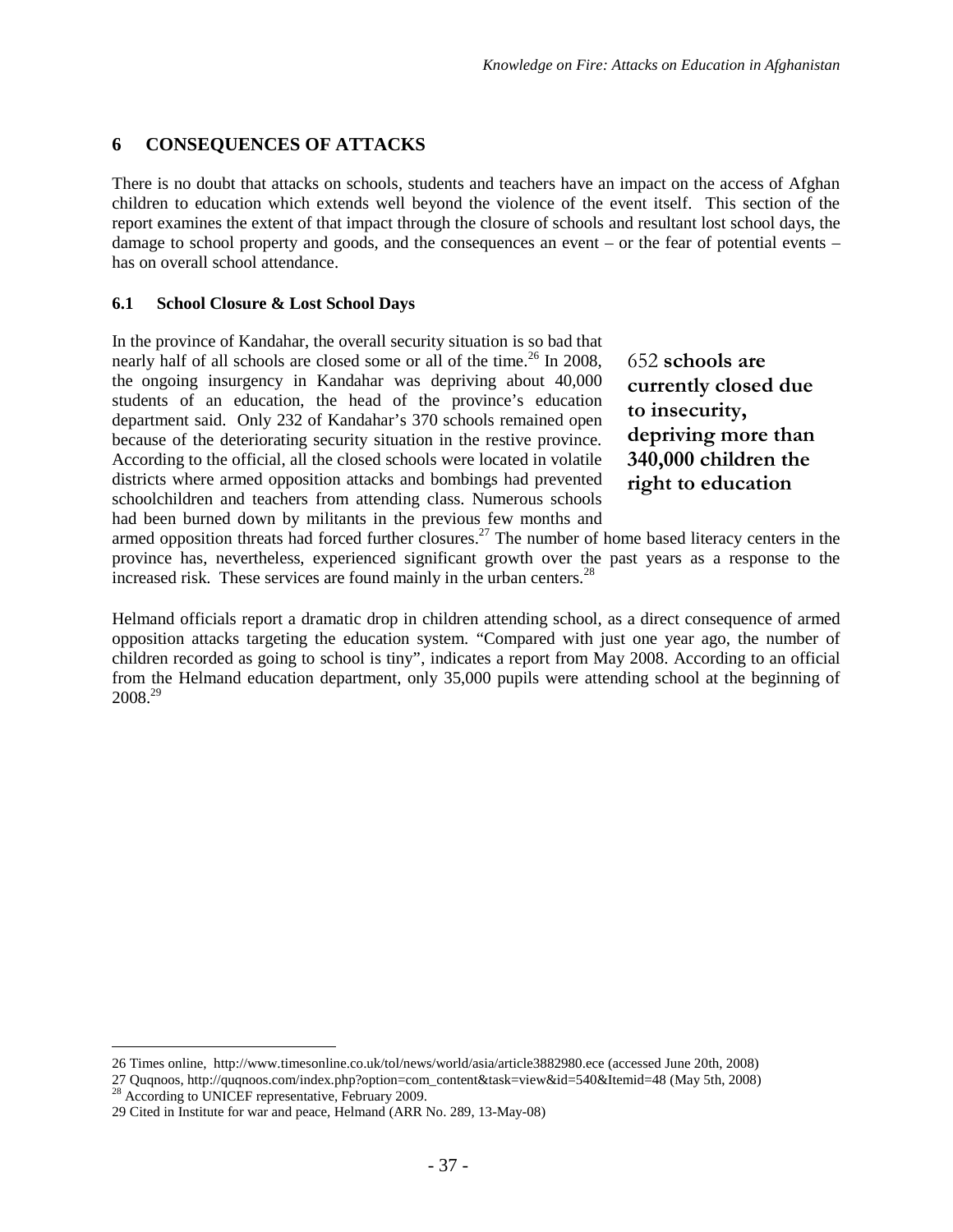

Diagram 6.1.1 shows the distribution of closed schools across 10 provinces in June 2009 according to the Ministry of Education.

In the south-eastern province of Zabul, approximately 80% of schools were reported closed in 2008 due to a lack of security. An estimated 35,000 children were missing lessons as a result of these closures. Pupils and teachers in Zabul said they had been warned not to attend school by insurgents and other armed groups.<sup>[30](#page-43-0)</sup> Zabul is in fact one of the few provinces where attacks on schools have decreased over the past years; this decrease is likely to have been caused by the elevated number of closed schools.

The National Education Strategic Plan indicates that 6% of schools were burned or closed down from October 2005 to March 2007. According to the Ministry of Education, 695 schools across the country were closed as of June 2009, affecting over 340,000 students.<sup>[31](#page-43-1)</sup>

The total numbers of existing schools and the degree of school closure by province is indicated in the table below.

| <b>Provinces</b> | <b>Total</b><br>schools | <b>T</b> otal<br><b>Mixed</b><br><b>Schools</b> | <b>T</b> otal<br><b>Girls</b><br><b>Schools</b> | <b>T</b> otal<br><b>Boys</b><br><b>Schools</b> | <b>Inactive</b> | $%$ of<br>inactive<br>schools |
|------------------|-------------------------|-------------------------------------------------|-------------------------------------------------|------------------------------------------------|-----------------|-------------------------------|
| Zabul            | 188                     | $\Omega$                                        | 5                                               | 183                                            | 152             | 81                            |
| Helmand          | 263                     | $\Omega$                                        | 6                                               | 257                                            | 180             | 68                            |
| Kandahar         | 375                     | $\Omega$                                        | 16                                              | 359                                            | 174             | 46                            |
| Uruzgan          | 198                     | 1                                               | 21                                              | 176                                            | 58              | 29                            |
| Paktika          | 323                     | $\Omega$                                        | 26                                              | 297                                            | 46              | 14                            |
| Khost            | 224                     | $\Omega$                                        | 41                                              | 183                                            | 14              | 6                             |
| Paktia           | 243                     | 3                                               | 35                                              | 205                                            | 15              | 6                             |
| <b>Nimroz</b>    | 91                      | 61                                              | $\overline{7}$                                  | 23                                             | 5               | 5                             |
| <b>Badghis</b>   | 371                     | 33                                              | 74                                              | 264                                            | 17              | 5                             |
| Ghazni           | 532                     | 220                                             | 89                                              | 223                                            | 18              | 3                             |
| Farah            | 256                     | $\Omega$                                        | 43                                              | 213                                            | 8               | 3                             |
|                  |                         |                                                 |                                                 |                                                |                 |                               |

<span id="page-43-1"></span><span id="page-43-0"></span><sup>30</sup> UK BBC News, 25 June 2008 18:11

<sup>31</sup> According to the MoE security database, accessed August 2009.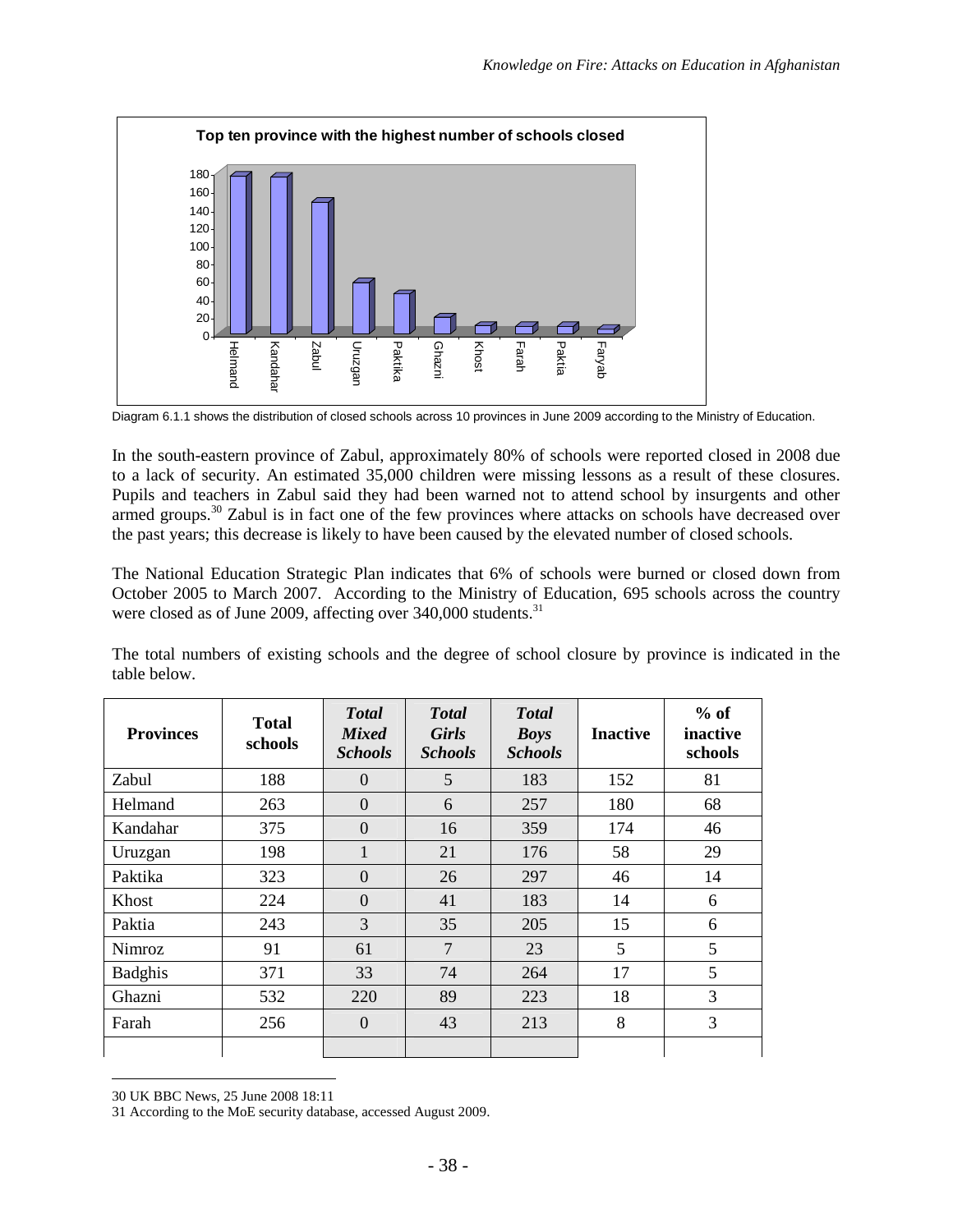| Faryab            | 405   | $\overline{0}$   | 115  | 290  | 8                | $\overline{2}$   |
|-------------------|-------|------------------|------|------|------------------|------------------|
| Bamyan            | 303   | 155              | 71   | 77   | $\overline{0}$   | $\overline{0}$   |
| Badakhshan        | 569   | 411              | 97   | 61   | $\boldsymbol{0}$ | $\overline{0}$   |
| Baghlan           | 386   | 72               | 132  | 182  | $\overline{0}$   | $\overline{0}$   |
| <b>Balkh</b>      | 447   | 294              | 51   | 102  | $\overline{0}$   | $\overline{0}$   |
| Parwan            | 348   | $\mathbf{1}$     | 129  | 218  | $\overline{0}$   | $\overline{0}$   |
| Panjshir          | 88    | 26               | 29   | 33   | $\overline{0}$   | $\overline{0}$   |
| <b>Takhar</b>     | 417   | 215              | 71   | 131  | $\boldsymbol{0}$ | $\overline{0}$   |
| Juzjan            | 273   | $\boldsymbol{0}$ | 78   | 195  | $\boldsymbol{0}$ | $\overline{0}$   |
| Daykundi          | 302   | $\overline{0}$   | 83   | 219  | $\overline{0}$   | $\boldsymbol{0}$ |
| Sare pul          | 319   | 110              | 90   | 119  | $\overline{0}$   | $\overline{0}$   |
| Samangan          | 220   | 86               | 41   | 93   | $\overline{0}$   | $\overline{0}$   |
| Kabul city        | 204   | 99               | 52   | 53   | $\overline{0}$   | $\overline{0}$   |
| Ghor              | 599   | 283              | 109  | 207  | $\boldsymbol{0}$ | $\boldsymbol{0}$ |
| Kabul<br>Province | 253   | 30               | 52   | 171  | $\boldsymbol{0}$ | $\boldsymbol{0}$ |
| Kapisa            | 193   | $\mathbf{1}$     | 76   | 116  | $\boldsymbol{0}$ | $\overline{0}$   |
| Kunduz            | 372   | 147              | 93   | 132  | $\boldsymbol{0}$ | $\overline{0}$   |
| Kunar             | 318   | 168              | 60   | 90   | $\overline{0}$   | $\overline{0}$   |
| Laghman           | 222   | 70               | 63   | 89   | $\overline{0}$   | $\overline{0}$   |
| Lugar             | 219   | 6                | 61   | 152  | $\overline{0}$   | $\overline{0}$   |
| Nangarhar         | 481   | 224              | 89   | 168  | $\overline{0}$   | $\overline{0}$   |
| Nuristan          | 176   | 62               | 44   | 70   | $\overline{0}$   | $\overline{0}$   |
| Heart             | 615   | 471              | 75   | 69   | $\boldsymbol{0}$ | $\boldsymbol{0}$ |
| Wardak            | 330   | 185              | 42   | 103  | $\overline{0}$   | $\overline{0}$   |
| <b>Total</b>      | 11123 | 3434             | 2166 | 5523 | 695              | 6                |

Table 6.1.1 shows the total number of closed schools in Afghanistan in end December 2008. Source: Ministry of Education, July, 2009.

Despite the security situation some schools resume activities fairly quickly after attacks, remaining closed for just days or weeks. There is no accurate data available to determine the average number of days a school remains closed. Across those provinces studied in the field assessment, schools normally remain closed for between 1 and 3 months (85%). Ghazni stands out as the province where schools remained closed for longer periods of time. It is a safe assumption that these statistics, all taken from provinces where the current conflict is manifested at low or moderate levels, do not reflect the averages of school days lost in highly insecure provinces such as Helmand, Zabul, and Kandahar.

| Periods of school closure after an attack (by %) |                                                                                                       |        |                  |        |                 |        |        |        |        |  |  |  |
|--------------------------------------------------|-------------------------------------------------------------------------------------------------------|--------|------------------|--------|-----------------|--------|--------|--------|--------|--|--|--|
|                                                  | Total<br><b>Herat</b><br><b>Balkh</b><br>Kapisa<br><b>Khost</b><br>Wardak<br>Ghazni<br>Kunar<br>Logar |        |                  |        |                 |        |        |        |        |  |  |  |
| 1-3 months                                       | 85                                                                                                    | 95     | 100 <sup>1</sup> | 82     | 85              | 100    | 921    | 94     | 64     |  |  |  |
| 4-6 months                                       | 14 <sup>1</sup>                                                                                       |        |                  | 39     | 13 <sup>1</sup> |        |        |        | 13     |  |  |  |
| $7-12$ months                                    |                                                                                                       |        |                  |        |                 |        |        |        |        |  |  |  |
| More than a year                                 |                                                                                                       |        |                  |        | 13 <sub>1</sub> |        |        |        |        |  |  |  |
| Don't know                                       |                                                                                                       |        |                  |        |                 |        |        |        |        |  |  |  |
| Other                                            |                                                                                                       |        |                  |        |                 |        |        |        |        |  |  |  |
| (N)                                              | 398/1020                                                                                              | 39/128 | 48/143           | 93/131 | 39/111          | 38/111 | 36/124 | 34/130 | 67/125 |  |  |  |

Table 6.1.2 shows how long respondents report schools to have been closed after an attack. Source: field assessment.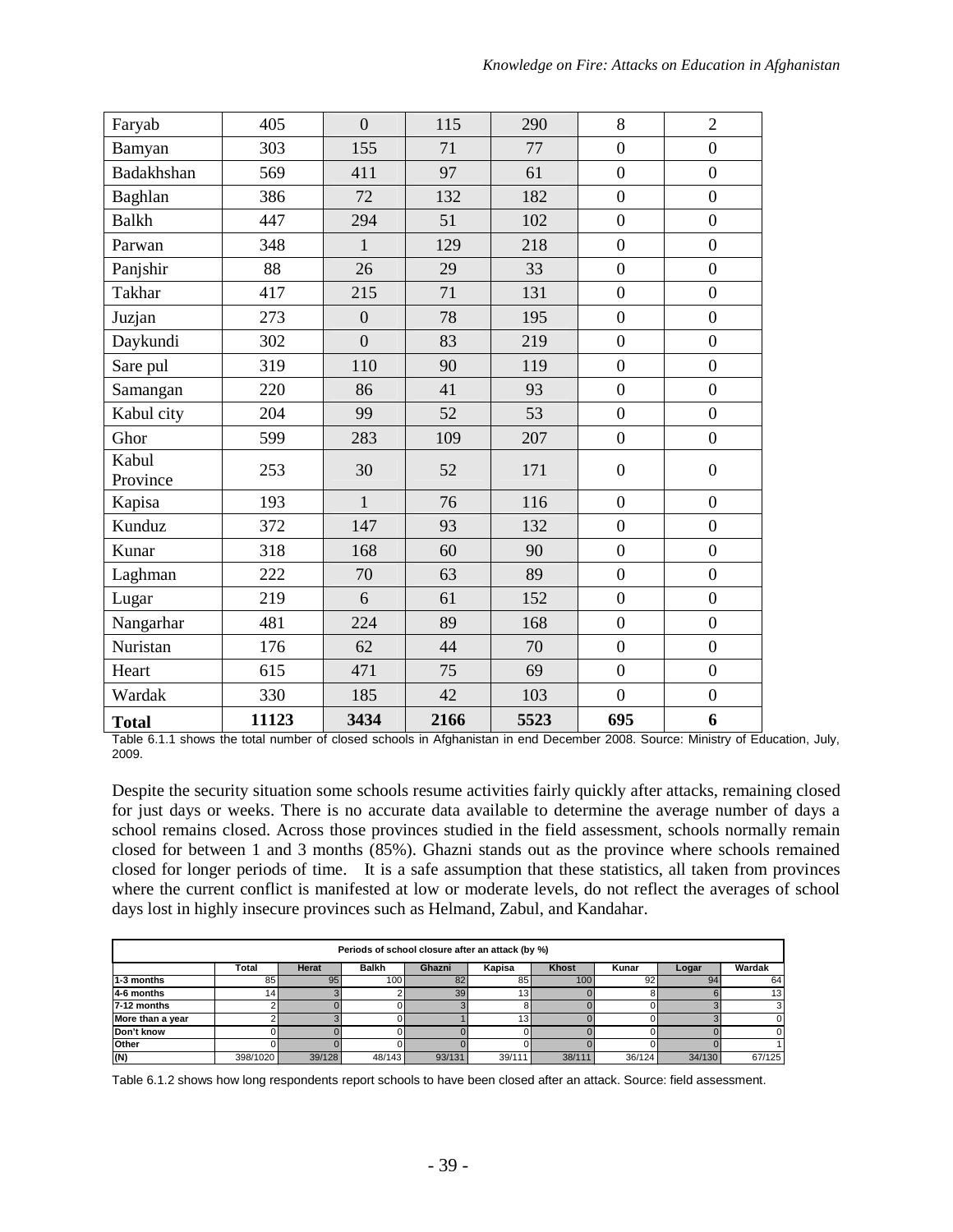### **6.2 Lost assets**

The field study collected statistics on the damage to educational facilities generated through arson (the most common form of physical attack on school structures). Across the survey area there was a relatively limited number of cases in which the complete destruction of the school building was recorded: only 3% of respondents reported their school to have been left beyond repair. Over 10%, however, reported the destruction of tents which in many instances serve as schoolrooms, so it is likely that the destruction of the primary class structure in fact rests somewhere in-between these two figures. In 10% of cases limited damage was reported, with an additional 3% reporting a destroyed roof – damage which, especially in the harsh Afghan winters, can render a building inhabitable. It must be remembered, however, that in Afghanistan today only 55% of existing schools actually have a physical schoolroom, which clearly skews the perceived significance of building damage and destruction rates. In 10% of cases, inventory was reported destroyed. Even in those instances in which schools re-open in a relatively short amount of time, the loss of school inventory creates assured disadvantages to the educational process.

|                            | The level of damage to schools after attacks (by %)                                                   |        |                 |        |                 |        |                 |                |                 |  |  |  |
|----------------------------|-------------------------------------------------------------------------------------------------------|--------|-----------------|--------|-----------------|--------|-----------------|----------------|-----------------|--|--|--|
|                            | Total<br><b>Balkh</b><br>Ghazni<br><b>Khost</b><br>Wardak<br><b>Herat</b><br>Kapisa<br>Kunar<br>Logar |        |                 |        |                 |        |                 |                |                 |  |  |  |
| <b>Comletely destroyed</b> | 10 I                                                                                                  |        | 13 <sub>1</sub> |        |                 |        | 30 <sup>1</sup> |                |                 |  |  |  |
| <b>Half destroyed</b>      |                                                                                                       |        |                 | 22     | 10 <sup>1</sup> |        | 15              |                |                 |  |  |  |
| Destroyed the roof         |                                                                                                       |        | 13 <sub>l</sub> |        | 17              | 10     | 13 <sub>1</sub> | 2 <sub>1</sub> |                 |  |  |  |
| <b>Limited damage</b>      | 36                                                                                                    | 77     | 48              |        | 60              | 42     |                 | 95             | 15 <sup>1</sup> |  |  |  |
| <b>Destroyed inventory</b> | 38                                                                                                    |        | 17              | 56     | 67              | 69     | 18 <sup>1</sup> | 68             | 41              |  |  |  |
| Tent                       | 39                                                                                                    | 47     | 24              | 50     | 57              | 44     | 52              | 26             | 27              |  |  |  |
| I don't know               |                                                                                                       |        |                 |        |                 |        |                 |                |                 |  |  |  |
| other                      | 15                                                                                                    | 17     |                 |        | 13 <sub>1</sub> | 42     | 13 <sub>1</sub> |                |                 |  |  |  |
| (N)                        | 334/1020                                                                                              | 30/128 | 54/143          | 12/131 | 30/111          | 48/128 | 60/124          | 19/130         | 71/125          |  |  |  |

Table 6.2.1 Damage reported due to arson attacks. Source: field assessment.

### **6.3 Post school-reopening attendance rates / impact of fear**

It is a natural reaction from a parent to be more hesitant to send their children to school after the school they go to has been attacked or threatened. But a direct incident on the school is not the only factor that keeps people away. "Each incident affects the risk assessment that parents and students undertake nearly every day. Single episodes, even from far away districts, accumulate to establish a pattern: in a country as traumatized by violence as Afghanistan, teachers, parents, and students are keenly attuned to fluctuations in this pattern and decide to continue or stop their education based on how they view the general climate of insecurity and how it will manifest itself in their immediate environment."<sup>[32](#page-45-0)</sup>

**"Students are scared when they attend school. They are afraid of kidnappings and explosions"** *Principal, Herat*

The 2006 Afghan Independent Human Rights Commission (AIHRC) study into the economic, social, and cultural rights of Afghans revealed that 94% of interviewees stated that education facilities were available. However, "this figure masks the reality that only 68.5 percent of interviewees said that their primary school-age children are attending school regularly" - 74% boys and 63% girls.<sup>[33](#page-45-1)</sup> According to the same report by AIHRC, conditions worsened in the 2007 and 2008. Despite close to the same availability of education facilities, there is a decrease in attendance of 8% for boys and 11% for girls. "Again, the decline is arguably linked to increasing insecurity and in particular to threats and attacks

<span id="page-45-1"></span><span id="page-45-0"></span><sup>32</sup> Human Rights Watch "Lessons in terror", 2006, http://www.hrw.org/en/node/11295/section/7

<sup>33&</sup>quot;Insurgent Abuses against Afghan Civilians", AIHRC, (p. 36)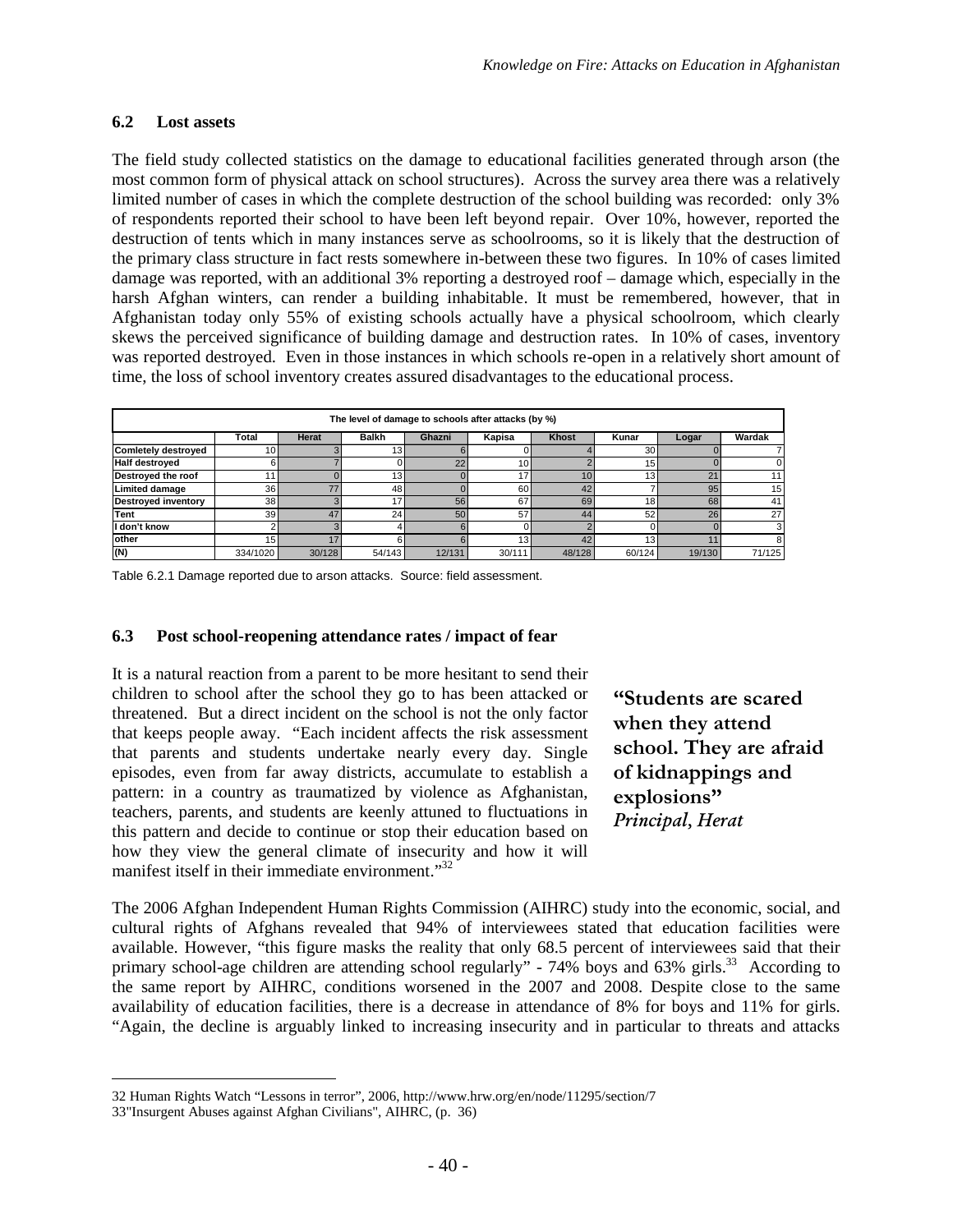against schools and families who send their children there".<sup>[34](#page-46-0)</sup> The consequences of attacks and threats against the education sector are thus graver than the sum total of closed schools due to attacks and threats. It exceeds the horrible loss of human lives. Attacks on schools could potentially eradicate the important results obtained in the education sector.

Results from the field survey corroborate this argument. According to a respondent in Logar, "students and teachers cannot go to school due to the deteriorated security situation". "Students are scared when they attend school. They are afraid of kidnappings and explosions", added a principal in Herat.

When interviewees in the field study were asked what changes occur in boys' and girls' attendance after an attack or in fear of an attack, girls were cited as the most affected. Thirty six percent of respondents said that the security incident had led to a reduction in girls' attendance. Twenty seven percent indicated that fewer boys had frequented the school. Similarly, male teachers were said to have decreased their attendance by 3% of respondents, while 7% believed that female teachers attended less. There are also provincial differences, as the table below shows.

|                                                                                                       | Decrease in school attendance following a threat/attack (by %) |        |                 |          |        |        |                 |        |        |  |  |
|-------------------------------------------------------------------------------------------------------|----------------------------------------------------------------|--------|-----------------|----------|--------|--------|-----------------|--------|--------|--|--|
| Wardak<br>Total<br><b>Balkh</b><br>Kapisa<br>Kunar<br><b>Herat</b><br>Ghazni<br><b>Khost</b><br>Logar |                                                                |        |                 |          |        |        |                 |        |        |  |  |
| <b>Boys</b>                                                                                           |                                                                |        |                 | 68       |        | 58     | n<br>∠∠         |        | 26     |  |  |
| Girls                                                                                                 | 36                                                             | 39     | 41              | $\Omega$ | 32     | 46     | 36 <sub>l</sub> | 46     | 31     |  |  |
| <b>Male teacher</b>                                                                                   |                                                                |        |                 |          |        |        |                 |        |        |  |  |
| Female teacher                                                                                        |                                                                |        |                 |          |        |        | 18 <sub>1</sub> |        |        |  |  |
| No changes                                                                                            | 43                                                             | 59     | 59 <sub>l</sub> |          | 68     | 29     | 49              | 49     | 33     |  |  |
| (N)                                                                                                   | 707/1020                                                       | 69/128 | 107/143         | 107/131  | 81/111 | 93/128 | 72/124          | 76/130 | 95/125 |  |  |

Table 6.3.1 indicates how respondents perceive attendance of different groups to have changed after a threat or an attack. Source: field assessment.

In those instances where boys' attendance appears harder hit than girls, such as Ghazni province, it is likely that this is at least in part due to the much higher proportion of boys' schools to girls operating in the region: in absolute numbers, if fewer girls aren't in education to begin with, then fewer will be attending less on the basis of fear. But of the girls who *do* attend classes in Ghazni, the *percentage* of those that dropped out is higher than the percentage of boys. Other studies corroborate this. In 2008 the BBC reported the provincial council as having witnessed "a significant decline recently in the number of pupils, especially girls, attending school."[35](#page-46-1)

The 2006 Human Rights Watch' report "Lessons in Terror", also clearly indicates that girls are harder hit by the increasing insecurity than boys. "In every respect, girls, who have much more limited access to education to begin with and who are typically the first to be pulled out of school because of insecurity, are disproportionately affected."<sup>[36](#page-46-2)</sup>

<span id="page-46-1"></span><span id="page-46-0"></span><sup>34</sup> Insurgent Abuses against Afghan Civilians", AIHRC, (p. 36)

<span id="page-46-2"></span><sup>35</sup> BBC News, Dec. 12, 2008

<sup>36</sup> Human Rights Watch "Lessons in terror", 2006, http://www.hrw.org/en/node/11295/section/7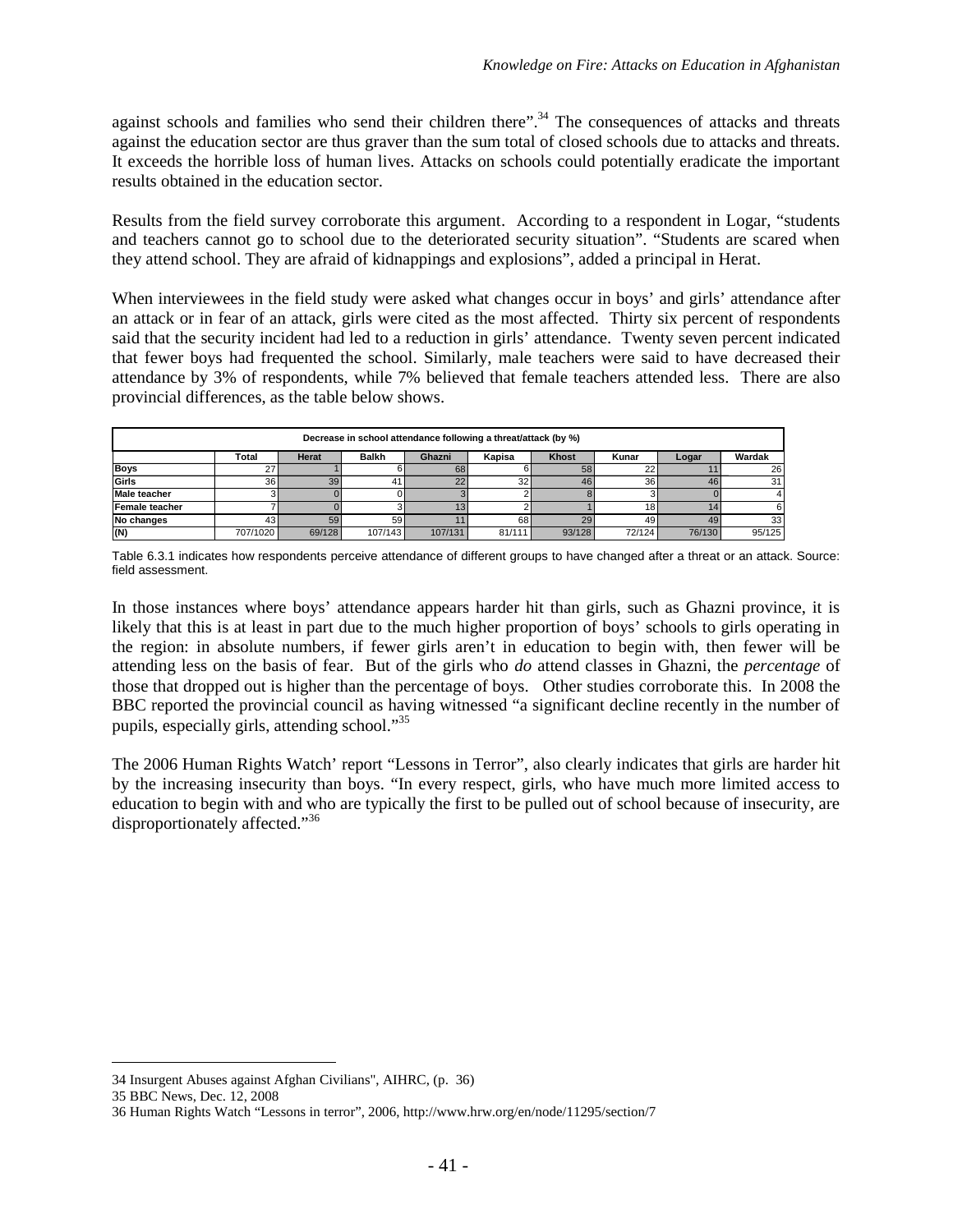# **7 COMMUNITY INVOLVEMENT IN SCHOOL PROTECTION (DOES IT MAKE A DIFFERENCE?)**

Respondents in this assessment clearly see the community as a having a critical role in the protection of their schools.<sup>[37](#page-47-0)</sup> In fact, when queried, most respondents indicated the community as the entity they see as holding the *primary* responsibility for school security. As outlined in the graph below, 85% see school protection as a responsibility of the community; 73% indicate the school administration; and another 71% indicate schools guards (the latter two also largely translatable as "community-based", as the participants in those mechanisms are almost always local). Only 45% of respondents indicate that the responsibility lies with government and 32% indicate the police. Both the Afghan National Army (ANA) and the international military forces are seen as all but irrelevant in this regard.



Diagram 7.1 shows who people believe are responsible for schools security. Respondents had multiple options and could indicate more than one answer. Source: field assessment. N=994.

With the clearer understanding of the nature of threats and attacks on education in Afghanistan as presented in the first section of the report, it becomes possible to turn to the various prevention mechanisms currently in operation across the country and attempt to inspect them through a more nuanced lens. Although a number of state-based protection mechanisms exist, this research focused almost exclusively on the community-based ones, including those such as security *shuras* which are statesponsored but managed and implemented by community members.

<span id="page-47-0"></span> $37$  It is important to highlight that a community is not a homogenous group and that hostility towards education is often found within the same community that should protect the school.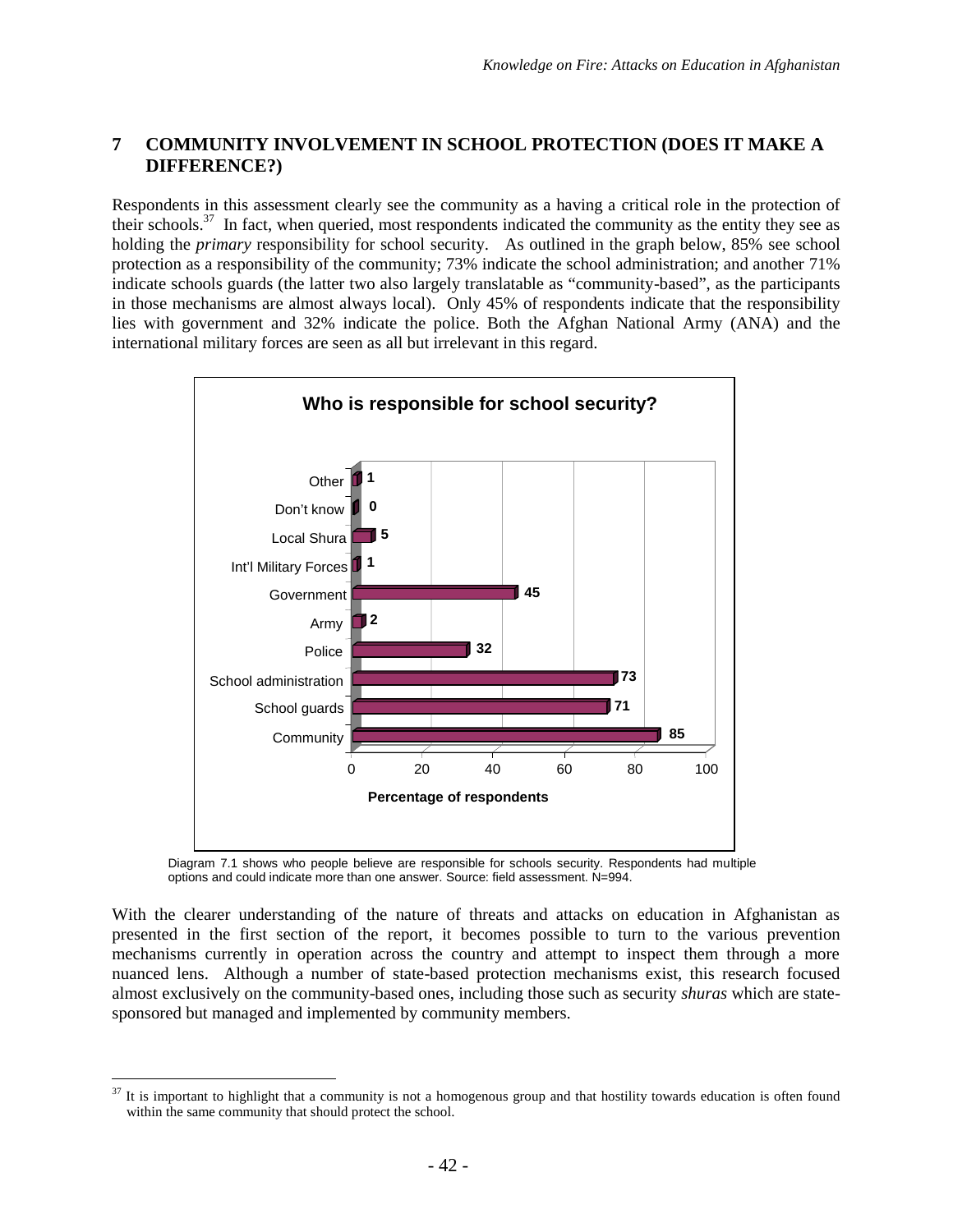### **7.1 School Protection Mechanisms**

Before considering the current or potential effectiveness of community engagement in school protection a brief outline of the most common mechanisms in place across the country is presented below.

Community participation in the education sector has mainly been structured through Parent Teacher Associations (PTAs) and School Management Committees (SMCs). The Ministry of Education, as part of their National Education Strategic Plan, declared the establishment of PTAs as mandatory for all MoE schools. Part of this roll-out took place through the Education Quality Improvement Program (EQUIP). A total of 8114 School Management Committees were also established throughout the country.<sup>[38](#page-48-0)</sup> Recently, these two structures merged into School Management *Shuras* designed to oversee both the regular management of the schools as well as how the EQUIP grants are spent. These entities are meant to represent the community and involve it more fully in the establishment and running of education projects.

According to respondents in the field study, mechanisms for community involvement in children's education are in place across all communities that were assessed. Ninety one percent of respondents stated that there was a PTA or education *shura* at their school. Only 6% claimed there was no such structure. Minor provincial differences exist: Herat, which reported the lowest rate of existing community mechanisms amongst those surveyed, still had such mechanisms according to 70% of the respondents. In the other 7 provinces, more than 80% stated that the mechanisms were in place.

| Existence of PTA/Education Shuras in schools (by %) |                                                                                                |         |         |         |         |         |         |         |                 |  |  |
|-----------------------------------------------------|------------------------------------------------------------------------------------------------|---------|---------|---------|---------|---------|---------|---------|-----------------|--|--|
|                                                     | Wardak<br><b>Balkh</b><br><b>Khost</b><br>Kunar<br>Total<br>Herat<br>Ghazni<br>Kapisa<br>Logar |         |         |         |         |         |         |         |                 |  |  |
| <b>PTA</b>                                          | 91                                                                                             |         | 82      | 98      | 100     | 100     | 98      | 98      | 79              |  |  |
| <b>Education Shura</b>                              | 43                                                                                             |         | 66      |         | 86      | 99      |         | 43      | 38 <sup>1</sup> |  |  |
| <b>No</b>                                           |                                                                                                | 30      |         |         |         |         |         |         | 10              |  |  |
| Don't know                                          |                                                                                                |         |         |         |         |         |         |         |                 |  |  |
| Other                                               |                                                                                                |         |         |         |         |         |         |         |                 |  |  |
| (N)                                                 | 983/1020                                                                                       | 122/128 | 141/143 | 126/131 | 108/111 | 121/128 | 120/124 | 130/130 | 117/125         |  |  |

Table 7.1.1 indicates respondents' perceptions of the existence of mechanisms for community involvement in their schools in percentages. Source: field assessment.

In addition to these general mechanisms for community participation in school management, the Ministry of Education has established school security *shuras* in 7,195 schools that have experienced attacks across the country.[39](#page-48-1) Their establishment is part of a national program initiated by the Ministry of Education in 2006 and led by the Department of Protection and Safety of Schools. Security *shuras* are unarmed and use methods of negotiation to engage with elements that are opposing education in their areas. Particular attention is given to establishing a local acceptance of girls' education. *Shura* members come from the community itself and can consist of parents or other persons that are interested in the protection of the schools. As explained by a provincial head of the Ministry of Education: "a security *shura* normally consists of between 5-7 members. The students' parents volunteer their time to solve the problems of attacks on schools. And the government is aware of the structure." As part of this system, the Ministry of Education also pays for one or two guards to patrol and protect the school, particularly at night.<sup>[40](#page-48-2)</sup> It also happens that on their own initiative community members engage directly in patrolling the school or hire additional guards to do so. There is, however, no clear link between the schools security *shuras* and the new School Management Committees. In order to limit duplication of efforts and ensure coherence in initiatives, this link should be looked at.

<span id="page-48-1"></span><span id="page-48-0"></span><sup>&</sup>lt;sup>38</sup> Ministry of Education, April 2009.

<span id="page-48-2"></span><sup>&</sup>lt;sup>39</sup> Ministry of Education, April 2009.

<sup>40</sup> Ministry of Education department in Parwan province.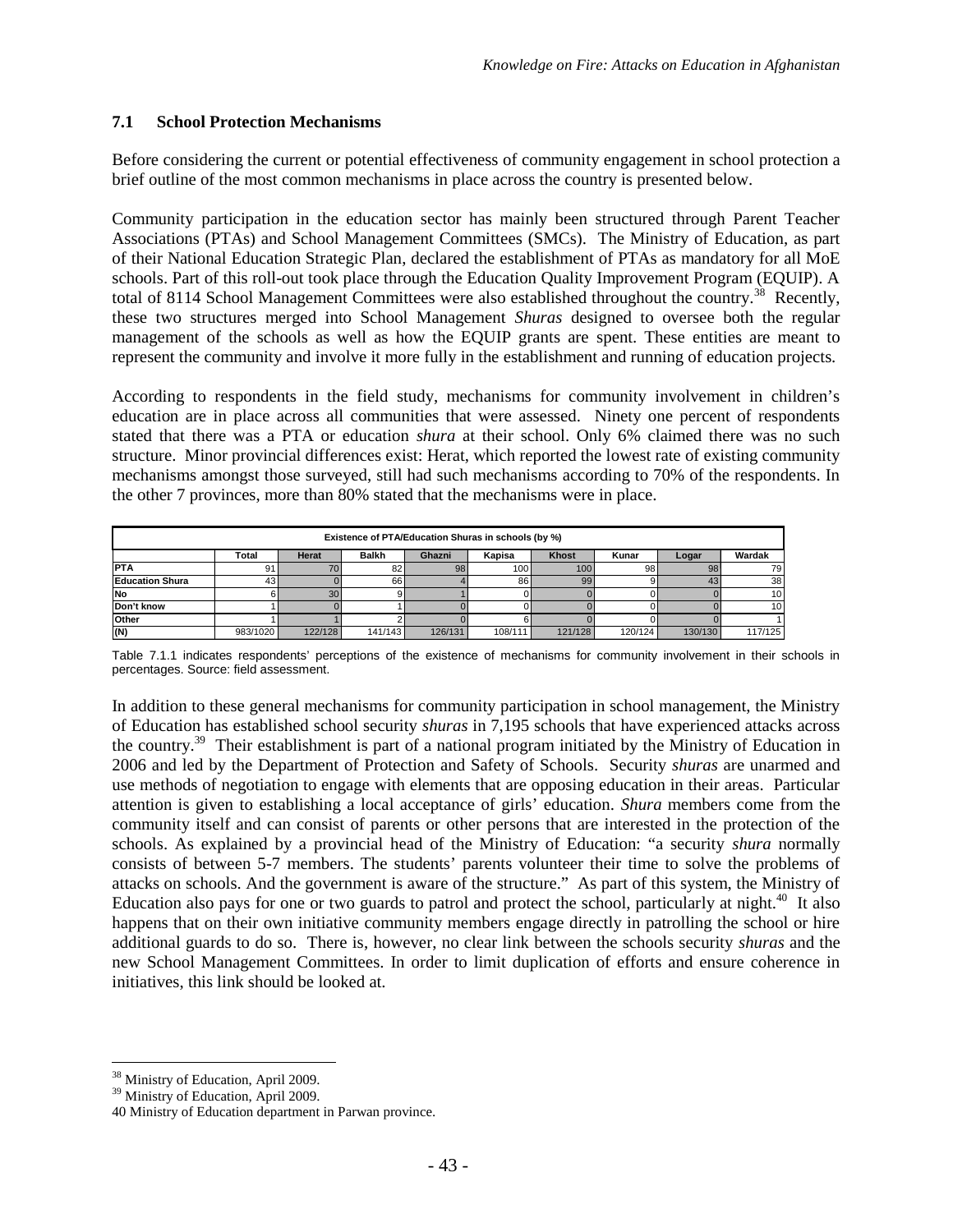The Ministry of Education has additionally deployed throughout the country more than 85 Provincial Protection Officers. Their role is multi-fold: they build capacity on school protection for communities in their provinces, they act as a first point of contact for the Protection Division of the MoE, and importantly, they are responsible for collecting information on threats and attacks as they happen and reporting them back to the central team in Kabul.

In Khost, the *Arbikai Shura* (a traditional community defense structure) is often used to prevent attacks. This structure is not a School Security *Shura* established by the MoE, but a traditional structure that deals with security of the community in general. The members of the structure are young men from different tribes in the area in question. They are paid by the community and known by the government.

## **7.2 Community effectiveness in preventing attacks**

Despite the high number of community participation mechanisms reported, it cannot be assumed that the mere existence of a mechanism for community participation in itself prevents attacks. In order to establish a true picture of what mechanisms could prevent attacks there is a need for more detailed data about how various mechanisms work (or not) in different contexts: what are the tasks they carry out and to what degree do they engage in proactive prevention work? How effective do they believe themselves to be; how effective does the community perceive them to be? Posing such questions is fundamental to determining how communities can effectively protect their schools and children. The present study did not look into these details, but strongly recommends that such a study be pursued.

Too cursory a glance at the field study results would suggest that there is no difference in the rate of attacks between those schools where mechanisms for community involvement are in place and where they are not. Due to the lack of in-depth information regarding the true effectiveness of these mechanisms in each instance, such findings (as illustrated in the chart below) might be deceptive; the available data is unable to inform the reader about whether the majority of attacked schools had ineffective mechanisms while the majority of un-attacked schools enjoyed effective ones, or whether the average really is truly representative across the board.



Diagram 7.2.1 shows the presence of PTAs or education shuras in schools that have been attacked and not. 'Yes' rates indicate where they do exist, and 'no' rates indicate where they do not. Source: field assessment. Respondents related to attacked schools N=803; respondents linked to non attacked schools N=141.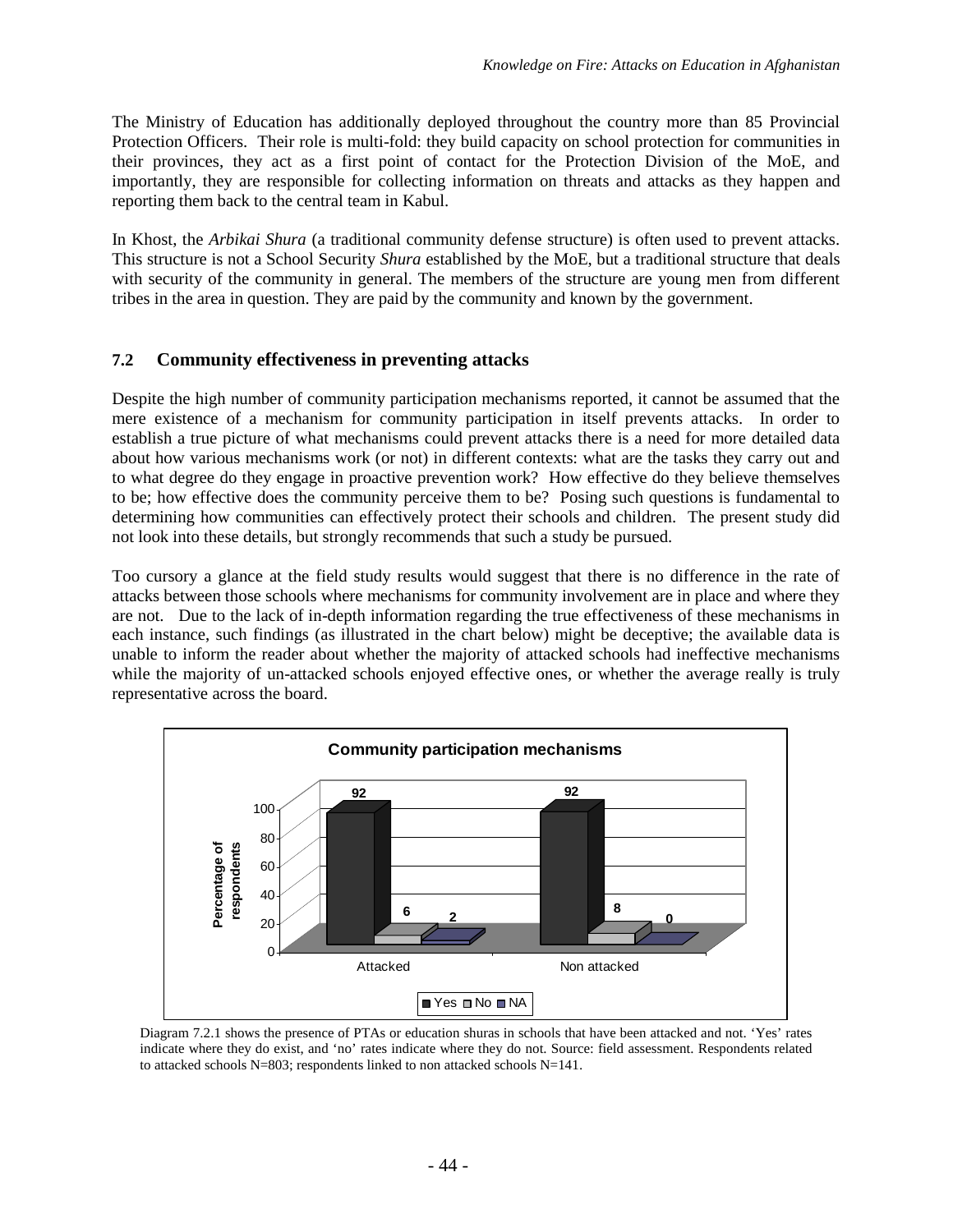What the findings *do* inform us, however, regards the role communities believe they should be playing in the protection of their schools. Responses varied in nature but mostly related to the conduction of negotiations with hostile elements. This teacher from Ghazni summed up the voice of many: "Communities can contact the opposition and negotiate that they do not attack the school." Similar comments were made with specific reference to girl-specific targeting: "the community must discuss with the [armed insurgents] so that they do not attack girls' schools", said one student in Wardak. Community participation in negotiations with hostile elements is clearly seen as a preventive measure by respondents.

Raising awareness in the communities and with the attackers about the importance of education is also seen as a task that communities could carry out. Others said that hiring guards and increasing patrolling is the most appropriate way forward. "Local people must hire guards for the schools until the opposition understands that the schools are for the people and not for the government", said one student Ghazni. Many respondents highlighted the importance of collaboration between communities, elders, school administration, police and other government officials.

Findings from this study clearly suggest that two factors must be borne in mind when considering the possible effectiveness of these recommended roles. The first is the source of the attack. Second, and highly related, is the existence or lack thereof of channels of communication with attackers.

When the source of the attack is thought to be inside the community, attackers are often known and a channel of communication can feasibly be set up for dialogue. One hundred eleven of the 281 respondents (40%) who indicated threats as internal said that there had been post-attack contact.

Survey results also indicate **that those communities which cite the armed conflict as the main source of threat or attack (as opposed to criminal groups) are more likely to know who the attackers are and how to communicate with them.** Depending on the region and the armed group in question, the insurgents might have a more or less continual community-based or district-based presence, facilitating the establishment of contact. The largest insurgent group in Afghanistan, the Taliban, has extensive representation in the areas under their control, and several courts set up in a number of provinces to deal with civil as well as criminal issues and to adjudicate community grievances. In those areas where the Taliban is operative, it is conceivable that such mechanisms might be used for dialogue.

Across the provinces surveyed, the armed opposition was perceived as the main external source of threat or attack in Ghazni, Kunar and Wardak. These are also the three provinces that report the highest rates of contact between communities and the attackers in the aftermath of an attack. **Notably, respondents who indicated the armed opposition as the only threat are seemingly more able or more inclined to talk to the attackers after an attack, with 50% of this group suggesting that there has been post-attack contact**. It's an important finding that could be otherwise hidden by the fact that apart from the province of Ghazni, which reported an uncommonly high degree of contact with attackers, most provinces reported a low contact rate overall, with a cross response group average (i.e., combining armed opposition and criminal group answers) of 76% indicating that there has been no contact.

**Where criminal groups are more commonly cited as the main threat – in Khost and Kapisa in particular** – the rate of post-attack contact is decisively low. In Logar, where 88% of respondents suggest that they do not know who the attackers are, the correspondingly low rate of contact is in no way incongruous with that finding.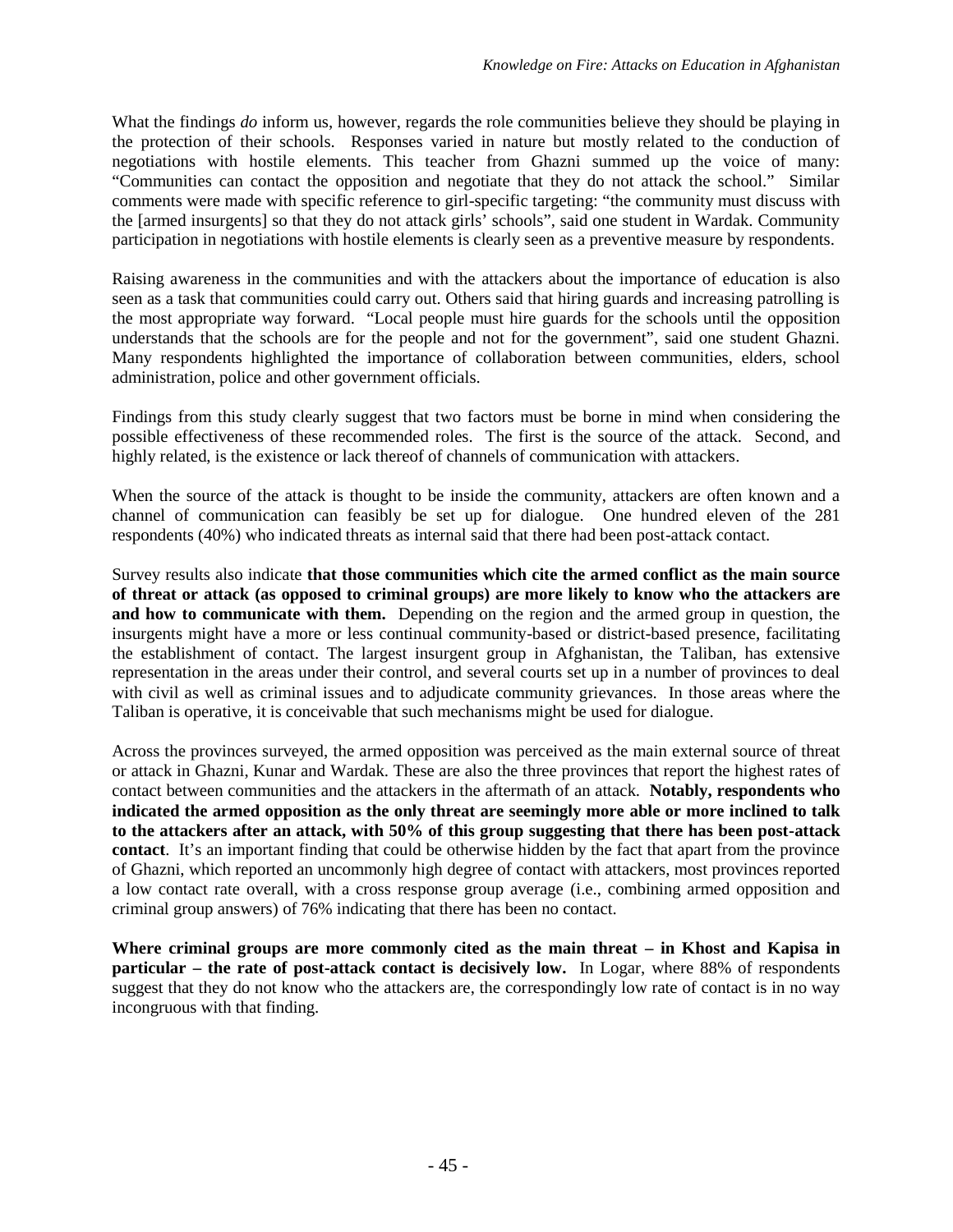| Which groups are threatening schools? (by %)                                                          |                 |        |         |         |         |         |                 |         |                 |  |
|-------------------------------------------------------------------------------------------------------|-----------------|--------|---------|---------|---------|---------|-----------------|---------|-----------------|--|
| Wardak<br><b>Balkh</b><br><b>Khost</b><br><b>Herat</b><br>Kapisa<br>Kunar<br>Total<br>Ghazni<br>Logar |                 |        |         |         |         |         |                 |         |                 |  |
| Taliban                                                                                               | 42 I            | 23     | 21      | 98      | 67      |         |                 |         | 32 <sub>l</sub> |  |
| <b>Criminal Groups</b>                                                                                | 39 <sub>l</sub> | 30     | 211     |         | 80      | 100     | 53              |         | 13 <sub>1</sub> |  |
| Don't know                                                                                            | 36 I            | 61     | 62      |         | 14      |         | 19 <sup>1</sup> | 88      | 60              |  |
| Other                                                                                                 |                 |        |         |         |         |         |                 |         |                 |  |
| (N)                                                                                                   | 855/1020        | 61/128 | 135/143 | 130/131 | 103/111 | 120/128 | 113/124         | 102/130 | 87/125          |  |

Table 7.2.1 shows where respondents perceive threats to come from. Multiple responses were possible. Source: field assessment.



Diagram 7.2.2 shows the provincial differences regarding post attack contact between communities and attackers. Attackers include internal, armed opposition, and criminal groups. Source: field assessment. N= 912.

All interviewees who had not sought contact with their attackers were asked why not. Again, Khost, as the province reportedly dominated by criminal group attacks, stands out. At 96%, a clear majority of respondents indicated that the lack of contact was due to fear: an unambiguous anomaly to the surveywide response average of 60% amongst all those who reported criminal groups as the only threat. When all fear responses were combined (i.e., fear from any and all sources of attack), Khost stands out even more dramatically, as the survey-wide 'fear factor' leveled at a mere 26%. In contrast, **none of the 221 respondents that indicated the armed insurgents as the only threat said that the reason for lack of contact was fear.** This could be a very important finding, with significant implications for the way in which communities are structured and supported to protect schools – a question to be discussed in the concluding section of this report. Equally interesting, and worthy of deeper research, is that of those respondents who said that threats are internal to communities only 7% said that the reason for the lack of contact was fear.

|                                                                                                | Why has the community not contacted the attackers? (by %) |        |                 |        |         |         |        |        |        |  |  |
|------------------------------------------------------------------------------------------------|-----------------------------------------------------------|--------|-----------------|--------|---------|---------|--------|--------|--------|--|--|
| Wardak<br>Herat<br><b>Balkh</b><br><b>Khost</b><br>Kapisa<br>Kunar<br>Total<br>Ghazni<br>Logar |                                                           |        |                 |        |         |         |        |        |        |  |  |
| <b>Everyone is scared</b>                                                                      | 26                                                        |        |                 |        | 28      | 96      |        |        |        |  |  |
| They will not meet                                                                             |                                                           | 22     | 36 <sup>1</sup> | 28     |         |         |        |        |        |  |  |
| No way to contact them                                                                         | 54                                                        | 47     | 58 <sub>1</sub> |        | 55      |         | 94     | 76     | 83     |  |  |
| Other                                                                                          |                                                           |        |                 | 44     |         |         |        |        |        |  |  |
| (N)                                                                                            | 687/1020                                                  | 76/128 | 138/143         | 25/131 | 104/111 | 115/128 | 85/124 | 76/130 | 64/135 |  |  |

Table 7.2.2 show why respondents believe that there has been no contact between the community and attackers after the attack. Source: field assessment.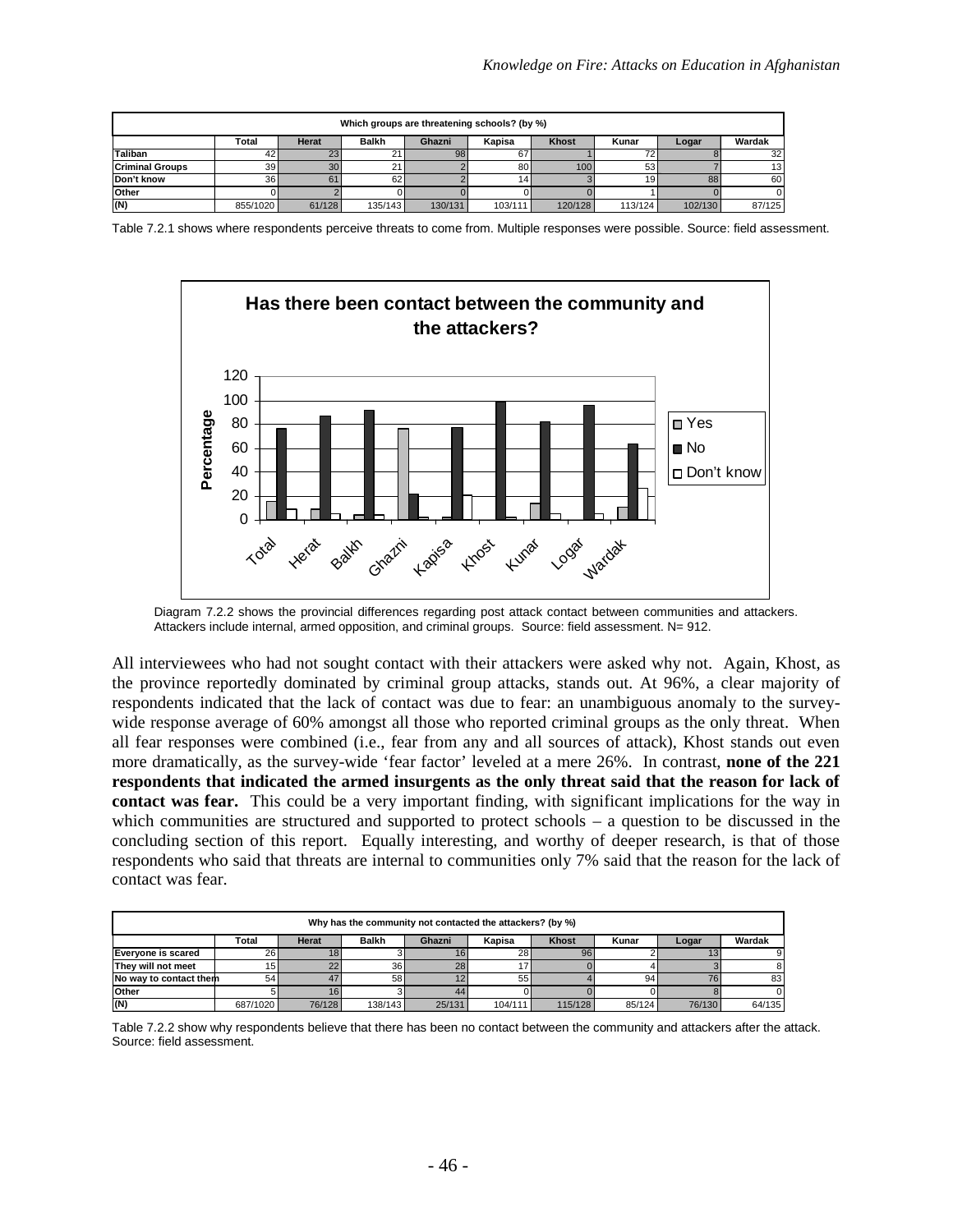# **7.3 The importance of community acceptance for education in the prevention of attacks**

An interesting association emerged through the field survey between attack rates and the number of communities which had actively requested that a school be built in their area versus those which did not. While 65% of respondents from non-attacked schools said that the community did request the school, only 56% of respondents linked to attacked schools said the same. While the variables assessed are not sufficient to draw strong conclusions, the trend is nonetheless interesting to note. Is it possible that a greater desire to see children attend school is linked to the same community's ability or dedication to keep local education safe? If this is indeed the case, a wide-reaching education promotion campaign may be yet another important option in the arsenal of methods needed to keep schools safe.



Diagram 7.3.1 shows whether the community requested the school or not, divided between respondents related to schools that have and have not experienced attacks. Source: field assessment. Respondents related to attacked schools N=803; respondents linked to non attacked schools N=141.

## **7.4 Community success in preventing attacks**

Logically, while having open lines of communication with attackers is an important step to successful negotiation, it on its own is not enough. As a Ministry of Education officer in Balkh said: "the local people have discussed with the opposition and they have had both positive and negative results". What's more, negotiation is not the only way of preventing attacks from taking place. A more overt or more responsive physical presence at the site of the school is another preventative tactic, perhaps more appropriate in those areas where no channels of communication are open between the community and the attackers. Successful cases of both kinds of prevention were cited in the field assessment. Respondents also described successful prevention (or the lack thereof) as divided into two categories: attacks that were prevented entirely, and attacks where the extent of the intended damage was limited thanks to rapid action on the part of the community or the school protection mechanism in place.

Across the field assessment area, the majority of respondents (87%) say that no attacks have been prevented in their communities, while only 4% confirm clear cases of prevention. Regional differences exist, however; both Balkh and Khost report a prevention rate of 12%. Only in Ghazni and Logar were no successful preventions recorded. In Logar, this could make some sense, given the high percentage of respondents who did not know who was perpetrating the attacks, although questions about how their schools are physically protected and why those mechanisms have failed across the board must be asked. On the other end of the spectrum, survey respondents in Ghanzi boasted the highest record of post-attack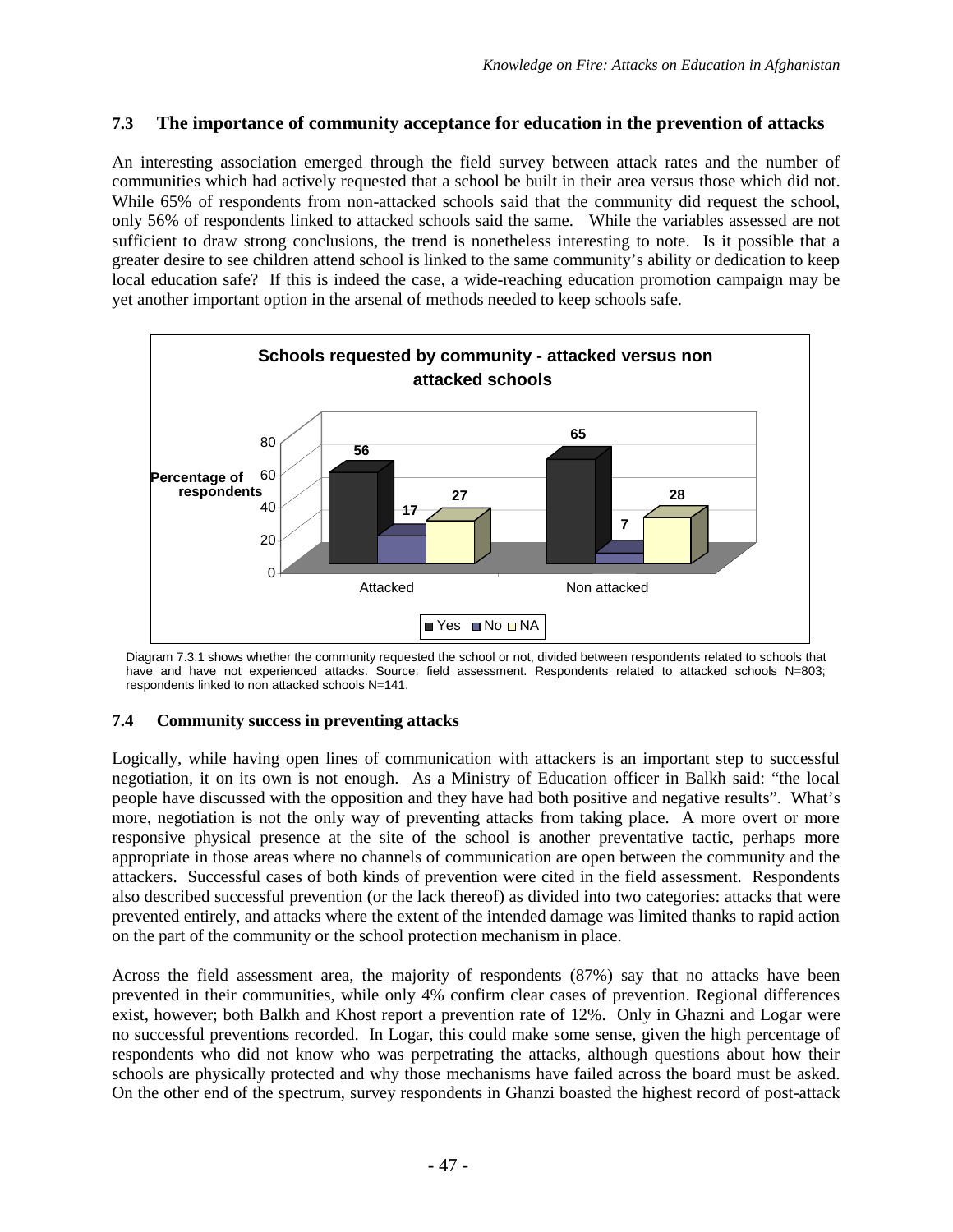contact with attackers amongst all areas studied, which raises different questions. In both cases, a more in-depth review of why no prevention has occurred must be undertaken before conclusions are reached.

| Have attacks been prevented in the past? (by %) |                                                                                                |        |         |         |                 |         |         |         |         |  |  |
|-------------------------------------------------|------------------------------------------------------------------------------------------------|--------|---------|---------|-----------------|---------|---------|---------|---------|--|--|
|                                                 | <b>Khost</b><br><b>Balkh</b><br>Wardak<br>Kunar<br>Total<br>Kapisa<br>Herat<br>Ghazni<br>Logar |        |         |         |                 |         |         |         |         |  |  |
| Yes                                             |                                                                                                |        |         |         |                 |         |         |         |         |  |  |
| <b>No</b>                                       | n <sub>7</sub>                                                                                 | 95     | 87      | 99      |                 |         | 93      | 95      | 82      |  |  |
| Don't know                                      |                                                                                                |        |         |         | 36 <sub>1</sub> |         |         |         |         |  |  |
| (N)                                             | 929/1020                                                                                       | 85/128 | 142/143 | 129/131 | 102/111         | 113/128 | 111/124 | 127/130 | 116/125 |  |  |

Table 7.4.1 shows if respondents believe that attacks have been prevented in the past. Source: field assessment.

Much can be learned from those documented cases where communities have negotiated with potential attackers and have subsequently obtained "permission" to continue teaching. One such case was mentioned by a *shura* in Herat. "At first, the opposition did not permit teaching, but after discussions, they gave their permission to the teachers to carry on teaching".

In Herat, one police officer described a case in which the police and the community collaborated in the aftermath of an attack. The community arranged to meet with the attackers (in this case, an armed insurgent group) and negotiated a stop in attacks allowing teachers and students to return to school. The police facilitated the meeting with resources for transportation of the community members to the meeting venue. This type of collaboration seems relatively rare across the survey area: very few cases were cited where police and government have been directly involved in prevention.

**"At first, they [the opposition] did not permit teaching; but after discussions, they gave their permission to the teachers to carry on"**

In addition to negotiations, communities have for instance banned strangers into their area. As a more immediate dissuasive measure they sometimes hire night guards or patrol the schools at night themselves. Interviewees told stories about communities reacting to night letters by boosting such patrolling. In other instances, communities have attracted attention to the threat by publicly broadcasting the night letter that they received, and no attack ensued.

**"When the opposition attacked the school and killed one guard, the people attacked them and forced them to flee the area"**

Respondents also described how night guards have prevented schools and tents from burning down after an attack or engaged in firefights with attackers. In other cases, community members themselves have engaged in firefights with the attackers. "When the opposition attacked the school and killed one guard, the people attacked them and forced them to flee the area" said *shura* members in Khost.

Despite these testimonies, the field assessment cannot accurately measure how successful community engagement had been in preventing the threats or attacks in the first place; there are simply too many factors missing to be able to offer a rigorous analysis.

### **7.5 Other prevention mechanisms – what role do they play?**

While no association can be presently confirmed or denied between the rate of prevention and the existence or level of functioning of education *shuras* and/or security *shuras*, an association was observed between rate of attacks and the presence of National Solidarity Program (NSP) mechanisms; in particular, the Community Development Councils (CDCs). Almost all respondents linked to schools that have not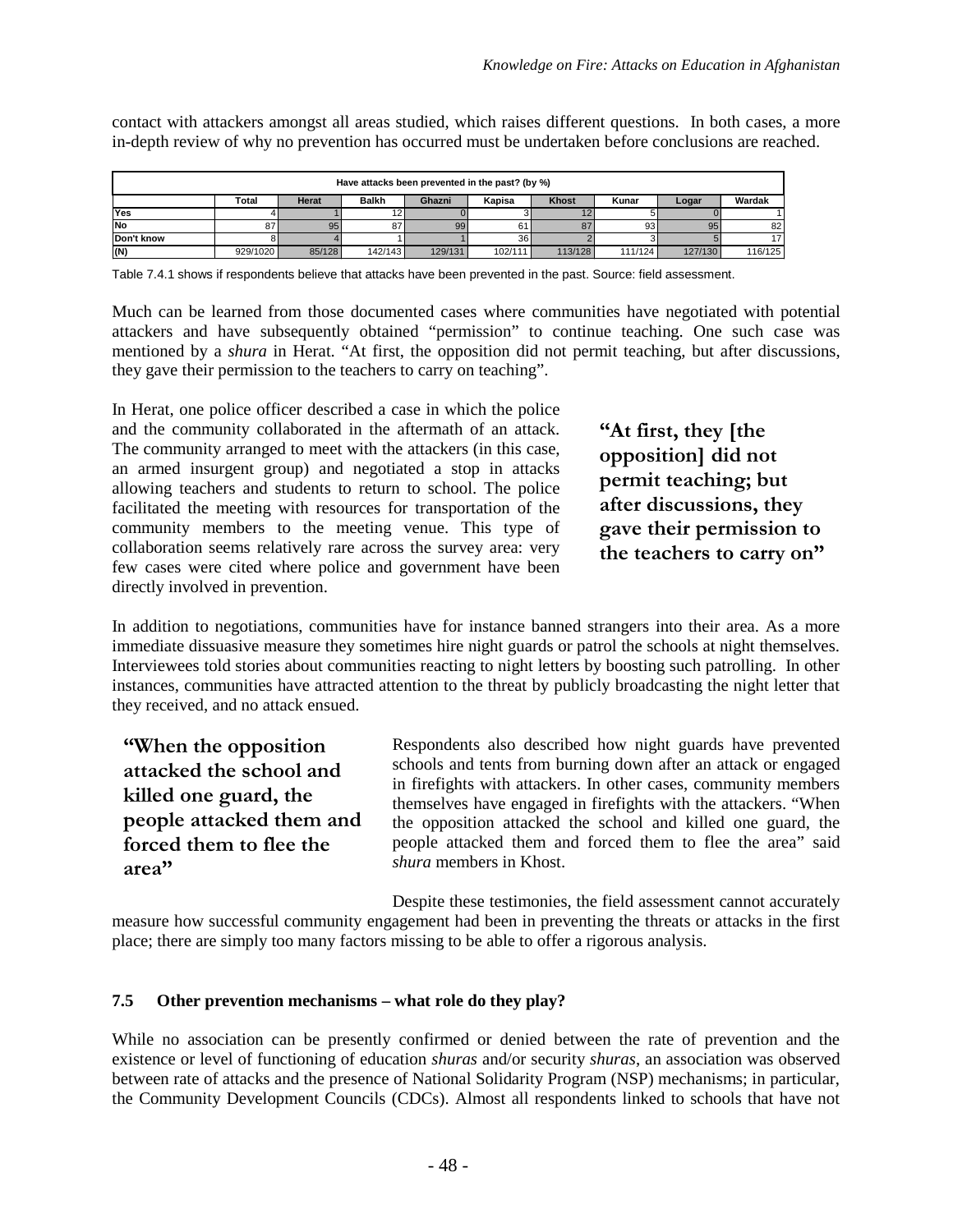been attacked said that such a mechanism existed in their community. In comparison, little more than half of the respondents from attacked schools said the same. This could indicate that other community organization mechanisms not explicitly linked to the school could mitigate the risk of attacks; but it must also be borne in mind that NSP mechanisms are generally strongest where the government's own presence is strongest, and where the insurgent's local power is accordingly weakest. This by itself might account for a large part of the observed association.



Diagram 7.5.1 highlights the differences between attacked and non attacked schools in relation to the presence of NSP mechanisms.

Questions about the perception of the involvement of the police in the protection of schools produced some stark contrasts. Respondents were asked specifically whether the vicinity of a police station would increase, have no effect, or decrease the risk of attack. Across the survey area 40% claimed it would help and 40% said it would not help; a further 16% believed it would in fact *increase* the risk. This average, however, masks some crucial provincial differences. Respondents in Herat and Balkh largely believe that the vicinity of a police station would increase school security, returning a favourable response rate of 80% and 86%, respectively. Respondents in Ghazni and Wardak, on the other hand, were extremely skeptical. In Ghazni, no less than 53% of respondents believed that the risk of attacks on the school would worsen if a police station were to be placed close by. Confirming what has been stated in earlier sections of this report, such findings indicate that **risk to school attacks are factors are highly localized in nature, and the preventative measures implemented must respond to those factors instead of following a universal model.**

| Would the vicinity of a police check point/office improve school security? (by %) |           |         |              |         |         |              |         |         |         |  |  |
|-----------------------------------------------------------------------------------|-----------|---------|--------------|---------|---------|--------------|---------|---------|---------|--|--|
|                                                                                   | Total     | Herat   | <b>Balkh</b> | Ghazni  | Kapisa  | <b>Khost</b> | Kunar   | Logar   | Wardak  |  |  |
| Yes                                                                               | 40 I      | 80      | 86           |         | 38      |              | 55      | 25      |         |  |  |
| <b>No</b>                                                                         | 40 l      |         |              | 40      | 44      |              | 22      | 68      | 49      |  |  |
| It would make it worse                                                            | 16        |         |              | 53      |         |              | 22      |         | 29      |  |  |
| Don't know                                                                        |           |         |              |         |         |              |         |         | 15      |  |  |
| Other                                                                             |           |         |              |         |         |              |         |         |         |  |  |
| (N)                                                                               | 1017/1020 | 128/128 | 143/143      | 131/131 | 110/111 | 126/128      | 121/124 | 130/130 | 124/125 |  |  |

Table 7.5.1 shows how people responded when asked if a police station/check point would increase school security. Source: field assessment.

Another risk mitigating method discussed with interviewees in the field assessment was to hire staff from the local community to teach and run the school. Making the school as local an enterprise as possible had been previously discussed by stakeholders as a possible measure to prevent attacks. More than 90% of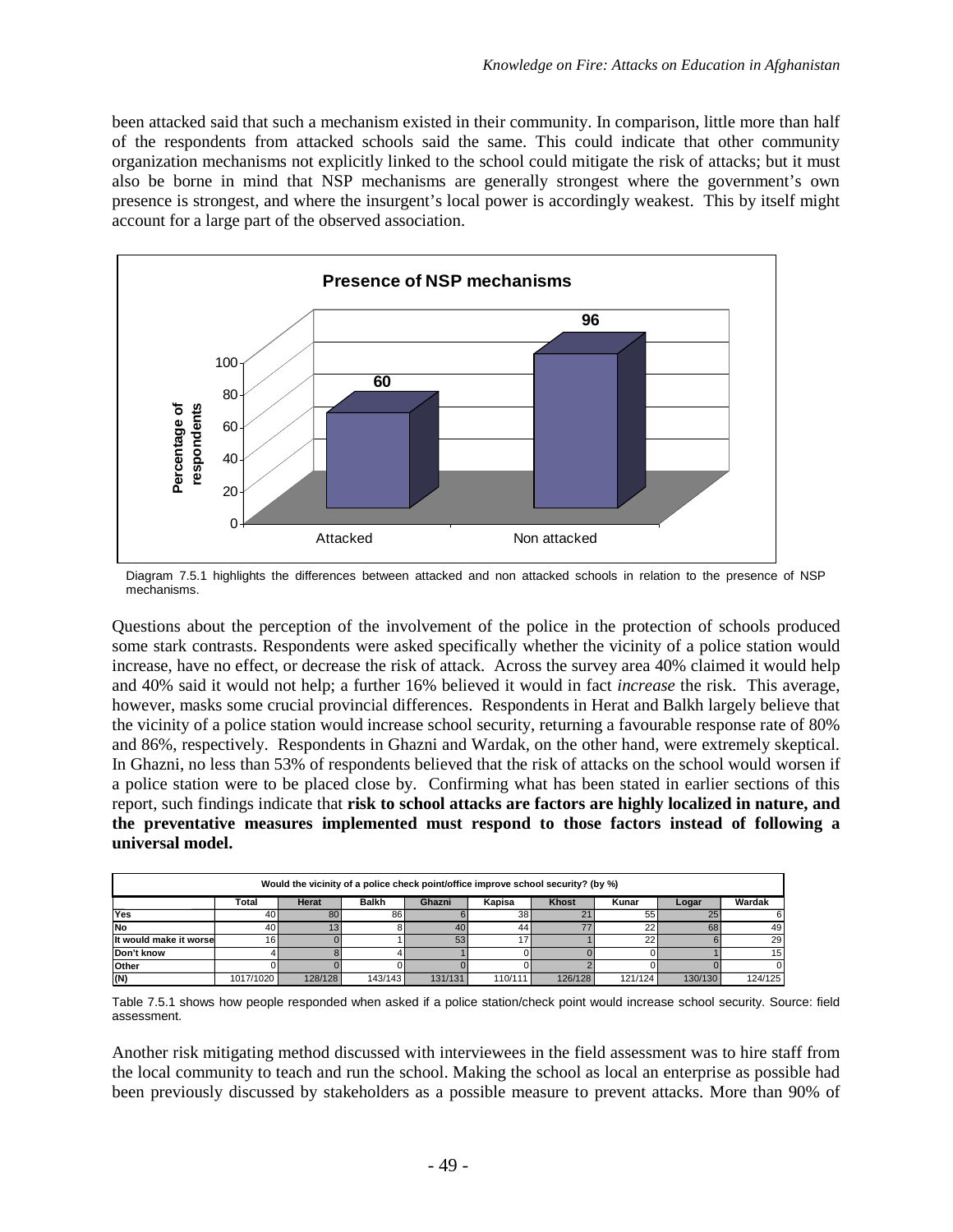respondents indicated that that their schools already had local staff. Eighty nine percent of respondents indicated that they believed hiring local staff has had a positive effect on the security of the school. Fifty one percent reported a considerable positive effect. Only 9% believed the provenience of school staff to be irrelevant. This means that not having local staff is perceived to be a risk by most people interviewed in the field assessment, and could be an important insight when designing risk mitigation strategies.

As shown in the table below, Ghazni province again presents irregularities, standing out as the province with the least faith in hiring locally to prevent attacks. Only 7% of respondents in that province believed that a local hire policy has or would have a significant impact, while 26% thought it would have no impact. On the contrary, the vast majority of respondents in Khost, Kunar and Kapisa (all exceeding 85%) believed that hiring locally has or would have a considerable effect.

| Would hiring school staff locally minimize risk of attacks? (by %) |           |         |              |        |        |              |         |        |         |  |  |
|--------------------------------------------------------------------|-----------|---------|--------------|--------|--------|--------------|---------|--------|---------|--|--|
|                                                                    | Total     | Herat   | <b>Balkh</b> | Ghazni | Kapisa | <b>Khost</b> | Kunar   | Logar  | Wardak  |  |  |
| Yes, significantly                                                 | 51        | 51      | 62           |        | 97     | 98           | 96      | 30     | 52      |  |  |
| Somewhat                                                           |           | 34      | 34           | 45     |        |              |         | 53     | 16      |  |  |
| No. not much                                                       |           |         |              | 43     |        |              |         |        | 24      |  |  |
| I don't know                                                       |           |         |              |        |        |              |         |        |         |  |  |
| (N)                                                                | 1015/1020 | 115/128 | 74/143       | 80/131 | 97/111 | 124/128      | 110/124 | 97/130 | 103/125 |  |  |

Table 7.5.2 outlines if respondents feel that hiring staff locally will mitigate risk of attacks. Source: field assessment.

#### **7.6 Community perceptions of what could improve school security**

When interviewees in the field assessment were asked what they believed could be done to prevent attacks from amongst the community-based and non-community based mechanisms, 72% cited the establishment of security shuras in schools; 56% believed in general disarmament; 43% in negotiation with the armed opposition; and another 36% in increasing the police's involvement in protection of schools. International military forces (IMF) were seen to have no role in improving school security: only 1% of respondents chose this option. But again, survey-wide averages are not necessarily the most important indicators: the overall findings from this study suggest very strongly that preferred mechanisms must be determined on a province by province – and possibly district by district – basis. While some mechanisms may have a positive impact in some areas, they may be of much less use in others, and in fact have a detrimental impact in yet other areas. Understanding local differences, and listening to local perceptions of what mechanisms stand the best chance of succeeding, is absolutely vital in protecting schools.



Diagram 7.6.1 depicts the mitigating measures that respondents suggest to decrease the risk of attacks against schools, students and personnel. Multiple answers were allowed, Source: field assessment. N=976.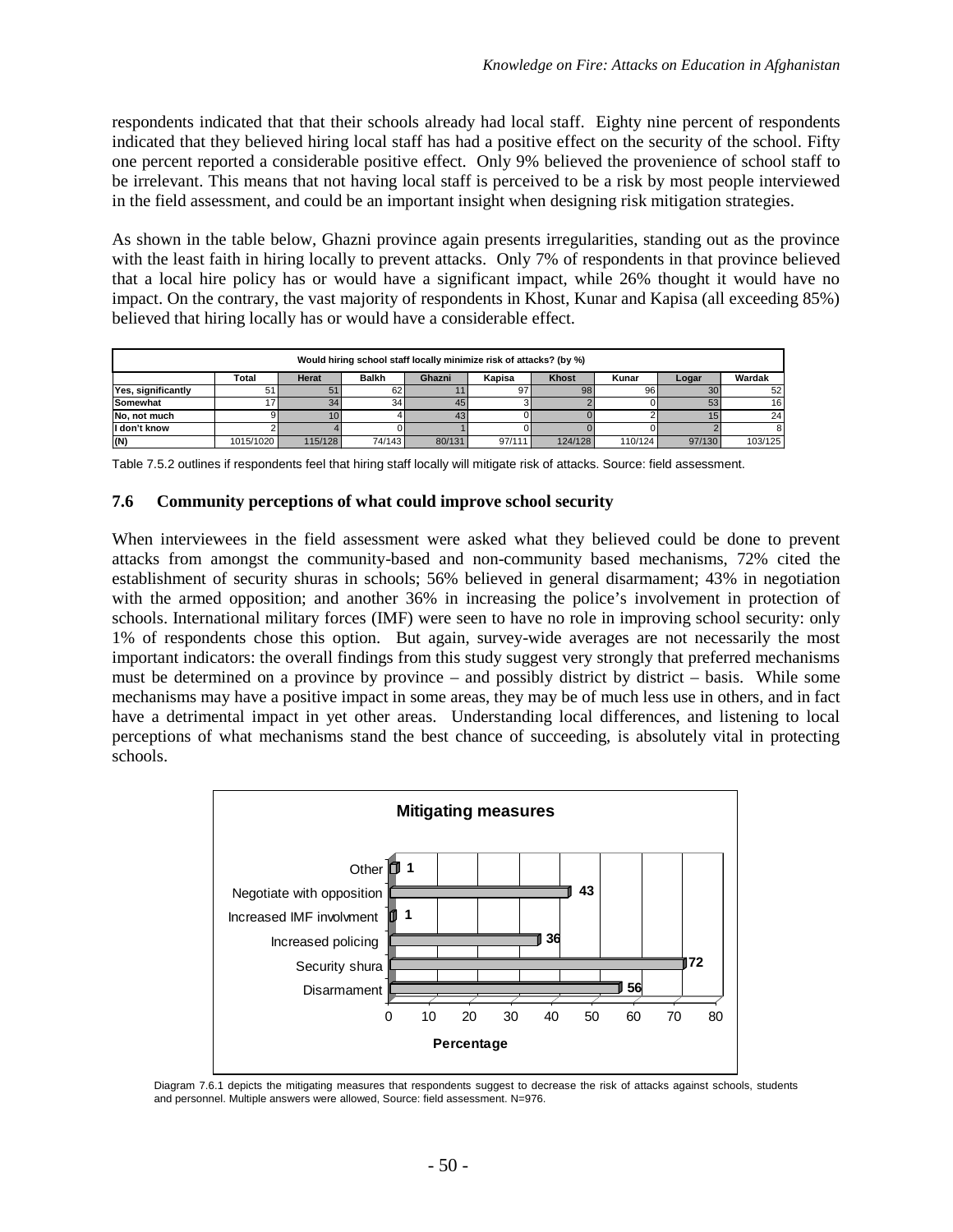# **8 CONCLUSION**

# **8.1 ANALYSIS OF MAJOR FINDINGS**

This study has revealed many things about the nature of attacks, their far reaching consequences, some of the prevention and protection mechanisms currently in place, and what communities feel must be done in order to better protect their schools. By breaking down the features of some of these attacks and the community's involvement in the incident both before and after, a number of interesting patterns have emerged. These patterns are outlined below.

## **Patterns in Attacks on Education**

**Pattern #1: While the overall picture of attacks on schools across the country (if the present small survey area can be at all representative) may seem confused and chaotic, local patterns are in fact quite clear.** Even when the stimulus for the attack is based on more regional or national dynamics, such as the armed insurgency, the nature of attacks on schools is most clearly understood on a locality-bylocality basis. There are several variables to the local context – such as the physical type of school and the gender balance within it, the involvement with the school of the PRT, and the community's preparedness for attacks – that create unique and possibly predictable circumstances in each locality. Furthermore, while many of the districts studied gave testimony of attacks or threats emanating from more than one source (insurgency, criminal groups, internal conflict, warlords, and/or cross-boarder incursions), in most communities there is *one* group named as the primary perpetrator, meaning that not all communities need necessarily prepare for all kinds of attacks with equal focus. Other factors, such as the method and timing of the attack also remain relatively consistent within specific localities.

**Pattern #2: When the attack is thought to be perpetrated by the armed insurgency, communities are more likely to feel that lines of communication with attackers could be developed if they don't exist already, and that some negotiation could take place.** Field assessment statistics further indicate that there is far less fear felt by community members to initiate contact with insurgents than with other kinds of perpetrators external to the community. The case studies collected of successful mitigation through negotiation with external perpetrators have been mainly with armed insurgents.

**Pattern #3: When the attack is thought to be perpetrated by criminal groups, community members often report a lack of any way of getting in touch with the attackers.** They also rank fear as an important reason for not attempting to get in touch. No successful mitigation of attacks was recorded by the field study through negotiation with criminal groups.

**Pattern #4: It appears that more attacks happen against girls' schools when the attackers are members of the armed opposition or internal community members.** Criminal groups appear to attack boys' schools much more frequently than girls', but this is likely an accident of statistics: if criminal groups do not deliberately target one gender or the other, they will statistically hit more boys' schools than girls' as there are over double the number of boys-only schools in the country. The fact that girls' schools are hit more often than boys' schools by armed insurgents strongly suggests that they are being deliberately targeted by armed groups and internal community members who are (presumably) not pleased with the idea of their girls receiving an education.

There are a further two patterns which emerged across the majority of communities surveyed, the first very strongly, and the second less strongly but still worthy of note. These are: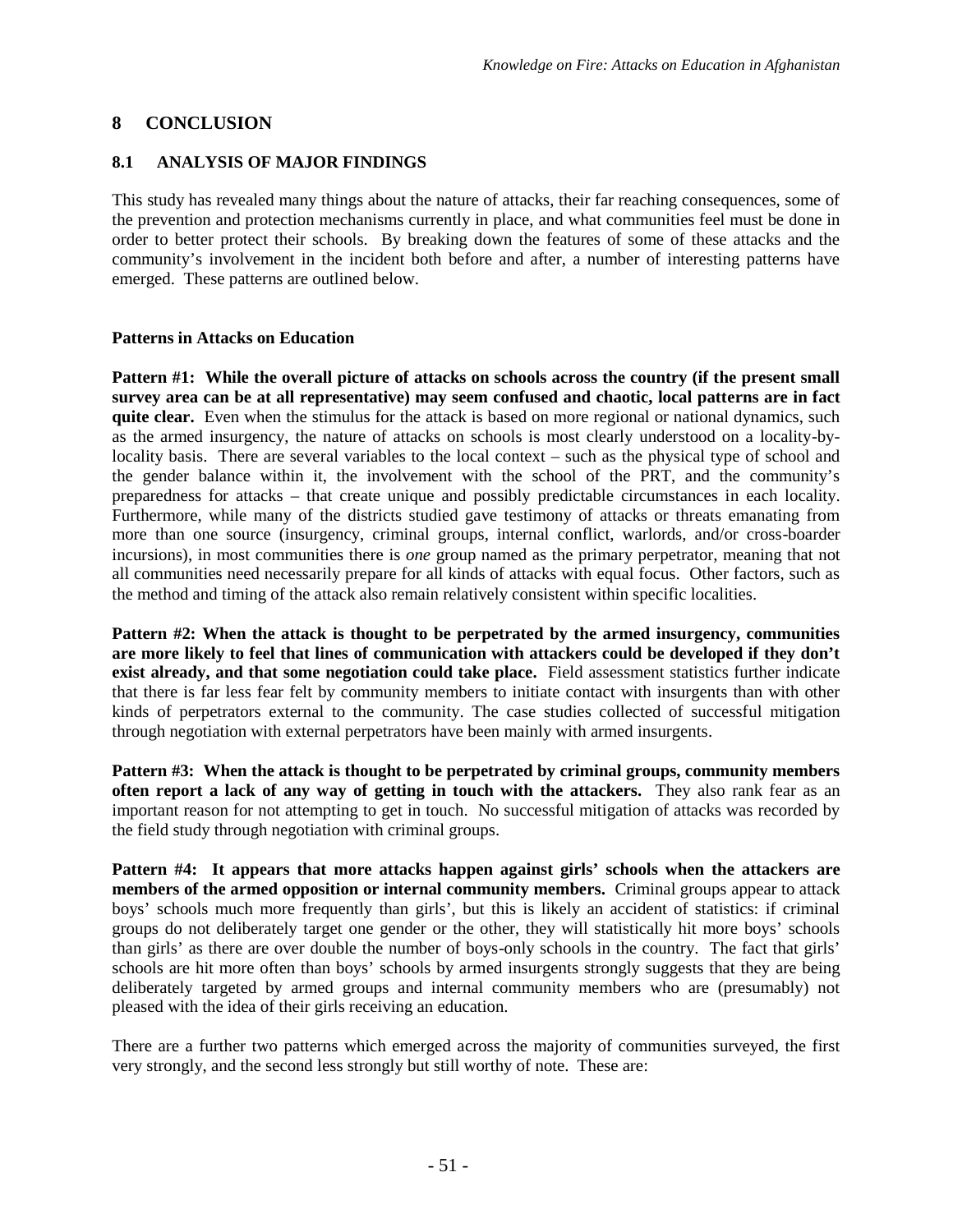**Pattern #5: The vast majority of communities feel that the main decision-making and roll-out responsibility of protection mechanisms must remain local.** Many have a clear sense of what mechanisms would be more and less effective in their situation, and have identified the roles that they themselves could carry out.

**Pattern #6: Schools seem to be attacked nominally more often in those communities where there isn't a strong and unified sense of the importance of education borne by the communities themselves.** There may be a number of reasons for this that were not verified by the present study, including a desire to not overtly contest the ideology of politically-motivated attackers as part of an overall community protection strategy, or a genuine sympathy with that ideology within certain ranks of the community which can weaken the cohesion of those community-based protection mechanisms that have been put in place.

### **What increases the risk of attacks?**

The study also revealed certain factors that increase the risk of attack which, while not necessarily being relevant to all cases, should still be borne in mind during each local analysis. These are presented below.

## **Risk Factor #1: Girls' education**

Although it would be far too simplistic to reduce our explanation of the attacks on schools phenomenon to an attack on girls' education, there is no question that the gender-based attack trend is strong and requires deliberate mitigation. In both databases and in the field survey, displeasure with the attendance of girls in the educational system is the most commonly cited reason for attacks in those instances when a reason is mentioned. Yet respondents in the field assessment as well as the evidence presented by various successful girls' education projects across the country clearly indicate that through negotiation, hostile elements within and outside communities can sometimes be led to accept girls' education. This process, and the conditions for its success and failure, must be studied in much greater detail.

### **Risk Factor #2: Schools as a symbol of government**

According to a database analysis, government schools are without doubt more frequently attacked than schools run by NGOs, suggesting very strongly that they are attacked at least in part as a symbol of the central government. Threats often refer to a community's or teacher's collaboration with the government and threaten severe consequences should such collaboration – including the receipt of a government salary – continue. Although this study was unable to establish a firm linkage, a possible hypothesis is that the physical government schoolhouse structure may be one element of this risk factor, as most NGO schools are located in private homes or otherwise non-traditional structures. Until more data is collected about the type of structure attacked in each instance this correlation will be difficult to ascertain.

### **Risk Factor #3: Donor and International Military Force involvement**

One of the most interesting findings of this study is the extremely high level of awareness amongst communities on where the funding for their school comes from. Whether the perceived donor or implementing agency is in fact related to attacks is an issue that should be explored further, as well as the accuracy of perceptions.

The engagement of the international military presence in Afghanistan in both new and well established schools is a related concern: visits of Provincial Reconstruction Teams and funding channeled through these entities are seen as clear factors that increase the risk of attacks on a school. Recorded threats have included messages related to such a relationship even when that relationship has not been solicited or even welcomed by the community.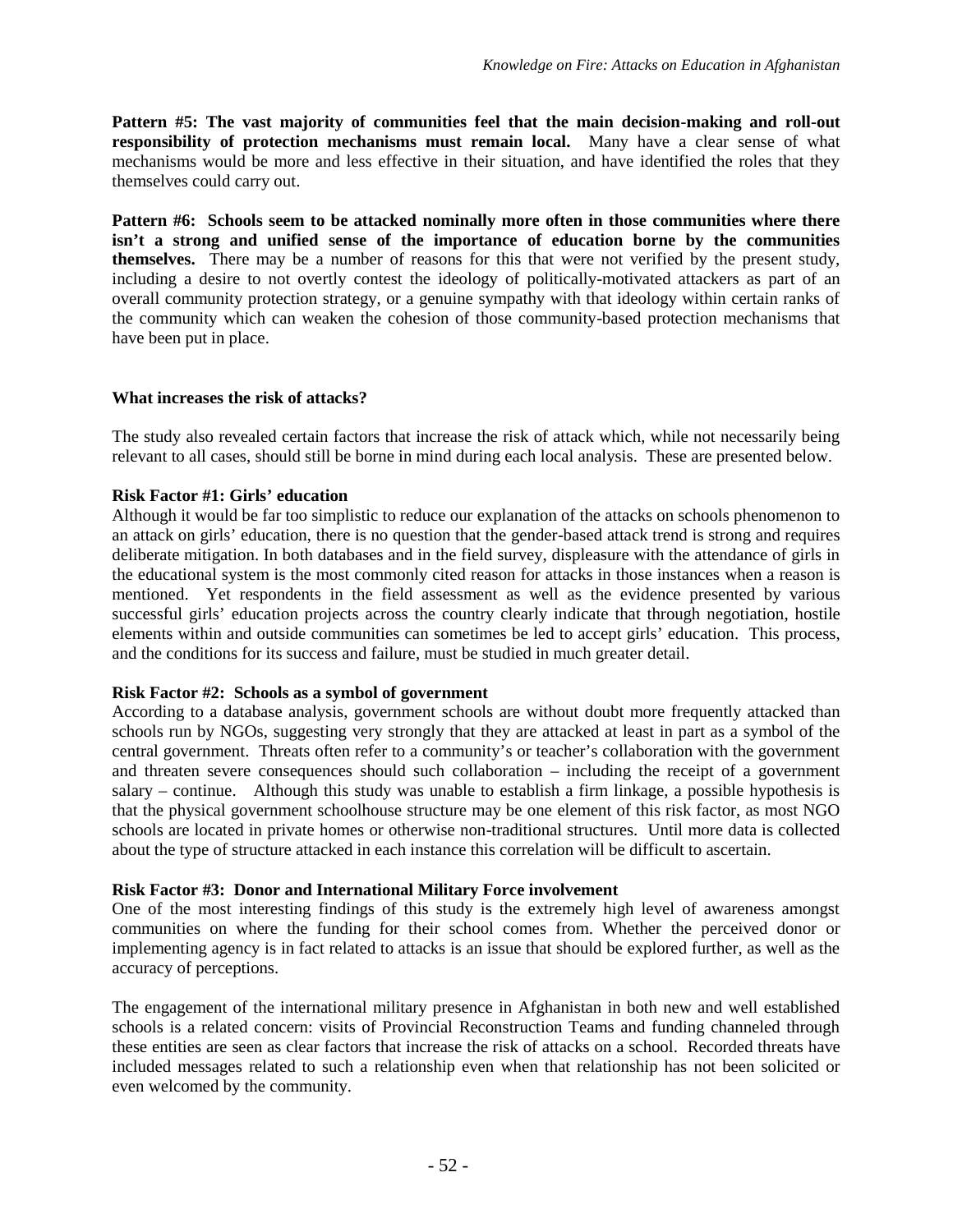## **Risk Factor #4: Location**

School damage and destruction is in some cases said to be the collateral damage of a broader conflict taking place in the same vicinity where the school is located. Highways are often subject to armed fighting and the schools located along those roads, often purposefully placed there to provide easy access to various villages, suffer, as they become physical protection from those engaging in the firefight.

## **Risk Factor #5: Lack of consultation with communities before the establishment of a school**

The assumption that communities are eager to receive a school, or that a school could be established in a more hesitant community in the anticipation of its eventual acceptance, could, according to the data from the field assessment, increase the risk of attacks. The study revealed that those communities which had requested schools were those that had been attacked less often. The specific reason for this must still be explored: it could be that a more committed community is more prone to investing time and effort into protecting its schools from outsiders, but the association between the community commitment and the broader insecurity levels of that community must also be assessed, as this may be an influencing factor.

# **8.2 RECOMMENDATIONS**

The following is a series of suggestions on how schools could be better protected in the future based on the patterns and risk factors outlined above. Although diverse in nature, they all stem from one overarching recommendation, which is:

**Education stands the strongest chance of being optimally protected if the analysis, decision-making and implementation power of school security is decentralized to the provincial, district, and community levels, with budgetary and technical support offered by the central government.** The findings of this study tell us irrevocably that the dynamics of threats and attacks can only be understood on a locality-by-locality basis, considering a variety of locally-manifested factors, patterns, opportunities and capabilities. The best planning will be based on these local dynamics. Protecting schools using too centralized an approach could be not only an ineffective use of resources (for example, offering negotiation training in those communities where no contact with attackers exist), but in some cases even detrimental (putting a police station close to a school in an area where the police themselves are a chief target). Support should be given to local governing bodies to enable them to make the decisions they need. The key is to ensure they are informed of all possible prevention and mitigation measures and how to access support to implement those they deem most appropriate for their situation.

This approach is to a large degree already adopted by the Ministry of Education, which has instituted SMCs, PTAs and School Security *Shuras* to take charge at a local level. But this network of mechanisms can be strengthened, not only through an increase in resources but also an increase in information. A much greater understanding of the effectiveness of these mechanisms must be sought, and where they're not functioning, it must be understood why not.

Almost all of the schools visited through the field assessment had mechanisms for community participation in place, and yet 70% of these have been attacked. What is not known is how many of the attacked schools had mechanisms which were functioning at optimal level, how many had nonoperational or sub-optimal mechanisms, and how many had mechanisms which were simply inappropriate for their local situation. Without this breakdown, passing judgment on the model of the mechanisms themselves is not possible. There is a great need to look further into how these mechanisms work in different contexts.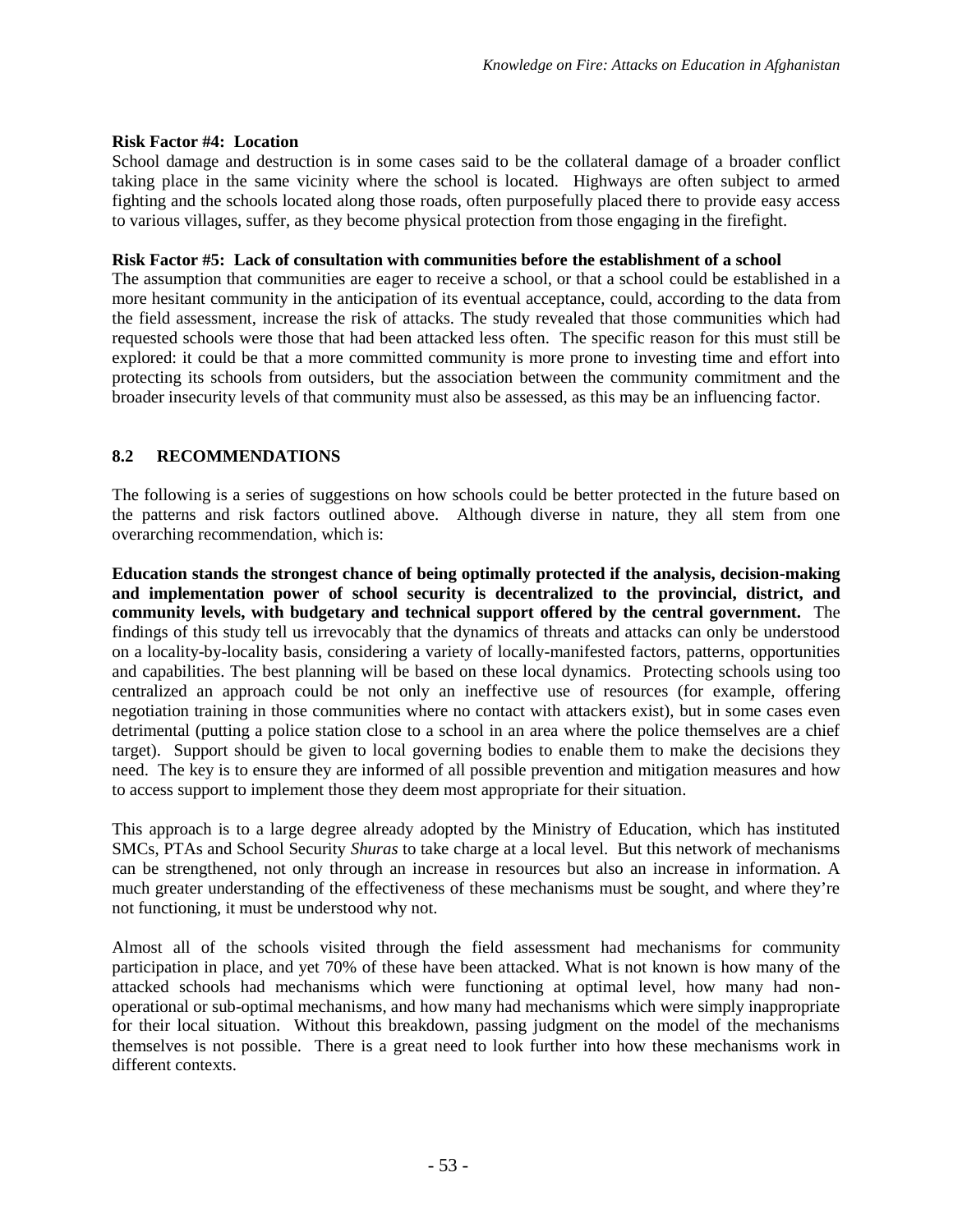The balance of the recommendations this report offers have been organized into three different blocks. Block 1 outlines recommendations for consideration at the community level; block 2 outlines recommendations for the central level and the Ministry of Education in particular; and block 3 offers more generic suggestions for any stakeholder involved in school construction and establishment.

#### **Block 1: Recommendations for the community level**

- 1. **Engage in proactive awareness-raising about the importance of girls' education**. Ensuring that there is a strong and continuous promotion of education – and girls' education in particular – amongst local communities where such beliefs may not be shared amongst all is a step that may establish a basic protective layer for the school. Further public awareness-raising about threats that have been received and the strength of the security guard system can also be a deterrent to opportunist attackers.
- 2. **Increase the visible presence of security guards**. Security guards are seen to be a positive measure in all cases where school security is under threat, but additional emphasis might be considered in those areas where criminal groups (with whom little or no contact is deemed possible) predominate. Participating in the school guards program resourced by the Ministry of Education could be an option for those not already involved.

An important issue related to school guards is the use of arms. Field study respondents have mixed opinions about the engagement of weapons. National disarmament was indicated as the second most popular solution for the issue of school insecurity; at the same time, some respondents expressed the need for arming communities and their guards to effectively protect their schools. The debate is not easily resolved. According to some analysts, outsourcing armed protection responsibilities to civilians "has contributed significantly to human rights violations, exacerbated and extended current conflict, increased insecurity and social divisions within communities and sown the seeds for future conflict<sup>"[41](#page-59-0)</sup>. At the same time, the majority of communities interviewed indicated that neither the national army, the police nor the international military forces provide relevant support in protecting schools. Thus, any decision to arm communities and their guards should be made with extreme caution.

- 3. **Top up mitigation measures at peak risk periods**. Findings from this research suggest that the great majority of attacks are carried out at night and in the months just after schools reopen in the spring. Particular projects, which could include anything from increased patrolling, physical protection of buildings to communication campaigns, that try to mitigate the risk of attacks at night and when schools reopen should therefore receive specific attention.
- 4. **Engage in preventative negotiations.** In those instances where potential attackers are known, community elders or *shura* members might consider establishing pre-emptive dialogue with the intent of appeasing, and ideally forging an agreement with, hostile elements regarding the continuance of local education. Cases of successful preventative negotiations have been recorded. This, however, is not an option to be taken lightly, and only local community members will know whether this option is appropriate or would in fact achieve the opposite effect. Several communities involved in the field survey felt that this task was beyond their reach. Communities should therefore not be forced to enter into negotiations that they feel uncomfortable with, but rather be given the tools they need to assist them in approaching potential attackers should they see fit.

<span id="page-59-0"></span><sup>41</sup> BAAG, "Community Defence Initiatives in Afghanistan - Implications to Consider", 2008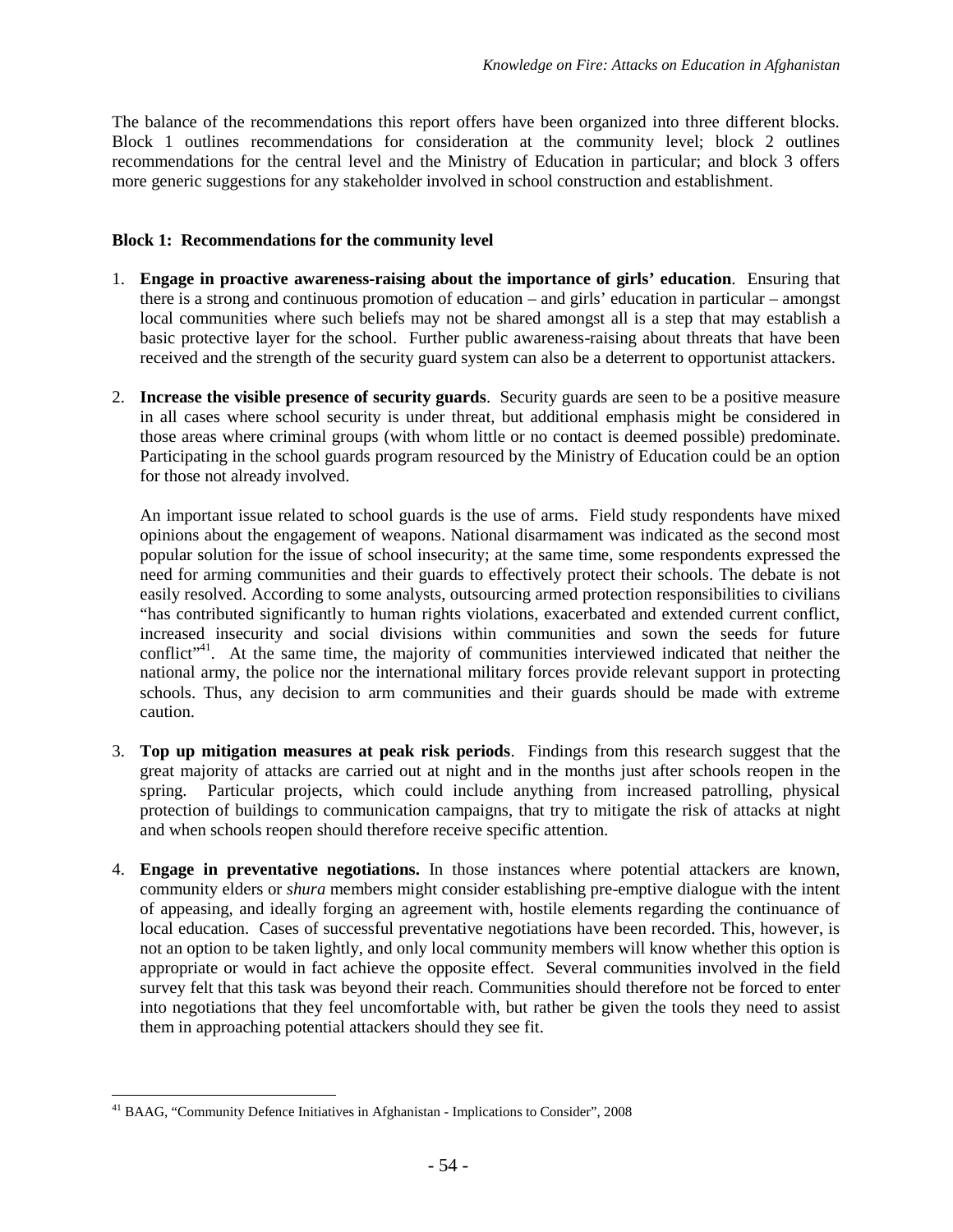### **Block 2: Recommendations for centrally-managed solutions to school insecurity**

- 1. **Provide support and training for communities on negotiation techniques and other risk** mitigation measures. While communities may bear the brunt of the responsibility for protecting schools, the Ministry can nonetheless support with required resources and skill development for those protection mechanisms the communities deem most relevant to their local situation.
- 2. **Introduce a national education promotion campaign**. Field assessment findings suggest that some attacks can be prevented when there is a greater acceptance of education within the community and broader society. This may be particularly the case for attacks emanating from within the community, but evidence suggests that acceptance-based strategies have also worked with respect to attackers associated with the armed insurgency. As one respondent put it: "attackers should be made aware that the school is for the community, not for the government". Importantly, there are recorded instances where external hostile elements have been persuaded to allow education to continue (but without specific details on what the defining factor was in such persuasion, generalized assumptions on this point should be avoided). However, such a campaign must be balanced with the risk that it may inadvertently associate schools with the central government more closely: an eventuality to be avoided, given those cases where this symbol is deemed one of the major targets of attack.
- 3. **Consider the negotiation of a memorandum of understanding with the armed opposition**. Many respondents suggested that negotiating a memorandum of understanding with anti-government elements to exclude attacks on schools from the armed conflict would be an appropriate strategy. Negotiating with the armed opposition is undoubtedly a sensitive political issue and might be practically impossible. Nevertheless, it deserves to be explored as this was one of the mitigating measures suggested by a large portion of the over 4,000 people involved in the field assessment.
- 4. **Revise the policing policy as it pertains to schools**. It should not be assumed that an increased police or army presence in the vicinity of schools helps to protect educational services or the students that count on them. While respondents in certain provinces (Balkh and Herat) thought that more police would help, respondents in others (Ghazni and Wardak) believed that the police would only have a detrimental effect, as they themselves are targets of attack and would serve to bring that conflict even closer to the school. The presence and involvement of the police in or near schools should be very carefully examined and appropriate corrective measures taken where necessary.
- 5. **Undertake database improvements**. The Ministry of Education should increase the level of detail recorded in their database when incidents take place. Schools should be coded and the basic demographic information of their students recorded for easy trend analysis. Boys, girls, and mixed schools should be better classified. The donor, building contractor, and all involvement of the international military in the school should be clearly detailed. Whenever possible, details from the investigation regarding the suspected perpetrators and motivation behind the attack should be noted. It would also be useful to include the full content of night letters and what mechanisms the community is currently engaging to protect the school. Moreover, the classification of attacks should be revised and extended, and results of attacks should be clearly separated from type of attack. These improvements would significantly improve the Ministry's ability to spot trends and make accurate decisions about how to support schools from being attacked. Finally, not all statistical analyses undertaken by the MoE are currently linked in a centralized system; for example, information on newly closed and newly opened or re-opened schools is not linked directly to attack information (which also attempts to record school closures as a result of attacks), leading to difficulties and sometimes inconsistencies in the figures produced.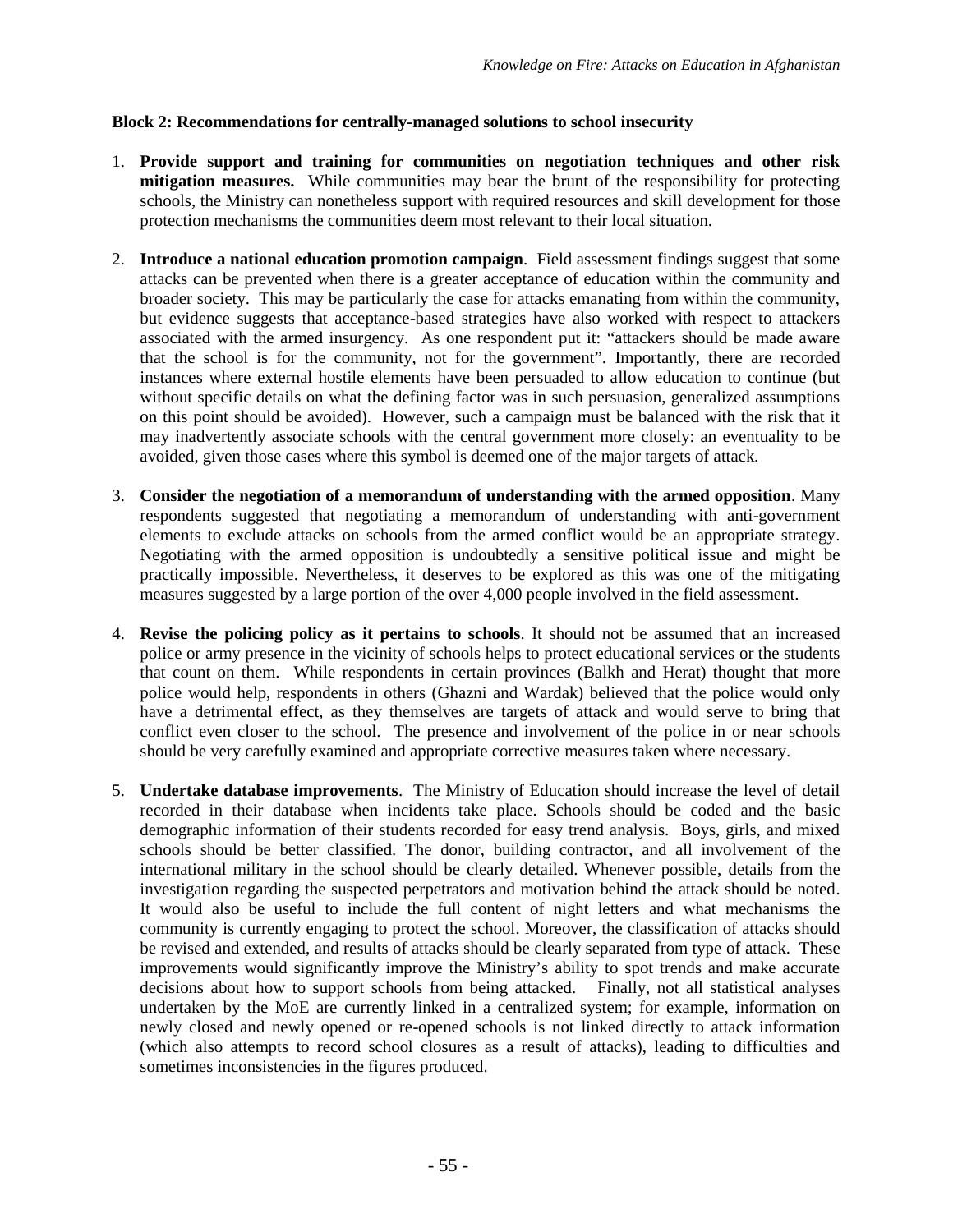- 6. **Restrict PRT and broader military involvement in schools**. In contrast to most of the risk factors detailed in the previous section of this chapter, the risk associated with the interaction of PRT and international military forces in schools has a relatively simple solution: the reduction or exclusion of their (at minimum, visible) involvement in the education sector. PRTs are not a necessary player for the functioning of education in Afghanistan. The money that is now channeled through the PRTs for the purpose of supporting education could be channeled through the Afghan government or civilian actors via non-military funding mechanisms. PRT decision-makers should equally weigh the importance of their internal objectives in the education sector against the increased risk that their association puts on schools.
- 7. **Review the School Guards Project.** An assessment of this MoE project should be undertaken to establish best practices and lessons learned from its first two years, in anticipation of a possible expansion.

## **Block 3: Recommendations for risk mitigation during the establishment of schools**

- 1. **Undertake community consultations**. Full local consultations should take place before the establishment of a school to ensure community acceptance and guarantee that local knowledge is the basis of decision-making regarding the mitigation of risk. Communities should play a central role in every part of the design of the physical school, local educational projects, and community participation mechanisms.
- 2. **Select discrete locations.** Schools should to the extent possible not be placed in locations that increase the risk of attacks. To reduce the risk of education being caught in the crossfire of conflict, new school construction and the re-construction of destroyed schools should be undertaken a safe distance away from main roads or large infrastructure projects that are likely to become theatres of armed fighting. Attention also needs to be given to schools in border areas that struggle with security issues related to cross-border criminal activity and armed opposition.
- 3. **Where possible, select discrete school structures**. Certain advantages have been suggested regarding the establishment of schools in private compounds or amalgamated within other structures. Such design choices make the school less visible to certain external attackers (although many do have an intimate knowledge of the local area before an attack); and not insignificantly, avoids the symbolism of the traditional schoolhouse as a government entity. Decreasing the visibility of schools could thus be a risk mitigating measure in high risk areas. Unfortunately, until further information is available on attack trends regarding different physical school structures, the degree to which this may help cannot be verified.

## **8.3 QUESTIONS FOR FURTHER RESEARCH**

**Best practices regarding community participation in the protection of schools should be gathered** and learned from. This includes in-depth case studies of the successes of the variety of community participation mechanisms currently in place and the external factors associated with those successes. Different negotiation practices conducted between NGOs or the Ministry and communities before they establish schools, particularly girls' schools, should also be learned from.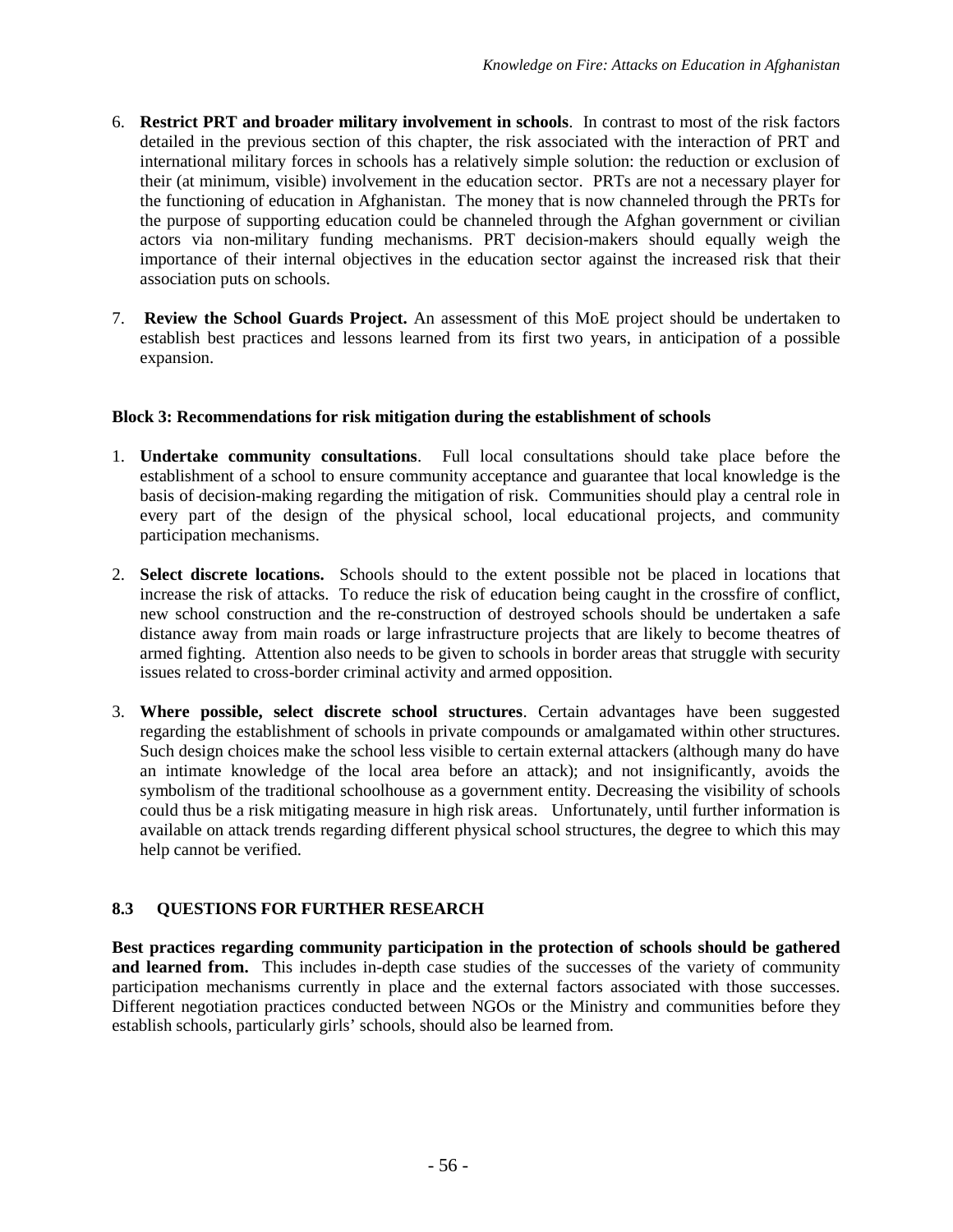**Attack rates on different school structures (traditional schoolhouse versus community-based structures) must be analyzed.** Indications are that this factor could have a significant influence on the safety of education. However, until attack databases begin to record this level of detail, such analysis will be difficult to undertake.

**Those instances in which negotiation with hostile elements has led to the successful prevention of attacks should be thoroughly studied.** A broader analysis of what combination of elements contributed to individual successes – Attitude? Compromise? Intimidation? – would be helpful, particularly in those cases where agreements were reached with the armed insurgency. A subset of this research must focus on the successful negotiated protection of girls' education.

**Additional research should be conducted on the diverse drivers of attitudes towards education.** Particular attention should be given to tribal and family dynamics, formal and informal lines of influence, community groups, the role of religion, and other affiliations.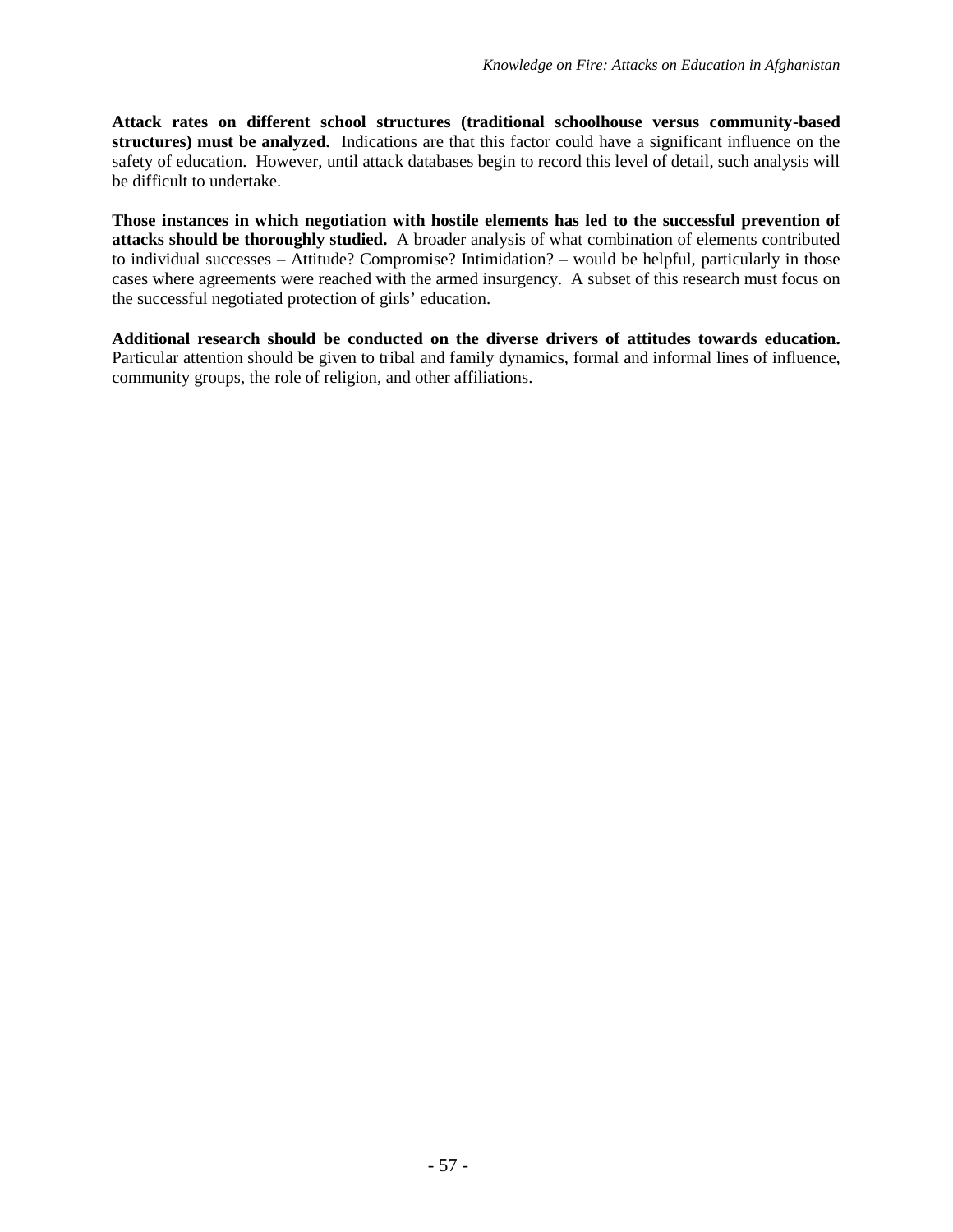# **9 ANNEX A: PROVINCIAL PROFILES**

This annex outlines provincial profiles based on the information gathered in the field assessment. If no other source is indicated, data is from the field study. Where response percentages do not equal 100% it is either because multiple answers or "I don't know" were permitted responses. Response parameters are detailed in the main report but not in these short briefs.

## **9.1 Herat Province**

## **Context**

The northern province of Herat is mainly comprised of Pashtun and Tajik populations, with a small Hazara minority. It hosts one of the country's richest agricultural communities. Smuggling and other cross bordercriminal activities are one of the main security iss[ues](#page-63-0).<sup>42</sup> The overall literacy rate in Herat province is 36%: 43% for men and 28% for women. Approximately 55% of children between 6 and 13 are enrolledin school, 58% of boys and 52% of girls[.](#page-63-1) $43$ 

In Herat a majority of respondents indicate that the security situation has deteriorated over the past two years (56%). Another 34% believe it is the same, while only 9% say it has improved. There are some slight differences within the province: while in the districts of Engeel, Kaysan and Kashk Rubat Sangi interviewees state that the security has gotten worse, people surveyed in Herat city and Shindand believe the situation has remained very much the same.

According to interviewees, the three main causes of insecurity are:

## Snapshot: Herat

#### **Situation**

- Deteriorated security
- **Community involvement** in education is the lowest

#### **Attacks**

- **Lack of awareness about** threats to schools
- **Explosions are common**

#### **Prevention**

- $\blacksquare$  Proximity of police considered preventive  $\blacksquare$  Strong belief in hiring
- staff locally **Increased policing** suggested a long term solution

criminal groups (39%), armed opposition (37%) and local conflicts (34%). In this regard, Herat respondents indicate that threats are coming from several directions. Eighteen percent of respondents indicate that local commanders constitute a security threat. This is higher than the survey-wide average (9%). The armed opposition is also attributed a less important role in Herat than in any other province. Only 37% perceive the armed opposition to be a threat (the survey-wide average is 83%). Within the province, the only district that differs in any substantial way from the provincial profile is Shindand. Here internal village conflicts came up as the most common response amongst interviewees.

Herat stands out as the province with the least community participation in the education sector in this assessment. Seventy percent claim there is a PTA at their school, while 30% claim there are no mechanisms for community involvement. This is substantially higher than the survey-wide average (4%). There are also substantial differences between the districts. Herat city, Engeel and Shindand all have PTAs/educational *shuras*, while Kaysan and Kashk Rubat Sangi do not.

### **Attacks**

Herat lies below the average in terms of threats received by education personnel. Only 10% says that they have received threats. The districts generally align with the provincial trend, but Kashk Rubat Sangi stands out. In this district, threats seem to be quite common.

<span id="page-63-1"></span><span id="page-63-0"></span><sup>&</sup>lt;sup>42</sup> USAID Fact Sheet on Herat province.

<sup>43</sup> MRRD provincial profile.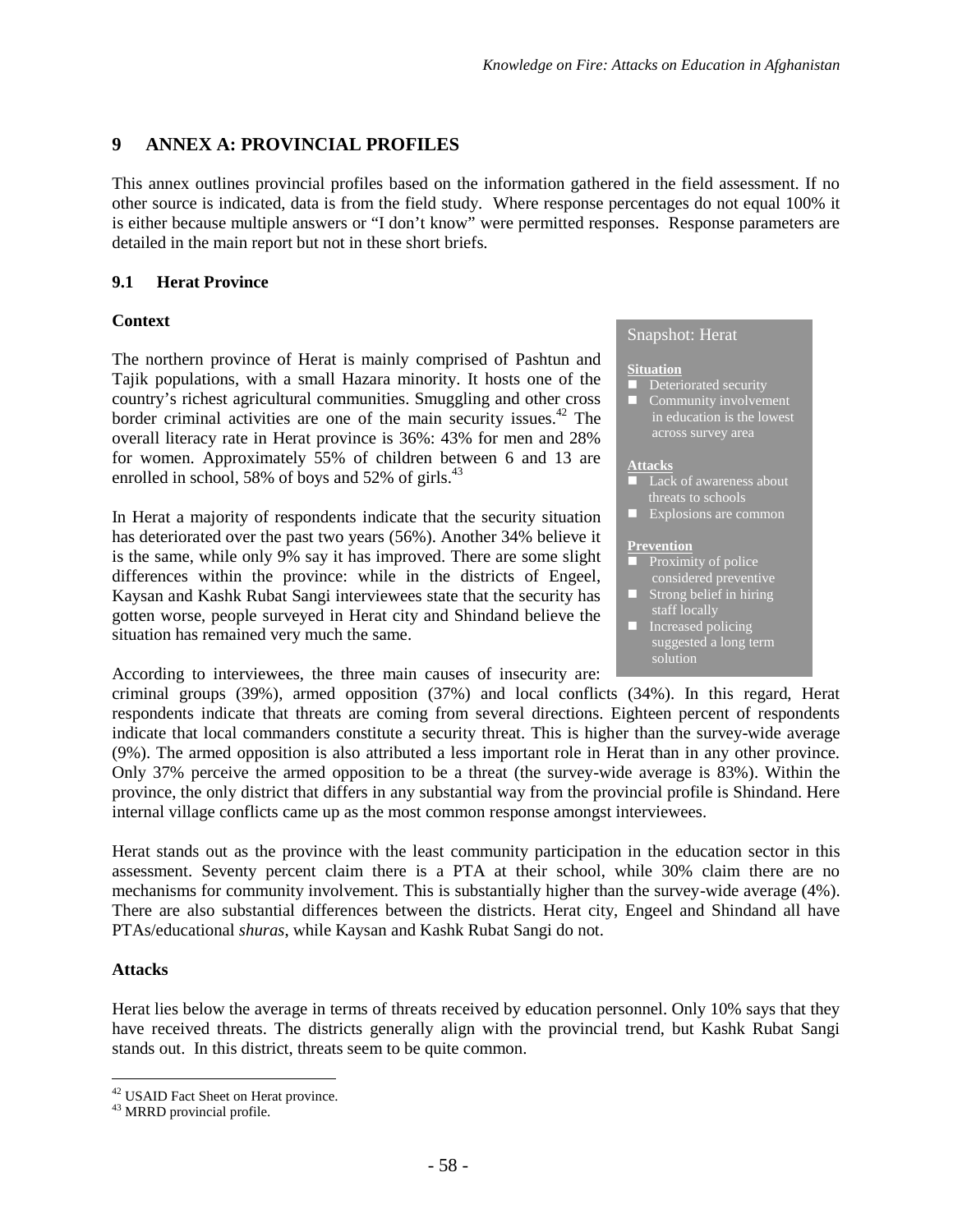With regards to the type of attack that most interviewees indicated, Herat distinguishes itself from the survey-wide trend. Explosions are according to the majority of respondents one of the biggest problems in the province (68%). This exceeds by a large margin the survey-wide average of 22%. This is also reflected in the data contained in the UNICEF database, where Herat is the second most heavily affected province in terms of percentage of attack by explosion.

Almost half the respondents in the western province say that they do not know where the threats against the education sector are coming from. According to the ones who did offer an opinion, 32% believe that threats come from within the community, while 25% say the origin is outside. This makes Herat the only province in the field study where threats are perceived to be mostly internal. There do, however, seem to be some differences between the districts within the province. In Kaysan and Shindand, interviewees believe that the threats to the education sector are coming from inside the community. In Herat city, the data indicate that the threats are external. External threats are unknown to more than half of the respondents (61%). The remaining respondents indicate both Armed insurgents (23%) and criminal groups (30%). District variances related to this issue are small.

Another indicator considered in this study's analysis was whether the community had contact with the attackers after an attack. Eighty seven percent of Herati respondents said that there has been none. Only 8% believe that contact had been made. The only district that stands out from the provincial average is Kashk Rubat Sangi where the majority believes that there has been contact (but it is important to note that the sample size here was relatively limited).

The reasons indicated for the lack of engagement with the attackers are principally: there is no way to contact them (47%); the attackers are not interested in meeting with the community (22%); and, the community members are scared to meet with the attackers (18%). District variances are small. Limited knowledge about how to contact attackers is again an indicator of distance between the community and the attackers, something that could indicate that community involvement will not prevent attacks.

### **Consequences of attacks**

On the whole, schools in Herat seem to be closed for a limited period of time after an attack. Ninety five percent say that schools have remained closed for 1-3 months. Three percent say they have remained closed for 4-6 months and another 3% that they have been closed for more than a year. There is little district variance.

The level of damage reported in Herat might go some way to explain the short period of closure after attacks. Seventy seven percent of respondents claim that damage to the school building was limited and only 7% state that damage has been more severe. A further 47% say that attacks have also destroyed tents used for teaching.

After attacks, respondents in Herat indicate that in the majority of cases there is no change in the attendance of either students or teachers (59%). Thirty nine percent, however, do say that the attendance of girls has decreased. Contrary to the survey-wide average which indicates that boys' attendance suffers after an attack (27%), only 1% of respondents in Herat suggest attacks have a negative influence on the attendance of male students.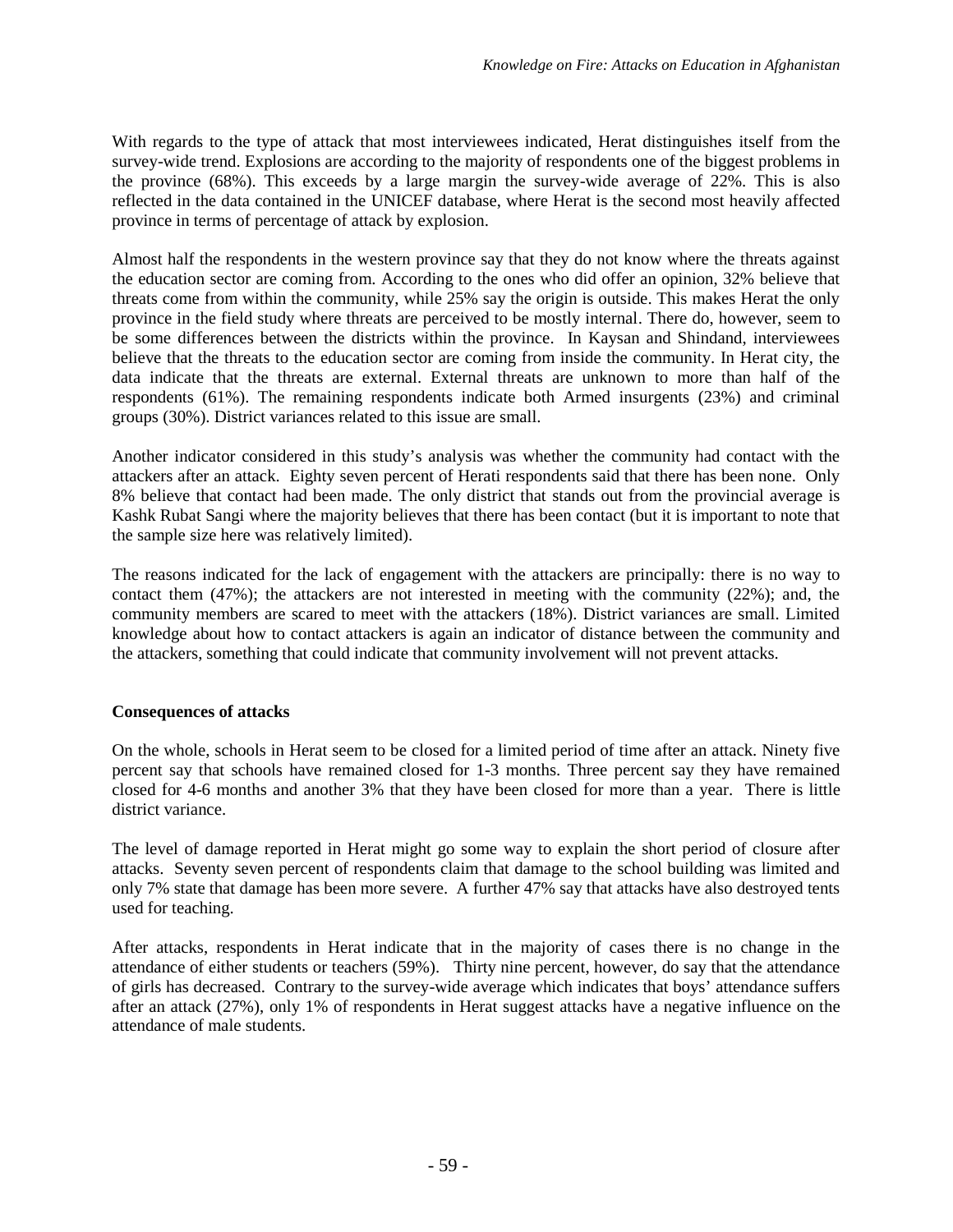### **Prevention**

In terms of prevention, Herati respondents have a positive attitude towards police involvement. The proximity of a police station is clearly seen by the respondents in Herat to be a measure that enhances the security of the school. A total of 80% of interviewees believe that this improves security. Thirteen percent of interviewees hold a more neutral position, saying that it does not mitigate the risk of attacks. Responses from the various districts all conform to the provincial profile.

Herat also scores higher than the survey-wide average when it comes to the trust in increased policing as a long term solution to insecurity (65% against the survey-wide average of 36%). At the same time, there is a complete lack of trust in the possible positive effect that negotiations with the armed opposition could have. Only 6% of respondents in Herat indicate this as an effective risk mitigating measure for preventing attacks on schools. The survey-wide average is 43%. Security *shuras* are seen as an important way to ensure school security (68%), and so is disarmament (33%). District averages also align to the provincial standard in this case.

Finally, respondents in Herat also believe that hiring staff locally is a suitable mitigating measure. Fifty one percent believe it would have a significant positive effect. District differences are negligible.

## **9.2 Balkh Province**

### **Context**

The northern province of Balkh has a mainly Tajik population. Despite 30 years of war, the province has a substantial number of functioninghospitals, schools, and ro[ads](#page-65-0).<sup>44</sup> A high level of criminal activity is the main concern of the Balkh authorities and still remains one of the main factors of insecurity. The overall literacy rate in Balkh province is 44%; however, while more than half of men are literate (54%), this is true for just one-third of women (32%)*.* On average 58% of children between 6 and 13 are enrolled in school, including around two-thirds of boys (66%) and almost half of all girls (48%)*.* [45](#page-65-1)

A majority of the inhabitants in Balkh province (62%) retain that the security situation has remained the same, and as such the province differs from the others that depict a much gloomier

#### **Snapshot: Balkh**

#### **Situation**

- $\overline{\phantom{a}}$  stable security situation
- **I** Insecurity caused by
- armed opposition Community involvement

#### **Attacks**

- Armed attacks, arson and explosions
- Limited awareness about threats

#### **Prevention**

- Increased policing
- $\blacksquare$  Hire staff locally

situation. Thirty seven percent of respondents in Balkh do nevertheless claim that the situation has gotten worse, while only 1% believe it has improved. Shulgara and Deh Dadi respondents claim the situation is very much the same, while Chamtal and Balkh city respondents are divided between those indicating that the situation is the same and those indicating it is getting worse. In Nahar-e-Shahee, the majority believe the situation is getting worse. The suspected causes of insecurity are in line with the survey-wide average: armed opposition (54%); criminal groups (27%); and internal conflicts (12%). All the districts align to the general profile.

In Balkh, community participation in the daily life of schools is good: only 9% (slightly above the surveywide average of 6%) say there are no existing mechanisms. District variances are negligible.

<span id="page-65-1"></span><span id="page-65-0"></span><sup>44</sup> USAID Fact Sheet on Balkh province.

<sup>45</sup> MRRD provincial profile.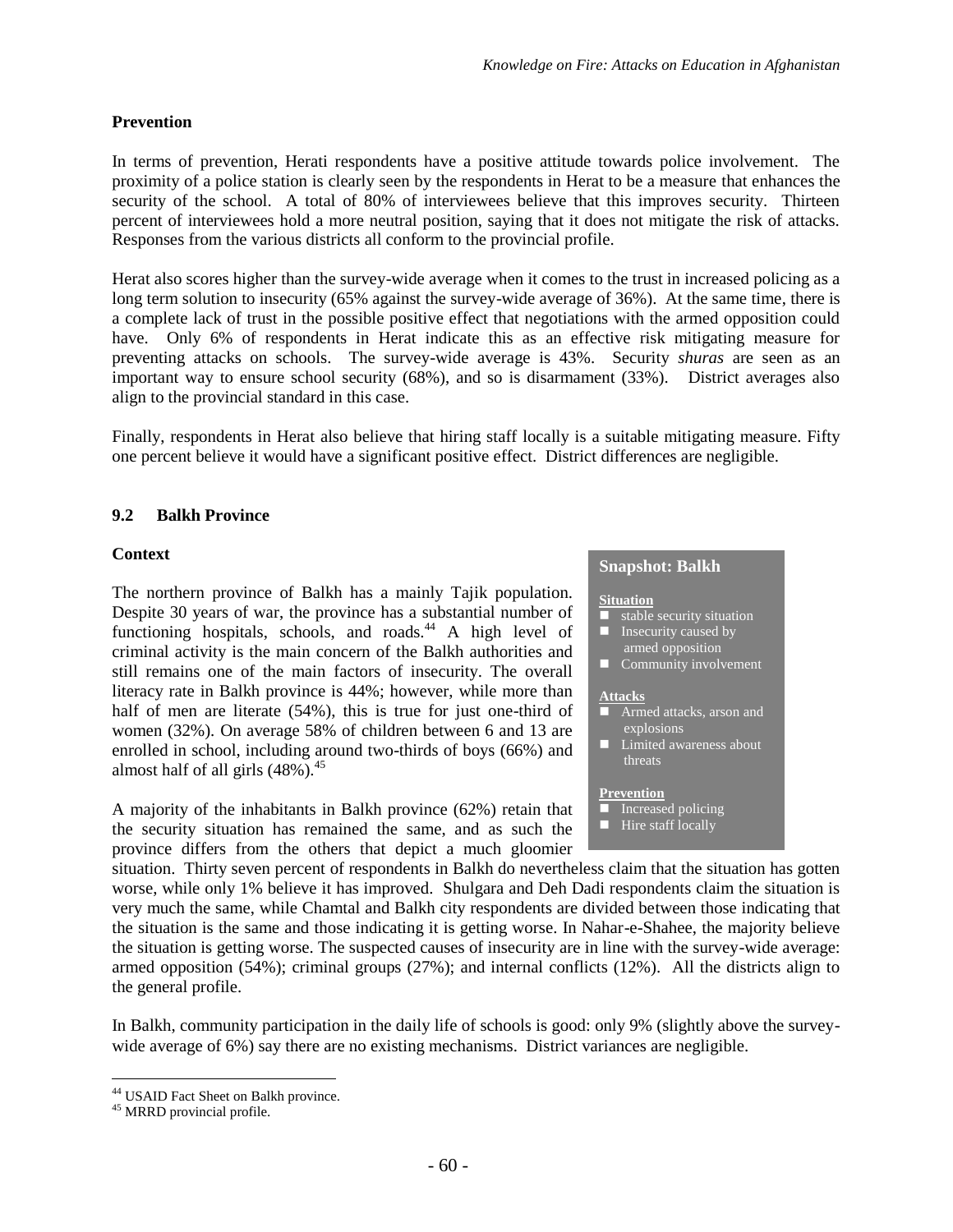## **Attacks**

According to respondents in Balkh, attacks come in various forms. Armed attacks (32%); arson (31%); and explosions (23%) are the most common according to interviewees. This is slightly different from the information available in the UNICEF database, in which arson and explosions are the only types of attacks recorded (apart from threats).<sup>[46](#page-66-0)</sup> Similar to Herat, only 9% of education personnel in Balkh say they have been threatened. The threats have all happened in the same district: Chamtal.

Balkh respondents are also relatively unaware of where threats to education originate. More than half the respondents (52%) say that they do not know whether threats to education are internal or external to communities. The remaining half were divided; 17% believing they originate from inside, and 25% believing they originate from outside. There are slight differences among the districts.

Respondents are also relatively unaware of external threats: 62% answered that they do not know what the external threats consist of. Armed insurgents are perceived to be a threat according to 21% and criminal groups the same. None of the districts present any particular deviation with regard to this issue.

In this province, interviewees are even more convinced that nobody from the community has spoken to the attackers in the aftermath of an attack (92%). District variations are limited. The main reason indicated for the lack of contact with the attackers is that the community is unable to contact them (58%). However, Balkh respondents differ from the survey-wide average by more frequently stating that the attackers are unwilling to meet (36% against the survey-wide average of 15%) and scores significantly under the survey-wide average when it comes to explaining lack of contact with fear (3%). The districts align themselves to this broader trend.

### **Consequences of attacks**

As in Herat, the great majority (98%) of respondents in Balkh state that schools remain closed for 1-3 months after they had been attacked. Only 2% say they have been closed for longer (4-6 months). Though the duration of school closure is as limited in Balkh, the level of damage reported after attacks is higher. Forty eight percent report limited damage to the building, but 26% report more severe damage (namely destruction of the roof (13%) or complete destruction (13%)). District variations are negligible.

The majority of respondents in Balkh say that no changes in attendance occur after attacks take place (59%). Of those who report otherwise, girls' attendance is suggested to be most affected by attacks: 41% say that girls' attendance decreases, while only 6% believed boys' attendance decreases.

### **Prevention**

In Balkh, respondents are more or less unified in their positive opinion about the effects of having a police station closer: 86% believe this would be an effective risk mitigating measure. Similar to Herat, respondents in Balkh identify increased policing as a solution to the security problem (77%) while they have little faith in the effects of a memorandum of understanding with the armed opposition (3%). They also see the possibility for change though disarmament (64%) and establishing security *shuras* (52%). The internal variations between districts within the province are small.

<span id="page-66-0"></span><sup>&</sup>lt;sup>46</sup> Armed attacks do not figure amongst the original classifications in the UNICEF database, which could lead to an under reporting of such attacks. However, even by going through the incident reports, armed attacks in Herat were limited.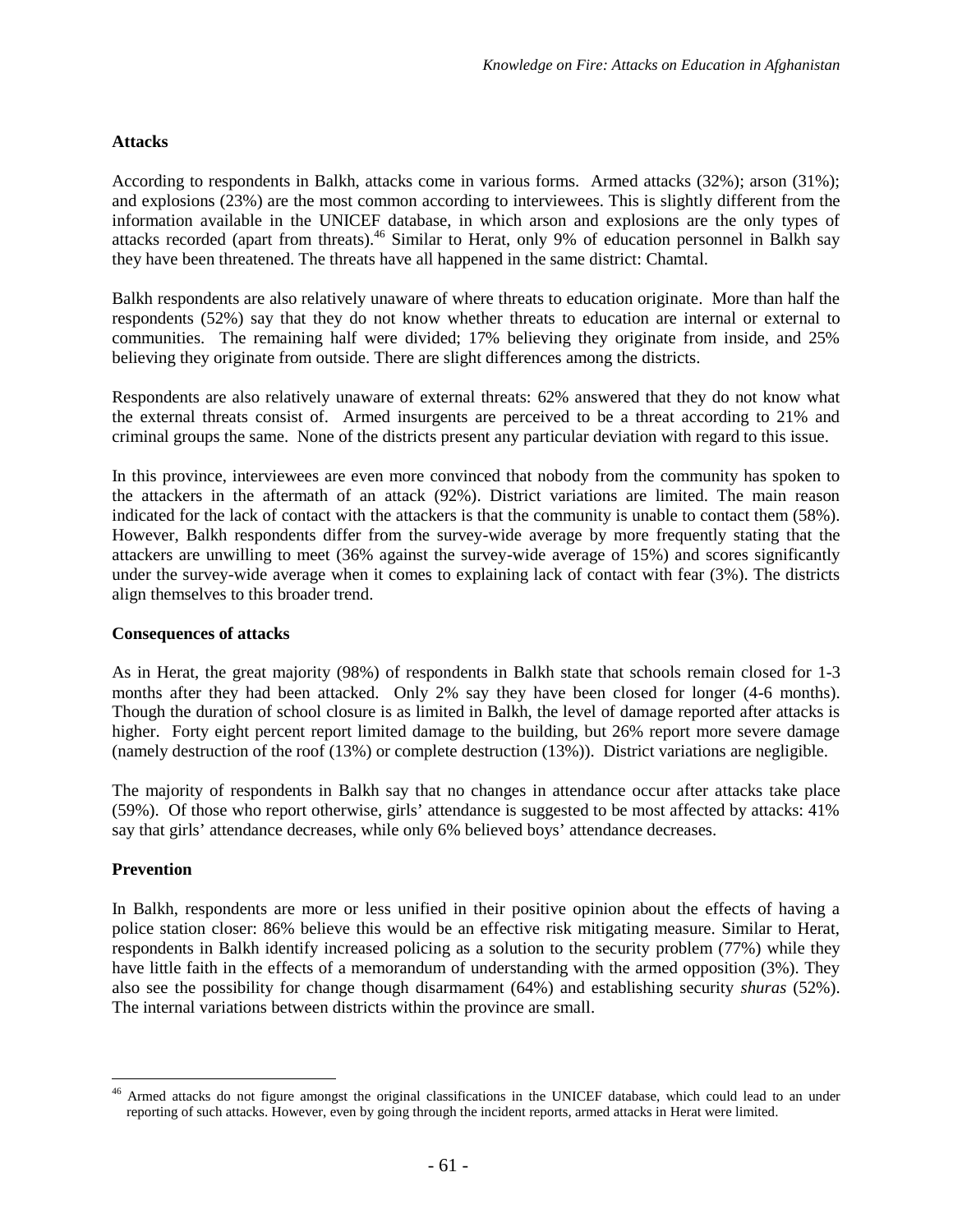Hiring staff locally is seen as a viable risk mitigating strategy by 95% of respondents. The majority of these feel that it will have a significant impact (62%). All districts are positive to the idea of local hire, and there are only limited differences as to the perceived degree of positive impact.

## **9.3 Ghazni**

## **Context**

The southern province of Ghazni is one of the more densely populated provinces of Afghanistan. Ghazni's majority population is Pashtun with Tajik and Hazara minorities. Ghazni's development has been hindered by political instability and the presence of anti government elements. Several natural disasters have also hit the province in recent years,inclu[din](#page-67-0)g both severe drought and flooding.<sup>47</sup> The overall literacy rate in Ghazni is 35%: 48% of men and 21% of women. Forty seven percent of boys and 30% of girls between the ages of 6 and 13 are enrolled in school.<sup>[48](#page-67-1)</sup>

Ghazni province clearly sticks out in the context of the general security situation across the country. No less than 98% of respondents believe that the security situation has gotten worse over the past few years: a finding which unifies all districts. The reasons for insecurity in Ghazni are slightly different from the survey-wide average. The armed opposition is given the most important destabilizing role here: almost all respondents (98%) indicated the armed opposition as a threat. However, the police are identified as the

#### Snapshot**: Ghazni**

#### **Situation**

- **Deteriorating security** situation
- $\blacksquare$  Police a security issue **Full community** involvement

#### **Attacks**

- **Threats and night letters**
- Internal threats to education
- **Insurgents a factor**

#### **Prevention**

- **Proximity of police would** increase risk
- **More hesitant towards** local staff hiring strategy  $\blacksquare$  Negotiating with the armed opposition is a long term solution

second most important cause of insecurity. Sixty one percent of respondents indicated this perception, which largely exceeds the survey-wide average of 13%. In line with the survey-wide average, internal village conflicts are placed as the third most important cause of insecurity in the province (30%). Internal conflicts are particularly prominent in the districts of Muqor and Ghazni city.

Community participation in education in Ghazni is almost complete: 99% of respondents state that they have PTAs/education shuras. This is also reflected equally across the districts.

### **Attacks**

In Ghazni, threats seem to be more prominent than physical attacks; these are chiefly comprised of warnings (68%) and night letters (54%). According to the UNICEF database, Ghazni leads when it comes to reported threats. Paradoxically, the percentage of education personnel interviewed admitting to having received threats is below the survey-wide average (16%). District variances are negligible.

Ghazni is according to respondents struggling with both internal and external threats to the education sector. Ninety five percent of respondents indicate that at least some threats to the education sector come from within the community (this largely exceeds the survey-wide average of 31%) and 99% report having knowledge of attacks originating from outside. There is no doubt that armed insurgent groups are seen as one of the predominant security threats: the armed insurgency was referenced by 98% of respondents.

<span id="page-67-1"></span><span id="page-67-0"></span><sup>47</sup> USAID Fact Sheet Ghazni.

<sup>48</sup> MRRD provincial profile.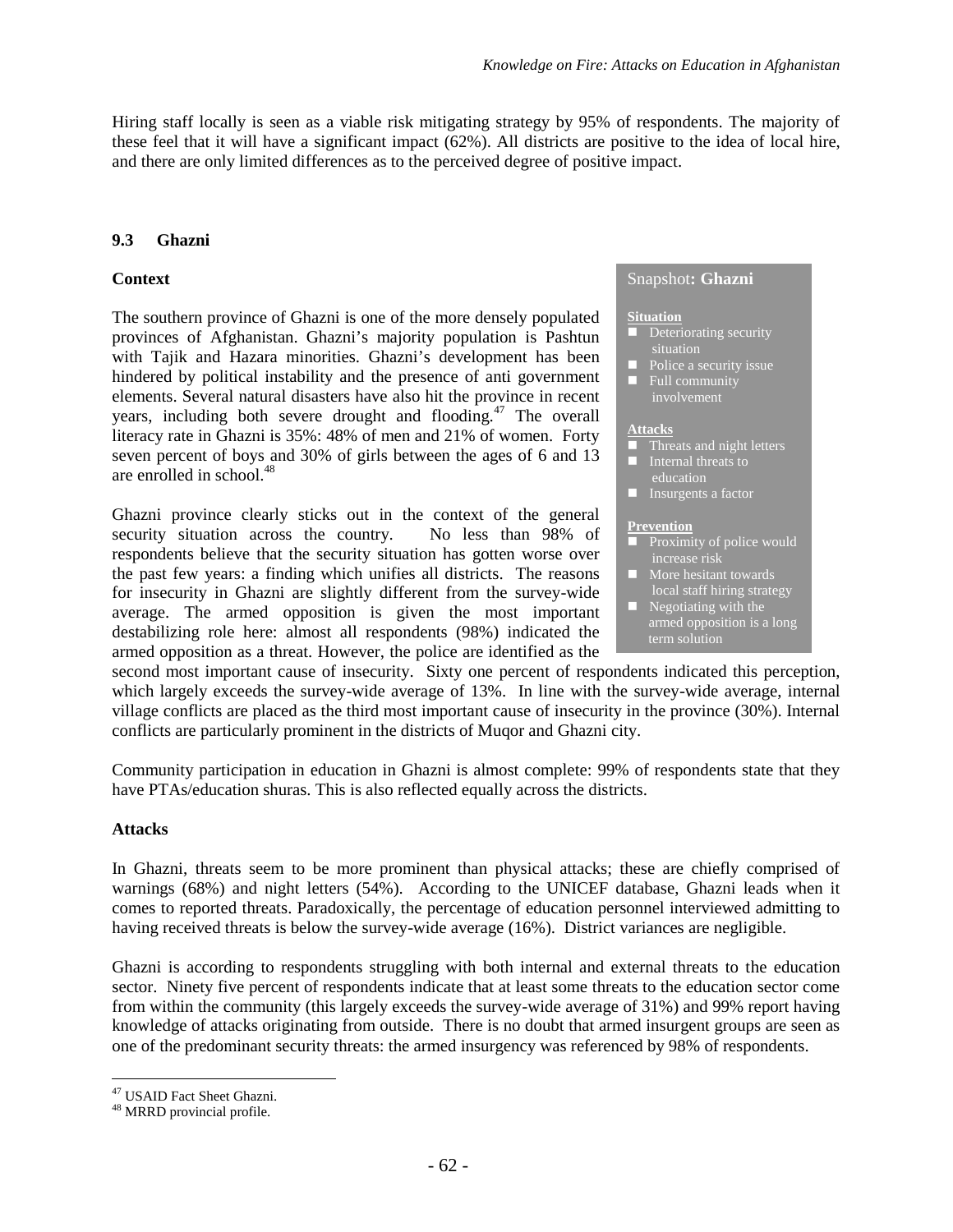Diverging from the trends in provinces previously discussed, in Ghazni a majority of respondents (77%) say they believe community members have been in contact with those responsible for the attack. In Qara Bagh, Deh Yak and Muqor, respondents are unified with regard to the community having contact with the attackers, while in Ghazni city the respondents are more split.

While only a minority stated that communities had not met with the attackers in Ghazni, the suggested reasons for not meeting up are divided between: a refusal to meet on the part of the attackers (28%) and fear on the part of the community (16%). Ghazni city stands out as the primary district where these two factors overlap; the remaining districts are more in line with the provincial profile.

## **Consequences of attacks**

Ghazni schools stand out for experiencing longer periods of closure after attacks. The majority (82%) remain closed for 1-3 months, but 39% indicate that schools have also been closed for longer (4-6 months). Three percent say that they have remained closed for close to a year (7-12 months). In Mugor and Ghazni city schools tend to remain closed for longer periods of time. Longer periods of closure could be linked to the higher levels of infrastructure destruction in Ghazni. Twenty eight percent report serious damage to or complete destruction of buildings. Destruction of tents (50%) and inventory (56%) are the most common types of damage.

Attacks in Ghazni seem to have more serious consequences than in other provinces. Only 11% of respondents say that attacks have no impact on attendance. Boys are reportedly those whose attendance declines the most (68%). The attendance decline for girls is also above the average (13%).

### **Prevention**

Contrary to the perceptions of people in Herat and Balkh, in Ghazni the majority of respondents believe that a police station in the vicinity of the school would increase the risk of attacks (53%). Another 40% says it would not mitigate risk and only 6% believe that it would work as a preventive measure. This pattern is reflected at the district level. General distrust in a solution involving the police amongst Ghazni respondents is not surprising considering that interviewees have identified the police as part of the general security problem.

Ghazni also stands out as the most hesitant province with regards to the possibility of hiring local staff as a risk mitigating measure. While over half of respondents believe that such steps could influence positively on security, only a small proportion believe that it would have a significant influence (11%). Forty three percent believe it would have no impact.

In Ghazni increased policing is mentioned by only 26% of the respondents as a long term strategy to improve security. Likewise, respondents in Ghazni highlight the importance of negotiating with the armed opposition, and they believe strongly in the value of school security shuras. All respondents indicated both options as viable. Disarmament is seen as important by 64%.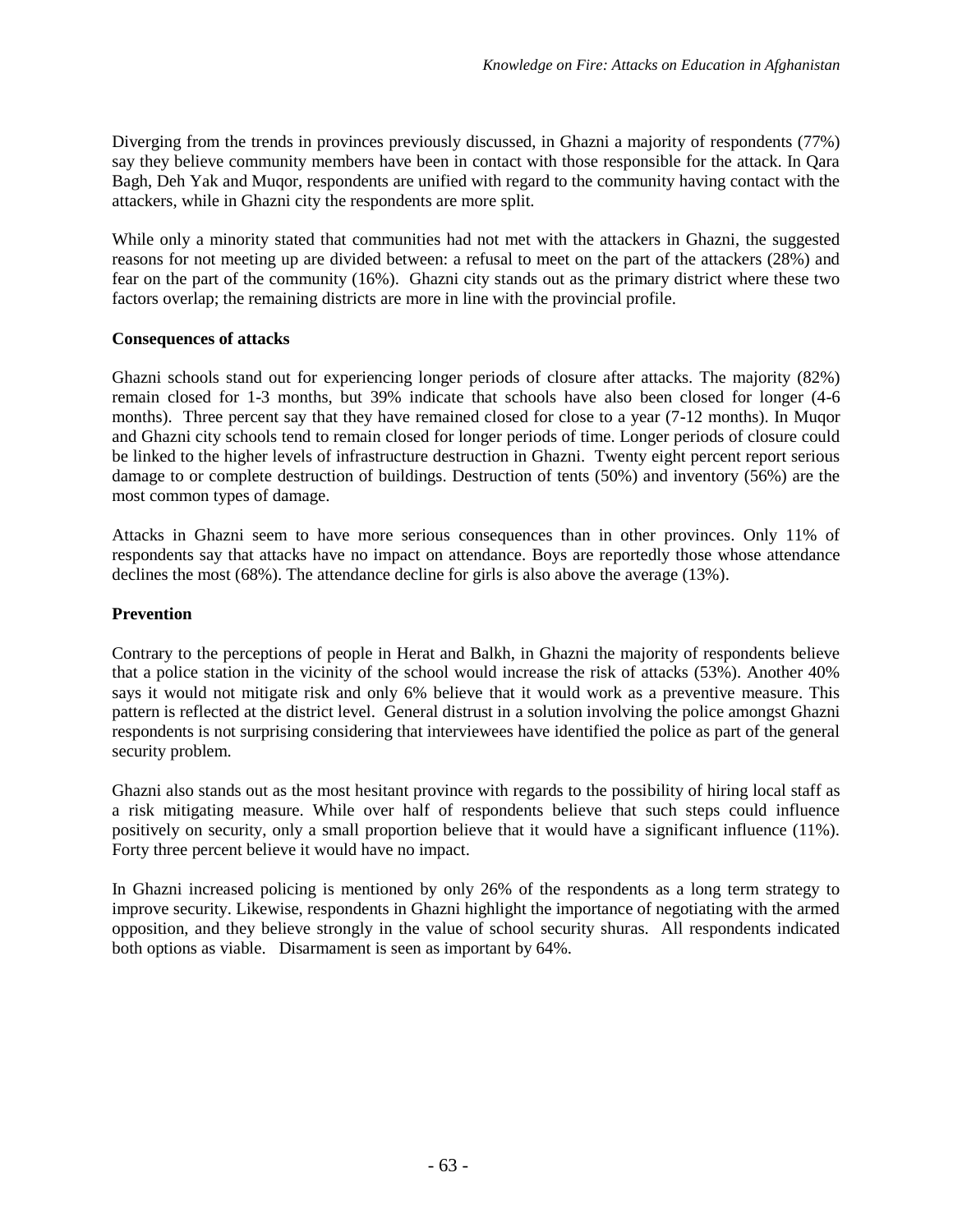## **9.4 Kapisa**

### **Context**

The eastern province of Kapisa has a mixed Tajik and Pashtun population that benefit from the province's talc mine and fertile agriculturalland.<sup>49</sup> The overall literacy rate in Kapisa province is  $39\%$ ; however, while roughly 53% of men are literate this is true for just 23% of women. Approximately 60% of children aged between 6 and 13are enrolled in school, comprised of 75% boys and 44% girls.<sup>50</sup>

Respondents in Kapisa disagree on the evolution of the security situation. Forty five percent says it has gotten worse, while 44% believe it is unchanged. Another 11% (compared to the 3% surveywide average) think it has actually improved. Geographical differences within the province are largely to blame for the divided provincial voice. According to most respondents in Tagab, the situation has deteriorated. In Nejrab the overall feeling is that the situation is improving somewhat, while in Allah Sahey the majority of respondents indicate no change in security.

The main security factors cited in the province in some ways mirror those cited in Herat: they are multiple and differ slightly from the

#### Snapshot**: Kapisa**

#### **Situation**

- Internal security differences
- Insecurity caused by multiple actors
- $\blacksquare$  Full community involvement in education

#### **Attacks**

**Threats and night letters Criminal groups and** insurgents are the main problems

#### **Prevention**

- Internal differences on police involvement
- Strong belief that hiring staff locally mitigates risks
- Disarmament and security shuras seen as long term solutions

survey-wide average. Armed opposition is again identified as the main cause (91%), but this is closely followed by local conflicts (81%). Criminal groups were cited by 55% of respondents. Contrary to the findings in other provinces, 45% of Kapisan respondents say that local commanders play a significant role (the survey-wide average is 9%). In Tagab, the main issue seems to be the armed opposition, while in the other two districts local tensions are more pronounced. One hundred percent of respondents in Kapisa say they have PTAs or an education *shura* at their school.

#### **Attacks**

Respondents in Kapisa report a higher frequency of killings (23%) than the survey-wide average (10%). However, arson (62%), armed attacks (59%), and night letters (41%) are the main types of incidents. The level of threats to education personnel is moderate compared to the survey-wide average (17%) with threats reported principally in Tagab and Allah Sahey.

In Kapisa and overwhelming majority of respondents believe that threats are external to the community (95%). Only 13% perceive threats to be internal. The same pattern is reflected across the districts. External threats are mainly considered to be criminal groups (80%), with armed insurgents just behind (67%). In Tagab and Allah Sahey criminal groups dominate, while in Nejrab the armed insurgency is indicated as more prominent a factor by most respondents.

In regards to contact with attackers, 77% of Kapisan respondents believe that there has been no contact while 21% say they do not know. The main reason for lack of contact indicated by respondents is that they have no means of direct communication (55%). That communities are fearful (28%), or that there is an unwillingness to meet on the part of the attackers (17%) were found to be secondary reasons. On this

<span id="page-69-1"></span><span id="page-69-0"></span><sup>&</sup>lt;sup>49</sup> USAID Fact Sheet on Kapisa province.

<sup>50</sup> MRRD provincial profile.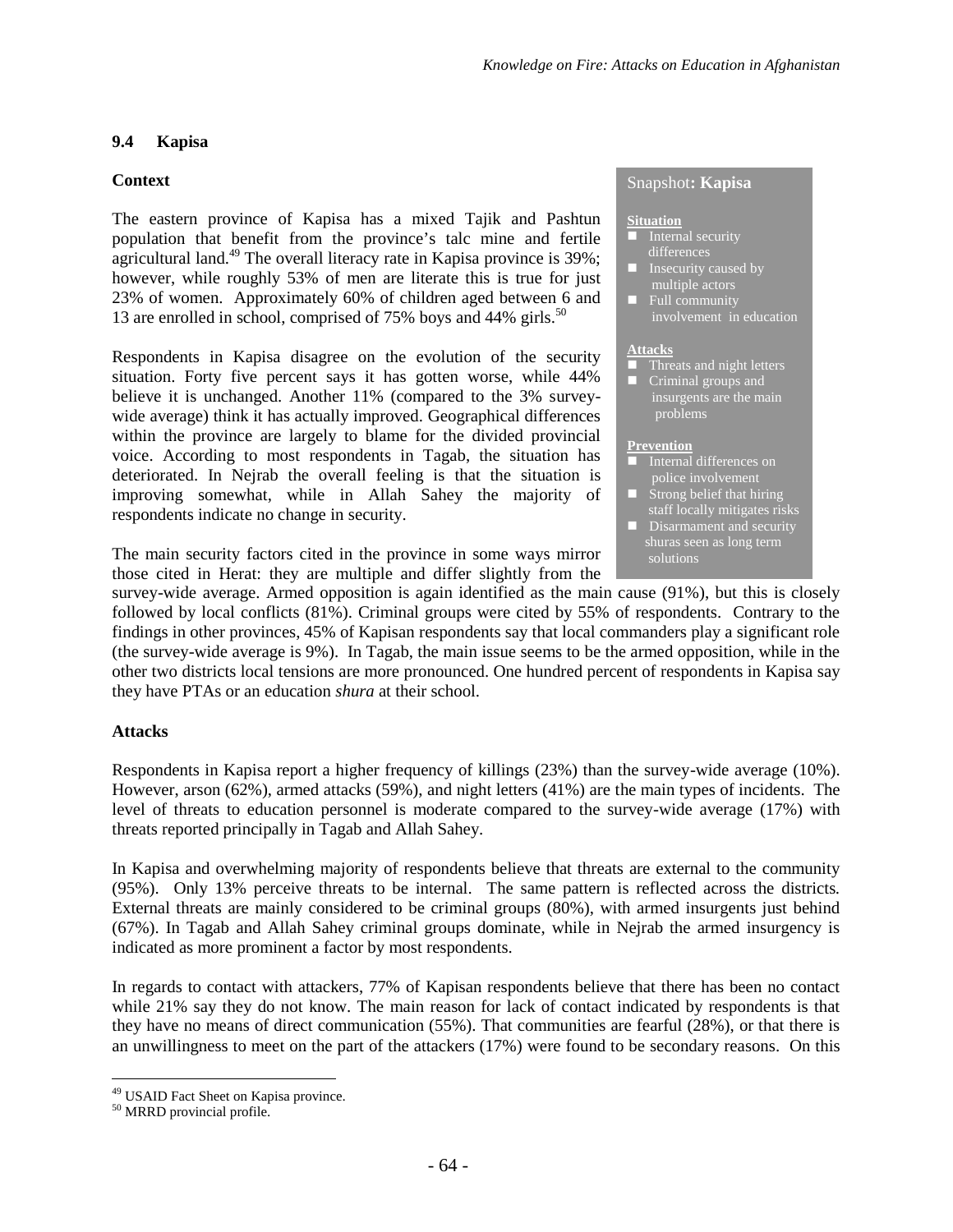subject there are slight district variations, with respondents in Tagab and Nejrab primarily suggesting communication obstacles, while in Allah Sahey, fear is more broadly cited.

## **Consequences of attacks**

Kapisan respondents report longer school closure periods than average. Across the province, 72% of informants indicate that schools remain closed for 1-3 months and 13% indicate that schools are closed for 4-6 months. Eight percent indicate that there have been cases where schools have been closed for 7- 12 months. Another 13% say that schools have remained closed for more than a year. These statistical variations are due to differences between the districts, where schools in Tagab and Allah Sahey remain closed for relatively longer periods of time, while Nejrab reportedly opens up schools earlier.

Although the province reports longer periods of closure, the level of damage is fairly consistent with the survey-wide average. Twenty seven percent of respondents state that damage to buildings has been limited. Sixty seven percent and 57% highlight destruction to inventory and tents respectively. Sixty eight percent of respondents in Kapisa report that attacks do not have particular consequences for attendance; but 32% say that girls' attendance does decrease.

## **Prevention**

Kapisa respondents are divided with regard to the prospect of increased policing in the area as risk mitigating measure: 44% believe that the proximity of a police station will not have any positive impact in terms of security, while 38% believe it could be a mitigating factor. Seventeen percent believe it would increase the risk for attacks. As above, different opinions amongst the districts explains this variance. Respondents in Tagab do not believe in increased policing, in Nejrab reposndents are divided while in Allah Sahey people agree with the strategy.

Respondents in Kapisa believe in hiring staff locally: 97% believe this would have a significant positive impact. Nobody indicated that they think it would have no impact. They also focus mainly on disarmament (85%) and establishment of security shuras (80%) as long term solutions to schools security.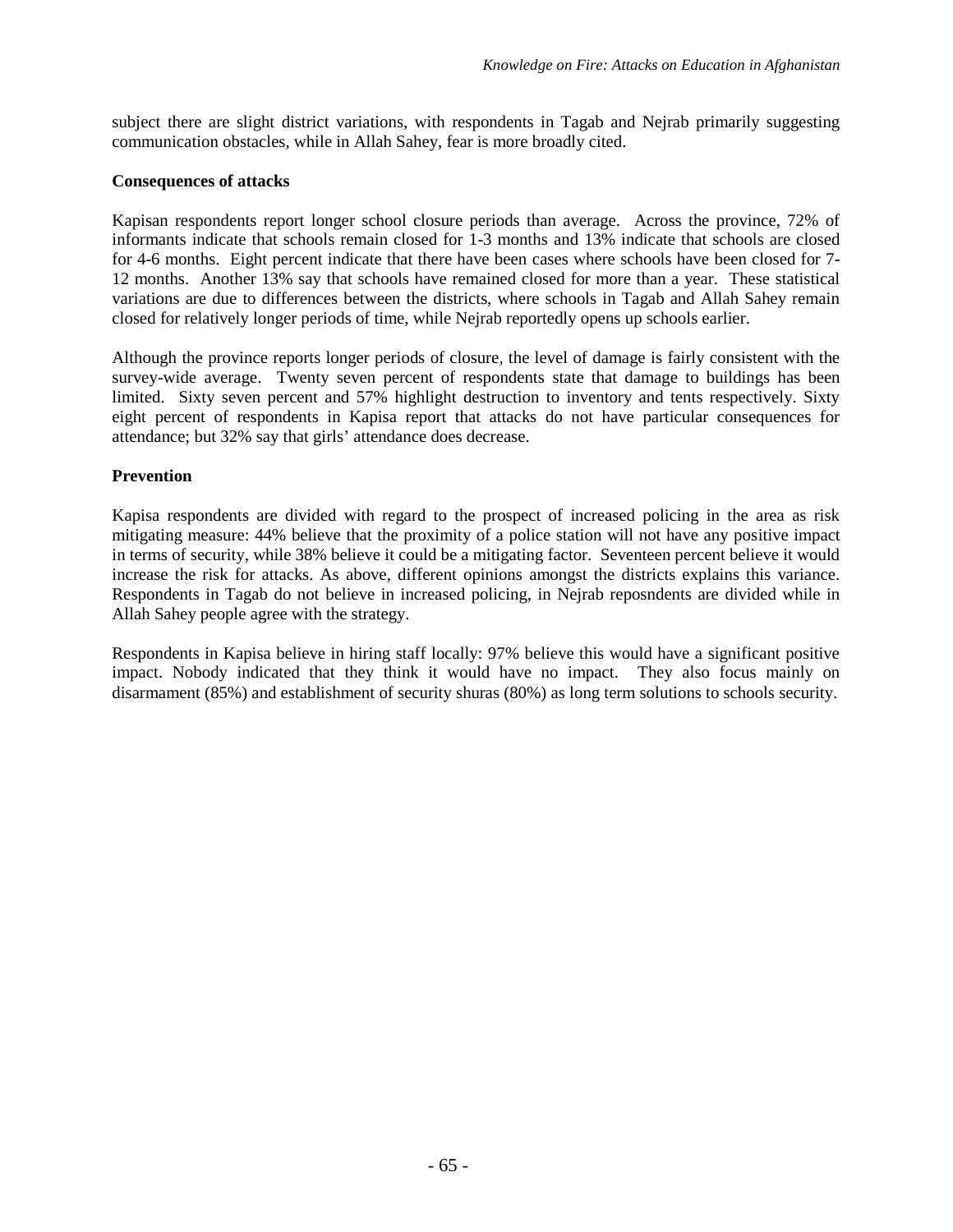### **9.5 Khost**

## **Context**

Khost province is located in the southeast part of the country along the Pakistan border. The province has been a main passing point for internally displaced peoples and continues to host a number of refugee camps.[51](#page-71-0) The overall literacy rate in Khost province is 28%, with a substantial gender divide: 44% of men and 7% of women. Thirty eight percent of children between 6 and 13 are enrolled in school, of which61% are boys and 14% are girls[.](#page-71-1) $52$ 

Similar to Ghazni, interviewees in Khost are quite negative regarding the security situation. No less than 94% believe the situation has deteriorated. Criminal groups and the armed opposition are assigned 98% and 94% of the blame respectively. Respondents in Khost are also the only informants that highlighted mines as a significant problem (66%). Surprisingly, none of the respondents indicated local conflicts as a security factor. The voice from Khost is unified: security has deteriorated in all districts (94%). One hundred percent of respondents declared the presence of a PTA or education *shura* at their school.

#### Snapshot**: Khost**

#### **Situation**

- $\blacksquare$  Deteriorating security situation
- **Criminal groups and** armed opposition main sources of insecurity
- **Full community** involvement in education

#### **Attacks**

- **Threats, arson and night** letters
- **Criminal groups** threatening schools

#### **Prevention**

- $\blacksquare$  Internal differences in opinion on police involvement
- $\blacksquare$  Strong belief that hiring staff locally mitigates risks
- No faith in disarmament

### **Attacks**

With regard to the nature of attacks, findings are equally distributed between: night letters (53%); arson (41%); warnings (39%); and armed attacks (35%). Khost stands out as the province where the majority of personnel confirm to having personally received threats (58%). In Qalandar district, all interviewed education personnel had received threats.<sup>5</sup>

Ninety five percent of respondents said that threats to education are external to the community, and on this there is uniformity amongst the different districts. Criminal groups are suggested as the greatest perpetrator. Only 1% of interviewees indicated the armed insurgents as a threat. This is particularly interesting given that amongst all of the provinces surveyed Khost is currently suffering most directly from the conflict between the insurgents and the armed forces.

In Khost, not a single informant indicated that community members have been in contact with the attackers. The main reason for this lack of communication is fear, according to 96%.

#### **Consequences of attacks**

The totality of respondents in Khost says that schools remain closed for 1-3 months, and the province is very much in line with the survey-wide average regarding damage from attacks. Destruction of inventory (69%); destruction of tents (44%) and limited damage to school buildings (42%) are the most common results of attacks.

<span id="page-71-1"></span><span id="page-71-0"></span><sup>51</sup> USAID Fact Sheet on Khost province.

<span id="page-71-2"></span><sup>52</sup> MRRD provincial profile.

 $53$  N.B. – this was a small sample size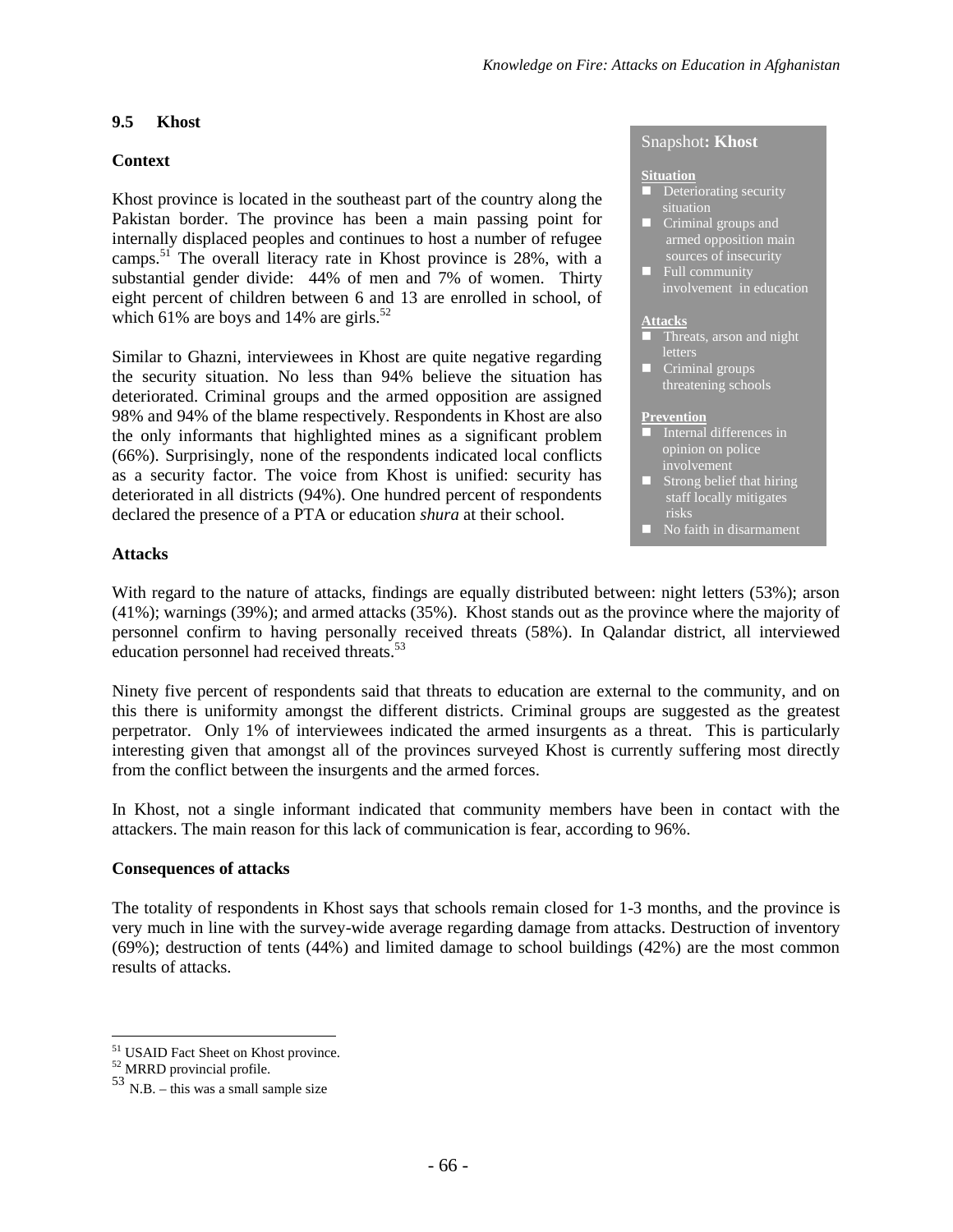In terms of impact on the attendance of students and teachers in Khost, boys are reportedly more vulnerable than girls. Fifty eight percent says that fewer boys to school as a result of the attack, while 46% indicate that girls' attendance has decreased. Moreover, male teachers (8%) tend to stop going to work more often than female teachers (1%). Only 29% says there are no consequences.

# **Prevention**

Khost is also a divided province when it comes to opinion on the effect of policing. Only 21% believe a police checkpoint close to the school could increase school security. Seventy seven percent feel that this would have no effect, and only 1% believe that it would have a negative impact. In Khost city, however, there a significantly more positive attitude towards the police.

Almost all respondents indicate that they believe hiring locally is a good strategy to avoid attacks: a total of 98% say this could have a significant positive impact. None of the respondents think that hiring locally would have no impact.

Contrary to respondents in other provinces, Khost respondents have little faith in disarmament; only 4% of respondents believe that this would be a viable option. For them, security *shuras* (98%) and negotiation with the attackers (90%) are the only viable strategies.

# **9.6 Kunar**

# **Context**

The small province of Kunar, rich in mineral resources and mines, is located along the Pakistani border. Kunar hosts a mainly Pashtun population, with minority Gujar and Mushwani groups.<sup>[54](#page-72-0)</sup> The overall literacy rate in Kunar province is 21%, 47% of whom are men and 18% of whom are women. Forty three percent of children between 6 and 13 are enrolled in school, 51% of boys and 36% ofgirls*.* 55

The general security situation depicted in Kunar is not good: 88% think the situation has gotten worse and this is reflected in every district. The causes indicated are very much in line with the surveywide average: armed opposition (94%) and criminal groups (61%). A slight difference is that mines are considered the third most important factor (17%).

Respondents in Kunar also say that they are 100% covered with regards to mechanism for community engagement in education. All respondents indicated that they had either a PTA or an education shura in their schools.

### **Attacks**

In Kunar, arson stands out as the most damaging kind of attack on schools (67% against the survey-wide average of 38%). Night letters (37%) and killings (22%) are the other types that are most frequently

#### Snapshot**: Kunar**

#### **Situation**

- $\blacksquare$  Deteriorating security situation
- **Armed opposition is the** main source of insecurity
- **Full community** involvement in education

#### **Attacks**

- **Arson of facilities is** common
- $\blacksquare$  Armed insurgents is the main problem for the education sector

#### **Prevention**

- Increased policing will
- Strong belief that hiring staff locally mitigates risks
- Solutions: disarmament and security shuras

<span id="page-72-1"></span><span id="page-72-0"></span><sup>54</sup> USAID Fact Sheet Kunar.

<sup>55</sup> MRRD provincial profile.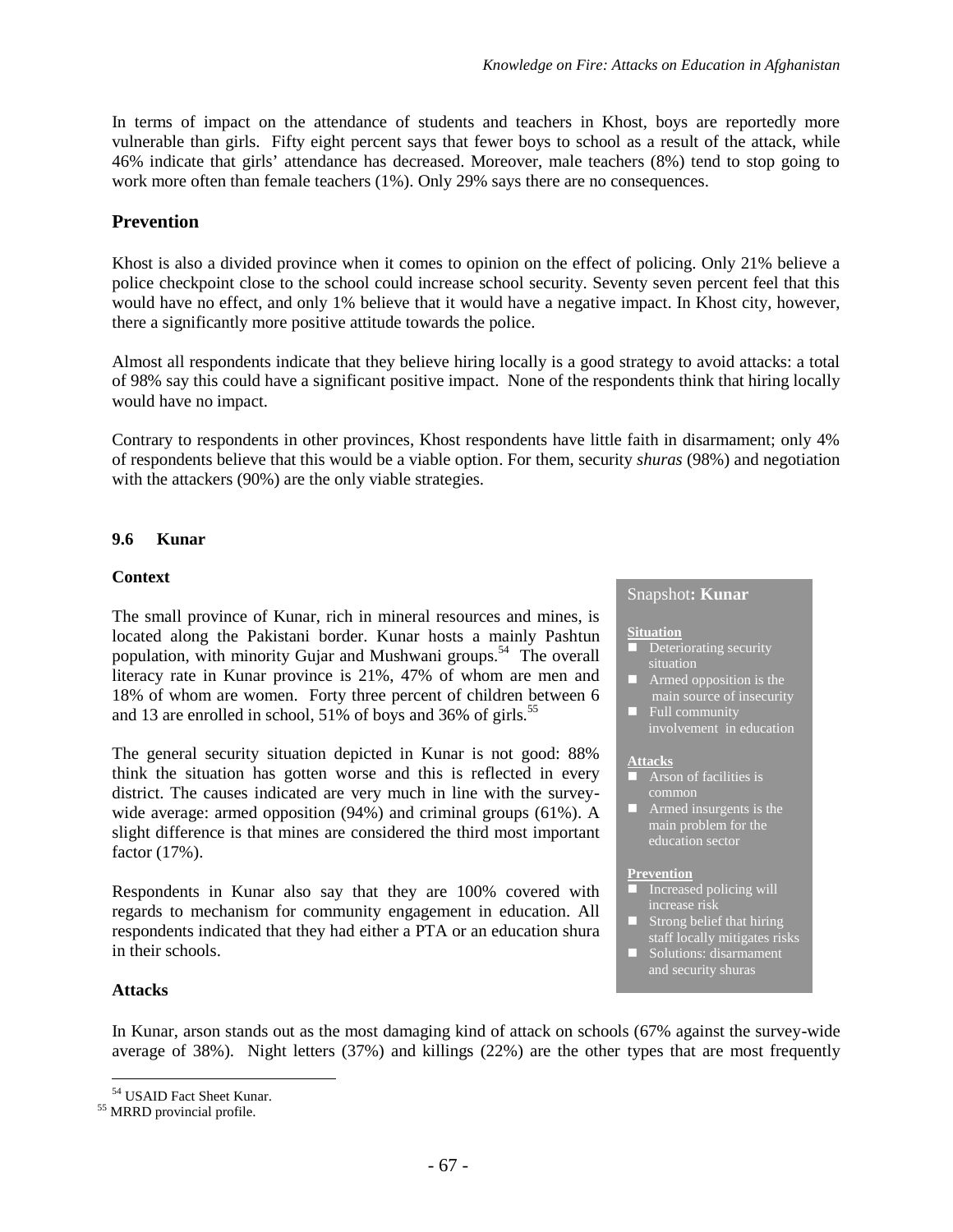mentioned. Threats made to education personnel are also quite common in Kunar: 21% of its education personnel admit to having been threatened. According to the UNICEF database, Kunar is the third hardest hit province when it comes to arson attacks.

Respondents in Kunar also identify threats as mainly coming from outside (91%), while only 14% say the threats are internal to the community. The main groups causing insecurity are again seen to be the armed insurgents (72%) and criminal groups (53%).

In Kunar, the percentage of respondents indicating belief that community members have spoken to the attackers is a bit higher than in the previously mentioned provinces, at 13%. However, as elsewhere, the vast majority (82%) say that they do not think there has been any contact. The district of Ali Sheer stands out as an area where the majority believes there has been contact. Ninety four percent say that the reason for lack of engagement is that the community has no way to contact the attackers.

## **Consequences of attacks**

Kunar is in line with the survey-wide pattern when it comes to the period of closure of schools. A vast majority (92% of respondents) say that schools have remained closed for 1-3 months. The remaining 8% state they have been closed for longer (4-6 months). Despite short closure time, respondents in Kunar report more serious levels of damage than the other provinces. Thirty percent say school buildings have been completely destroyed after attacks, while another 28% state that there has been severe damage, such as the partial destruction of the school building (15%) and the destruction of the roof (13%).

In Kunar, the impact on attendance is worse for girls and female teachers. Girls' attendance is perceived to drop by 36% of respondents, while the attendance of boys is thought to drop by 22%. The attendance of female teachers is hit hardest in Kunar: 18% say that fewer female teachers turn up to work after an attack (the survey-wide average is 7%). That male teachers decrease their attendance is only perceived by 3%.

# **Prevention**

Increased policing near the school, as a risk mitigating measure, meets both optimism and skepticism in Kunar. Slightly more than half (55%) believe this would increase security, while 22% believe threats would increase with greater police proximity. Kunar respondents echo the overall positive attitude towards hiring locally. Ninety six percent believe it would have a significant positive impact, while only 2% disagree. Suggested solutions to improving school security are disarmament (79%); the establishment of security shuras (88%); and increased policing (64%).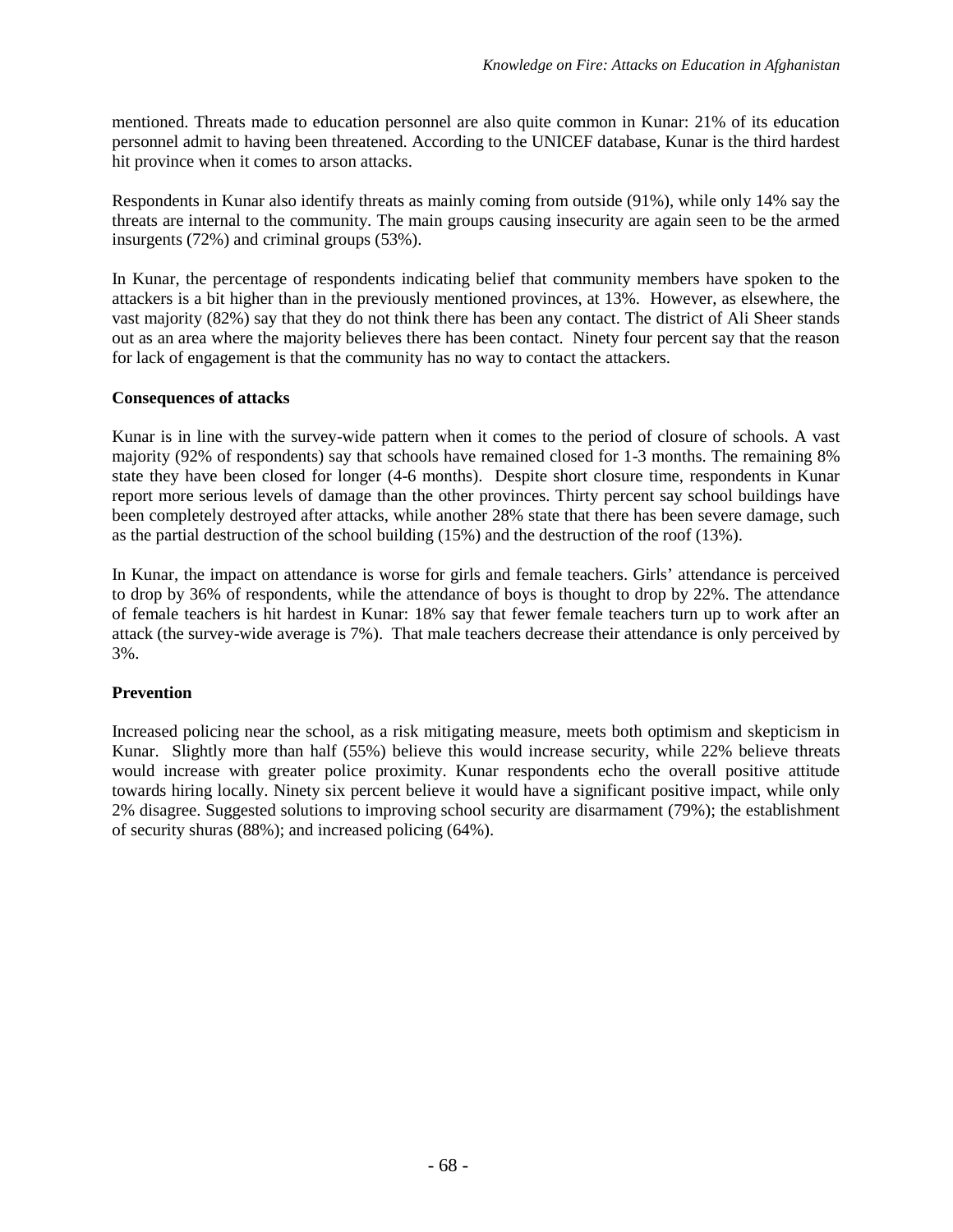### **9.7 Logar**

### **Context**

Logar province, located 60 miles south of Kabul, is a Pashtun area periodically crossed by nomadic tribes. Agriculture drives the economy in this region, and its farmers cultivate a variety of grains and fruits.<sup>[56](#page-74-0)</sup> The overall literacy rate in Logar province is  $21\%$ : 31% of men and only 9% of women. Twenty two percent of children between 6 and 13 are enrolled in school, 30% of boys and 13% of girls. $57$ 

Logar is very much the average province in terms of perceptions of the security situation. Seventy five percent say it has gotten worse and 25% suggest that it has remained the same. Respondents in the districts of Baraki Barak and Logar city maintain that it is clearly worse, while Mohammad Aqha is split between unchanged and deteriorating. The two causes indicated are armed opposition (91%) and criminal groups (72%). One hundred percent of respondents in Logar say they have PTAs/education *shuras* at their school.

#### Snapshot**: Logar**

#### **Situation**

- **Deteriorating security**
- **Armed opposition is the**
- **Full community involvement** in education

#### **Attacks**

- Killings above average
- **Threats to education are both** internal and external to communities

#### **Prevention**

- $\blacksquare$  Increased policing will have no impact on security
- $\blacksquare$  Hiring staff locally will mitigate risks
- **Disarmament and security** shuras are suggested solutions

#### **Attacks**

Killings are above average in Logar, at 24%. Otherwise, the

province is largely affected by night letters (58%), arson (48%), warnings (33%), and armed attacks (30%). Some attacks and threats against personnel and students have been recorded, but only to a limited extent (respectively 2 and 3 cases). In Logar, as in Herat and Balkh, the threat level towards education personnel seems to be quite contained: 8% says to have received a threat and they are all from the same district of Logar city. Logar respondents are still divided when it comes to establishing whether the threat is internal or external to the community: 48% says the threats are coming from within the community, while 67% believe they are external. This split is reflected in all assessed districts of the province.

In Logar, 88% of the time, questions regarding the nature of the external threats were answered with "I do not know". Of the few that answered with more concrete information, the threats were considered to come from both armed insurgents (8%) and criminal groups (7%).

Ninety five percent of respondents in Logar say that there has not been any form of contact with attackers. The main reason cited is a lack of communications (76%). Thirteen percent, on the other hand, also indicated that the communities are too scared to contact the attackers.

### **Consequences of attacks**

The vast majority of respondents state that schools remain closed for short periods: 94% said from 1-3 months and 6% from 4-6 months. Respondents in Logar are in line with the survey-wide average with respect to level of damage due to attacks. Buildings have suffered limited damage (95%), while inventory (68%) and tents (26%) are again amongst the most targeted objects.

<span id="page-74-1"></span><span id="page-74-0"></span><sup>56</sup> USAID Fact Sheet Logar.

<sup>57</sup> MRRD provincial profile.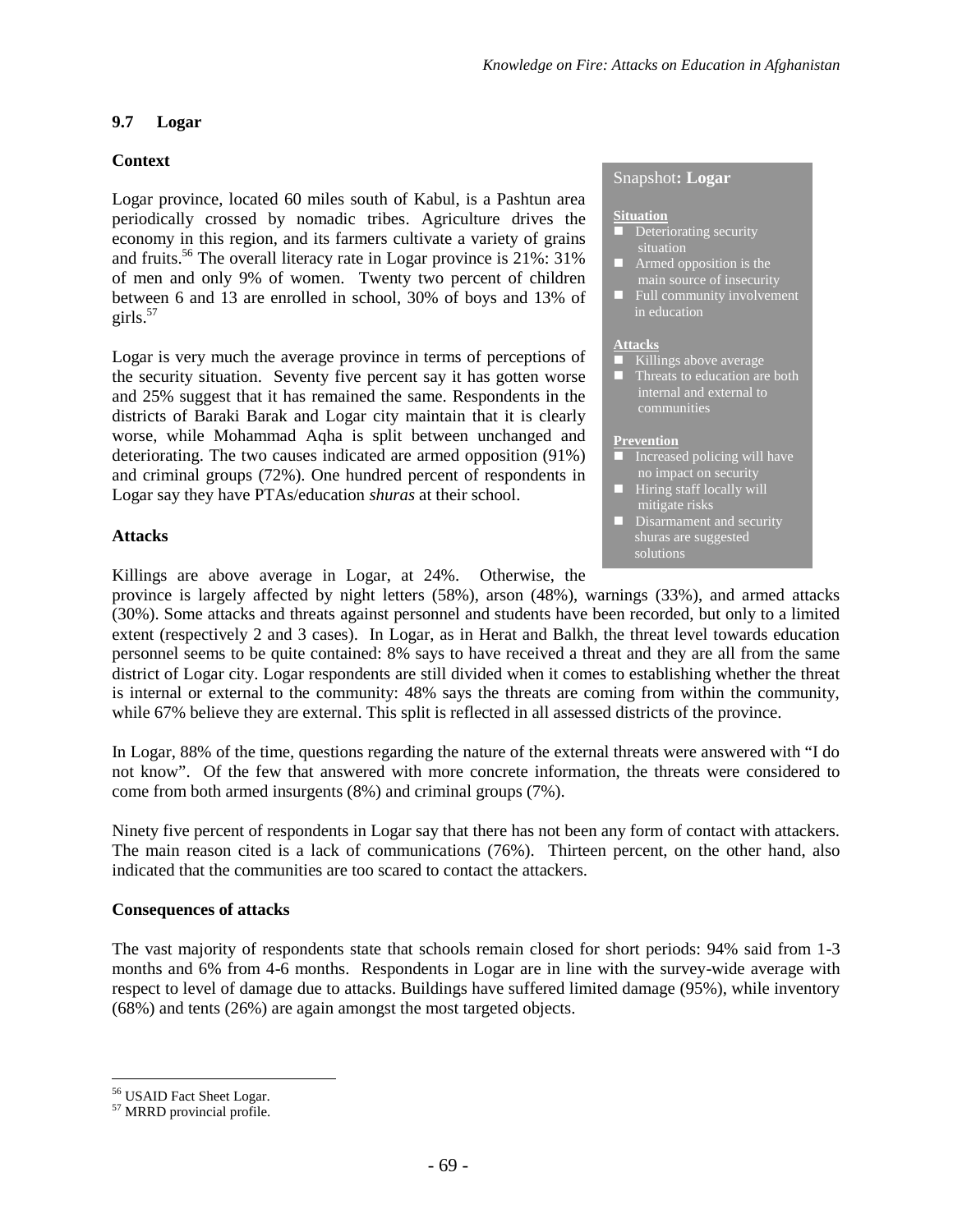In Logar, the majority of respondents believe that attacks have negative consequences on attendance. This is very much limited however, to girls' attendance (46%) and female teachers (14%). Boys' attendance is only impacted according to 22% of respondents.

### **Prevention**

Well over half of respondents in Logar (68%) do not believe a police post closer to the school would help security. Twenty five percent say it would. Only 6% feel it would increase the risk of attacks. In Baraki Barak district, close to all respondents indicated that the strategy would not work.

Logar interviewees were a bit more hesitant, but still positive, to the strategy of hiring locally. Eighty three percent believed that it would have a positive impact, but the share of those who believe it would be more limited in character is larger (53%). Fifteen percent disagree with the strategy and said it would have no impact.

In Logar, interviewees focused mainly on disarmament (70%) and secondly on security *shuras* (54%) as preventative measures. Again, Baraki Barak district stands out as more inclined towards negotiation with attackers.

## **9.8 Wardak**

### **Context**

Wardak, situated in the central part of the country, has a mainly Pashtun and Hazara population. During the war much of Wardak's population emigrated from the province and many residents have returned since the fall of the Taliban governmen[t.](#page-75-0)<sup>58</sup> The overall literacy rate in Wardak province is 25%: 38% are men and 10% are women. Thirty one percent of children between 6 and 13 are enrolled in school, of which 41% are boysand 20% are girls.<sup>59</sup>

Similar to Logar, Wardak is in the survey-wide average of this study: 70% of respondents believe the situation has gotten worse, while 25% think it has remained the same. Only 3% believe it has improved. There are some differences between the various districts in Wardak. In Sayeed Abad and Maidan, respondents clearly lean towards a deteriorated situation, while in the remaining districts, people are divided between unchanged and worse. Armed opposition is clearly the main reason for insecurity, accounting for 91% of responses. Police are indicated as the second biggest challenge, by 17%. Only 10% of respondents indicate that there is no mechanism for community participation in school management.

### **Attacks**

Wardak respondents indicate the highest level of arson amongst the provinces (60%). Other types of attacks mentioned are night letters (25%) and armed attacks (16%). Education personnel in Wardak are

# Snapshot**: Wardak**

#### **Situation**

- Deteriorating security situation
- **Police seen as a source of** insecurity
- Strong community involvement in education

#### **Attacks**

- **Arson above average**  $\blacksquare$  Threats to education personnel
- $\blacksquare$  Limited awareness of the exact nature of threats

#### **Prevention**

- $\blacksquare$  Increased policing will have no or negative impact on security
- $\blacksquare$  Hiring staff locally will mitigate risks
- **Negotiation** with suggested solution

<span id="page-75-1"></span><span id="page-75-0"></span><sup>58</sup> USAID Fact Sheet Wardak.

<sup>59</sup> MRRD provincial profile.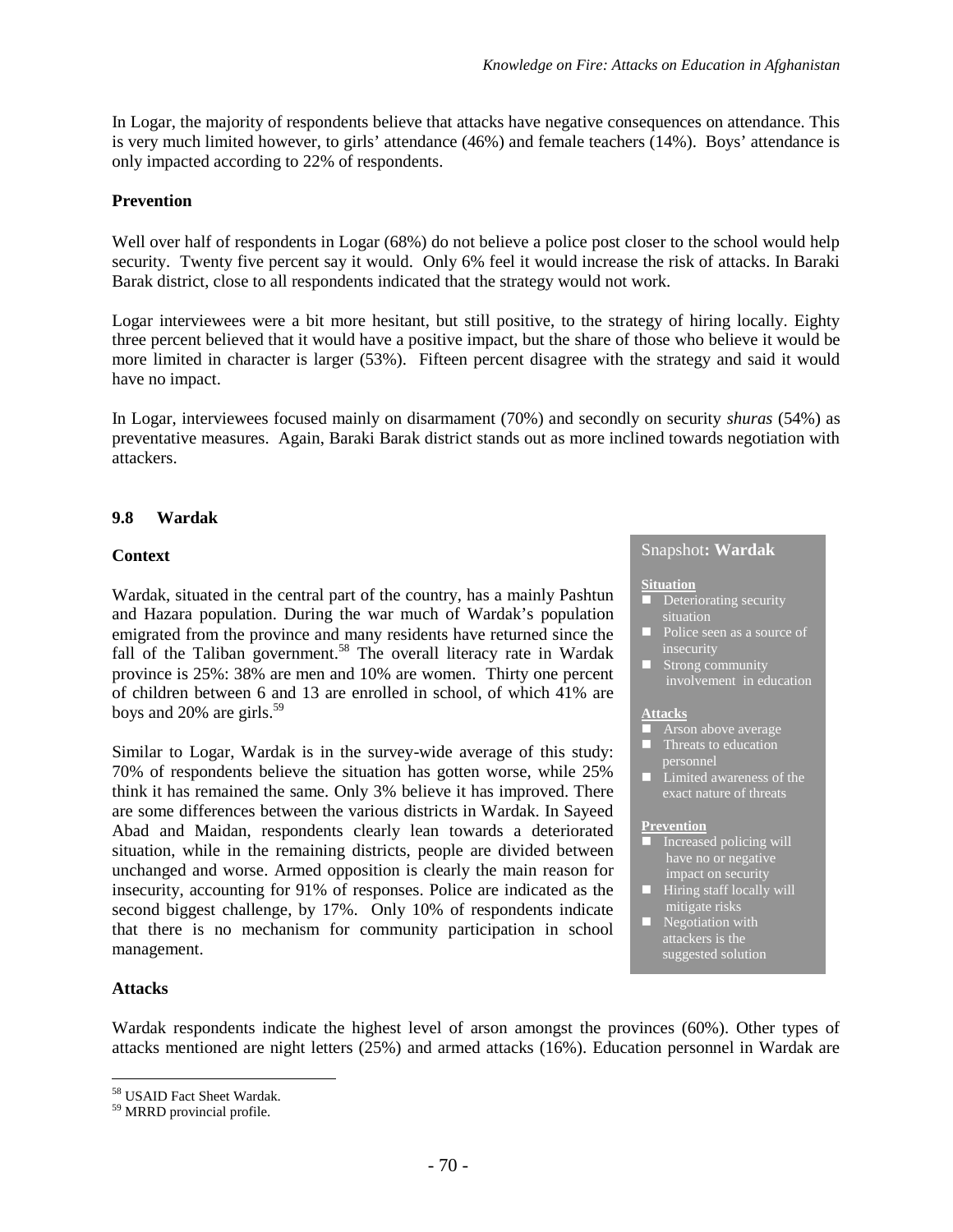also reportedly suffering, with 38% of interviewees in the education sector equally distributed across the various districts stating that they have been threatened. This is in line with the UNICEF database. Incident reports contained in the database are related to arson, explosions, attacks on personnel and students as well as threats.

Similar to Logar and Kunar, respondents in Wardak were largely unaware of the origin of threats: 60% responded that they did not know where the threat came from. However, of those who did feel they knew, 32% said that armed insurgents were the main threat and another 13% indicated criminal groups. Eleven percent said that they thought there had been contact with attackers after an attack, while 63% say that there had not. The primary reason cited for lack of contact is that there is no way to contact them (83%).

### **Consequences of attacks**

Wardak respondents largely stated that schools remain closed for short periods: 64% referred to 1-3 months and another 13% referred to 4-6 months. Three percent said they remained closed from between 7-12 months. Forty one percent of respondents suggest destruction of inventory is the most common result of attacks in Wardak. Another 27% indicate tents. However, buildings in Wardak also suffer from severe damage: destruction of the roof (11%) and complete destruction (7%).

Boys' and girls' attendance in Wardak are more similarly influenced by attacks than in other provinces, respectively 26% and 31%. Moreover, attacks are said to have negative impact on both male and female teachers (4% and 6%).

### **Prevention**

In Wardak, interviewees are pessimistic about the proximity of police forces to the school as a mitigating measure. Forty nine percent think it would not have a positive effect on school security, and another 29% believe it would have a negative effect. Only 6% believed this would be a viable measure to increase security.

Wardak respondents are also amongst the most skeptical when it comes to hiring locally to improve security. Twenty four percent believe that hiring locally would have no impact. But 68% says it could have a positive impact. In Jalriz district, respondents believe it would have a substantial impact.

Three quarters of respondents believe that negotiating a memorandum of understanding with attackers is a long term solution to stability and security (74%). Forty seven percent believe in disarmament and 30% in the establishment of security *shuras* as viable solutions.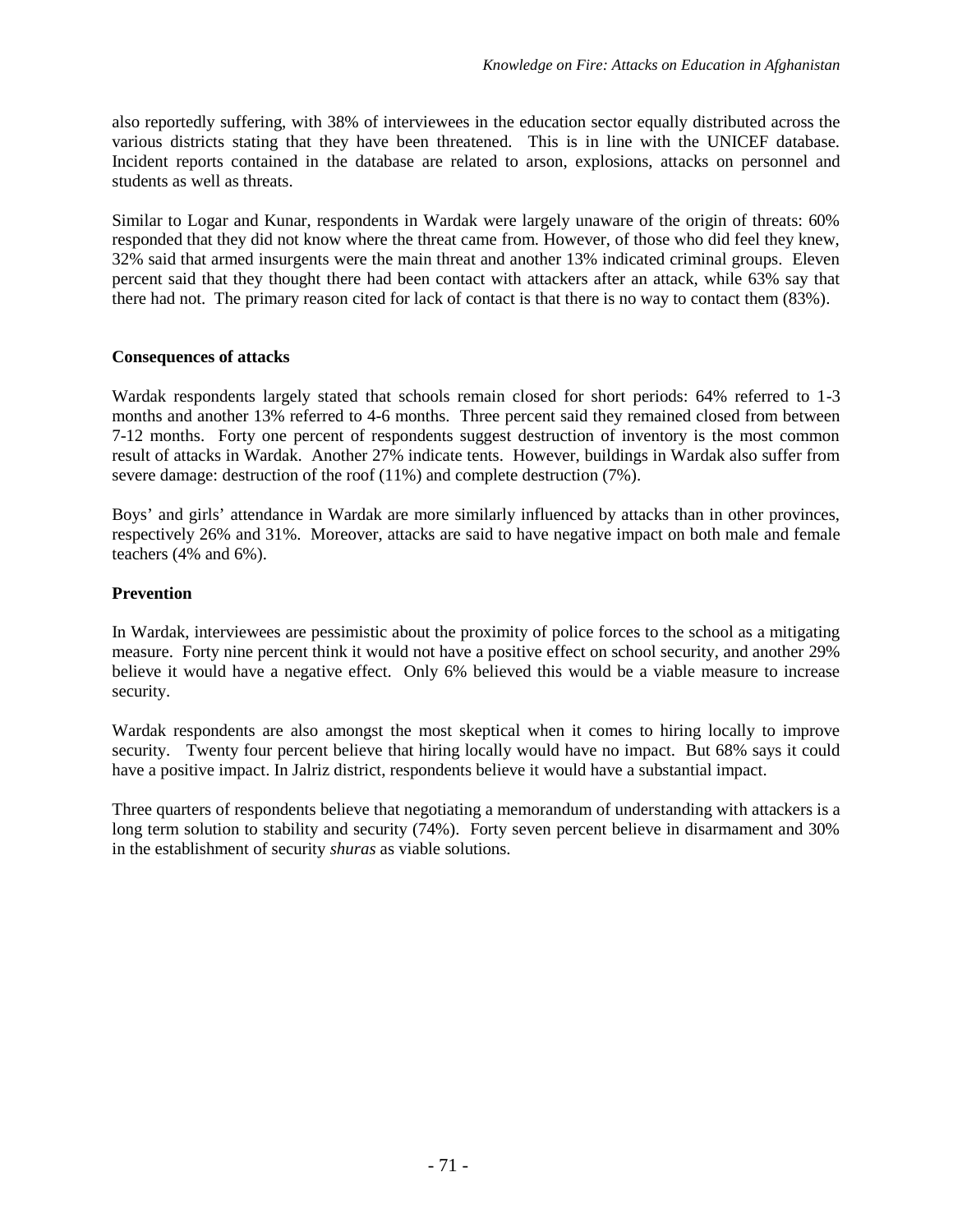# 10 **ANNEX B: TABLES**

The tables contained in this section present the data collected in the field assessment. In many cases, as outlined in the report, multiple answers were allowed.

| Number of individual interviews/focus groups conducted |                 |              |                 |        |                 |                 |                 |       |          |  |  |
|--------------------------------------------------------|-----------------|--------------|-----------------|--------|-----------------|-----------------|-----------------|-------|----------|--|--|
|                                                        | Total           | <b>Herat</b> | <b>Balkh</b>    | Ghazni | Kapisa          | <b>Khost</b>    | Kunar           | Logar | Wardak   |  |  |
| <b>Students</b>                                        | 198             | 25           | 29              | 26     | 20              | 23              | 25              | 25    | 25       |  |  |
| <b>Teachers</b>                                        | 202             | 25           | 28              | 23     | 23              | 25              | 26              | 29    | 23       |  |  |
| <b>Principals</b>                                      | <b>158</b>      | 20           | 20 <sub>l</sub> | 22     | 20 <sub>l</sub> | 19              | 19 <sup>l</sup> | 20    | 18       |  |  |
| <b>District officers</b>                               | 31              |              | 51              |        |                 |                 |                 |       | 6        |  |  |
| Provincial heads                                       | 15 <sub>h</sub> |              |                 |        |                 |                 |                 |       |          |  |  |
| <b>Shura members</b>                                   | 155             | 20           | 19 <sup>l</sup> | 20     | 19 <sub>l</sub> | 20 <sub>1</sub> | 19 <sup>l</sup> | 20    | 18       |  |  |
| <b>Parents</b>                                         | 230I            | 28           | 38 <sup>l</sup> | 29     | 23I             | 29              | 25              | 32    | 27       |  |  |
| <b>NGO representatives</b>                             | 11              |              | $\sim$          |        |                 |                 |                 |       |          |  |  |
| <b>Police officers</b>                                 | 19              |              |                 |        |                 |                 |                 |       | $6 \mid$ |  |  |
| (N)                                                    | 1020            | 128          | 143I            | 131    | 111             | 128             | 124             | 130   | 125      |  |  |

| <b>Existence of PTA/Education Shuras in schools</b>                                     |      |     |                 |     |                  |     |     |     |                   |  |  |
|-----------------------------------------------------------------------------------------|------|-----|-----------------|-----|------------------|-----|-----|-----|-------------------|--|--|
| Wardak<br>Total<br>Kapisa<br>Khost<br>Kunar<br><b>Balkh</b><br>Ghazni<br>Herat<br>Logar |      |     |                 |     |                  |     |     |     |                   |  |  |
| <b>PTA</b>                                                                              | 890  | 85  | 115             | 124 | 108 <sup>1</sup> | 122 | 117 | 127 | 92                |  |  |
| <b>Education Shura</b>                                                                  | 424  |     | 93              |     | 93               | 121 |     | 56  | 45                |  |  |
| <b>No</b>                                                                               | 63   | 37  | 13 <sub>1</sub> |     |                  |     |     |     | $12 \overline{ }$ |  |  |
| Don't know                                                                              | 13   |     |                 |     |                  |     |     |     | 12                |  |  |
| Other                                                                                   |      |     |                 |     |                  |     |     |     |                   |  |  |
| <b>NA</b>                                                                               | 41   |     |                 |     |                  |     |     |     |                   |  |  |
| (N)                                                                                     | 1020 | 128 | 143             | 131 | 111              | 128 | 124 | 130 | 125               |  |  |

| Gender composition of individual respondents |       |              |              |        |        |              |       |       |        |  |  |
|----------------------------------------------|-------|--------------|--------------|--------|--------|--------------|-------|-------|--------|--|--|
|                                              | Total | <b>Herat</b> | <b>Balkh</b> | Ghazni | Kapisa | <b>Khost</b> | Kunar | Logar | Wardak |  |  |
| Female                                       | 67    |              |              |        |        |              |       | 24    |        |  |  |
| <b>Male</b>                                  | 388   | 44           | 58           | 54     | 49     | 40           | 53    | -SZ.  | 58     |  |  |
| Total                                        | 455 l | 56           | 65           | 60     | 49     | 58           | 53    | 56    | 58     |  |  |

| Gender composition of groups |                                                                                                |     |      |     |     |     |      |     |                 |  |  |
|------------------------------|------------------------------------------------------------------------------------------------|-----|------|-----|-----|-----|------|-----|-----------------|--|--|
|                              | <b>Khost</b><br>Wardak<br><b>Balkh</b><br>Kapisa<br>Ghazni<br>Herat<br>Kunar<br>Total<br>Logar |     |      |     |     |     |      |     |                 |  |  |
|                              |                                                                                                |     |      |     |     |     |      |     |                 |  |  |
| <b>Boys</b>                  | 3607                                                                                           | 333 | 4561 | 384 | 511 | 603 | 4791 | 417 | 424             |  |  |
| Girls                        | 757                                                                                            | 231 | 157  | 75  | 23  |     | 55   | 141 | 74 <sub>1</sub> |  |  |
| Total                        | 4364                                                                                           | 564 | 613  | 459 | 534 | 604 | 534  | 558 | 498             |  |  |

| Periods of school closure after an attack |                  |              |              |        |        |       |       |       |        |  |  |  |
|-------------------------------------------|------------------|--------------|--------------|--------|--------|-------|-------|-------|--------|--|--|--|
|                                           | Total            | <b>Herat</b> | <b>Balkh</b> | Ghazni | Kapisa | Khost | Kunar | Logar | Wardak |  |  |  |
| 1-3 months                                | 340 <sub>I</sub> | 37           | 48           |        | 33     | 38    | 33    | 32    | 43     |  |  |  |
| 4-6 months                                | 57               |              |              | 36     |        |       |       |       |        |  |  |  |
| 7-12 months                               |                  |              |              |        |        |       |       |       |        |  |  |  |
| More than a year                          |                  |              |              |        |        |       |       |       |        |  |  |  |
| Don't know                                |                  |              |              |        |        |       |       |       |        |  |  |  |
| <b>Other</b>                              |                  |              |              |        |        |       |       |       |        |  |  |  |
| <b>INA</b>                                | 626              | 89           | 95           | 38     | 72     | 90    | 88    | 96    | 58     |  |  |  |
| (N)                                       | 1020             | 128          | 143          | 131    | 1111   | 128   | 124   | 130   | 125    |  |  |  |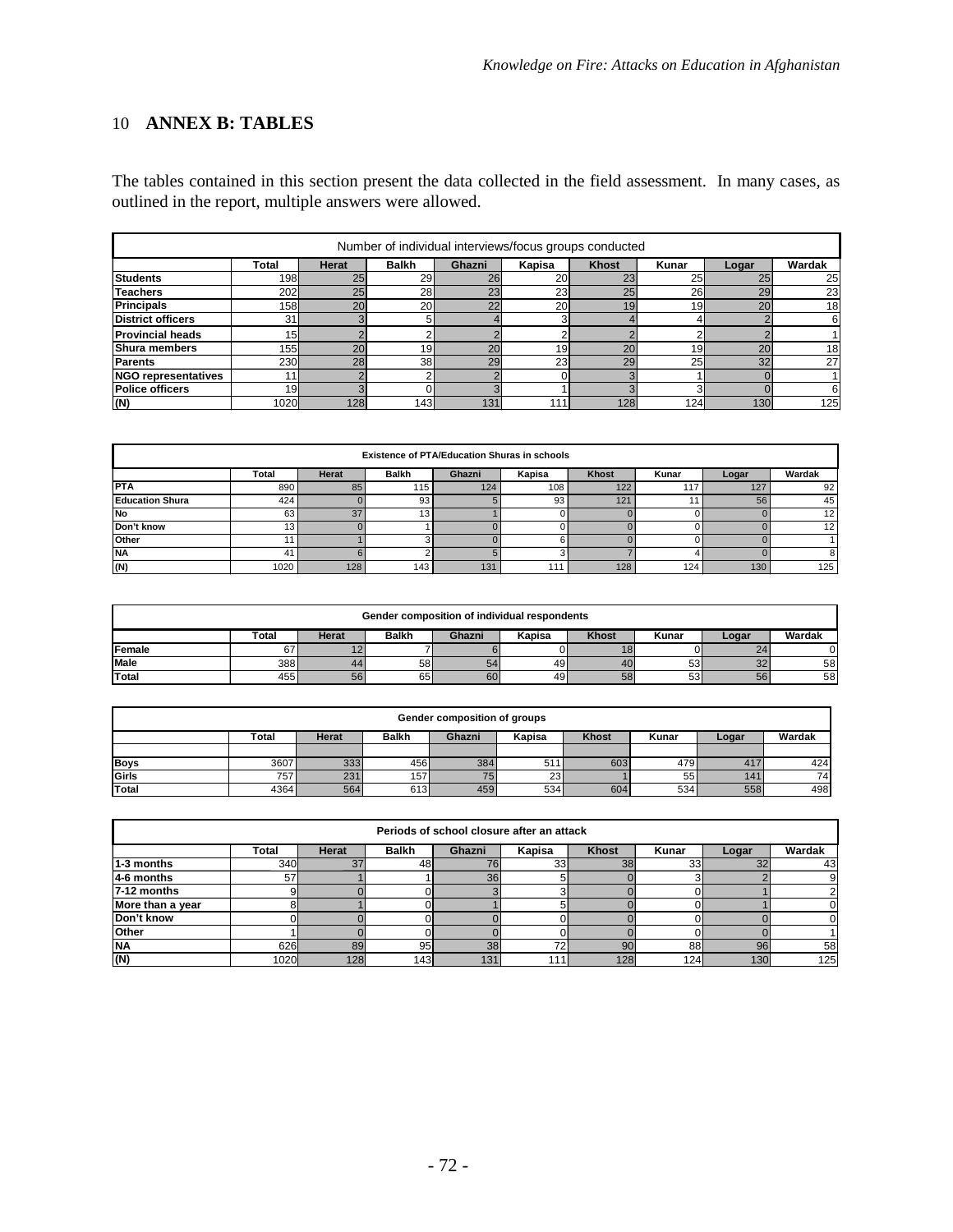| The main reason for girls not attending school |       |       |              |                |        |       |                 |                |        |  |  |  |
|------------------------------------------------|-------|-------|--------------|----------------|--------|-------|-----------------|----------------|--------|--|--|--|
|                                                | Total | Herat | <b>Balkh</b> | Ghazni         | Kapisa | Khost | Kunar           | Logar          | Wardak |  |  |  |
| No girls' school                               | 108   |       |              |                | 41     |       | 18              | 18             |        |  |  |  |
| No female teachers                             | 213   |       | 85           |                | 44     |       | 18              | 2 <sup>1</sup> | 38     |  |  |  |
| Long distance                                  | 183   |       | 98           | 25             | 17     |       | 10 <sub>1</sub> | 16             | 10     |  |  |  |
| Kidnapping                                     | 116   |       | 0            | 76             | 30     |       |                 |                |        |  |  |  |
| <b>Threats</b>                                 | 160   |       | 6            | 76             | 15     |       |                 | 31             | 29     |  |  |  |
| <b>Suicide bombing</b>                         |       |       | 0            |                |        |       |                 |                |        |  |  |  |
| <b>Mines</b>                                   | 0     |       |              |                |        |       |                 |                |        |  |  |  |
| <b>Cultrual Barriers</b>                       | 154   |       | 64           | 2 <sup>1</sup> | 38     |       | 11              |                |        |  |  |  |
| Other                                          | 3     |       | 0            |                | 3      |       |                 |                |        |  |  |  |
| <b>NA</b>                                      | 713   | 128   | 32           | 48             | 45     | 115   | 97              | 91             | 51     |  |  |  |
| (N)                                            | 1020  | 128   | 143          | 131            | 111    | 128   | 124             | 130            | 125    |  |  |  |

| Changes in the security situation over the past two years                               |                  |     |     |     |     |      |     |     |     |  |  |
|-----------------------------------------------------------------------------------------|------------------|-----|-----|-----|-----|------|-----|-----|-----|--|--|
| Total<br>Herat<br>Khost<br>Kunar<br>Wardak<br><b>Balkh</b><br>Ghazni<br>Kapisa<br>Logar |                  |     |     |     |     |      |     |     |     |  |  |
| Improved                                                                                | 32               |     |     |     |     |      |     |     |     |  |  |
| Invariable                                                                              | 266              | 44  | 88  |     | 49  |      | 141 | 32  | 31  |  |  |
| <b>Deteriorated</b>                                                                     | 714 <sub>h</sub> | 72  | 53  | 128 | 50  | 120. | 107 | 97  | 87  |  |  |
| Other                                                                                   |                  |     |     |     |     |      |     |     |     |  |  |
| <b>NA</b>                                                                               |                  |     |     |     |     |      |     |     |     |  |  |
| (N)                                                                                     | 1020             | 128 | 143 | 131 | 111 | 128  | 124 | 130 | 125 |  |  |

| Main source and causes of insecurity |       |                 |              |        |          |              |       |       |        |  |  |  |
|--------------------------------------|-------|-----------------|--------------|--------|----------|--------------|-------|-------|--------|--|--|--|
|                                      | Total | Herat           | <b>Balkh</b> | Ghazni | Kapisa   | <b>Khost</b> | Kunar | Logar | Wardak |  |  |  |
| Internal village confl.              | 182   | 30              | 11           | 39     | 81       |              | 12.   |       |        |  |  |  |
| <b>Armed opposition</b>              | 725   | 32              | 51           | 125    | 91       | 118          | 112   | 87    | 109    |  |  |  |
| <b>Local commanders</b>              | 76    | 16              |              |        | 45       |              | 6     |       |        |  |  |  |
| <b>Criminal groups</b>               | 390   | 34              | 26           |        | 55       | 123          | 73    | 69    |        |  |  |  |
| Police                               | 111   |                 |              | 79     | ╭        |              | 5     |       | 20     |  |  |  |
| Army                                 | 14    |                 |              |        |          |              |       |       | 11     |  |  |  |
| <b>Mines</b>                         | 119   |                 |              |        |          | 82           | 20    |       |        |  |  |  |
| Don't know                           | 50    | 19              | 25           |        |          |              | 3     |       |        |  |  |  |
| Other                                | 37    | 10 <sup>1</sup> |              |        | $\Omega$ | c            |       |       | 23     |  |  |  |
| <b>NA</b>                            | 149   | 41              | 48           |        | 44       | $\sim$       | 5     | 34    |        |  |  |  |
| (N)                                  | 1020  | 128             | 143          | 131    | 11'      | 128          | 124   | 130   | 125    |  |  |  |

| The level of damage to schools after attacks |              |       |                 |        |                 |                |       |       |        |  |  |  |
|----------------------------------------------|--------------|-------|-----------------|--------|-----------------|----------------|-------|-------|--------|--|--|--|
|                                              | <b>Total</b> | Herat | <b>Balkh</b>    | Ghazni | Kapisa          | <b>Khost</b>   | Kunar | Logar | Wardak |  |  |  |
| <b>Comletely destroyed</b>                   | 34           |       |                 |        |                 |                | 18    |       |        |  |  |  |
| <b>Half destroyed</b>                        | 19           |       |                 |        |                 |                |       |       |        |  |  |  |
| Destroyed the roof                           | 37           |       |                 |        |                 |                |       |       |        |  |  |  |
| <b>Limited damage</b>                        | <b>1201</b>  | 23    | 26              |        | 18              | 20             |       | 18    |        |  |  |  |
| <b>Destroyed inventory</b>                   | 126          |       | 9               |        | 20 <sub>l</sub> | 33             |       |       | 29     |  |  |  |
| <b>Tent</b>                                  | <b>1291</b>  | 14    | 13 <sub>1</sub> |        | 17              | 2 <sub>1</sub> | 31    |       | 19     |  |  |  |
| I don't know                                 |              |       |                 |        |                 |                |       |       |        |  |  |  |
| other                                        | 49           |       | 3               |        |                 | 20             |       |       |        |  |  |  |
| <b>NA</b>                                    | 690          | 98    | 89              | 113    | 81              | 80             | 64    | 111   | 54     |  |  |  |
| (N)                                          | 1020         | 128   | 143             | 131    | 111             | 128            | 124   | 130   | 125    |  |  |  |

| Decrease in school attendance following a threat/attack |                                                                                         |     |     |     |     |        |                  |     |     |  |  |  |
|---------------------------------------------------------|-----------------------------------------------------------------------------------------|-----|-----|-----|-----|--------|------------------|-----|-----|--|--|--|
|                                                         | Ghazni<br>Wardak<br><b>Balkh</b><br>Kapisa<br>Khost<br>Total<br>Kunar<br>Herat<br>Logar |     |     |     |     |        |                  |     |     |  |  |  |
| <b>Boys</b>                                             | 188 <sub>1</sub>                                                                        |     |     |     |     | 54     | 16 <sub>1</sub>  |     | 25  |  |  |  |
| Girls                                                   | 255                                                                                     | 27  | 44  | 24  | 26  | 43     | 26               | 35  | 30  |  |  |  |
| Male teacher                                            | 18 <sub>1</sub>                                                                         |     |     |     |     |        |                  |     |     |  |  |  |
| Female teacher                                          | 50                                                                                      |     |     |     |     |        | 13               |     |     |  |  |  |
| No changes                                              | 302                                                                                     | 41  | 63  |     | 55  | $\sim$ | 35               | 37  | 32  |  |  |  |
| <b>NA</b>                                               | 317                                                                                     | 59  | 36  | 24  | 30  | 35     | 52               | 54  | 27  |  |  |  |
| (N)                                                     | 1020                                                                                    | 128 | 143 | 131 | 111 | 128    | 124 <sub>1</sub> | 130 | 125 |  |  |  |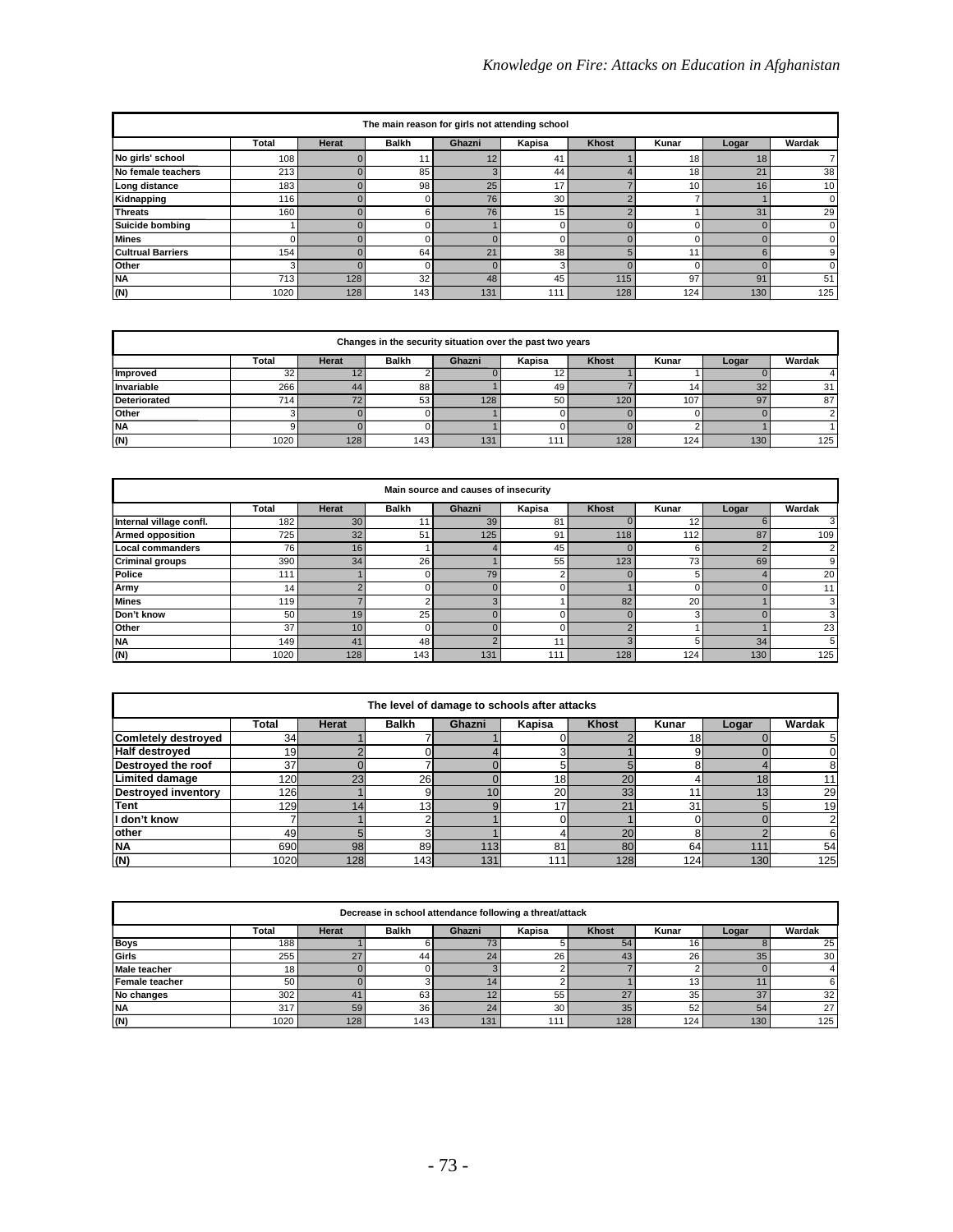| Would the vicinity of a police check point/office improve school security? |                                                             |           |              |                                       |                |             |              |                 |                |  |  |
|----------------------------------------------------------------------------|-------------------------------------------------------------|-----------|--------------|---------------------------------------|----------------|-------------|--------------|-----------------|----------------|--|--|
|                                                                            | Total                                                       | Herat     | <b>Balkh</b> | Ghazni                                | Kapisa         | Khost       | Kunar        | Logar           | Wardak         |  |  |
| Yes                                                                        | 410                                                         | 103       | 123          |                                       | 42             | 26          | 67           | 33              |                |  |  |
| <b>No</b>                                                                  | 402                                                         | 17        | 12           | 52                                    | 48             | 97          | 27           | 88              | 61             |  |  |
| Would make it worse<br>36<br>27<br>162<br>69<br>19                         |                                                             |           |              |                                       |                |             |              |                 |                |  |  |
| Don't know                                                                 | 37 <sup>2</sup>                                             | 10        | 6            |                                       |                |             |              |                 | 19             |  |  |
| Other                                                                      |                                                             |           |              |                                       |                |             |              |                 |                |  |  |
| <b>NA</b>                                                                  |                                                             |           |              |                                       |                |             |              |                 |                |  |  |
| (N)                                                                        | 1020                                                        | 128       | 143          | 131                                   | 111            | 128         | 124          | 130             | 125            |  |  |
|                                                                            |                                                             |           |              |                                       |                |             |              |                 |                |  |  |
|                                                                            | Would hiring school staff locally minimize risk of attacks? |           |              |                                       |                |             |              |                 |                |  |  |
|                                                                            | $T \sim 100$                                                | $11 - 22$ | $B = 11.1$   | $\mathbf{A}$ is a set of $\mathbf{A}$ | $10 - 10 = 10$ | $141. - 14$ | $\mathbf{1}$ | $1 - 1 - 1 = 1$ | $141 - 11 - 1$ |  |  |

|                    | Total | Herat            | <b>Balkh</b> | Ghazni | Kapisa | <b>Khost</b> | Kunar            | Logar | Wardak          |
|--------------------|-------|------------------|--------------|--------|--------|--------------|------------------|-------|-----------------|
| Yes, significantly | 519   | 59               | 46           |        | 94     | 122          | 106.             | 29    | 54              |
| Somewhat           | 172   | 39               | 25           | 36     |        |              |                  | эı    | 16 <sub>1</sub> |
| No. not much       | 9٬    |                  |              | 34     |        |              |                  |       | 25              |
| I don't know       | 16    |                  |              |        |        |              |                  |       |                 |
| <b>NA</b>          |       |                  |              |        |        |              |                  |       |                 |
| (N)                | 1020  | 128 <sub>1</sub> | 143          | 131    |        | 128          | 124 <sub>1</sub> | 130   | 125             |

| What preventive measures could improve school security? |                 |              |              |                  |                 |              |       |       |        |
|---------------------------------------------------------|-----------------|--------------|--------------|------------------|-----------------|--------------|-------|-------|--------|
|                                                         | <b>Total</b>    | <b>Herat</b> | <b>Balkh</b> | Ghazni           | Kapisa          | <b>Khost</b> | Kunar | Logar | Wardak |
| <b>Disarmament</b>                                      | 546I            |              | 92           |                  | 91 <sub>1</sub> |              | 96    | 89    | 54     |
| <b>Security shura</b>                                   | 699l            | 86           | 74           | 120 <sub>1</sub> | 86              | 123.         | 107   | 69    | 34     |
| Increased policing                                      | 352             | 82           | 110I         | 31               | 32              |              |       |       |        |
| Increased IMF involv                                    |                 |              |              |                  |                 |              |       |       |        |
| <b>Negotiate with AOG</b>                               | 423             |              |              | 120              | 24              | 114.         | 42    | c.    | 86     |
| <b>Other</b>                                            | 14 <sub>1</sub> |              |              |                  |                 |              |       |       |        |
| <b>NA</b>                                               | 48              |              |              |                  |                 |              |       |       |        |
| (N)                                                     | 1020            | 128          | 143          | 131              | 11              | 128          | 124   | 130   | 125    |

|               | Who is responsible for school security? |       |                  |                 |        |                  |                 |                |        |
|---------------|-----------------------------------------|-------|------------------|-----------------|--------|------------------|-----------------|----------------|--------|
|               | <b>Total</b>                            | Herat | <b>Balkh</b>     | Ghazni          | Kapisa | <b>Khost</b>     | Kunar           | Logar          | Wardak |
| Community     | 849                                     | 97    | 133 <sub>1</sub> | 124             | 95     | 119              | 91              | 9 <sup>′</sup> | 99     |
| School gaurds | 708                                     | 77    | 112              | 19 <sub>l</sub> | 90     | 126              | <b>112</b>      | 123            | 49     |
| School admin  | 728                                     | 77    | 120I             | 91              | 85     | 124              | 83              | 101            | 47     |
| <b>Police</b> | 316                                     | 72    | 114l             | 26              | 27     |                  | 51              |                |        |
| Army          | 24                                      |       | 6                |                 |        |                  |                 |                | ◠      |
| Government    | 451                                     |       | 76               | 80              | 73     | 112 <sub>1</sub> | 32 <sub>l</sub> | 20             | 50     |
| <b>IMF</b>    | 10 <sup>1</sup>                         |       | 10               |                 |        |                  |                 |                |        |
| Local shura   | 51                                      | 27    |                  |                 |        |                  | 13              |                |        |
| Don't know    |                                         |       |                  |                 |        |                  |                 |                |        |
| Other         | 11                                      | g     | 0                |                 | 0      |                  |                 |                |        |
| <b>NA</b>     | 30                                      |       | 4                |                 | 3      |                  |                 |                | 17     |
| (N)           | 1020                                    | 128   | 143              | 131             | 111    | 128              | 124             | 130            | 125    |

|                 | Are threats to education internal or external to communities? |              |                 |        |        |              |       |       |        |
|-----------------|---------------------------------------------------------------|--------------|-----------------|--------|--------|--------------|-------|-------|--------|
|                 | <b>Total</b>                                                  | <b>Herat</b> | <b>Balkh</b>    | Ghazni | Kapisa | <b>Khost</b> | Kunar | Logar | Wardak |
| Internal        | 281                                                           | 30           | 22              | 124    | 13     |              | 16    | 50    | 24     |
| <b>External</b> | 681                                                           | 24           | 50              | 129    | 98     | 122          | 102   |       | 86     |
| Don't know      | 184                                                           | 43           | 67              |        |        |              |       | 33    | 24     |
| <b>NA</b>       | 115 <sub>1</sub>                                              | 33           | 14 <sub>1</sub> |        |        |              | 12    | 25    | 14     |
| (N)             | 1020                                                          | 128          | 143             | 131    | 111.   | 128          | 124.  | 130   | 125    |

|                                                    | What do external threats to schools consist of? |     |                 |                  |       |       |        |     |     |
|----------------------------------------------------|-------------------------------------------------|-----|-----------------|------------------|-------|-------|--------|-----|-----|
| <b>Balkh</b><br>Ghazni<br>Kapisa<br>Total<br>Herat |                                                 |     |                 | Khost            | Kunar | Logar | Wardak |     |     |
| Taliban                                            | 357                                             |     | 28 <sub>1</sub> | 128 <sub>1</sub> | 69    |       | 81     |     | 28  |
| <b>Criminal Groups</b>                             | 331                                             | 18  | 28              |                  | 82    | 122   | 60     |     |     |
| Don't know                                         | 304                                             | 37  | 84              |                  | 14    |       | 22     | 90  | 52  |
| Other                                              |                                                 |     |                 |                  |       |       |        |     |     |
| <b>NA</b>                                          | 169                                             | 67  |                 |                  |       |       |        | 28  | 38  |
| (N)                                                | 1020                                            | 128 | 143             | 131              | 111   | 128   | 124.   | 130 | 125 |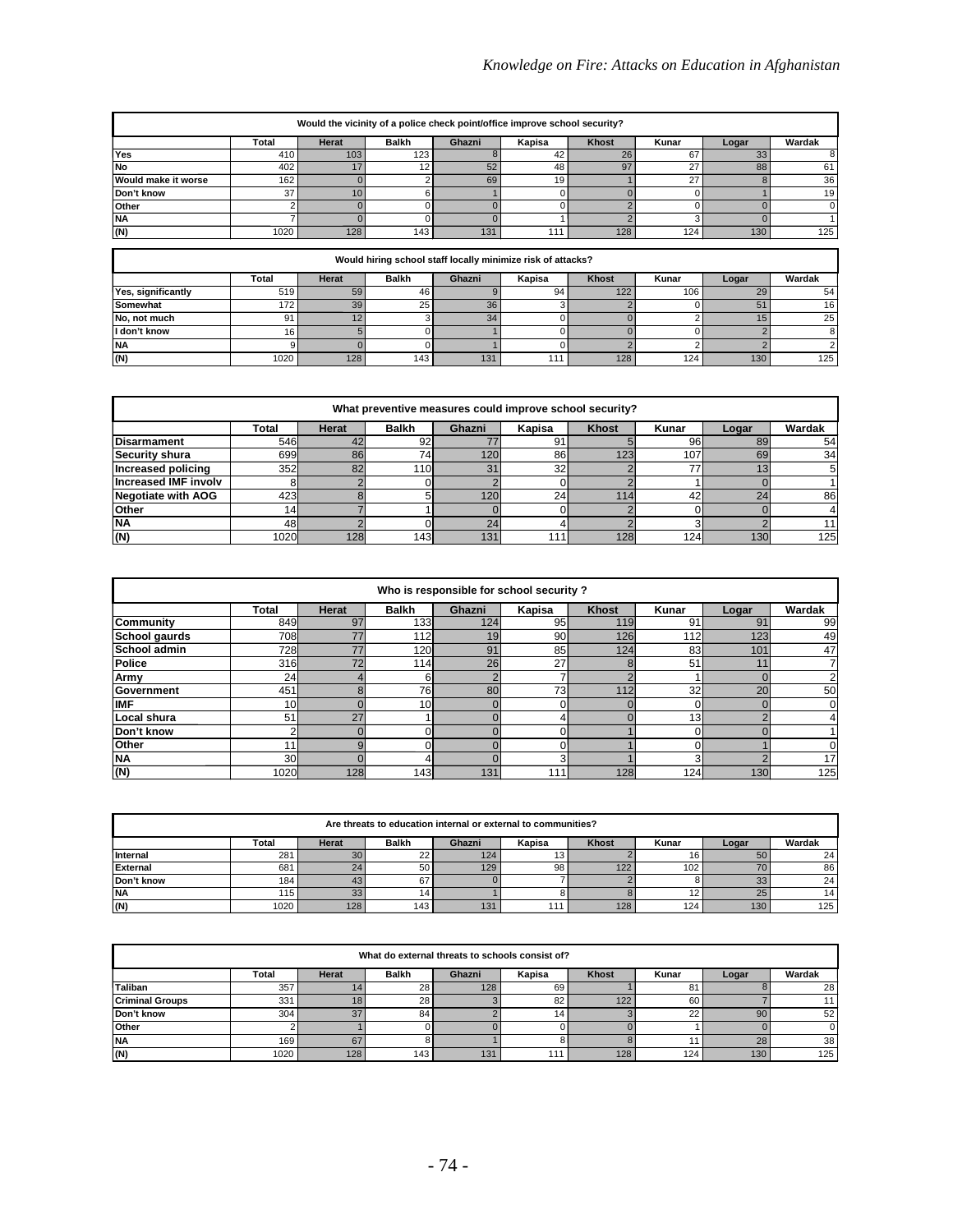|                                          | Has the community talked with the people who threatened or attacked the school? |                               |                         |                                          |                                                                                |                                |                   |                                  |                      |
|------------------------------------------|---------------------------------------------------------------------------------|-------------------------------|-------------------------|------------------------------------------|--------------------------------------------------------------------------------|--------------------------------|-------------------|----------------------------------|----------------------|
|                                          | <b>Total</b>                                                                    | <b>HERAT</b>                  | <b>BALKH</b>            | Ghazni                                   | Kapisa                                                                         | <b>Khost</b>                   | Kunar             | Logar                            | Wardak               |
| Yes                                      | 140                                                                             | 7                             | 5                       | 98                                       | 2                                                                              | $\mathbf 0$                    | 15                | $\overline{0}$                   | 13                   |
| No                                       | 692                                                                             | 73                            | 126                     | 28                                       | 81                                                                             | 118                            | 92                | 101                              | 73                   |
| Don't know                               | 76                                                                              | $\overline{4}$                | 6                       | $\overline{2}$                           | 22                                                                             | $\overline{2}$                 | 5                 | 5                                | 30                   |
| ΝA                                       | 112                                                                             | 44                            | 6                       | 3                                        | 6                                                                              | 8                              | 12                | 24                               | 9                    |
| (N)                                      | 1020                                                                            | 128                           | 143                     | 131                                      | 111                                                                            | 128                            | 124               | 130                              | 125                  |
|                                          |                                                                                 |                               |                         |                                          |                                                                                |                                |                   |                                  |                      |
|                                          |                                                                                 |                               |                         |                                          | Why has the community not contacted the attackers?                             |                                |                   |                                  |                      |
|                                          | Total<br>179                                                                    | Herat<br>14                   | Balkh<br>4              | Ghazni<br>$\overline{4}$                 | Kapisa<br>29                                                                   | Khost<br>110                   | Kunar<br>2        | Logar<br>10                      | Wardak<br>6          |
| Everyone is scared<br>They will not meet | 102                                                                             | 17                            | 50                      | $\overline{7}$                           | 18                                                                             | $\mathbf{0}$                   | 3                 | $\overline{c}$                   | 5                    |
| No way to contact                        | 372                                                                             | 36                            | 80                      | 3                                        | 57                                                                             | 5                              | 80                | 58                               | 53                   |
| Other                                    | 33                                                                              | 12                            | 4                       | 11                                       | $\pmb{0}$                                                                      | $\mathbf 0$                    | $\mathbf 0$       | $\,$ 6                           | $\mathbf 0$          |
| <b>NA</b>                                | 337                                                                             | 52                            | 5                       | 106                                      | $\overline{7}$                                                                 | 13                             | 39                | 54                               | 61                   |
| $\overline{\mathsf{z}}$                  | 1020                                                                            | 128                           | 143                     | 131                                      | 111                                                                            | 128                            | 124               | 130                              | 125                  |
|                                          |                                                                                 |                               |                         |                                          |                                                                                |                                |                   |                                  |                      |
|                                          |                                                                                 |                               |                         |                                          | The most damaging incident that has occurred to the school                     |                                |                   |                                  |                      |
| Killing                                  | Total<br>63                                                                     | Herat<br>7                    | Balkh<br>1              | Ghazni<br>9                              | Kapisa<br>9                                                                    | Khost<br>4                     | Kunar<br>17       | Logar<br>8                       | Wardak<br>8          |
| Terror                                   | 17                                                                              | $\mathbf{1}$                  | $\mathbf{1}$            | $\mathbf 0$                              | $\mathbf 2$                                                                    | $\overline{2}$                 | 6                 | $\overline{c}$                   | 3                    |
| Kidnapping                               | 27                                                                              | 3                             | $\mathbf 0$             | $\overline{\mathbf{4}}$                  | 3                                                                              | 3                              | 11                | $\mathbf 0$                      | 3                    |
| Armed attack                             | 143                                                                             | $\sqrt{5}$                    | 33                      | $\ensuremath{\mathsf{3}}$                | 23                                                                             | 38                             | 16                | 10                               | 15                   |
| Explosion                                | 143                                                                             | 56                            | 24                      | 11                                       | 3                                                                              | 19                             | 13                | $\overline{7}$                   | 10                   |
| <b>Burning</b>                           | 253                                                                             | 11                            | 32                      | 18                                       | 24                                                                             | 45                             | 52                | 16                               | 55                   |
| Warning                                  | 165                                                                             | $\bf8$                        | 10                      | 75                                       | 6                                                                              | 42                             | 6                 | 11                               | 7                    |
| <b>Night Letter</b><br>Other             | 226<br>18                                                                       | $\bf8$<br>$\overline{7}$      | 14<br>1                 | 59<br>$\mathbf 0$                        | 16<br>0                                                                        | 58<br>$\overline{c}$           | 29<br>$\mathbf 0$ | 19<br>1                          | 23<br>$\overline{7}$ |
| NA                                       | 365                                                                             | 46                            | 40                      | 21                                       | 72                                                                             | 19                             | 37                | 97                               | 33                   |
| (N)                                      | 1020                                                                            | 128                           | 143                     | 131                                      | 111                                                                            | 128                            | 124               | 130                              | 125                  |
|                                          |                                                                                 |                               |                         |                                          |                                                                                |                                |                   |                                  |                      |
|                                          |                                                                                 |                               |                         | Time of day of attacks                   |                                                                                |                                |                   |                                  |                      |
|                                          | Total                                                                           | Herat                         | <b>Balkh</b>            | Ghazni                                   | Kapisa                                                                         | <b>Khost</b>                   | Kunar             | Logar                            | Wardak               |
| Night                                    | 456                                                                             | 40                            | 73                      | 79                                       | 28                                                                             | 101                            | 57                | 28                               | 50                   |
| Day                                      | 124                                                                             | 37                            | 24                      | 27                                       | 6                                                                              | $\overline{2}$                 | 19                |                                  | 8                    |
| <b>NA</b>                                | 441<br>1020                                                                     | 51<br>128                     | 45<br>143               | 24<br>131                                | 77<br>111                                                                      | 25<br>128                      | 48<br>124         | 101<br>130                       | 70<br>125            |
| (N)                                      |                                                                                 |                               |                         |                                          |                                                                                |                                |                   |                                  |                      |
|                                          |                                                                                 |                               |                         |                                          | Did you or anyone else in the community receive a warning prior to the attack? |                                |                   |                                  |                      |
|                                          | Total                                                                           | Herat                         | Balkh                   | Ghazni                                   | Kapisa                                                                         | Khost                          | Kunar             | Logar                            | Wardak               |
| Yes                                      | 43                                                                              | $\mathbf 0$                   | 9                       | 12                                       | 4                                                                              | $\overline{2}$                 | 3                 | 0                                | 13                   |
| No                                       | 688                                                                             | 79                            | 95                      | 105                                      | 64                                                                             | 109                            | 86                | 76                               | 74                   |
| Don't know                               | 55                                                                              | 3                             | 7                       | $\mathbf{0}$                             | 23                                                                             |                                |                   |                                  | 13                   |
| <b>NA</b><br>(N)                         | 234<br>1020                                                                     | 46<br>128                     | 32<br>143               | 14<br>131                                | 20<br>111                                                                      | 16<br>128                      | 34<br>124         | 47<br>130                        | 25<br>125            |
|                                          |                                                                                 |                               |                         |                                          |                                                                                |                                |                   |                                  |                      |
|                                          |                                                                                 |                               |                         |                                          | If yes, who was the warning given to?                                          |                                |                   |                                  |                      |
|                                          | Total                                                                           | Herat                         | <b>Balkh</b>            | Ghazni                                   | Kapisa                                                                         | Khost                          | Kunar             | Logar                            | Wardak               |
| Community                                | 24                                                                              | $\mathbf 0$                   | $\overline{2}$          | $\overline{0}$                           | $\overline{0}$                                                                 | 1                              | 17                | $\overline{0}$                   | 4                    |
| <b>District gov</b>                      | 17                                                                              | $\pmb{0}$                     | $\mathbf{1}$            | 1                                        | $\mathbf{1}$                                                                   | $\overline{0}$                 | 14                | $\overline{0}$                   | $\overline{0}$       |
| <b>Village elders</b>                    | $\overline{24}$                                                                 | $\mathbf 0$                   | 0                       | $\overline{0}$                           | $\mathbf 0$                                                                    | $\overline{c}$                 | 14                | $\overline{0}$                   | $\bf{8}$             |
| Shura                                    | $\overline{0}$                                                                  | $\mathbf 0$                   | 0                       | $\overline{0}$                           | $\mathsf{O}\xspace$                                                            | $\overline{0}$<br>$\mathbf{1}$ | $\pmb{0}$         | $\overline{0}$                   | $\overline{0}$       |
| School<br><b>Teachers</b>                | 33<br>19                                                                        | $\mathbf 0$<br>$\overline{0}$ | 6<br>$\overline{5}$     | 11<br>$\overline{4}$                     | $\mathbf{1}$<br>$\mathbf 0$                                                    | $\mathbf 0$                    | 0<br>0            | $\overline{0}$<br>$\overline{0}$ | 14<br>10             |
| <b>Students</b>                          | 7                                                                               | $\mathbf 0$                   | $\overline{\mathbf{c}}$ | 3                                        | $\mathbf 0$                                                                    | $\overline{0}$                 | $\mathbf 0$       | $\overline{0}$                   | $\overline{2}$       |
| Other                                    | 1                                                                               | $\mathbf 0$                   | 0                       | $\overline{0}$                           | $\mathbf{1}$                                                                   | $\mathbf 0$                    | 0                 | $\overline{0}$                   | $\overline{0}$       |
| <b>NA</b>                                | 419                                                                             | 128                           | 135                     | 14                                       | 20                                                                             | 16                             | 34                | 47                               | 25                   |
| $\overline{\mathsf{N}}$                  | 1020                                                                            | 128                           | 143                     | 131                                      | 111                                                                            | 128                            | 124               | 130                              | 125                  |
|                                          |                                                                                 |                               |                         |                                          |                                                                                |                                |                   |                                  |                      |
|                                          |                                                                                 |                               |                         | Have attacks been prevented in the past? |                                                                                |                                |                   |                                  |                      |
|                                          | Total                                                                           | Herat                         | Balkh                   | Ghazni                                   | Kapisa                                                                         | Khost                          | Kunar             | Logar                            | Wardak               |
| Yes<br>No                                | 40<br>811                                                                       | 1<br>81                       | 17<br>123               | $\mathbf 0$<br>128                       | 3<br>62                                                                        | 13<br>98                       | 5<br>103          | $\mathbf 0$                      |                      |
| Don't know                               | 74                                                                              | $\overline{3}$                | 2                       | $\mathbf{1}$                             | $\overline{37}$                                                                | $\overline{2}$                 | 3                 | 121<br>6                         | 95<br>20             |
| <b>NA</b>                                | 228                                                                             | 43                            | 135                     | $\mathbf 2$                              | 9                                                                              | 15                             | 13                | $\overline{c}$                   | 9                    |
| (N)                                      | 1020                                                                            | 128                           | 143                     | 131                                      | 111                                                                            | 128                            | 124               | 130                              | 125                  |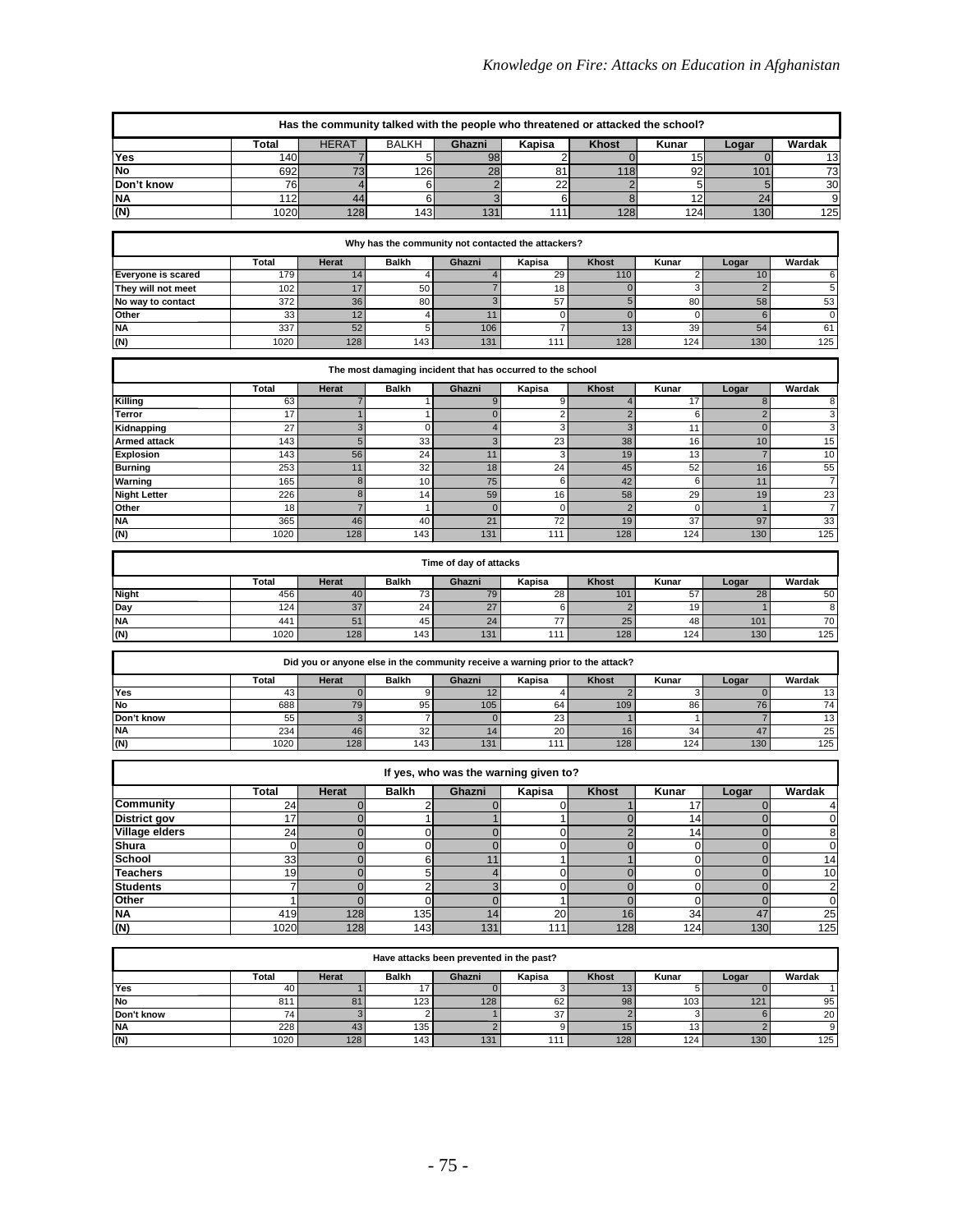| Have you ever been threatended? |                   |       |                 |        |        |       |                  |       |                  |
|---------------------------------|-------------------|-------|-----------------|--------|--------|-------|------------------|-------|------------------|
|                                 | Total             | Herat | <b>Balkh</b>    | Ghazni | Kapisa | Khost | Kunar            | Logar | Wardak           |
| Yes                             | 72 <sub>1</sub>   |       |                 |        |        | 29    |                  |       | 8                |
| No                              | 276               | 44    | 49              | 43     | 38     | 24    | 19 <sub>1</sub>  | 49    | 13               |
| <b>NA</b>                       | 675               | 79    | 92 <sub>1</sub> | 80     | 65     | 78    | 100 <sub>1</sub> |       | 104              |
| (N)                             | 1020              | 128   | 143             | 131    | 111    | 128   | 124              | 130   | 125 <sub>1</sub> |
|                                 |                   |       |                 |        |        |       |                  |       |                  |
|                                 | Girls' attendance |       |                 |        |        |       |                  |       |                  |

|                   | Total | <b>Herat</b> | <b>Balkh</b>     | Ghazni | Kapisa  | <b>Khost</b> | Kunar            | Logar | Wardak |
|-------------------|-------|--------------|------------------|--------|---------|--------------|------------------|-------|--------|
| <b>Yes</b>        | 551   | 127          | 34               | 43     |         | 128          | $\sim$<br>34     |       |        |
| No                | 167   |              |                  | 72     | b/      |              |                  | . .   |        |
| Many go to school | 155   |              | 44               |        |         |              |                  |       | 10     |
| Few go to school  | 144   |              | 61               |        |         |              |                  | 38    | 36     |
| I don't know      |       |              |                  |        |         |              |                  |       |        |
| <b>NA</b>         | ∸     |              |                  |        |         |              |                  |       |        |
| (N)               | 1020  | 128          | 143 <sub>1</sub> | 131    | $-44.4$ | 128          | 124 <sub>1</sub> | 130   | 125    |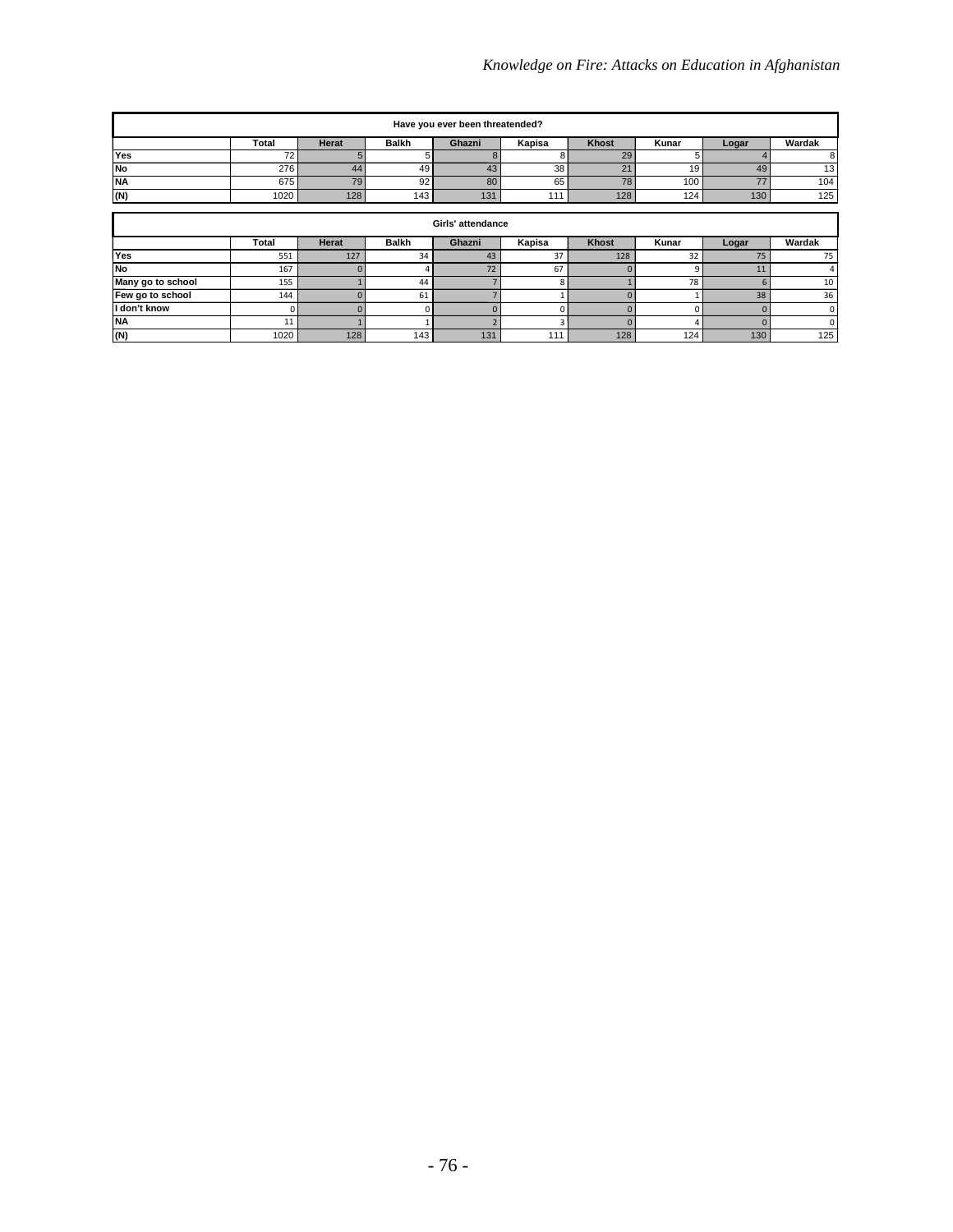# **11 ANNEX C: RESEARCH TOOLS**

# **11.1 Questionnaire**

The questionnaires for the various groups had minor variances. This questionnaire contains the complete overview of questions asked.

|    | Questionnaire number:          |         |  |  |  |  |
|----|--------------------------------|---------|--|--|--|--|
|    | <b>Interview Details:</b>      |         |  |  |  |  |
| 2. | Name of Interviewer            |         |  |  |  |  |
| 3. | Phone number for interviewer   | Phone:  |  |  |  |  |
| 4  | Date of Interview:             | Day:    |  |  |  |  |
|    |                                | Month:  |  |  |  |  |
|    |                                | Year:   |  |  |  |  |
|    | <b>Start Time of Interview</b> | Hour:   |  |  |  |  |
|    |                                | Minute: |  |  |  |  |

|     | <b>Demographic Information</b>                 |                                                       |
|-----|------------------------------------------------|-------------------------------------------------------|
| 5.  | Province                                       |                                                       |
| 6.  | District                                       |                                                       |
| 7.  | Village                                        |                                                       |
| 8.  | Name of local school                           |                                                       |
| 9.  | Gender of interviewee/ gender make up of focus | Provide the number for each gender.                   |
|     | group?                                         | Males<br>a.                                           |
|     |                                                | b. _____ Females                                      |
|     | 10. Ethnicity/ethnic make up of focus group    | Please provide the number for each ethnicity. Please  |
|     |                                                | observe peoples' sensitivity to this question and try |
|     |                                                | to get the answer considering the working             |
|     |                                                | environment.                                          |
|     |                                                | a. _________ Tajik                                    |
|     |                                                |                                                       |
|     |                                                |                                                       |
|     |                                                | d. __________ Balooch                                 |
|     |                                                | e. __________ Turkmen                                 |
|     |                                                |                                                       |
|     |                                                |                                                       |
| 11. | What other shuras are operational in your      | Please do not give a hint. Multiple answers are       |
|     | village?                                       | acceptable.                                           |
|     | Five options                                   | <b>NSP</b><br>a.                                      |
|     |                                                | PTA, VEC, SMC<br>$\mathbf{b}$ .                       |
|     |                                                | c. Local Shura                                        |
|     |                                                | d. Clinic Shura                                       |
|     |                                                | e. Elders shura                                       |
|     |                                                | f.<br>Cooperatives                                    |
|     |                                                | g. Cultural and social associations                   |
|     |                                                | h. Don't know<br>$\mathbf{i}$ .                       |
|     |                                                | Defensive shura from schools                          |
|     |                                                | i.<br>Other: Specify                                  |
|     | <b>General Questions on school:</b>            |                                                       |
| 12. | Does your school have a PTA/Education          | <b>PTA</b><br>a.                                      |
|     | Shura?                                         | <b>Education Shura</b><br>b.                          |
|     |                                                | N <sub>0</sub><br>$\mathbf{c}$ .                      |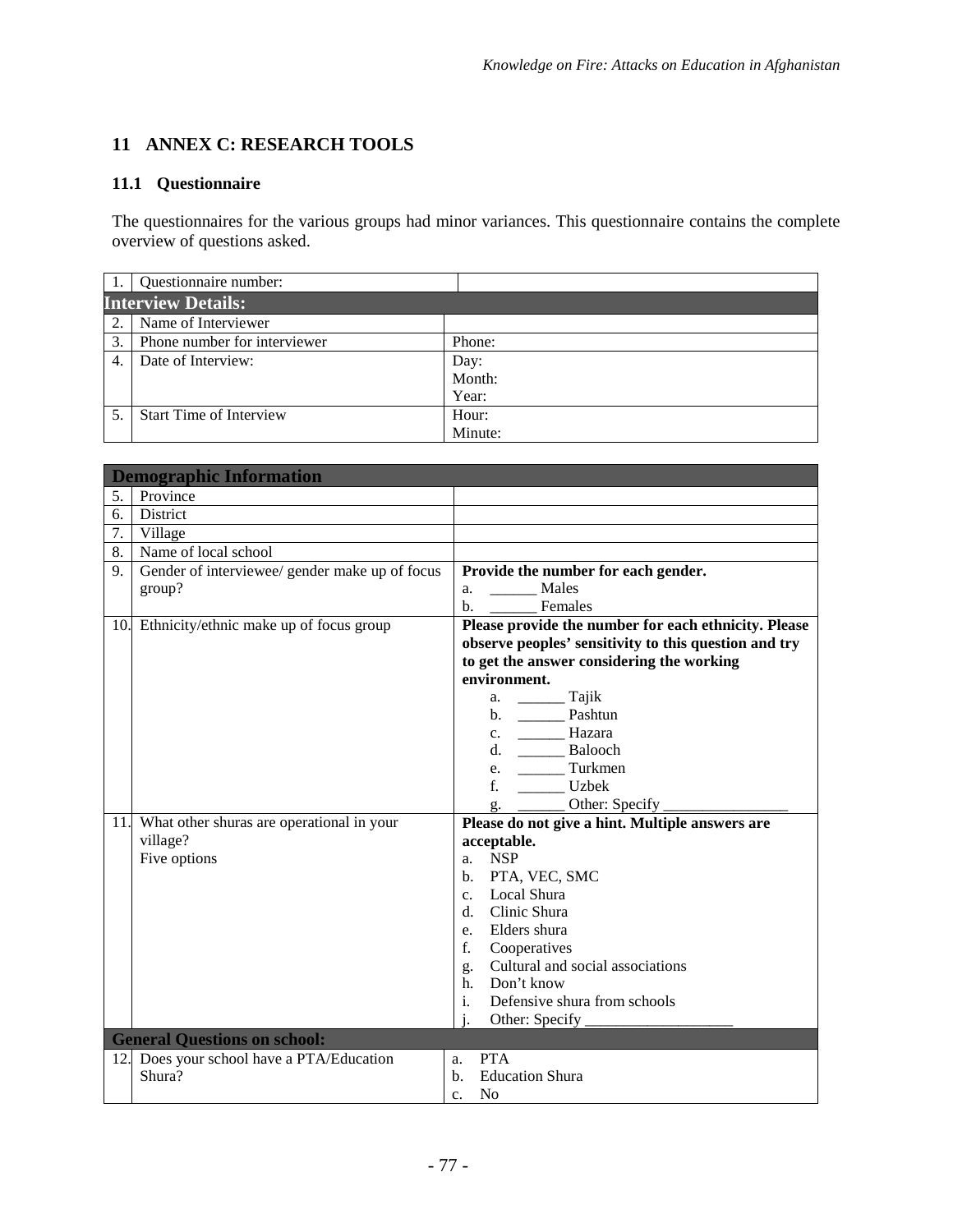|     | Three options                                     | I don't know<br>d.                                 |
|-----|---------------------------------------------------|----------------------------------------------------|
|     |                                                   | Other, specify:<br>e.                              |
| 13. | What types of educational facilities are          | Please circle all that apply, multiple answers     |
|     | available in your village?                        | acceptable:                                        |
|     |                                                   | Mosque<br>a.                                       |
|     | Four options                                      | Madresa<br>b.                                      |
|     |                                                   | <b>Vocational School</b><br>$c_{\cdot}$            |
|     |                                                   | Home school<br>d.                                  |
|     |                                                   | Government school<br>e.                            |
|     |                                                   | f.<br>NGO supported school                         |
|     |                                                   | Private school<br>g.                               |
|     |                                                   | I don't know<br>h.                                 |
|     |                                                   | Other: Specify<br>i.                               |
|     | 14. Has any school been closed due to insecurity? | Please provide the following options.              |
|     | If yes, how long?                                 | N <sub>0</sub><br>a.                               |
|     |                                                   | Closed: 1-3 months<br>b.                           |
|     | One option                                        | Closed: 4-6 months<br>$\mathbf{c}$ .               |
|     |                                                   | Closed: 7-12 months<br>d.                          |
|     |                                                   | Closed more than a year<br>e.                      |
|     |                                                   | $f_{\cdot}$<br>I don't know                        |
|     |                                                   |                                                    |
|     | 15. How would you evaluate the quality of         | Other (specify)<br>g.                              |
|     | teaching at your school?                          | Please provide the following options.<br>Excellent |
|     |                                                   | a.<br>Good<br>b.                                   |
|     |                                                   |                                                    |
|     |                                                   | Not really good<br>c.                              |
|     | One option                                        | d.<br><b>Bad</b>                                   |
|     |                                                   | I don't know<br>e.                                 |
| 16. | Are there enough teachers at your school?         | Please don't prompt                                |
|     | Please specify the number of male and female?     | Enough<br>a.<br>Lack of male teachers              |
|     |                                                   | b.<br>Lack of female teachers                      |
|     | Two options                                       | c.<br>Lack of both male and female teachers        |
|     |                                                   | d.                                                 |
|     |                                                   | I don't know<br>е.                                 |
|     |                                                   | f.<br>Other, specify                               |
| 17. | Do boys go to school in your village?             | Yes<br>a.                                          |
|     |                                                   | No<br>b.                                           |
|     | One option                                        | Many go to school<br>$c_{\cdot}$                   |
|     |                                                   | Few go to school<br>d.                             |
|     |                                                   | I don't know<br>e.                                 |
|     | 18. Do girls go to school in your village?        | Yes<br>a.                                          |
|     |                                                   | N <sub>o</sub><br>b.                               |
|     | One option                                        | Many go to school<br>$\mathbf{c}$ .                |
|     |                                                   | Few go to school<br>d.                             |
|     |                                                   | I don't know<br>e.                                 |
|     | Up to which grade do boys usually go to           | Grade 1-3<br>a.                                    |
|     | school?                                           | Grade 4 - 6<br>b.                                  |
|     |                                                   | Grade 7-9<br>c.                                    |
|     | One option                                        | <b>Grade 10-12</b><br>d.                           |
| 21. | Up to which grade do girls usually go to          | Grade 1-3<br>a.                                    |
|     | school?                                           | Grade 4 - 6<br>b.                                  |
|     |                                                   | Grade 7-9<br>c.                                    |
|     | One option                                        | Grade 10-12<br>d.                                  |
| 22. | What is the main reason that girls are not going  | Please do not prompt.                              |
|     | to school?                                        | No girls school<br>a.                              |
|     |                                                   | No female teacher<br>b.                            |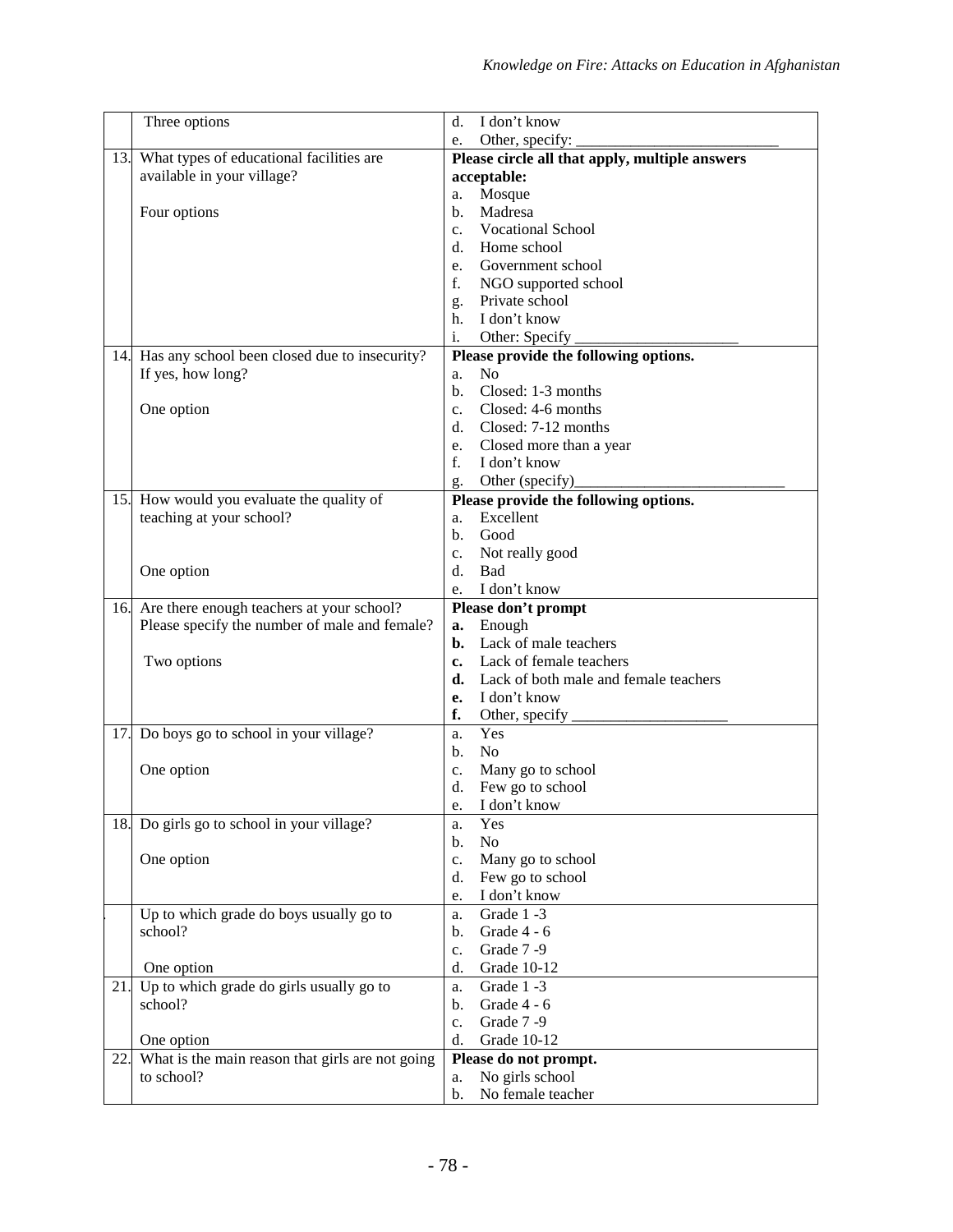| Four options | Long distance to school<br>c. |
|--------------|-------------------------------|
|              | Kidnapping<br>d.              |
|              | Threats<br>e.                 |
|              | Suicide bombing               |
|              | Mines<br>g.                   |
|              | Cultural barriers<br>h.       |
|              | Other: Specify                |

|     | <b>Construction Information:</b>                 |                                                      |
|-----|--------------------------------------------------|------------------------------------------------------|
|     | 23. How many schools are built in your village   | Please circle as many as applicable and write down # |
|     | during the last two years?                       | Girls primary school (#<br>a.                        |
|     |                                                  | Boys primary school (#<br>$\mathbf{b}$ .             |
|     | Three options                                    | Girls secondary school (#<br>C <sub>1</sub>          |
|     |                                                  | Boys secondary school (#<br>$d_{\cdot}$              |
|     |                                                  | Girls high school (#<br>e.                           |
|     |                                                  | Boys high school (#<br>f.                            |
|     |                                                  | Mixed primary school (#<br>g.                        |
|     |                                                  | Mixed Secondary school (#<br>h.                      |
| 24. | Who funded the school in your area?              | Please do not prompt.                                |
|     |                                                  | <b>PRT</b><br>a.                                     |
|     | One options                                      | Afghan government<br>b.                              |
|     |                                                  | NGOs<br>$c_{\cdot}$                                  |
|     |                                                  | Community<br>d.                                      |
|     |                                                  | I don't know<br>e.                                   |
|     |                                                  | Other: Specify<br>f.                                 |
| 25. | Who constructed the building?                    | Please provide the following options.                |
|     |                                                  | National company<br>a.                               |
|     | Two options                                      | International company<br>b.                          |
|     |                                                  | Other: Specify<br>$c_{\cdot}$                        |
| 26. | Did the community request the building of this   | Yes<br>a.                                            |
|     | school?                                          | N <sub>o</sub><br>b.                                 |
|     | One option                                       | I don't know<br>c.                                   |
| 27. | If no, who decided to build the school?          | Please do not prompt.                                |
|     | Two options                                      | <b>PRT</b><br>a.                                     |
|     |                                                  | Afghan government<br>$\mathbf{b}$ .                  |
|     |                                                  | <b>NGOs</b><br>$\mathbf{c}$ .                        |
|     |                                                  | Don't know<br>$d_{\cdot}$                            |
|     |                                                  | Other: Specify<br>e.                                 |
| 28  | Is the process of building schools continuing in | Yes<br>a.                                            |
|     | insecure areas?                                  | <b>No</b><br>b.                                      |
|     | One option                                       | I don't Know<br>$\mathbf{c}$ .                       |
|     |                                                  | d.<br>Other, please specify                          |

| <b>Background Information on Security:</b>                                       |                                       |  |  |  |
|----------------------------------------------------------------------------------|---------------------------------------|--|--|--|
| 29. How has the security changed in your village                                 | Please provide the following options. |  |  |  |
| over the last two years?                                                         | Improved<br>a.                        |  |  |  |
|                                                                                  | Stayed the same<br>b.                 |  |  |  |
| One option                                                                       | Gotten worse<br>C <sub>1</sub>        |  |  |  |
|                                                                                  | Other: Specify<br>d.                  |  |  |  |
| 30. If the security situation has gotten worse, request the reason with details. |                                       |  |  |  |
| 31. How the security affected your day to day life? Please provide examples.     |                                       |  |  |  |
| 32. What is the main source for insecurity in your                               | Please do not prompt.                 |  |  |  |
| village?                                                                         | Internal village conflicts<br>a.      |  |  |  |
| Four options                                                                     | Armed opposition<br>b.                |  |  |  |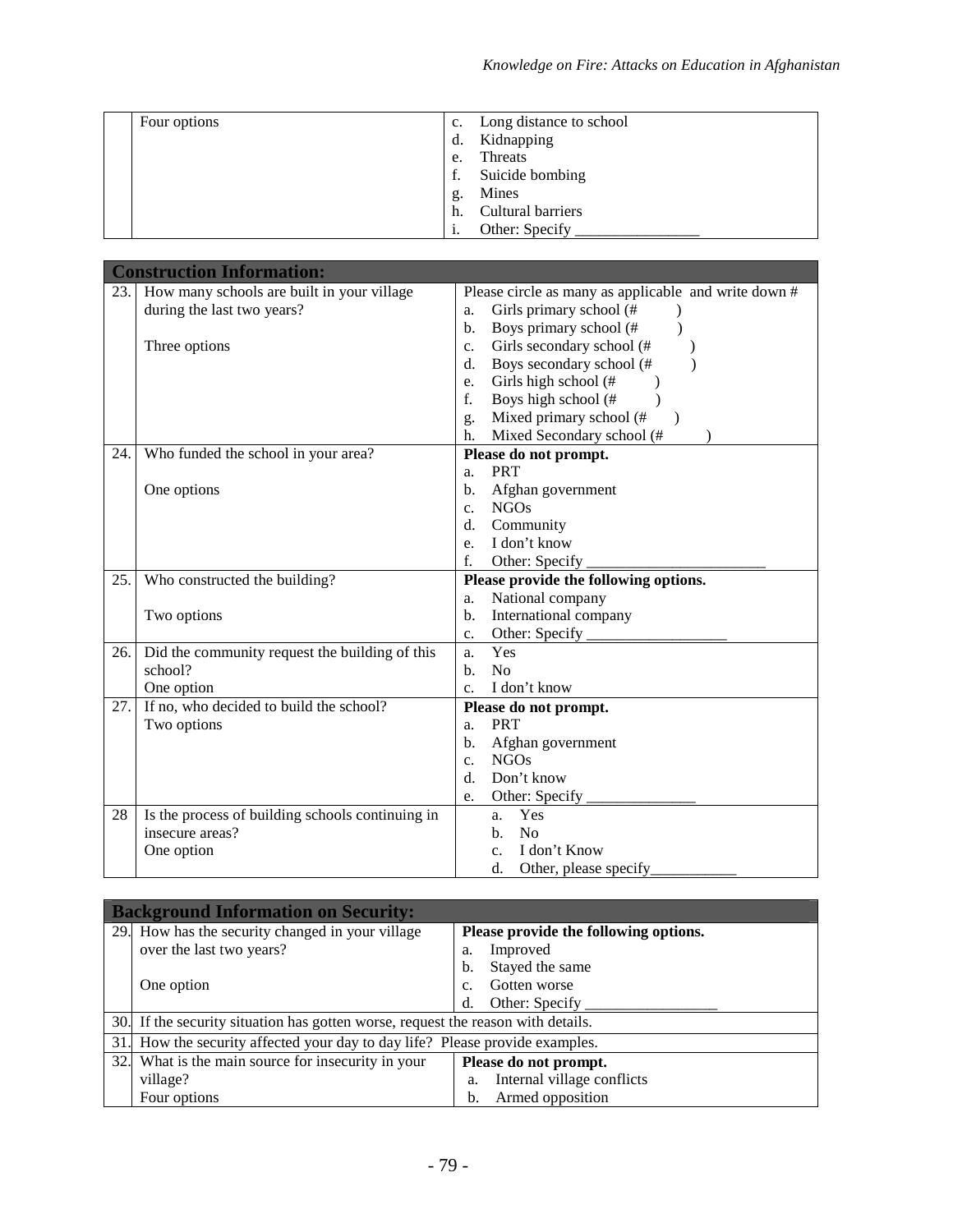| $c_{\cdot}$<br>e. | Local commanders<br>d. Criminal groups<br>Police |
|-------------------|--------------------------------------------------|
| f.                | Army                                             |
| g.                | Mines                                            |
| h.                | I don't know                                     |
| 1.                | Other: Specify                                   |

|     | <b>Issues Affecting the school:</b>               |                                                                                                                                  |
|-----|---------------------------------------------------|----------------------------------------------------------------------------------------------------------------------------------|
|     | 33. How many and which kind of threats did your   | Please provide the number for each type of threat.                                                                               |
|     | school face over the past two years?              | a. ________ Face to face verbal threats                                                                                          |
|     |                                                   | b. ______ Verbal threats over the phone                                                                                          |
|     | Four options                                      | c. ______ Written threats (personalized)                                                                                         |
|     |                                                   | d. _____ Night letters                                                                                                           |
|     |                                                   | e. _______ Armed threats                                                                                                         |
|     |                                                   | f.<br>Other: Specify                                                                                                             |
|     | 34. How many of the following incidents have your | Please provide the number for each type of incident.                                                                             |
|     | school faced during the past two years?           | a. ______ Killings                                                                                                               |
|     |                                                   | b. _____ Kidnappings                                                                                                             |
|     | Four options                                      | c. _______ Armed attacks                                                                                                         |
|     |                                                   | d. _________ Explosions                                                                                                          |
|     |                                                   | e. _________ Burnings                                                                                                            |
|     |                                                   | f.<br>Other: Specify                                                                                                             |
| 35. | If your school has been burned, please describe   | Please provide the following options.                                                                                            |
|     | the level of damage to the building.              | Completely destroyed the building<br>a.                                                                                          |
|     |                                                   | Destroyed half of the building<br>b.                                                                                             |
|     | Three options                                     | Destroyed the roof<br>$c_{\cdot}$                                                                                                |
|     |                                                   | Destroyed very little of the building<br>$\mathbf{d}$ .                                                                          |
|     |                                                   | Stationary<br>e.                                                                                                                 |
|     |                                                   | f.<br>Tent                                                                                                                       |
|     |                                                   | I don't know<br>g.<br>h.                                                                                                         |
|     |                                                   | Other: Specify<br>36. Why do you think the school in your village was being attacked? Please be specific and provide all options |
|     | that you believe could be possible.               |                                                                                                                                  |
| 37. |                                                   | What could be the reason for less frequent attacks on NGO supported schools compared to government                               |
|     | schools?                                          |                                                                                                                                  |
| 38. | When the school has been threatened or            | Please do not prompt. Multiple answers are                                                                                       |
|     | attacked, who does the community refer to for     | acceptable.                                                                                                                      |
|     | help?                                             | Police<br>a.                                                                                                                     |
|     |                                                   | Army<br>b.                                                                                                                       |
|     | Three option                                      | <b>CDC</b><br>$\mathbf{c}$ .                                                                                                     |
|     |                                                   | d.<br>Other shura who is not the CDC: Specify                                                                                    |
|     |                                                   | <b>NGOs</b><br>e.                                                                                                                |
|     |                                                   | Community<br>f.                                                                                                                  |
|     |                                                   | Local commander<br>g.                                                                                                            |
|     |                                                   | Opposition<br>h.                                                                                                                 |
|     |                                                   | I don't know<br>i.                                                                                                               |
|     |                                                   | Other: Specify<br>i.                                                                                                             |
| 39. | What are the main threats that the school         | Please list the top three threats.                                                                                               |
|     | administration in your community have received    | a.                                                                                                                               |
|     | directly?                                         | b.                                                                                                                               |
|     | Three options                                     | c.                                                                                                                               |
| 40. | Following a threat, have fewer of the following   | Please check a box for each type of person listed.                                                                               |
|     | types of people attended the school?              |                                                                                                                                  |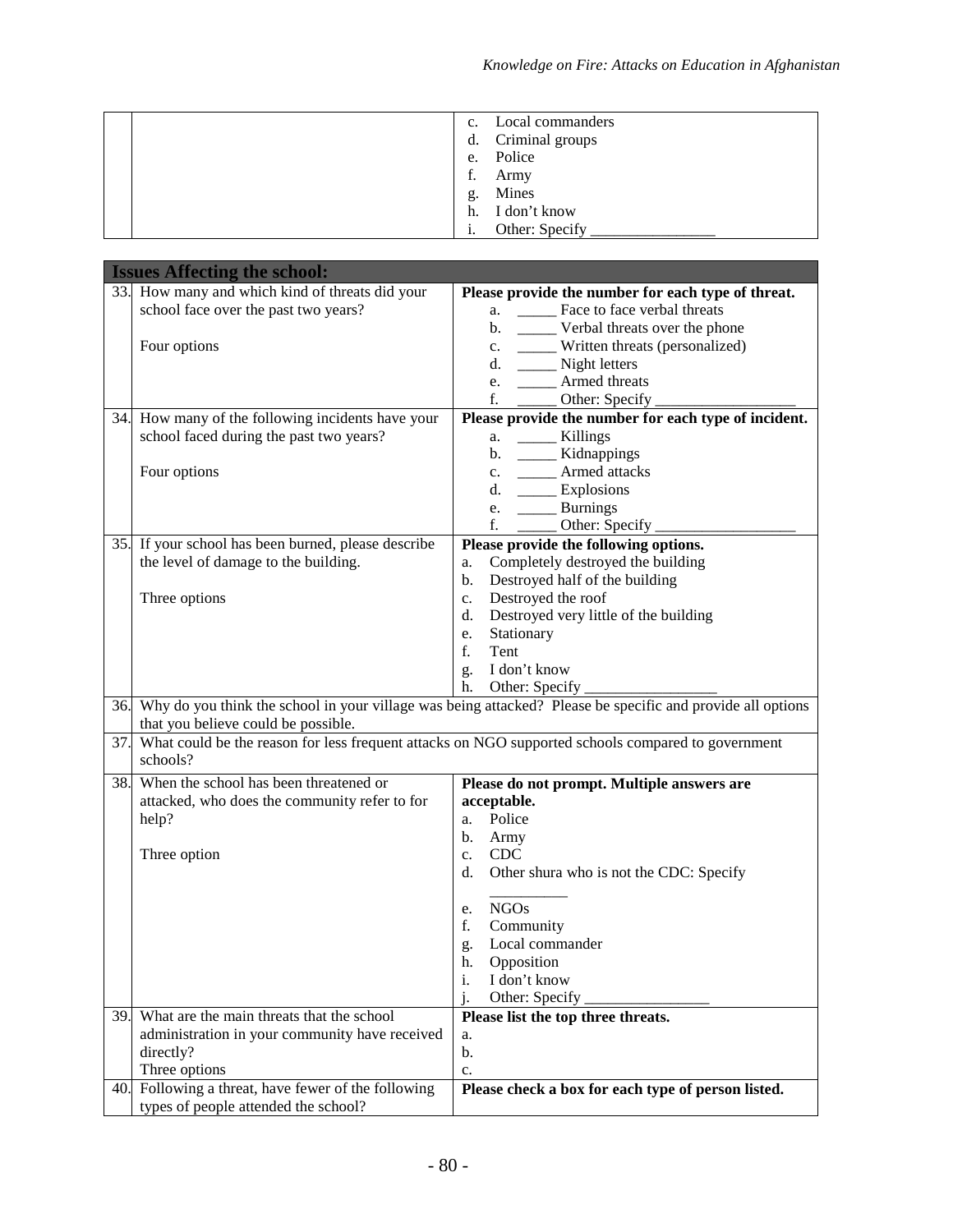|          |                                                                                        |                                                                                                                                                                                               | <b>Type</b>                                               | Yes | N <sub>0</sub> | Don't<br>know |
|----------|----------------------------------------------------------------------------------------|-----------------------------------------------------------------------------------------------------------------------------------------------------------------------------------------------|-----------------------------------------------------------|-----|----------------|---------------|
|          |                                                                                        | a.                                                                                                                                                                                            | <b>Boys</b>                                               |     |                |               |
|          |                                                                                        | b.                                                                                                                                                                                            | Girls                                                     |     |                |               |
|          |                                                                                        | c.                                                                                                                                                                                            | Male teacher                                              |     |                |               |
|          |                                                                                        | d.                                                                                                                                                                                            | Female teacher                                            |     |                |               |
|          |                                                                                        | e.                                                                                                                                                                                            | No Changes                                                |     |                |               |
|          |                                                                                        |                                                                                                                                                                                               |                                                           |     |                |               |
| 41.      | Who is responsible for the security of the<br>school?                                  |                                                                                                                                                                                               | Please do not prompt. Multiple answers are<br>acceptable. |     |                |               |
|          |                                                                                        | f.                                                                                                                                                                                            | Community                                                 |     |                |               |
|          | Five options                                                                           | g.                                                                                                                                                                                            | School guards                                             |     |                |               |
|          |                                                                                        | h.                                                                                                                                                                                            | School administration                                     |     |                |               |
|          |                                                                                        | i.                                                                                                                                                                                            | Police                                                    |     |                |               |
|          |                                                                                        | j.                                                                                                                                                                                            | Army                                                      |     |                |               |
|          |                                                                                        |                                                                                                                                                                                               | k. Government                                             |     |                |               |
|          |                                                                                        | $1_{-}$                                                                                                                                                                                       | International forces                                      |     |                |               |
|          |                                                                                        |                                                                                                                                                                                               |                                                           |     |                |               |
|          |                                                                                        | n.                                                                                                                                                                                            | I don't know                                              |     |                |               |
| 42.      | Do you think the vicinity of a police check                                            | о.                                                                                                                                                                                            |                                                           |     |                |               |
|          | point/office to your school would help security?                                       | Please don't prompt and see what examples<br>community give you, please note it.                                                                                                              |                                                           |     |                |               |
|          |                                                                                        | a.                                                                                                                                                                                            | Yes                                                       |     |                |               |
|          | One option                                                                             | b.                                                                                                                                                                                            | N <sub>o</sub>                                            |     |                |               |
|          |                                                                                        | c.                                                                                                                                                                                            | They will add to the problem                              |     |                |               |
|          |                                                                                        | d.                                                                                                                                                                                            | I don't know                                              |     |                |               |
|          |                                                                                        | e.                                                                                                                                                                                            | Other, specify: _                                         |     |                |               |
| 43.      | Does your school hire its staff locally?                                               | a.                                                                                                                                                                                            | Yes, all                                                  |     |                |               |
|          |                                                                                        | b.                                                                                                                                                                                            | Yes, some                                                 |     |                |               |
|          | One option                                                                             | $\mathbf{c}$ .                                                                                                                                                                                | No                                                        |     |                |               |
|          |                                                                                        | d.                                                                                                                                                                                            | I don't know                                              |     |                |               |
|          | 44. If your school hires its staff locally, do you think                               |                                                                                                                                                                                               | Please provide the following options.                     |     |                |               |
|          | it would increase security of the school?                                              | a.                                                                                                                                                                                            | Yes, a lot                                                |     |                |               |
|          |                                                                                        | b.                                                                                                                                                                                            | Somewhat                                                  |     |                |               |
|          | One option                                                                             | c.<br>d.                                                                                                                                                                                      | No, not much<br>I don't know                              |     |                |               |
| 45.      | What do you think are the top three things that                                        |                                                                                                                                                                                               | Please provide the following options.                     |     |                |               |
|          | can be done to improve the security of your                                            | a.                                                                                                                                                                                            | Disarmament                                               |     |                |               |
|          | school?                                                                                | b.                                                                                                                                                                                            | Establishing a security shura                             |     |                |               |
|          | Three options                                                                          | c.                                                                                                                                                                                            | Increased police involvement (additional check            |     |                |               |
|          |                                                                                        |                                                                                                                                                                                               | points)                                                   |     |                |               |
|          |                                                                                        | d.                                                                                                                                                                                            | Increased International forces involvement                |     |                |               |
|          |                                                                                        | e.                                                                                                                                                                                            | Memorandum with oppositions                               |     |                |               |
|          |                                                                                        | f.                                                                                                                                                                                            | Other: Specify                                            |     |                |               |
| 46.      | What role do you think the community could play to improve the security of the school? |                                                                                                                                                                                               |                                                           |     |                |               |
|          | Please ask this with some other question, but write it separately.                     |                                                                                                                                                                                               |                                                           |     |                |               |
| 47<br>48 |                                                                                        | What role do you think the government could play to improve the security of the school?<br>What role do you think the school administration could play to improve the security of the school? |                                                           |     |                |               |
| 49       | Do the people who are causing the insecurity                                           |                                                                                                                                                                                               | Please provide the following options.                     |     |                |               |
|          | come from inside or outside of the community?                                          | a.                                                                                                                                                                                            | Inside                                                    |     |                |               |
|          | Two options                                                                            | b.                                                                                                                                                                                            | Outside                                                   |     |                |               |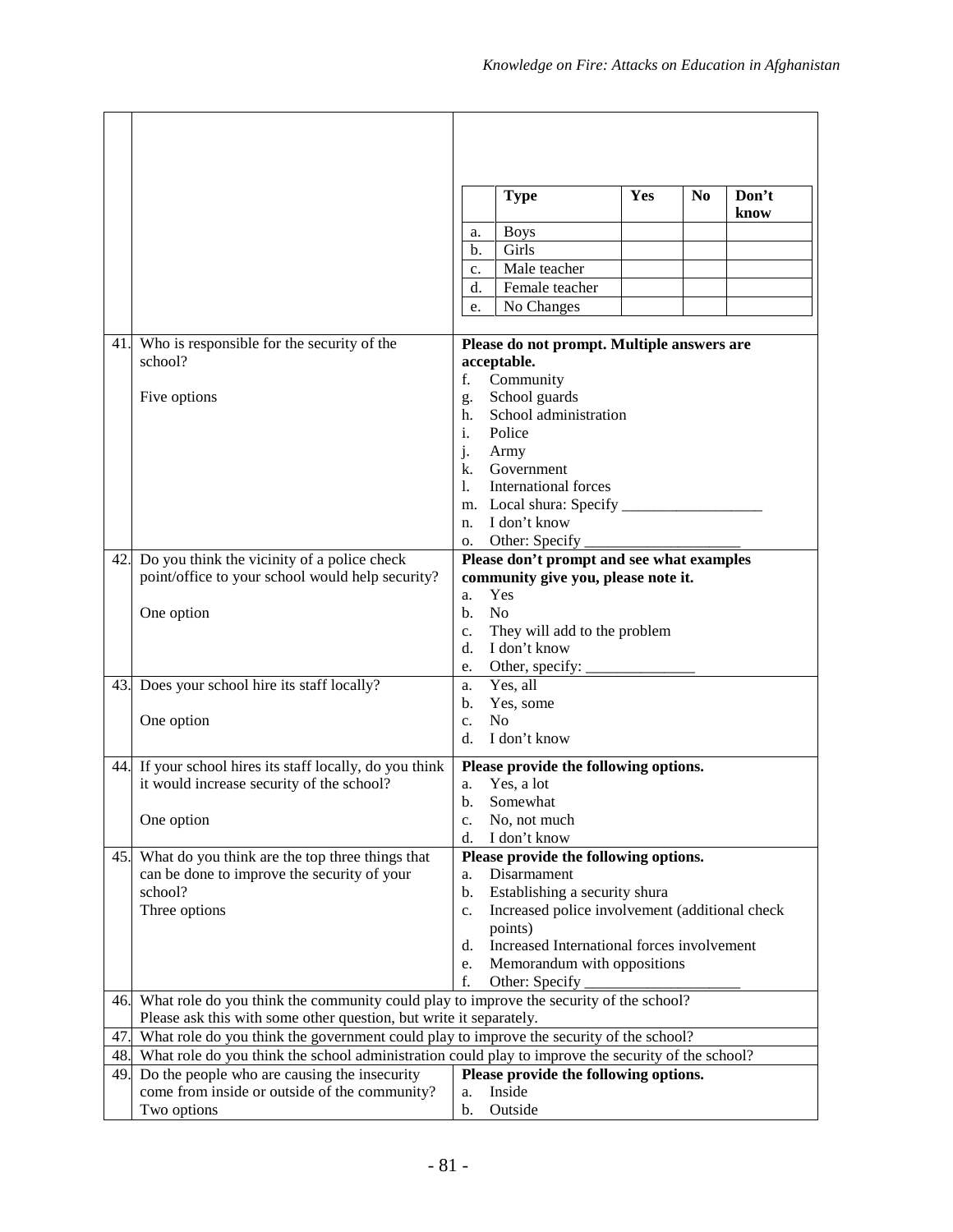| d.<br>I don't know<br>50. If they come from outside the community, who<br>Please do not prompt.<br>do you think they are?<br>Taliban<br>a.<br>Three options<br>Criminal groups<br>b.<br>Don't know<br>c.<br>Other: Specify<br>d.<br>Has anyone from the community talked to the<br>Yes<br>51.<br>a.<br>people who have threatened or attacked the<br>No<br>b.<br>school? One option<br>I don't know<br>$\mathbf{c}$ .<br>If yes, what was the result?<br>52.<br>53.<br>If no, why not?<br>Please do not prompt.<br>One option<br>Everyone is too scared to speak to them<br>d.<br>They will not meet<br>e. |
|------------------------------------------------------------------------------------------------------------------------------------------------------------------------------------------------------------------------------------------------------------------------------------------------------------------------------------------------------------------------------------------------------------------------------------------------------------------------------------------------------------------------------------------------------------------------------------------------------------|
|                                                                                                                                                                                                                                                                                                                                                                                                                                                                                                                                                                                                            |
|                                                                                                                                                                                                                                                                                                                                                                                                                                                                                                                                                                                                            |
|                                                                                                                                                                                                                                                                                                                                                                                                                                                                                                                                                                                                            |
|                                                                                                                                                                                                                                                                                                                                                                                                                                                                                                                                                                                                            |
|                                                                                                                                                                                                                                                                                                                                                                                                                                                                                                                                                                                                            |
|                                                                                                                                                                                                                                                                                                                                                                                                                                                                                                                                                                                                            |
|                                                                                                                                                                                                                                                                                                                                                                                                                                                                                                                                                                                                            |
|                                                                                                                                                                                                                                                                                                                                                                                                                                                                                                                                                                                                            |
|                                                                                                                                                                                                                                                                                                                                                                                                                                                                                                                                                                                                            |
|                                                                                                                                                                                                                                                                                                                                                                                                                                                                                                                                                                                                            |
|                                                                                                                                                                                                                                                                                                                                                                                                                                                                                                                                                                                                            |
|                                                                                                                                                                                                                                                                                                                                                                                                                                                                                                                                                                                                            |
|                                                                                                                                                                                                                                                                                                                                                                                                                                                                                                                                                                                                            |
| f.<br>No way to contact them                                                                                                                                                                                                                                                                                                                                                                                                                                                                                                                                                                               |
| g.                                                                                                                                                                                                                                                                                                                                                                                                                                                                                                                                                                                                         |
|                                                                                                                                                                                                                                                                                                                                                                                                                                                                                                                                                                                                            |
| Do you have any social structure in your community that could be used for protection of any public facility<br>54.                                                                                                                                                                                                                                                                                                                                                                                                                                                                                         |
| in your village?                                                                                                                                                                                                                                                                                                                                                                                                                                                                                                                                                                                           |
| Hint: Interview please name some examples such as "Arbaki" or "Kandi".                                                                                                                                                                                                                                                                                                                                                                                                                                                                                                                                     |
| Tell us about the structure                                                                                                                                                                                                                                                                                                                                                                                                                                                                                                                                                                                |
| Tell us who comprises the structure                                                                                                                                                                                                                                                                                                                                                                                                                                                                                                                                                                        |
| Responsibilities/jobs                                                                                                                                                                                                                                                                                                                                                                                                                                                                                                                                                                                      |
| Does government recognize it?                                                                                                                                                                                                                                                                                                                                                                                                                                                                                                                                                                              |
|                                                                                                                                                                                                                                                                                                                                                                                                                                                                                                                                                                                                            |
| Incident Information (only for communities that have experience an incident)                                                                                                                                                                                                                                                                                                                                                                                                                                                                                                                               |
| What is the most damaging incident that has<br>Please do not prompt.<br>55.                                                                                                                                                                                                                                                                                                                                                                                                                                                                                                                                |
| occurred to the school?<br>Killing(s)<br>a.                                                                                                                                                                                                                                                                                                                                                                                                                                                                                                                                                                |
| Kidnapping(s)<br>Four options<br>b.                                                                                                                                                                                                                                                                                                                                                                                                                                                                                                                                                                        |
| Armed attacks<br>$C_{\star}$                                                                                                                                                                                                                                                                                                                                                                                                                                                                                                                                                                               |
| Explosions<br>d.                                                                                                                                                                                                                                                                                                                                                                                                                                                                                                                                                                                           |
| <b>Burnings</b><br>e.                                                                                                                                                                                                                                                                                                                                                                                                                                                                                                                                                                                      |
| f.<br>Explosion                                                                                                                                                                                                                                                                                                                                                                                                                                                                                                                                                                                            |
| Threat<br>g.                                                                                                                                                                                                                                                                                                                                                                                                                                                                                                                                                                                               |
| Terror<br>h.                                                                                                                                                                                                                                                                                                                                                                                                                                                                                                                                                                                               |
| Night Letter<br>i.                                                                                                                                                                                                                                                                                                                                                                                                                                                                                                                                                                                         |
| Other: Specify                                                                                                                                                                                                                                                                                                                                                                                                                                                                                                                                                                                             |
| When did this attack occur?<br>56.<br>Night:                                                                                                                                                                                                                                                                                                                                                                                                                                                                                                                                                               |
| Day:                                                                                                                                                                                                                                                                                                                                                                                                                                                                                                                                                                                                       |
| Month:                                                                                                                                                                                                                                                                                                                                                                                                                                                                                                                                                                                                     |
| Year:                                                                                                                                                                                                                                                                                                                                                                                                                                                                                                                                                                                                      |
| Yes<br>Did you or anyone else in the community<br>57.<br>a.                                                                                                                                                                                                                                                                                                                                                                                                                                                                                                                                                |
| receive a warning prior to the incident?<br>N <sub>o</sub><br>b.                                                                                                                                                                                                                                                                                                                                                                                                                                                                                                                                           |
| One option<br>I don't know<br>C <sub>1</sub>                                                                                                                                                                                                                                                                                                                                                                                                                                                                                                                                                               |
| 58. If yes, who was the warning given to?<br>Please do not prompt. Multiple answers acceptable.                                                                                                                                                                                                                                                                                                                                                                                                                                                                                                            |
| Fully community<br>Three options<br>a.                                                                                                                                                                                                                                                                                                                                                                                                                                                                                                                                                                     |
| District government<br>b.                                                                                                                                                                                                                                                                                                                                                                                                                                                                                                                                                                                  |
| Village elders<br>c.                                                                                                                                                                                                                                                                                                                                                                                                                                                                                                                                                                                       |
| Community Shura: Specify _<br>d.                                                                                                                                                                                                                                                                                                                                                                                                                                                                                                                                                                           |
| School<br>e.                                                                                                                                                                                                                                                                                                                                                                                                                                                                                                                                                                                               |
| f.<br>Teachers                                                                                                                                                                                                                                                                                                                                                                                                                                                                                                                                                                                             |
| Students<br>g.                                                                                                                                                                                                                                                                                                                                                                                                                                                                                                                                                                                             |
| h.<br>Other: Specify                                                                                                                                                                                                                                                                                                                                                                                                                                                                                                                                                                                       |
| If they received a warning, what actions were taken within the community? Please specify what actions<br>59.                                                                                                                                                                                                                                                                                                                                                                                                                                                                                               |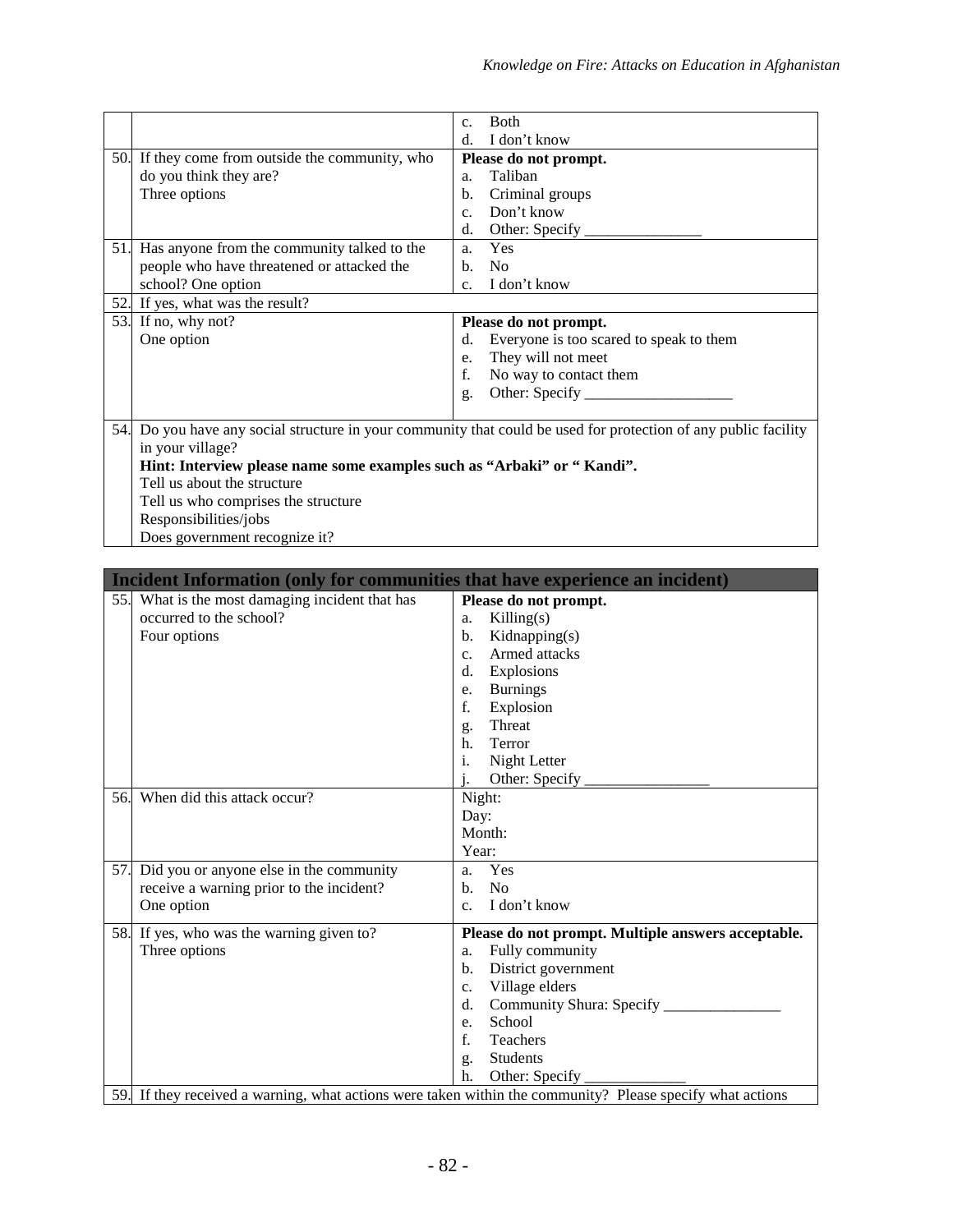|               | took place and who carried them out. (meetings held, responsibilities distributed, actions taken) |                |                         |  |  |
|---------------|---------------------------------------------------------------------------------------------------|----------------|-------------------------|--|--|
|               | 60. Have other incidents aimed at the school been                                                 | a.             | Yes                     |  |  |
|               | prevented previously?                                                                             | b.             | N <sub>0</sub>          |  |  |
|               | One option                                                                                        | C <sub>1</sub> | I don't know            |  |  |
| 61.           | If yes, please explain how they were prevented.                                                   |                |                         |  |  |
| <sup>62</sup> | After the incident, what did your community do to prevent future attacks against the school?      |                |                         |  |  |
| 63.           | Have you ever been threatened?                                                                    | a.             | Yes                     |  |  |
|               |                                                                                                   | b.             | No                      |  |  |
| 64.           | What did the threat consist of?                                                                   | C <sub>1</sub> | Face to face            |  |  |
|               |                                                                                                   | $d$ .          | Phone call              |  |  |
|               |                                                                                                   | e.             | Personal written threat |  |  |
|               |                                                                                                   | f.             | Night letter            |  |  |
|               |                                                                                                   | g.             | Armed threat            |  |  |
|               |                                                                                                   | h.             | Other: Specify          |  |  |

|     | <b>End of Interview:</b>                                                                                   |                |                               |  |  |
|-----|------------------------------------------------------------------------------------------------------------|----------------|-------------------------------|--|--|
|     | 65. End time of the interview                                                                              | Hour:          |                               |  |  |
|     |                                                                                                            |                | Minute:                       |  |  |
|     | 66. Do you think the interviewee/focus group is well                                                       | a <sub>1</sub> | Yes                           |  |  |
|     | informed about security issues relating to the                                                             | $h_{\cdot}$    | N <sub>0</sub>                |  |  |
|     | school?                                                                                                    |                |                               |  |  |
|     | One option                                                                                                 |                |                               |  |  |
| 67. | Do you think the interviewee/focus group was                                                               | $C_{\cdot}$    | Yes                           |  |  |
|     | being honest and open about the answers                                                                    | d.             | N <sub>0</sub>                |  |  |
|     | provided? One option                                                                                       |                |                               |  |  |
|     | 68. Do you think that the interviewee/focus group                                                          | $d$ .          | Yes                           |  |  |
|     | seemed uncomfortable during the interview?                                                                 | e.             | N <sub>0</sub>                |  |  |
|     | One option                                                                                                 |                |                               |  |  |
|     | 69. Please note any additional comments or reflections about the atmosphere of the focus group discussion. |                |                               |  |  |
|     | For example, did the interviewee/focus group seem nervous or was the conversation dominated by only        |                |                               |  |  |
|     | one person?                                                                                                |                |                               |  |  |
|     | 70. I confirm that all of the information contained in                                                     |                |                               |  |  |
|     | this questionnaire was obtained by speaking                                                                |                | Signature of the interviewer: |  |  |
|     | with the listed shura members.                                                                             |                |                               |  |  |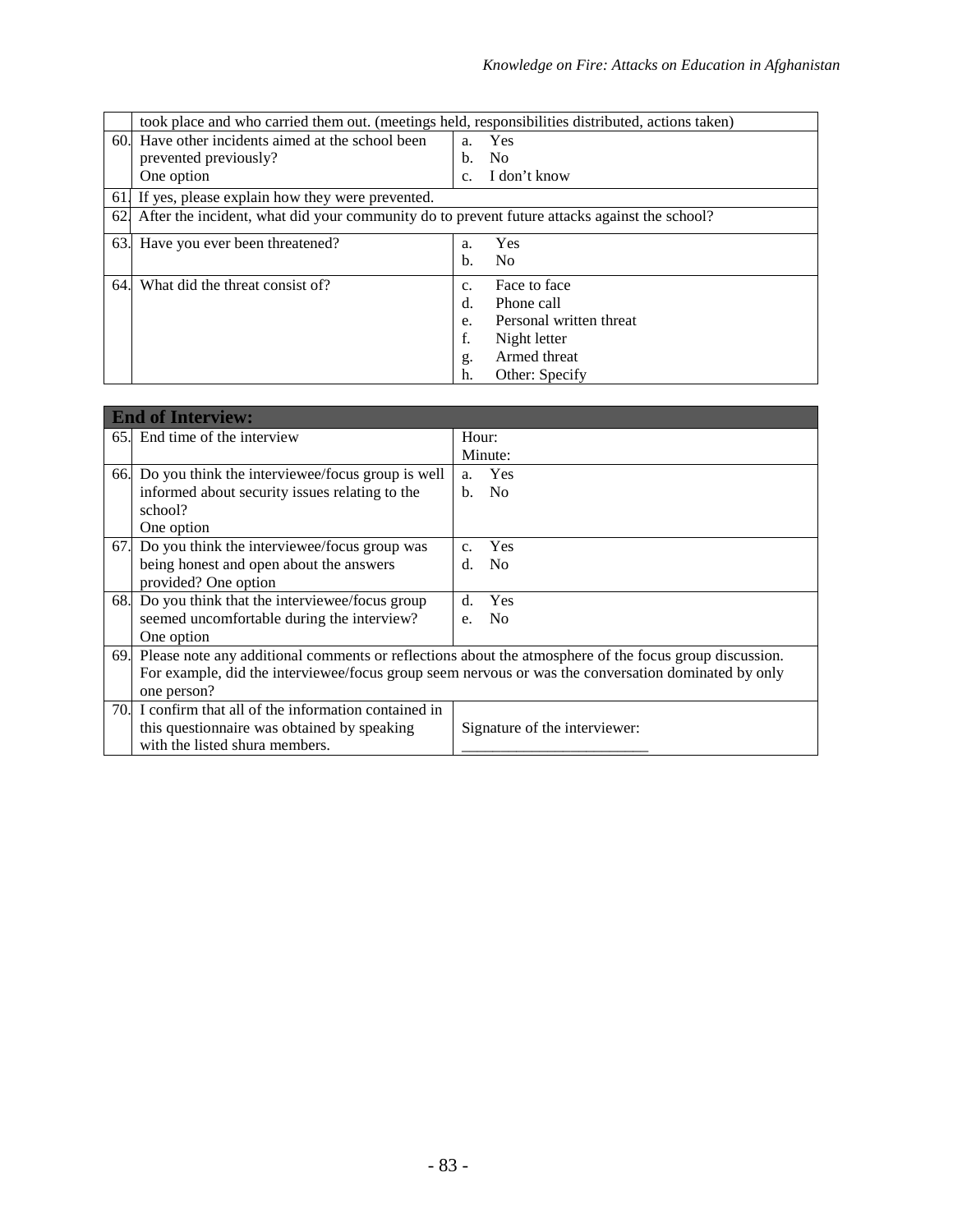# **11.2 Focus group guidelines**

## **Preparation**

- 1. Please gather representatives from the group you intend to interview and ask them if they would be willing to spend an hour and a half answering some questions about the local school (for students, ask permission from their parents).
- 2. Select 7-10 representatives from the group. Seek to select members who are likely to be participative and reflective.
- 3. Introduce the project and the goal of the research, and explain that the identity of individuals and communities will not be revealed.

## **Facilitation**

- 1. Ask questions and seek to get single answers from each participant before facilitating discussions
- 2. After the question is answered, give the group a summary of what you heard
- 3. Please make sure to involve all members of the focus group in the conversation and do not let it become dominated by only one person.
- 4. Make sure members are confident that their answers will not in any way be traceable back to the community and thank them for their contribution.

## **Finalizing**

- 1. Make sure that your notes are understandable and that the questionnaire number is filled in
- 2. Write down any additional observations made during the session, even though not included in the questionnaire. Where did the session occur and when, what was the nature of participation in the group?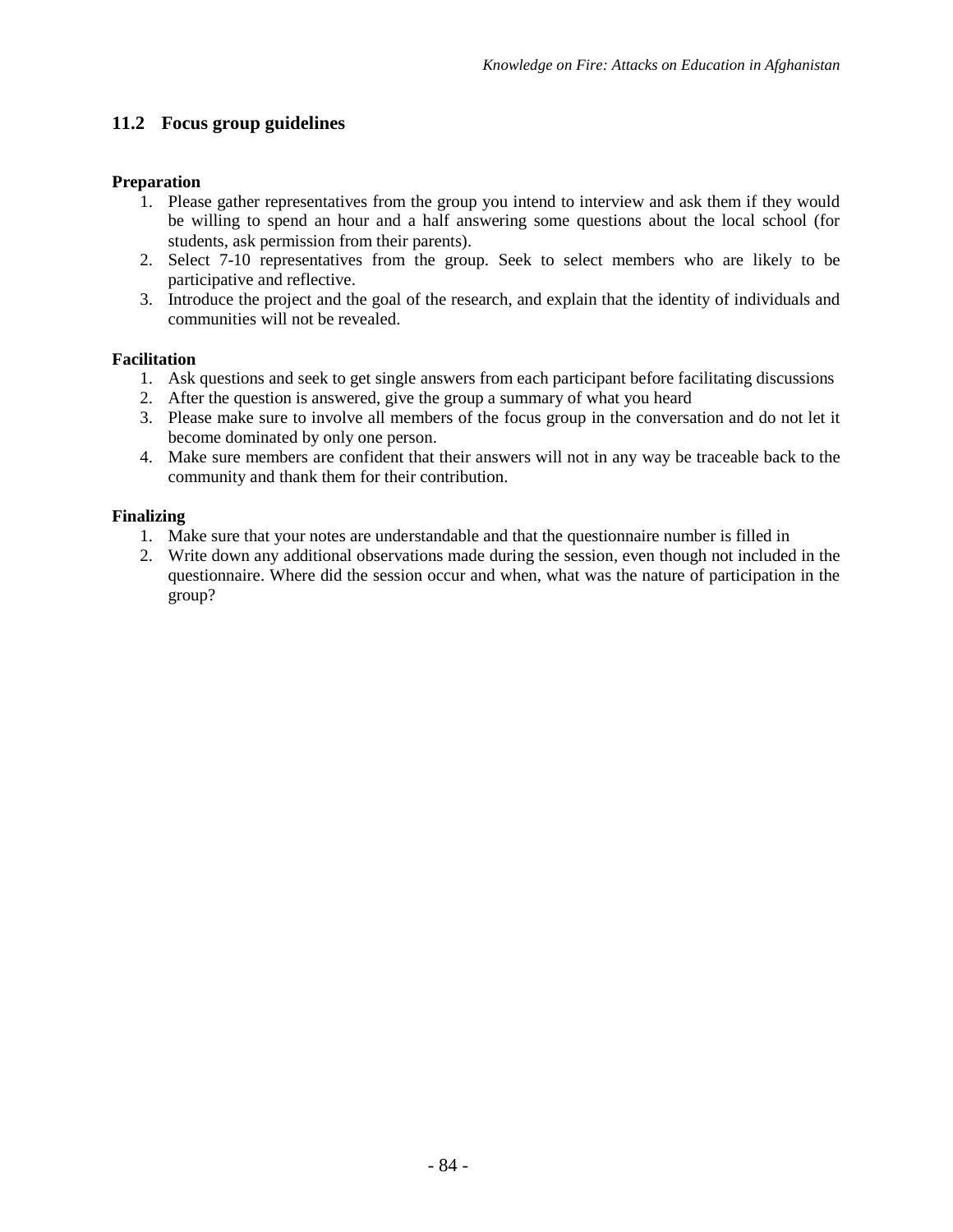# **12 ANNEX D: BIBLIOGRAPHY**

Afghan Conflict Monitor, *"Insurgency, Insecurity Threaten Health Progress"*, 23 July. 2008.

Afghan Conflict Monitor, *"United Nations: Afghanistan Needs To Double Midwives",* <http://www.afghanconflictmonitor.org/health/index.html>. 26 Jan, 2009.

Afghan Conflict Monitor, *"Over 360,000 Affected By Reduced Health Services"*, 14 May, 2008.

Afghanistan Independent Human Rights Commission (AIHRC), *"Insurgent Abuses against Afghan Civilians"*, 2008.

Asia Foundation, *"Afghanistan in 2008. A Survey of the Afghan People"*, 2008.

Associated Press, *"Attacks on Afghan students up sharply",* January 23, 2008.

Human Rights Research and Advocacy Consortium (HRRAC), "*Combat Poverty to end Insecurity: Afghan Perceptions of Security"*, 2009.

Human Rights Research and Advocacy Consortium (HRRAC), *"Parents and Children Speak Out: Is government-provided basic education fulfilling Afghan children's rights?"*, October 2007.

Human Rights Watch, *"Lessons in Terror: Attacks on Education in Afghanistan"*, July 2006, Volume 18, Number 6 (c). <http://www.hrw.org/en/node/11295/section/7>

Human Rights Watch, *"The Human Cost: The Consequences of Insurgents Attacks in Afghanistan"*, April 2007.

Institute for War and Peace, *"Drop in children attending school in Helmand"* (ARR No. 289, 13-May-08)

Integrated Regional Information Networks (IRIN news), *"Ten schools torched in past three weeks"*, (April 10, 2008), www.irinnews.org/Report.aspx?ReportId=77695

Johnson, Thomas H., 'On the Edge of the Big Muddy: The Taliban Resurgence in Afghanistan', *China And Eurasia Forum Quarterly*, Vol. 5, No. 2, 2007, pp. 93-129

Johnson, Thomas H., 'The Taliban Insurgency and an Analysis of *Shabnamah* (Night Letters)', *Small Wars and Insurgencies*, Vol. 18, No. 3, September 2007, pp. 317-344

Johnson, Thomas H. and Mason, M. Chris, 'Understanding the Taliban and Insurgency in Afghanistan', *Orbis,* Winter 2007, pp.1-19

Jones, Seth G.,'The Rise of Afghanistan's Insurgency: State Failure and Jihad', *International Security*, Vol. 32, No. 4 (Spring 2008), pp. 7–40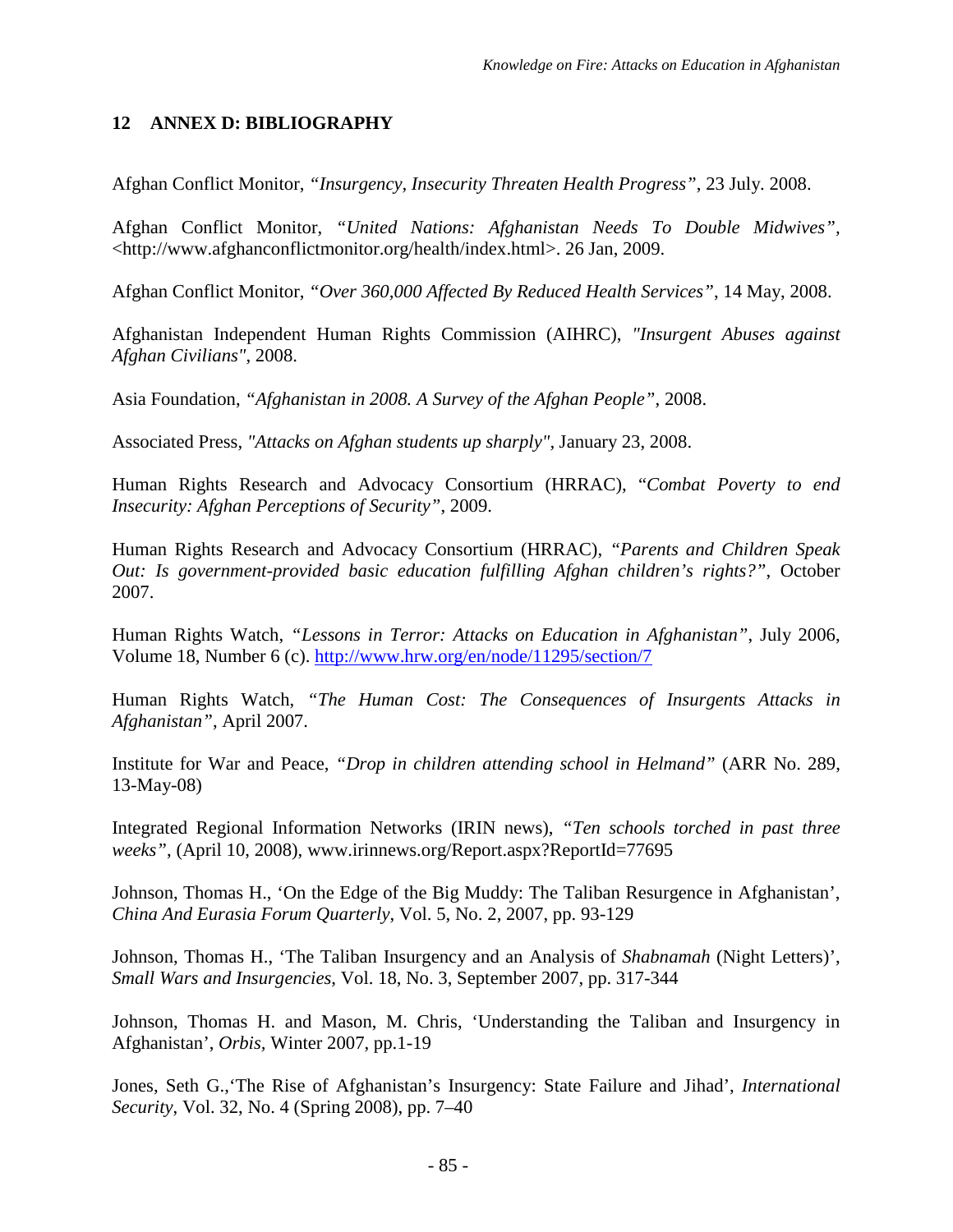Ministry of Education, *"National Education Strategic Plan of Afghanistan (1385 – 1389)"*, 2006.

Ministry of Public Health, *"A Basic Package of Health Service",* 2005.

Morikawa, Masahiro J. *"Effect of Security On Primary Care Access in Logar Province, Afghanistan"*, in the Afghan Conflict Monitor February 2008. www.afghanconflictmonitor.org/logar/index.html>

Murray, Tonita, 'Police-Building in Afghanistan: A Case Study of Civil Security Reform', *International Peacekeeping*, Vol. 14, No. 1, January 2007, pp. 108-126

O'Mally, Brendan, *"Education under Attack: A global study on targeted political and military violence against education staff, students, teachers, union and government officials and institutions"*, UNESCO publication, April 27, 2007.

Quqnoos.com, *"Fighting forces 40,000 pupils out of class"* , May 5th, 2008 [http://quqnoos.com/index.php?option=com\\_content&task=view&id=540&Itemid=48](http://quqnoos.com/index.php?option=com_content&task=view&id=540&Itemid=48)

Sageman, Marc, 'Understanding Jihadi Networks', *Strategic Insights*, Volume IV, Issue 4, April 2005, pp. 1-12

Times online, *"Taleban return to attacking girls' schools in Afghanistan"* www.timesonline.co.uk/tol/news/world/asia/article3882980.ece (accessed June 20th, 2008)

United States Government Accountability Office, *Report to Congressional Committees, Securing, Stabilizing and Reconstructing Afghanistan: Key Issues for Congressional Oversight*, May 2007

Wilder, Andrew, *Cops or Robbers? The Struggle to Reform the Afghan National Police*, Kabul, Afghanistan Research and Evaluation Unit, July 2007

# **Databases**

Ministry of Education, Security Database, last accessed January 2009.

Ministry of Education, Education Quality Improvement Project database, accessed July 2008.

National Solidarity Program data assessed June 2008.

The United Nations Children's Fund (UNICEF) database, accessed last June 2008.